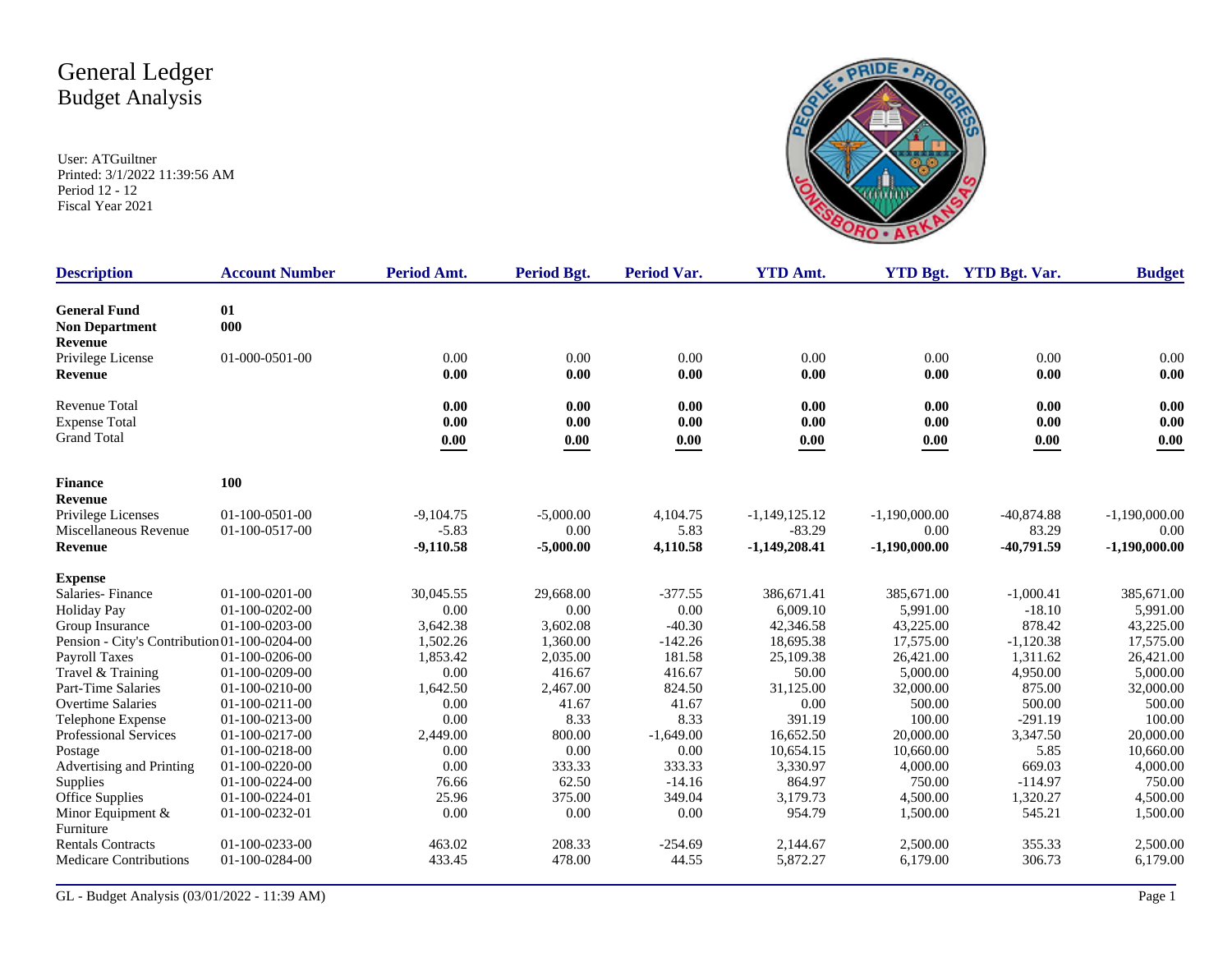| <b>Description</b>                                                   | <b>Account Number</b>            | Period Amt.             | <b>Period Bgt.</b>      | Period Var.          | <b>YTD Amt.</b>            |                              | YTD Bgt. YTD Bgt. Var. | <b>Budget</b>                |
|----------------------------------------------------------------------|----------------------------------|-------------------------|-------------------------|----------------------|----------------------------|------------------------------|------------------------|------------------------------|
| Longevity Pay                                                        | 01-100-0285-00                   | 0.00                    | 0.00                    | 0.00                 | 2,000.00                   | 2,000.00                     | 0.00                   | 2,000.00                     |
| Computer Software                                                    | 01-100-0296-00                   | 0.00                    | 0.00                    | 0.00                 | 176.50                     | 200.00                       | 23.50                  | 200.00                       |
| <b>Mobile Data Services</b>                                          | 01-100-0297-00                   | 88.58                   | 133.33                  | 44.75                | 982.90                     | 1,600.00                     | 617.10                 | 1,600.00                     |
| <b>Maintenance Contracts</b>                                         | 01-100-0318-00                   | 627.91                  | 2,500.00                | 1,872.09             | 28,301.33                  | 30,000.00                    | 1,698.67               | 30,000.00                    |
| Cash ShortOver                                                       | 01-100-0545-00                   | 150.00                  | 0.00                    | $-150.00$            | 1,596.25                   | 0.00                         | $-1,596.25$            | 0.00                         |
| <b>Expense</b>                                                       |                                  | 43,000.69               | 44,489.24               | 1,488.55             | 587,109.07                 | 600,372.00                   | 13,262.93              | 600,372.00                   |
| Revenue Total                                                        |                                  | $-9,110.58$             | $-5,000.00$             | 4,110.58             | $-1,149,208.41$            | $-1,190,000.00$              | $-40,791.59$           | $-1,190,000.00$              |
| <b>Expense Total</b>                                                 |                                  | 43,000.69               | 44,489.24               | 1,488.55             | 587,109.07                 | 600,372.00                   | 13,262.93              | 600,372.00                   |
| <b>Grand Total</b>                                                   |                                  | 33,890.11               | 39,489.24               | 5,599.13             | $-562,099.34$              | -589,628.00                  | $-27,528.66$           | -589,628.00                  |
| <b>Police</b>                                                        | <b>101</b>                       |                         |                         |                      |                            |                              |                        |                              |
| Revenue                                                              |                                  |                         |                         |                      |                            |                              |                        |                              |
| FingerprintBackground                                                | 01-101-0512-00                   | $-223.00$               | $-500.00$               | $-277.00$            | $-6,613.00$                | $-6,000.00$                  | 613.00                 | $-6,000.00$                  |
| Reports<br>Miscellaneous Revenue                                     |                                  |                         |                         |                      |                            |                              |                        |                              |
| Misc. Police False Alarms                                            | 01-101-0517-00<br>01-101-0518-00 | $-2,462.31$             | $-6,250.00$             | $-3,787.69$          | $-142,383.75$              | $-75,000.00$                 | 67,383.75              | $-75,000.00$                 |
|                                                                      | 01-101-0560-00                   | $-275.00$<br>0.00       | $-250.00$<br>0.00       | 25.00<br>0.00        | $-3,225.00$<br>0.00        | $-3,000.00$<br>$-8,000.00$   | 225.00<br>$-8,000.00$  | $-3,000.00$<br>$-8,000.00$   |
| Police Training Revenue                                              |                                  |                         |                         |                      |                            |                              |                        |                              |
| Property Tax - LOPFI                                                 | 01-101-0564-00                   | $-12,337.70$            | $-13,000.00$            | $-662.30$            | -738,935.86                | $-630,000.00$                | 108,935.86             | $-630,000.00$                |
| 10% of Fines - LOPFI Police01-101-0566-00<br>Act 1274 Child Seat Law | 01-101-0584-00                   | $-7,962.62$<br>$-58.24$ | $-6,500.00$<br>$-83.33$ | 1,462.62<br>$-25.09$ | $-110,226.83$<br>$-964.03$ | $-90,500.00$                 | 19,726.83              | $-90,500.00$                 |
|                                                                      | 01-101-0585-00                   | $-15,172.00$            | $-7,000.00$             | 8,172.00             | $-150,614.74$              | $-1,000.00$<br>$-120,000.00$ | $-35.97$<br>30,614.74  | $-1,000.00$<br>$-120,000.00$ |
| <b>Accident Reports</b><br><b>Revenue</b>                            |                                  | -38,490.87              | -33,583.33              | 4,907.54             | $-1,152,963.21$            | -933,500.00                  | 219,463.21             | -933,500.00                  |
| <b>Expense</b>                                                       |                                  |                         |                         |                      |                            |                              |                        |                              |
| Salaries-Police                                                      | 01-101-0201-00                   | 575,886.98              | 593,811.00              | 17,924.02            | 7,361,839.95               | 7,622,023.00                 | 260,183.05             | 7,622,023.00                 |
| <b>Holiday Pay</b>                                                   | 01-101-0202-00                   | 0.00                    | 0.00                    | $0.00\,$             | 7,704.06                   | 6,471.00                     | $-1,233.06$            | 6,471.00                     |
| Group Insurance                                                      | 01-101-0203-00                   | 104,824.00              | 100,946.08              | $-3,877.92$          | 1,163,424.03               | 1,187,538.00                 | 24,113.97              | 1,187,538.00                 |
| Pension - City's Contribution 01-101-0204-00                         |                                  | 1,303.90                | 1,313.00                | 9.10                 | 17,825.45                  | 16,950.00                    | $-875.45$              | 16,950.00                    |
| LOPFI - City's Contribution 01-101-0205-00                           |                                  | 148,498.54              | 105,780.00              | $-42,718.54$         | 1,868,278.63               | 1,838,360.00                 | $-29,918.63$           | 1,838,360.00                 |
| LOPFI - SIT Credit                                                   | 01-101-0205-01                   | $-130,511.29$           | 0.00                    | 130,511.29           | -787,654.73                | $-751,692.00$                | 35,962.73              | $-751,692.00$                |
| <b>Payroll Taxes</b>                                                 | 01-101-0206-00                   | 2,452.14                | 2,269.00                | $-183.14$            | 32,433.34                  | 29,452.00                    | $-2,981.34$            | 29,452.00                    |
| Uniforms                                                             | 01-101-0207-00                   | 4,023.90                | 7,083.33                | 3,059.43             | 106,581.81                 | 85,000.00                    | $-21,581.81$           | 85,000.00                    |
| Laundry & Cleaning                                                   | 01-101-0208-00                   | 1,141.45                | 2,916.67                | 1,775.22             | 18,400.05                  | 35,000.00                    | 16,599.95              | 35,000.00                    |
| Travel & Training                                                    | 01-101-0209-00                   | 11,902.13               | 6,833.33                | $-5,068.80$          | 93,825.45                  | 82,000.00                    | $-11,825.45$           | 82,000.00                    |
| Part-Time Salaries                                                   | 01-101-0210-00                   | 1,876.00                | 3,696.00                | 1,820.00             | 45,214.44                  | 48,000.00                    | 2,785.56               | 48,000.00                    |
| <b>Overtime Salaries</b>                                             | 01-101-0211-00                   | 27,034.25               | 10,416.67               | $-16,617.58$         | 249,792.98                 | 125,000.00                   | $-124,792.98$          | 125,000.00                   |
| Reimbursable Overtime                                                | 01-101-0211-01                   | 10,532.91               | 8,333.33                | $-2,199.58$          | 126,639.73                 | 100,000.00                   | $-26,639.73$           | 100,000.00                   |
| Telephone Expense                                                    | 01-101-0213-00                   | 2,577.96                | 3,208.33                | 630.37               | 37,943.12                  | 38,500.00                    | 556.88                 | 38,500.00                    |
| <b>Insurance and Licenses</b>                                        | 01-101-0215-00                   | 11.74                   | 0.00                    | $-11.74$             | 66,634.97                  | 56,000.00                    | $-10,634.97$           | 56,000.00                    |
| <b>Earned Benefits Payout</b>                                        | 01-101-0216-00                   | 0.00                    | 12,500.00               | 12,500.00            | 49,499.76                  | 150,000.00                   | 100,500.24             | 150,000.00                   |
| Professional Services                                                | 01-101-0217-00                   | 3,924.40                | 2,162.50                | $-1,761.90$          | 32,841.39                  | 25,950.00                    | $-6,891.39$            | 25,950.00                    |
| Postage                                                              | 01-101-0218-00                   | 175.58                  | 291.67                  | 116.09               | 2,046.22                   | 3,500.00                     | 1,453.78               | 3,500.00                     |
| Advertising and Printing                                             | 01-101-0220-00                   | $0.00\,$                | 666.67                  | 666.67               | 2,239.45                   | 8,000.00                     | 5,760.55               | 8,000.00                     |
| <b>Equipment Maintenance</b>                                         | 01-101-0222-00                   | 1,505.66                | 1,458.33                | $-47.33$             | 9,569.40                   | 17,500.00                    | 7,930.60               | 17,500.00                    |
| Auto Expense                                                         | 01-101-0223-00                   | 9,472.39                | 10,000.00               | 527.61               | 106,341.13                 | 120,000.00                   | 13,658.87              | 120,000.00                   |
| Supplies                                                             | 01-101-0224-00                   | 20,150.73               | 13,333.33               | $-6,817.40$          | 134,650.61                 | 160,000.00                   | 25,349.39              | 160,000.00                   |
| Office Supplies                                                      | 01-101-0224-01                   | 791.33                  | 933.33                  | 142.00               | 8,777.67                   | 11,200.00                    | 2,422.33               | 11,200.00                    |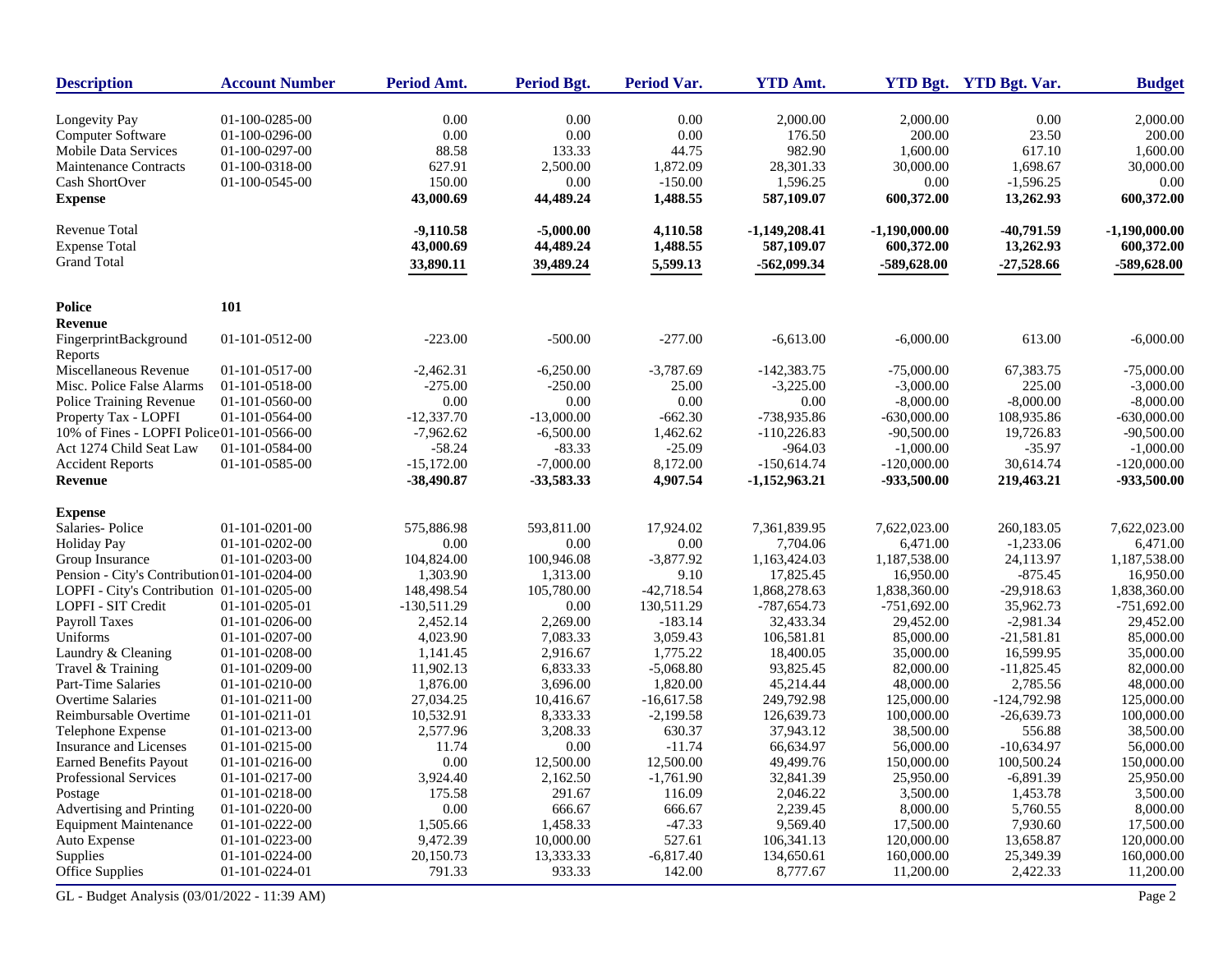| <b>Description</b>                           | <b>Account Number</b> | Period Amt.  | Period Bgt.  | Period Var.   | <b>YTD Amt.</b> |               | YTD Bgt. YTD Bgt. Var. | <b>Budget</b>   |
|----------------------------------------------|-----------------------|--------------|--------------|---------------|-----------------|---------------|------------------------|-----------------|
| Fuel                                         | 01-101-0225-00        | 34,444.39    | 25,000.00    | $-9,444.39$   | 350,065.24      | 300,000.00    | $-50,065.24$           | 300,000.00      |
| Dues & Subscriptions                         | 01-101-0228-00        | 769.95       | 5,386.00     | 4,616.05      | 30,638.27       | 26,386.00     | $-4,252.27$            | 26,386.00       |
| <b>Community Outreach</b>                    | 01-101-0230-00        | 271.74       | 1,229.17     | 957.43        | 7,213.21        | 14,750.00     | 7,536.79               | 14,750.00       |
| <b>Fixed Assets</b>                          | 01-101-0232-00        | 965,000.00   | 976,044.81   | 11,044.81     | 1,609,274.94    | 1,779,193.08  | 169,918.14             | 1,779,193.08    |
| Minor Equipment &                            | 01-101-0232-01        | 10,231.40    | 5,000.00     | $-5,231.40$   | 72,933.54       | 105,160.00    | 32,226.46              | 105,160.00      |
| Furniture                                    |                       |              |              |               |                 |               |                        |                 |
| <b>Rentals Contracts</b>                     | 01-101-0233-00        | 3,439.10     | 2,619.17     | $-819.93$     | 46,289.87       | 31,430.00     | $-14,859.87$           | 31,430.00       |
| UnemploymentWkms.Comp.01-101-0279-00         |                       | 0.00         | 0.00         | 0.00          | 135,732.00      | 135,732.00    | 0.00                   | 135,732.00      |
| <b>Medicare Contributions</b>                | 01-101-0284-00        | 7,330.15     | 9,070.00     | 1,739.85      | 96,582.06       | 117,230.00    | 20,647.94              | 117,230.00      |
| Longevity Pay                                | 01-101-0285-00        | 0.00         | 0.00         | 0.00          | 43,000.00       | 48,000.00     | 5,000.00               | 48,000.00       |
| Computer Software                            | 01-101-0296-00        | 0.00         | 89,141.48    | 89,141.48     | 18,105.22       | 104,135.00    | 86,029.78              | 104.135.00      |
| <b>Mobile Data Services</b>                  | 01-101-0297-00        | 9,326.31     | 7,833.33     | $-1,492.98$   | 108,026.45      | 94,000.00     | $-14,026.45$           | 94,000.00       |
| Maintenance Contracts                        | 01-101-0318-00        | 5,915.25     | 0.00         | $-5,915.25$   | 773,503.00      | 779,200.00    | 5,697.00               | 779,200.00      |
| Buy Money                                    | 01-101-0333-00        | 0.00         | 1,250.00     | 1,250.00      | 10,000.00       | 15,000.00     | 5,000.00               | 15,000.00       |
| <b>Grants Match-BPVs</b>                     | 01-101-2300-01        | 0.00         | 0.00         | 0.00          | 21,800.00       | 21,800.00     | 0.00                   | 21,800.00       |
| <b>Expense</b>                               |                       | 1,834,302.99 | 2,010,526.53 | 176,223.54    | 14,078,012.71   | 14,586,768.08 | 508,755.37             | 14,586,768.08   |
| <b>Revenue Total</b>                         |                       | $-38,490.87$ | -33,583.33   | 4,907.54      | $-1,152,963,21$ | -933,500.00   | 219,463.21             | -933,500.00     |
| <b>Expense Total</b>                         |                       | 1,834,302.99 | 2,010,526.53 | 176,223.54    | 14,078,012.71   | 14,586,768.08 | 508,755.37             | 14,586,768.08   |
| <b>Grand Total</b>                           |                       | 1,795,812.12 | 1,976,943.20 | 181,131.08    | 12,925,049.50   | 13,653,268.08 | 728,218.58             | 13,653,268.08   |
|                                              |                       |              |              |               |                 |               |                        |                 |
| <b>Fire</b>                                  | 102                   |              |              |               |                 |               |                        |                 |
| Revenue                                      |                       |              |              |               |                 |               |                        |                 |
| Miscellaneous Revenue                        | 01-102-0517-00        | $-2,948.00$  | 0.00         | 2,948.00      | $-17,365.67$    | 0.00          | 17,365.67              | 0.00            |
| <b>CWL Fire Truck</b>                        | 01-102-0557-00        | 0.00         | 0.00         | 0.00          | $-500,000.00$   | $-500,000.00$ | 0.00                   | $-500,000.00$   |
| Contribution                                 |                       |              |              |               |                 |               |                        |                 |
| Property Tax - LOPFI                         | 01-102-0564-00        | $-12,337.70$ | $-13,000.00$ | $-662.30$     | -738,935.86     | $-630,000.00$ | 108,935.86             | $-630,000.00$   |
| CWL - Fire Truck                             | 01-102-0569-00        | $-1,753.16$  | $-1,666.67$  | 86.49         | $-21,037.92$    | $-20,000.00$  | 1,037.92               | $-20,000.00$    |
| <b>CWL Fire Hydrant</b>                      | 01-102-0593-01        | 0.00         | 0.00         | 0.00          | $-60,000.00$    | $-60,000.00$  | 0.00                   | $-60,000.00$    |
| Maintenance                                  |                       |              |              |               |                 |               |                        |                 |
| <b>Revenue</b>                               |                       | $-17,038.86$ | $-14,666.67$ | 2,372.19      | -1,337,339.45   | -1,210,000.00 | 127,339.45             | $-1,210,000.00$ |
| <b>Expense</b>                               |                       |              |              |               |                 |               |                        |                 |
| Salaries-Fire                                | 01-102-0201-00        | 521,797.59   | 525,868.00   | 4,070.41      | 6,701,518.83    | 6,781,067.00  | 79,548.17              | 6,781,067.00    |
| <b>Holiday Pay</b>                           | 01-102-0202-00        | 0.00         | 0.00         | 0.00          | 568.34          | 677.00        | 108.66                 | 677.00          |
| Group Insurance                              | 01-102-0203-00        | 91.116.60    | 88,396.67    | $-2,719.93$   | 1,043,153.71    | 1,044,100.00  | 946.29                 | 1,044,100.00    |
| Pension - City's Contribution 01-102-0204-00 |                       | 69.10        | 0.00         | $-69.10$      | 595.30          | 0.00          | $-595.30$              | 0.00            |
| LOPFI - City's Contribution 01-102-0205-00   |                       | 223,944.05   | 116,313.00   | $-107,631.05$ | 2,829,503.12    | 2,832,603.00  | 3,099.88               | 2,832,603.00    |
| LOPFI - SIT Credit                           | 01-102-0205-01        | $-92,092.22$ | 0.00         | 92,092.22     | $-1,033,697.91$ | $-966,222.00$ | 67,475.91              | $-966,222.00$   |
| Payroll Taxes                                | 01-102-0206-00        | 184.54       | 292.00       | 107.46        | 2,733.77        | 3,700.00      | 966.23                 | 3,700.00        |
| Uniforms                                     | 01-102-0207-00        | 1,513.50     | 2,200.00     | 686.50        | 28,181.08       | 38,000.00     | 9,818.92               | 38,000.00       |
| Laundry & Cleaning                           | 01-102-0208-00        | 651.34       | 1,083.33     | 431.99        | 7,473.54        | 13,000.00     | 5,526.46               | 13,000.00       |
| Travel & Training                            | 01-102-0209-00        | 764.17       | 3,500.00     | 2,735.83      | 20,597.83       | 42,000.00     | 21,402.17              | 42,000.00       |
| Part-Time Salaries                           | 01-102-0210-00        | 1,079.00     | 1,163.00     | 84.00         | 13,517.90       | 15,000.00     | 1,482.10               | 15,000.00       |
| Overtime Salaries                            | 01-102-0211-00        | 2,986.92     | 13,000.00    | 10,013.08     | 162,567.99      | 150,000.00    | $-12,567.99$           | 150,000.00      |
| Telephone Expense                            | 01-102-0213-00        | 0.00         | 1,062.50     | 1,062.50      | 4,810.75        | 12,750.00     | 7,939.25               | 12,750.00       |
| Insurance and Licenses                       | 01-102-0215-00        | 23.48        | 0.00         | $-23.48$      | 70,396.31       | 65,500.00     | $-4,896.31$            | 65,500.00       |
| <b>Earned Benefits Payout</b>                | 01-102-0216-00        | 0.00         | 8,333.33     | 8,333.33      | 63,348.22       | 100,000.00    | 36,651.78              | 100,000.00      |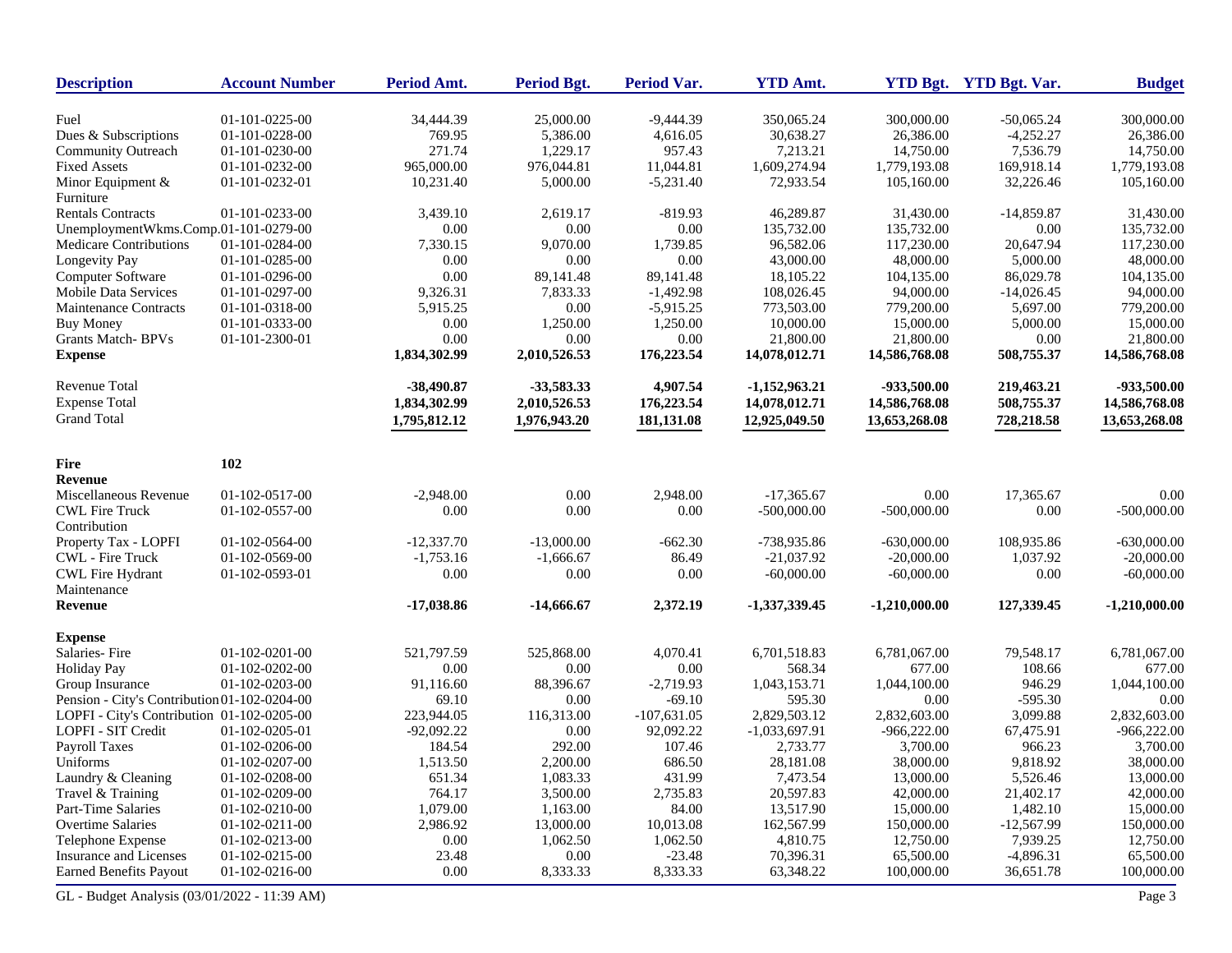| <b>Description</b>                         | <b>Account Number</b> | Period Amt.  | Period Bgt.  | <b>Period Var.</b> | <b>YTD Amt.</b> |                 | YTD Bgt. YTD Bgt. Var. | <b>Budget</b>   |
|--------------------------------------------|-----------------------|--------------|--------------|--------------------|-----------------|-----------------|------------------------|-----------------|
| <b>Professional Services</b>               | 01-102-0217-00        | 2,423.00     | 3,833.33     | 1,410.33           | 38,077.10       | 46,000.00       | 7,922.90               | 46,000.00       |
| Postage                                    | 01-102-0218-00        | 111.94       | 83.33        | $-28.61$           | 1,085.32        | 1,000.00        | $-85.32$               | 1,000.00        |
| Advertising and Printing                   | 01-102-0220-00        | 880.00       | 166.67       | $-713.33$          | 1,147.51        | 2,000.00        | 852.49                 | 2,000.00        |
| Maintenance Bldg & Grns.                   | $01-102-0221-00$      | 1,909.64     | 1,250.00     | $-659.64$          | 27,071.92       | 15,000.00       | $-12,071.92$           | 15,000.00       |
| <b>Equipment Maintenance</b>               | 01-102-0222-00        | 2.229.30     | 1,000.00     | $-1,229,30$        | 11.009.83       | 12,000.00       | 990.17                 | 12,000.00       |
| Auto Expense                               | 01-102-0223-00        | 6,534.44     | 7,916.67     | 1,382.23           | 96,599.07       | 95,000.00       | $-1,599.07$            | 95,000.00       |
| Supplies                                   | 01-102-0224-00        | 1,787.92     | 1,750.00     | $-37.92$           | 26,929.74       | 21,000.00       | $-5,929.74$            | 21,000.00       |
| Office Supplies                            | 01-102-0224-01        | 308.61       | 208.33       | $-100.28$          | 4,790.52        | 2,500.00        | $-2,290.52$            | 2,500.00        |
| Fuel                                       | 01-102-0225-00        | 8,190.31     | 6,000.00     | $-2,190.31$        | 76,272.89       | 70,000.00       | $-6,272.89$            | 70,000.00       |
| Dues & Subscriptions                       | 01-102-0228-00        | $0.00\,$     | 666.67       | 666.67             | 3,393.86        | 8,000.00        | 4,606.14               | 8,000.00        |
| <b>Fixed Assets</b>                        | 01-102-0232-00        | 70,000.00    | 192,390.84   | 122,390.84         | 1,447,874.16    | 1,570,265.00    | 122,390.84             | 1,570,265.00    |
| Minor Equipment &                          |                       | 215.92       |              | 5,617.41           |                 |                 |                        |                 |
|                                            | 01-102-0232-01        |              | 5,833.33     |                    | 23,126.03       | 70,000.00       | 46,873.97              | 70,000.00       |
| Furniture                                  |                       |              |              |                    |                 |                 |                        |                 |
| <b>Rentals Contracts</b>                   | 01-102-0233-00        | 63.45        | 216.67       | 153.22             | 1,909.67        | 2,600.00        | 690.33                 | 2,600.00        |
| UnemploymentWkms.Comp.01-102-0279-00       |                       | 0.00         | 0.00         | 0.00               | 202,710.00      | 202,710.00      | 0.00                   | 202,710.00      |
| Medicare Contributions                     | 01-102-0284-00        | 6,278.33     | 7,964.00     | 1,685.67           | 84,779.10       | 102,787.00      | 18,007.90              | 102,787.00      |
| Longevity Pay                              | 01-102-0285-00        | $0.00\,$     | 0.00         | $0.00\,$           | 45,500.00       | 45,500.00       | 0.00                   | 45,500.00       |
| <b>Mobile Data Services</b>                | 01-102-0297-00        | 587.11       | 708.33       | 121.22             | 8,544.08        | 8,500.00        | $-44.08$               | 8,500.00        |
| <b>Maintenance Contracts</b>               | 01-102-0318-00        | 0.00         | 935.00       | 935.00             | 28,512.13       | 39,900.00       | 11,387.87              | 39,900.00       |
| <b>CWL Fire Hydrant</b><br>Maintenance     | 01-102-0593-00        | 0.00         | 1,100.00     | 1,100.00           | 1,213.77        | 2,000.00        | 786.23                 | 2,000.00        |
| <b>Expense</b>                             |                       | 853,558.04   | 993,235.00   | 139,676.96         | 12,045,815.48   | 12,448,937.00   | 403,121.52             | 12,448,937.00   |
| <b>Revenue Total</b>                       |                       | $-17,038.86$ | $-14,666.67$ | 2,372.19           | $-1,337,339.45$ | $-1,210,000.00$ | 127,339.45             | $-1,210,000.00$ |
| <b>Expense Total</b>                       |                       | 853,558.04   | 993,235.00   | 139,676.96         | 12,045,815.48   | 12,448,937.00   | 403,121.52             | 12,448,937.00   |
| <b>Grand Total</b>                         |                       | 836,519.18   | 978,568.33   | 142,049.15         | 10,708,476.03   | 11,238,937.00   | 530,460.97             | 11,238,937.00   |
| <b>SROs</b>                                | 103                   |              |              |                    |                 |                 |                        |                 |
| <b>Revenue</b>                             |                       |              |              |                    |                 |                 |                        |                 |
| SRO Reimbursement -                        | 01-103-0551-00        | 0.00         | 0.00         | $0.00\,$           | $-876,726.98$   | $-891,002.00$   | $-14,275.02$           | $-891,002.00$   |
| Schools                                    |                       |              |              |                    |                 |                 |                        |                 |
| <b>Revenue</b>                             |                       | 0.00         | 0.00         | 0.00               | $-876,726.98$   | $-891,002.00$   | $-14,275.02$           | $-891,002.00$   |
| <b>Expense</b>                             |                       |              |              |                    |                 |                 |                        |                 |
| Salaries- SROs                             | 01-103-0201-00        | 47,722.77    | 47,553.00    | $-169.77$          | 608,754.05      | 618,070.00      | 9,315.95               | 618,070.00      |
| Group Insurance                            | 01-103-0203-00        | 9,788.80     | 9,581.25     | $-207.55$          | 97,676.39       | 114,975.00      | 17,298.61              | 114,975.00      |
| LOPFI - City's Contribution 01-103-0205-00 |                       | 11,214.86    | 11,237.00    | 22.14              | 143,762.21      | 145,952.00      | 2,189.79               | 145,952.00      |
| <b>Earned Benefits Payout</b>              | 01-103-0216-00        | 0.00         | 0.00         | 0.00               | 12,229.05       | 0.00            | $-12,229.05$           | 0.00            |
| Medicare Contributions                     | 01-103-0284-00        | 567.04       | 688.00       | 120.96             | 7,602.61        | 9,005.00        | 1,402.39               | 9,005.00        |
|                                            |                       | 0.00         | 0.00         |                    | 3,000.00        | 3,000.00        |                        | 3,000.00        |
| Longevity Pay<br><b>Expense</b>            | 01-103-0285-00        | 69,293.47    | 69,059.25    | 0.00<br>$-234.22$  | 873,024.31      | 891,002.00      | 0.00<br>17,977.69      | 891,002.00      |
| <b>Revenue Total</b>                       |                       | 0.00         | 0.00         | 0.00               | $-876,726.98$   | $-891,002.00$   | $-14,275.02$           | $-891,002.00$   |
| <b>Expense Total</b>                       |                       | 69,293.47    | 69,059.25    | $-234.22$          | 873,024.31      | 891,002.00      | 17,977.69              | 891,002.00      |
| <b>Grand Total</b>                         |                       | 69,293.47    | 69,059.25    | $-234.22$          | $-3,702.67$     | $0.00\,$        | 3,702.67               | 0.00            |

**Inspections 104**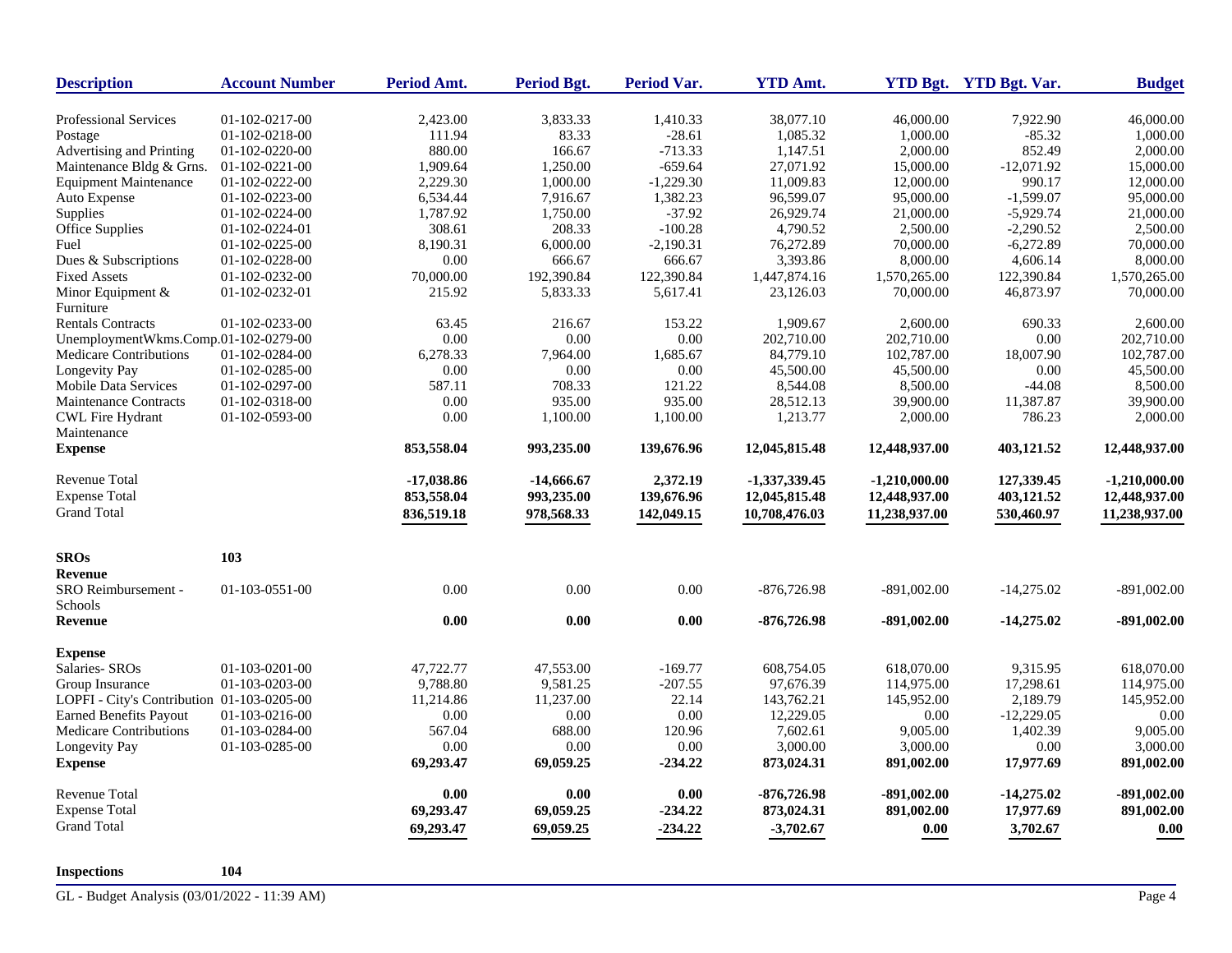| <b>Description</b>                           | <b>Account Number</b> | Period Amt.  | <b>Period Bgt.</b> | Period Var. | <b>YTD Amt.</b> |               | YTD Bgt. YTD Bgt. Var. | <b>Budget</b> |
|----------------------------------------------|-----------------------|--------------|--------------------|-------------|-----------------|---------------|------------------------|---------------|
| <b>Revenue</b>                               |                       |              |                    |             |                 |               |                        |               |
| <b>Electrical Permits</b>                    | 01-104-0502-00        | $-7,442.10$  | $-10,000.00$       | $-2,557.90$ | $-163,784.03$   | $-125,000.00$ | 38,784.03              | $-125,000.00$ |
| <b>Plumbing Permits</b>                      | 01-104-0503-00        | $-9,404.09$  | $-11,000.00$       | $-1,595.91$ | $-174,242.93$   | $-135,000.00$ | 39,242.93              | $-135,000.00$ |
| <b>Building Permits</b>                      | 01-104-0504-00        | $-22,891.37$ | $-19,000.00$       | 3,891.37    | $-629,357.19$   | $-400,000,00$ | 229,357.19             | $-400,000.00$ |
| <b>HVAC</b> Permits                          | 01-104-0506-00        | $-8,955.01$  | $-10,000.00$       | $-1,044.99$ | $-118,820.42$   | $-100,000.00$ | 18,820.42              | $-100,000.00$ |
| <b>Demolition Permits</b>                    | 01-104-0514-00        | $-650.00$    | $-416.67$          | 233.33      | $-6,800.00$     | $-5,000.00$   | 1,800.00               | $-5,000.00$   |
| Miscellaneous Revenue                        | 01-104-0517-00        | 0.00         | 0.00               | 0.00        | $-253.00$       | 0.00          | 253.00                 | 0.00          |
| Cert of Occupancy Permits                    | 01-104-0527-00        | $-1,500.00$  | $-500.00$          | 1,000.00    | $-16,200.00$    | $-6,000.00$   | 10,200.00              | $-6,000.00$   |
| Revenue                                      |                       | $-50,842.57$ | $-50,916.67$       | $-74.10$    | $-1,109,457.57$ | $-771,000.00$ | 338,457.57             | $-771,000.00$ |
| <b>Expense</b>                               |                       |              |                    |             |                 |               |                        |               |
| Salaries-Inspections                         | $01-104-0201-00$      | 20,238.72    | 20,505.00          | 266.28      | 262,595.09      | 266,579.00    | 3,983.91               | 266,579.00    |
| <b>Holiday Pay</b>                           | 01-104-0202-00        | 0.00         | 0.00               | $0.00\,$    | 3,981.57        | 4,153.00      | 171.43                 | 4,153.00      |
| Group Insurance                              | 01-104-0203-00        | 4,525.64     | 3,948.75           | $-576.89$   | 50,433.92       | 47,385.00     | $-3,048.92$            | 47,385.00     |
| Pension - City's Contribution 01-104-0204-00 |                       | 879.63       | 915.00             | 35.37       | 11,359.35       | 11,955.00     | 595.65                 | 11,955.00     |
| Payroll Taxes                                | 01-104-0206-00        | 1,126.96     | 1,301.00           | 174.04      | 16,168.70       | 16,785.00     | 616.30                 | 16,785.00     |
| Uniforms                                     | 01-104-0207-00        | 816.80       | 125.00             | $-691.80$   | 1,970.95        | 1,500.00      | $-470.95$              | 1,500.00      |
| Travel & Training                            | 01-104-0209-00        | 0.00         | 208.33             | 208.33      | 1,684.51        | 2,500.00      | 815.49                 | 2,500.00      |
| Telephone Expense                            | 01-104-0213-00        | 92.22        | 237.50             | 145.28      | 2,848.10        | 2,850.00      | 1.90                   | 2,850.00      |
| Insurance and Licenses                       | 01-104-0215-00        | 200.00       | 0.00               | $-200.00$   | 1,478.39        | 1,500.00      | 21.61                  | 1,500.00      |
| <b>Earned Benefits Payout</b>                | 01-104-0216-00        | 0.00         | 0.00               | 0.00        | 15,982.31       | 0.00          | $-15,982.31$           | 0.00          |
| Professional Services                        | 01-104-0217-00        | 0.00         | 0.00               | $0.00\,$    | 41.85           | 0.00          | $-41.85$               | 0.00          |
| Advertising and Printing                     | 01-104-0220-00        | 0.00         | 20.83              | 20.83       | 0.00            | 250.00        | 250.00                 | 250.00        |
| Auto Expense                                 | 01-104-0223-00        | 40.58        | 416.67             | 376.09      | 1,965.85        | 5,000.00      | 3,034.15               | 5,000.00      |
| Supplies                                     | 01-104-0224-00        | 55.06        | 62.50              | 7.44        | 1,826.41        | 750.00        | $-1,076.41$            | 750.00        |
| Office Supplies                              | 01-104-0224-01        | 79.47        | 83.33              | 3.86        | 1,198.08        | 1,000.00      | $-198.08$              | 1,000.00      |
| Fuel                                         | 01-104-0225-00        | 927.57       | 625.00             | $-302.57$   | 9,451.29        | 7,500.00      | $-1,951.29$            | 7,500.00      |
| Dues & Subscriptions                         | 01-104-0228-00        | 0.00         | 750.00             | 750.00      | 557.97          | 1,200.00      | 642.03                 | 1,200.00      |
| <b>Fixed Assets</b>                          | 01-104-0232-00        | 76,000.00    | 76,000.00          | 0.00        | 119,282.00      | 119,282.00    | 0.00                   | 119,282.00    |
| Minor Equipment &                            | 01-104-0232-01        | 0.00         | 0.00               | 0.00        | 820.25          | 2,170.00      | 1,349.75               | 2,170.00      |
| Furniture                                    |                       |              |                    |             |                 |               |                        |               |
| <b>Medicare Contributions</b>                | 01-104-0284-00        | 263.56       | 303.00             | 39.44       | 3,781.44        | 3,925.00      | 143.56                 | 3,925.00      |
| <b>Computer Software</b>                     | 01-104-0296-00        | 0.00         | 58.33              | 58.33       | 0.00            | 700.00        | 700.00                 | 700.00        |
| Mobile Data Services                         | 01-104-0297-00        | 172.59       | 250.00             | 77.41       | 2,295.73        | 3,000.00      | 704.27                 | 3,000.00      |
| <b>Expense</b>                               |                       | 105,418.80   | 105,810.24         | 391.44      | 509,723.76      | 499,984.00    | $-9,739.76$            | 499,984.00    |
| <b>Revenue Total</b>                         |                       | $-50,842.57$ | $-50,916.67$       | $-74.10$    | $-1,109,457.57$ | $-771,000.00$ | 338,457.57             | $-771,000.00$ |
| <b>Expense Total</b>                         |                       | 105,418.80   | 105,810.24         | 391.44      | 509,723.76      | 499,984.00    | $-9,739.76$            | 499,984.00    |
| <b>Grand Total</b>                           |                       | 54,576.23    | 54,893.57          | 317.34      | -599,733.81     | $-271,016.00$ | 328,717.81             | $-271,016.00$ |
| <b>Animal Control</b>                        | 105                   |              |                    |             |                 |               |                        |               |
| Revenue                                      |                       |              |                    |             |                 |               |                        |               |
| Dog Recovery                                 | 01-105-0513-00        | $-3,485.00$  | $-2,000.00$        | 1,485.00    | $-41,717.37$    | $-45,000.00$  | $-3,282.63$            | $-45,000.00$  |
| <b>Revenue</b>                               |                       | $-3,485.00$  | $-2,000.00$        | 1,485.00    | $-41,717.37$    | $-45,000.00$  | $-3,282.63$            | $-45,000.00$  |
| <b>Expense</b>                               |                       |              |                    |             |                 |               |                        |               |
| Salaries- Animal Control                     | 01-105-0201-00        | 23,486.61    | 29,660.00          | 6,173.39    | 337,055.15      | 385,570.00    | 48,514.85              | 385,570.00    |
| GL - Budget Analysis (03/01/2022 - 11:39 AM) |                       |              |                    |             |                 |               |                        | Page 5        |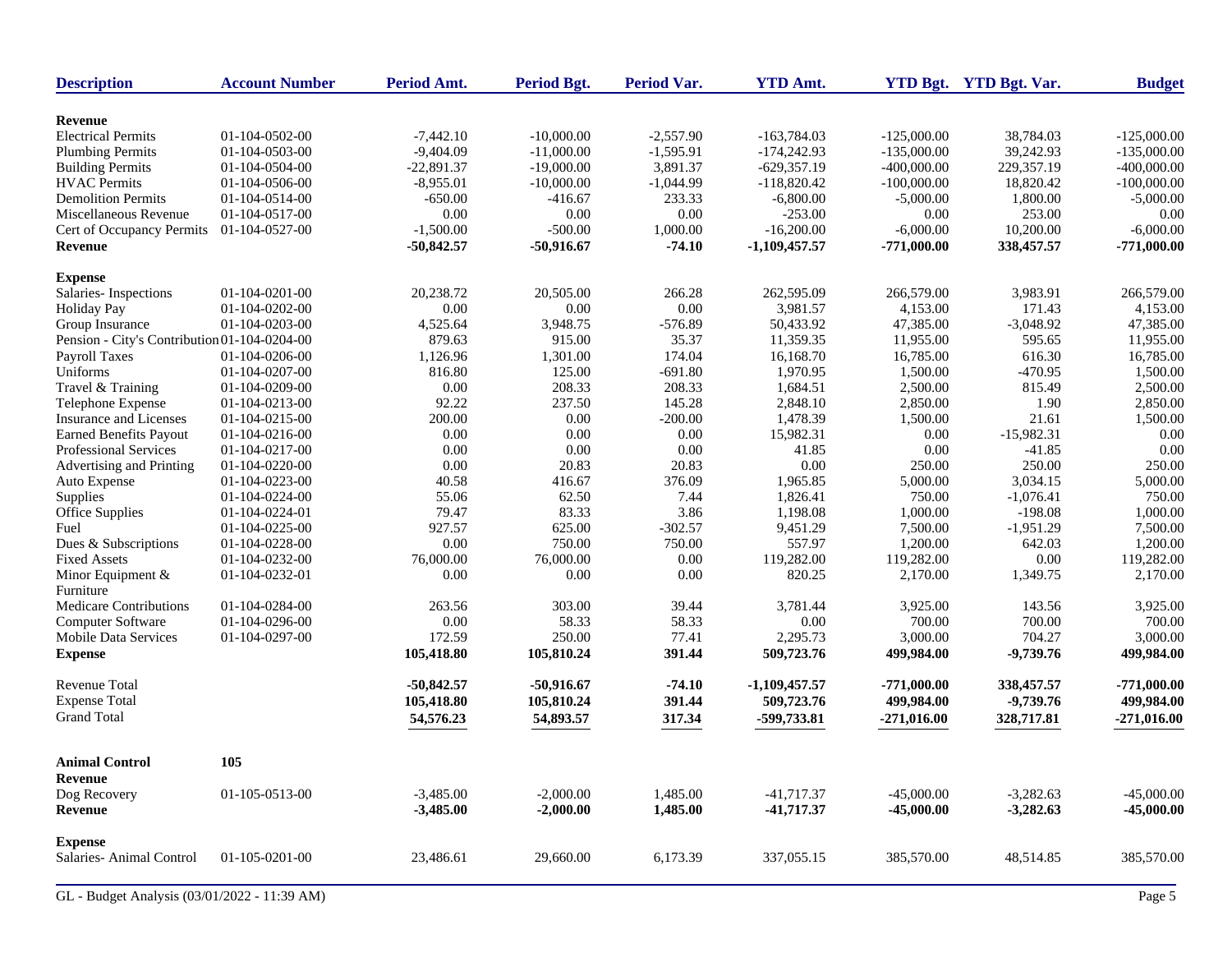| <b>Description</b>                           | <b>Account Number</b> | Period Amt. | <b>Period Bgt.</b> | Period Var. | <b>YTD Amt.</b> |              | YTD Bgt. YTD Bgt. Var. | <b>Budget</b> |
|----------------------------------------------|-----------------------|-------------|--------------------|-------------|-----------------|--------------|------------------------|---------------|
| <b>Holiday Pay</b>                           | 01-105-0202-00        | 0.00        | 0.00               | 0.00        | 5,513.09        | 5,984.00     | 470.91                 | 5,984.00      |
| Group Insurance                              | 01-105-0203-00        | 2,820.64    | 3,101.67           | 281.03      | 33,425.02       | 37,220.00    | 3,794.98               | 37,220.00     |
| Pension - City's Contribution 01-105-0204-00 |                       | 121.50      | 795.00             | 673.50      | 3,677.95        | 10,275.00    | 6,597.05               | 10,275.00     |
| <b>Payroll Taxes</b>                         | 01-105-0206-00        | 1,485.18    | 2,090.00           | 604.82      | 21,975.22       | 27,124.00    | 5,148.78               | 27,124.00     |
| Uniforms                                     | 01-105-0207-00        | 1,300.23    | 541.67             | $-758.56$   | 6,871.79        | 6,500.00     | $-371.79$              | 6,500.00      |
| Part-Time Salaries                           | 01-105-0210-00        | 1,887.00    | 2,880.00           | 993.00      | 18,084.96       | 37,440.00    | 19,355.04              | 37,440.00     |
| Overtime Salaries                            | 01-105-0211-00        | 0.00        | 291.67             | 291.67      | 799.12          | 3,500.00     | 2,700.88               | 3,500.00      |
| Telephone Expense                            | 01-105-0213-00        | 0.00        | 100.00             | 100.00      | 796.13          | 1,200.00     | 403.87                 | 1,200.00      |
| Insurance and Licenses                       | 01-105-0215-00        | 0.00        | 0.00               | 0.00        | 5,556.44        | 4,800.00     | $-756.44$              | 4,800.00      |
| <b>Earned Benefits Payout</b>                | 01-105-0216-00        | 0.00        | 416.67             | 416.67      | 9,991.11        | 5,000.00     | $-4,991.11$            | 5,000.00      |
| <b>Professional Services</b>                 | 01-105-0217-00        | 3,845.50    | 3,000.00           | $-845.50$   | 21,384.79       | 36,000.00    | 14,615.21              | 36,000.00     |
| Advertising and Printing                     | 01-105-0220-00        | 262.53      | 0.00               | $-262.53$   | 1,045.01        | 0.00         | $-1,045.01$            | 0.00          |
| Maintenance Bldg & Grns.                     | 01-105-0221-00        | 0.00        | 0.00               | 0.00        | 171.60          | 0.00         | $-171.60$              | 0.00          |
| <b>Equipment Maintenance</b>                 | 01-105-0222-00        | 0.00        | 166.67             | 166.67      | 976.88          | 2,000.00     | 1,023.12               | 2,000.00      |
| Auto Expense                                 | 01-105-0223-00        | 1,129.73    | 750.00             | $-379.73$   | 6,361.47        | 9,000.00     | 2,638.53               | 9,000.00      |
| Supplies                                     | 01-105-0224-00        | 4,731.31    | 4,041.67           | $-689.64$   | 52,736.00       | 48,500.00    | $-4,236.00$            | 48,500.00     |
| Office Supplies                              | 01-105-0224-01        | 395.81      | 83.33              | $-312.48$   | 1,866.02        | 1,000.00     | $-866.02$              | 1,000.00      |
| Fuel                                         | 01-105-0225-00        | 3,244.91    | 3,000.00           | $-244.91$   | 23,180.97       | 25,000.00    | 1,819.03               | 25,000.00     |
| <b>Fixed Assets</b>                          | 01-105-0232-00        | 56,000.00   | 62,470.67          | 6,470.67    | 144,067.33      | 150,538.00   | 6,470.67               | 150,538.00    |
|                                              | 01-105-0232-01        | 0.00        | 0.00               | 0.00        | 1,223.40        | 1,800.00     | 576.60                 | 1,800.00      |
| Minor Equipment $&$<br>Furniture             |                       |             |                    |             |                 |              |                        |               |
| <b>Rentals Contracts</b>                     | 01-105-0233-00        | 128.76      | 250.00             | 121.24      | 1,340.30        | 3,000.00     | 1,659.70               | 3,000.00      |
| UnemploymentWkms.Comp.01-105-0279-00         |                       | 0.00        | 0.00               | 0.00        | 3,768.00        | 3,768.00     | 0.00                   | 3,768.00      |
| Medicare Contributions                       | 01-105-0284-00        | 347.33      | 487.00             | 139.67      | 5,139.51        | 6,343.00     | 1,203.49               | 6,343.00      |
| Computer Software                            | 01-105-0296-00        | 0.00        | 233.33             | 233.33      | 0.00            | 2,800.00     | 2,800.00               | 2,800.00      |
| <b>Mobile Data Services</b>                  | 01-105-0297-00        | 288.61      | 291.67             | 3.06        | 3,174.71        | 3,500.00     | 325.29                 | 3,500.00      |
| <b>Expense</b>                               |                       | 101,475.65  | 114,651.02         | 13,175.37   | 710,181.97      | 817,862.00   | 107,680.03             | 817,862.00    |
| Revenue Total                                |                       | $-3,485.00$ | $-2,000.00$        | 1,485.00    | $-41,717.37$    | $-45,000.00$ | $-3,282.63$            | $-45,000.00$  |
| <b>Expense Total</b>                         |                       | 101,475.65  | 114,651.02         | 13,175.37   | 710,181.97      | 817,862.00   | 107,680.03             | 817,862.00    |
| <b>Grand Total</b>                           |                       | 97,990.65   | 112,651.02         | 14,660.37   | 668,464.60      | 772,862.00   | 104,397.40             | 772,862.00    |
| <b>City Clerk</b>                            | 106                   |             |                    |             |                 |              |                        |               |
| <b>Expense</b>                               |                       |             |                    |             |                 |              |                        |               |
| Salaries- City Clerk                         | 01-106-0201-00        | 12,737.74   | 13,169.00          | 431.26      | 163,874.10      | 171,202.00   | 7,327.90               | 171,202.00    |
| <b>Holiday Pay</b>                           | 01-106-0202-00        | 0.00        | 0.00               | 0.00        | 1,285.46        | 1,392.00     | 106.54                 | 1,392.00      |
| Group Insurance                              | 01-106-0203-00        | 2,047.02    | 1,972.92           | $-74.10$    | 23,602.73       | 23,675.00    | 72.27                  | 23,675.00     |
| Pension - City's Contribution 01-106-0204-00 |                       | 238.06      | 174.00             | $-64.06$    | 2,598.42        | 2,225.00     | $-373.42$              | 2,225.00      |
| <b>Payroll Taxes</b>                         | 01-106-0206-00        | 700.64      | 823.00             | 122.36      | 9,288.23        | 10,700.00    | 1,411.77               | 10,700.00     |
| Uniforms                                     | 01-106-0207-00        | 0.00        | 20.83              | 20.83       | 0.00            | 250.00       | 250.00                 | 250.00        |
| Travel & Training                            | 01-106-0209-00        | 0.00        | 250.00             | 250.00      | 691.16          | 3,000.00     | 2,308.84               | 3,000.00      |
| Telephone Expense                            | 01-106-0213-00        | 0.00        | 4.17               | 4.17        | 18.44           | 50.00        | 31.56                  | 50.00         |
| <b>Earned Benefits Payout</b>                | 01-106-0216-00        | $0.00\,$    | 0.00               | 0.00        | 1,460.75        | $0.00\,$     | $-1,460.75$            | $0.00\,$      |
| Professional Services                        | 01-106-0217-00        | 4,145.89    | 500.00             | $-3,645.89$ | 4,315.89        | 6,000.00     | 1,684.11               | 6,000.00      |
| Postage                                      | 01-106-0218-00        | 7.38        | 20.83              | 13.45       | 240.56          | 250.00       | 9.44                   | 250.00        |
| Advertising and Printing                     | 01-106-0220-00        | 0.00        | 83.33              | 83.33       | 298.37          | 1,000.00     | 701.63                 | 1,000.00      |
| <b>Equipment Maintenance</b>                 | 01-106-0222-00        | 0.00        | 41.67              | 41.67       | $0.00\,$        | 500.00       | 500.00                 | 500.00        |
| Supplies                                     | 01-106-0224-00        | 0.00        | 62.50              | 62.50       | 115.41          | 750.00       | 634.59                 | 750.00        |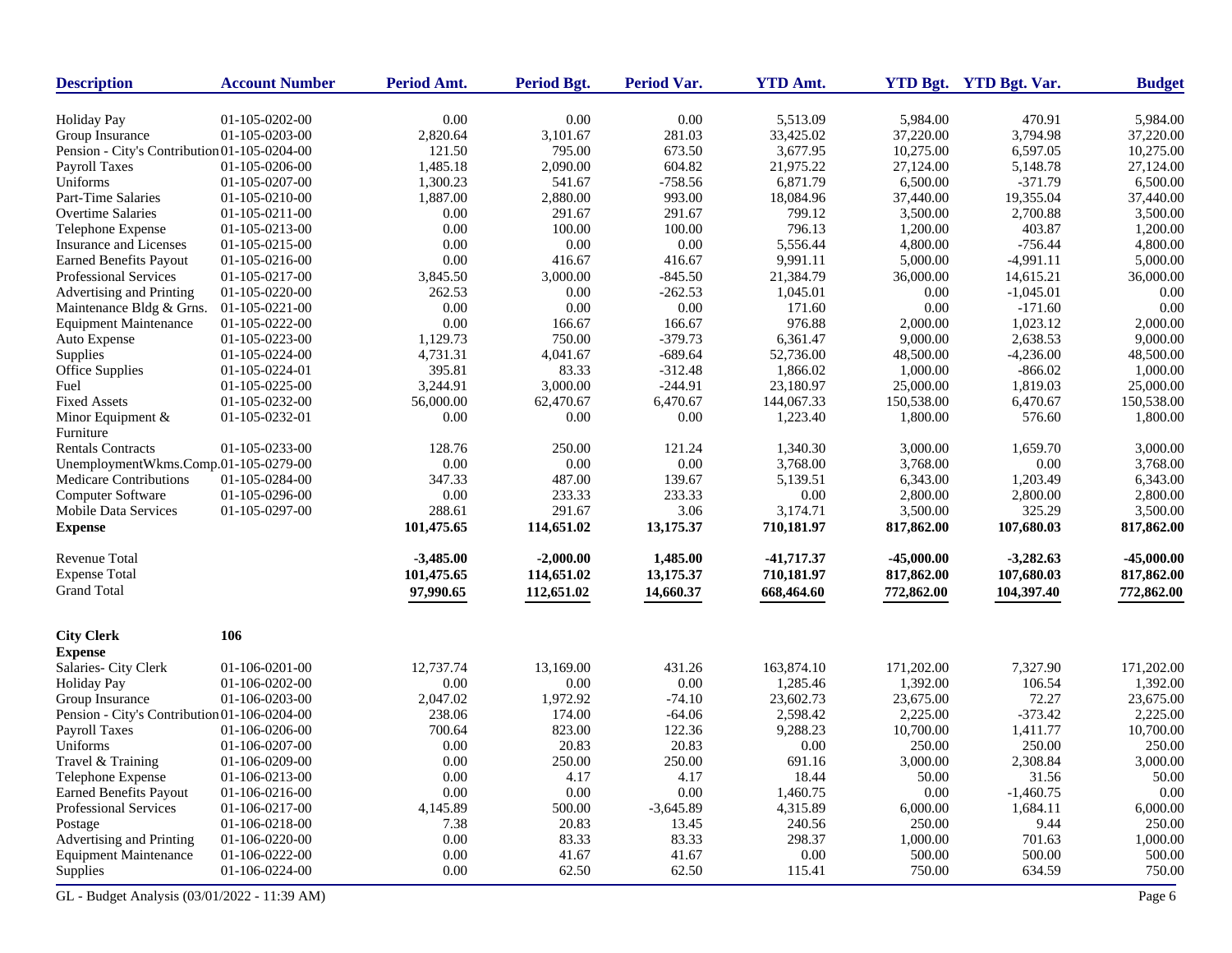| <b>Description</b>                           | <b>Account Number</b>            | Period Amt. | Period Bgt. | Period Var. | <b>YTD Amt.</b> |                      | YTD Bgt. YTD Bgt. Var. | <b>Budget</b>        |
|----------------------------------------------|----------------------------------|-------------|-------------|-------------|-----------------|----------------------|------------------------|----------------------|
| Office Supplies                              | 01-106-0224-01                   | 57.42       | 83.33       | 25.91       | 1,031.15        | 1,000.00             | $-31.15$               | 1,000.00             |
| Dues & Subscriptions                         | 01-106-0228-00                   | 44.97       | 191.67      | 146.70      | 1,220.96        | 2,300.00             | 1,079.04               | 2,300.00             |
| Minor Equipment $\&$                         | 01-106-0232-01                   | 0.00        | 0.00        | $0.00\,$    | 0.00            | 3,000.00             | 3,000.00               | 3,000.00             |
| Furniture                                    |                                  |             |             |             |                 |                      |                        |                      |
| <b>Rentals Contracts</b>                     | 01-106-0233-00                   | 29.85       | 108.33      | 78.48       | 381.41          | 1,300.00             | 918.59                 | 1,300.00             |
| <b>Medicare Contributions</b>                | 01-106-0284-00                   | 163.86      | 196.00      | 32.14       | 2,172.16        | 2,500.00             | 327.84                 | 2,500.00             |
| Clerk's Retirement                           | 01-106-0295-00                   | 3,418.13    | 3,418.17    | 0.04        | 41,017.56       | 41,018.00            | 0.44                   | 41,018.00            |
| Computer Software                            | 01-106-0296-00                   | 0.00        | 400.00      | 400.00      | 0.00            | 4,800.00             | 4,800.00               | 4,800.00             |
| Maintenance Contracts                        | 01-106-0318-00                   | 0.00        | 0.00        | 0.00        | 25,910.93       | 25,800.00            | $-110.93$              | 25,800.00            |
| <b>Expense</b>                               |                                  | 23,590.96   | 21,519.75   | $-2,071.21$ | 279,523.69      | 302,712.00           | 23,188.31              | 302,712.00           |
| Revenue Total                                |                                  | 0.00        | 0.00        | 0.00        | 0.00            | 0.00                 | 0.00                   | 0.00                 |
| <b>Expense Total</b>                         |                                  | 23,590.96   | 21,519.75   | $-2,071.21$ | 279,523.69      | 302,712.00           | 23,188.31              | 302,712.00           |
| <b>Grand Total</b>                           |                                  | 23,590.96   | 21,519.75   | $-2,071.21$ | 279,523.69      | 302,712.00           | 23,188.31              | 302,712.00           |
| <b>City Attorney</b>                         | 107                              |             |             |             |                 |                      |                        |                      |
| <b>Expense</b>                               |                                  |             |             |             |                 |                      |                        |                      |
| Salaries- City Attorney                      | $01-107-0201-00$                 | 20,188.06   | 20,130.00   | -58.06      | 261,521.00      | 261,607.00           | 86.00                  | 261,607.00           |
| <b>Holiday Pay</b>                           | 01-107-0202-00                   | 0.00        | 0.00        | $0.00\,$    | 2,388.03        | 2,388.00             | $-0.03$                | 2,388.00             |
| Group Insurance                              | 01-107-0203-00                   | 2,878.36    | 3,179.17    | 300.81      | 33,240.42       | 38,150.00            | 4,909.58               | 38,150.00            |
| Pension - City's Contribution 01-107-0204-00 |                                  | 527.08      | 530.00      | 2.92        | 6,924.48        | 6,855.00             | $-69.48$               | 6,855.00             |
| <b>Payroll Taxes</b>                         | 01-107-0206-00                   | 1,147.88    | 1,260.00    | 112.12      | 15,106.89       | 16,367.00            | 1,260.11               | 16,367.00            |
| Travel & Training                            | 01-107-0209-00                   | 0.00        | 291.67      | 291.67      | 370.00          | 3,300.00             | 2,930.00               | 3,300.00             |
| Telephone Expense                            | 01-107-0213-00                   | 0.00        | 79.17       | 79.17       | 266.23          | 950.00               | 683.77                 | 950.00               |
| <b>Insurance and Licenses</b>                | 01-107-0215-00                   | 0.00        | 41.67       | 41.67       | 0.00            | 500.00               | 500.00                 | 500.00               |
| Professional Services                        | 01-107-0217-00                   | 0.00        | 75.00       | 75.00       | 0.00            | 900.00               | 900.00                 | 900.00               |
| Postage                                      | 01-107-0218-00                   | 0.00        | 25.00       | 25.00       | 440.00          | 300.00               | $-140.00$              | 300.00               |
| Advertising and Printing                     | 01-107-0220-00                   | 0.00        | 16.67       | 16.67       | 0.00            | 200.00               | 200.00                 | 200.00               |
| Supplies                                     | 01-107-0224-00                   | 240.26      | 100.00      | $-140.26$   | 958.04          | 1,200.00             | 241.96                 | 1,200.00             |
| Office Supplies                              | 01-107-0224-01                   | 314.88      | 100.00      | $-214.88$   | 1,075.25        | 1,200.00             | 124.75                 | 1,200.00             |
| Dues & Subscriptions                         | 01-107-0228-00                   | 176.80      | 541.67      | 364.87      | 5,380.29        | 6,500.00             | 1,119.71               | 6,500.00             |
| Minor Equipment &                            | 01-107-0232-01                   | 0.00        | 0.00        | $0.00\,$    | 1,643.23        | 1,650.00             | 6.77                   | 1,650.00             |
| Furniture<br><b>Rentals Contracts</b>        |                                  | 45.84       | 100.00      | 54.16       | 452.75          |                      |                        |                      |
| Medicare Contributions                       | 01-107-0233-00<br>01-107-0284-00 | 268.46      | 297.00      | 28.54       | 3,533.00        | 1,200.00<br>3,827.00 | 747.25<br>294.00       | 1,200.00<br>3,827.00 |
| <b>Attorney's Retirement</b>                 | 01-107-0295-00                   | 0.00        | 4,210.17    | 4,210.17    | 21,050.70       | 50,522.00            | 29,471.30              | 50,522.00            |
| Computer Software                            | 01-107-0296-00                   | 0.00        | 0.00        | 0.00        | 529.50          | 0.00                 | $-529.50$              | 0.00                 |
| <b>Mobile Data Services</b>                  | 01-107-0297-00                   | 202.49      | 125.00      | $-77.49$    | 1,927.80        | 1,500.00             | $-427.80$              | 1,500.00             |
| <b>Expense</b>                               |                                  | 25,990.11   | 31,102.19   | 5,112.08    | 356,807.61      | 399,116.00           | 42,308.39              | 399,116.00           |
| Revenue Total                                |                                  | 0.00        | 0.00        | 0.00        | 0.00            | 0.00                 | 0.00                   | 0.00                 |
| <b>Expense Total</b>                         |                                  | 25,990.11   | 31,102.19   | 5,112.08    | 356,807.61      | 399,116.00           | 42,308.39              | 399,116.00           |
| <b>Grand Total</b>                           |                                  | 25,990.11   | 31,102.19   | 5,112.08    | 356,807.61      | 399,116.00           | 42,308.39              | 399,116.00           |
| <b>Planning</b>                              | 108                              |             |             |             |                 |                      |                        |                      |
| Revenue                                      |                                  |             |             |             |                 |                      |                        |                      |
| Misc. MAPCBZA Revenue 01-108-0516-00         |                                  | 4,508.00    | $-1,000.00$ | $-5,508.00$ | $-32,529.00$    | $-35,000.00$         | $-2,471.00$            | $-35,000.00$         |
| GL - Budget Analysis (03/01/2022 - 11:39 AM) |                                  |             |             |             |                 |                      |                        | Page 7               |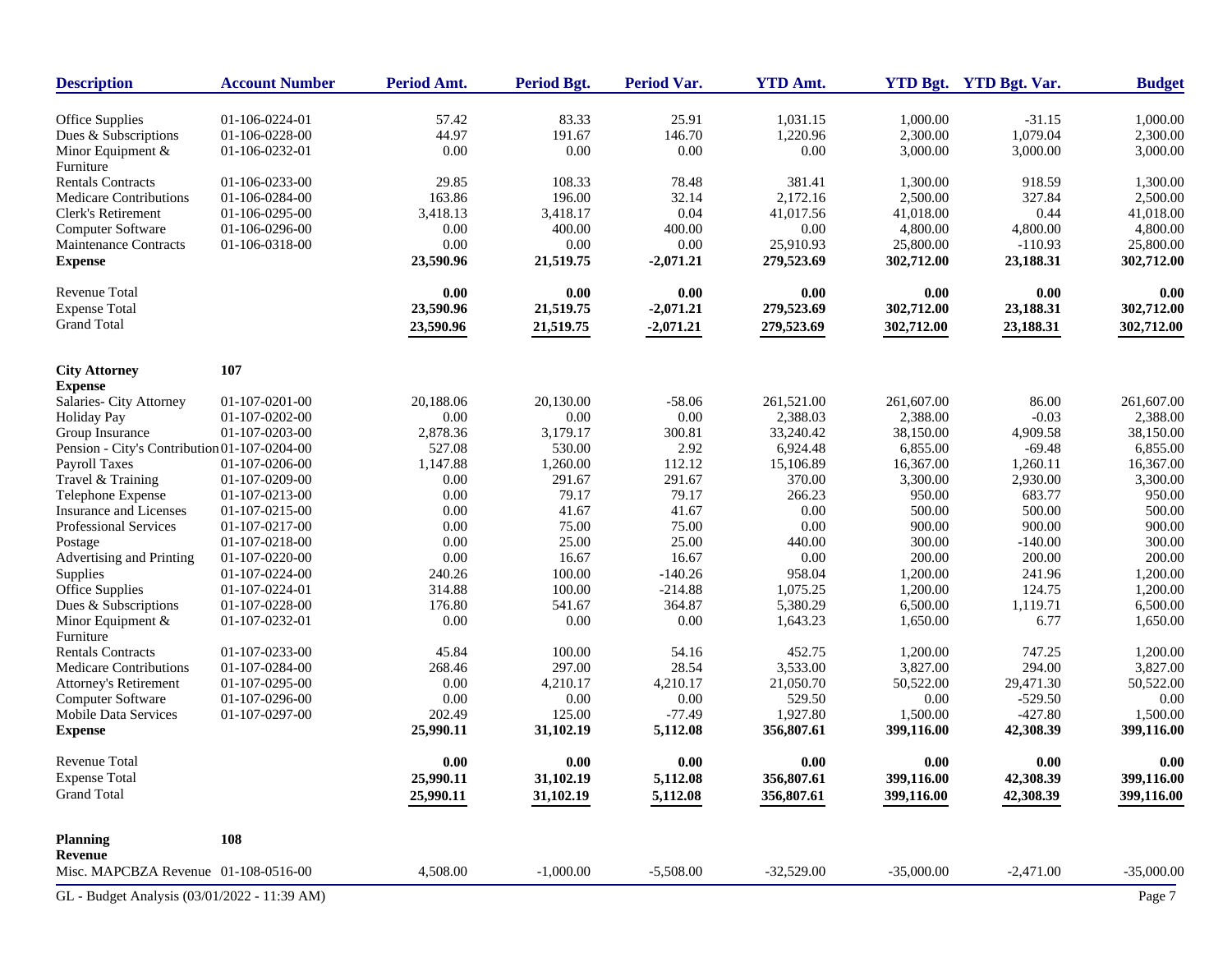| <b>Description</b>                           | <b>Account Number</b> | <b>Period Amt.</b> | <b>Period Bgt.</b> | Period Var. | <b>YTD Amt.</b> |               | YTD Bgt. YTD Bgt. Var. | <b>Budget</b> |
|----------------------------------------------|-----------------------|--------------------|--------------------|-------------|-----------------|---------------|------------------------|---------------|
| Miscellaneous Revenue                        | 01-108-0517-00        | 0.00               | 0.00               | 0.00        | $-1,200.00$     | 0.00          | 1,200.00               | 0.00          |
| SFR Planning Review Fee                      | 01-108-0731-00        | $-3,300.00$        | $-1,500.00$        | 1,800.00    | $-35,530.00$    | $-28,000.00$  | 7,530.00               | $-28,000.00$  |
| <b>CBP Planning Review Fee</b>               | 01-108-0732-00        | $-4,350.00$        | $-2,000.00$        | 2,350.00    | $-80,605.00$    | $-50,000.00$  | 30,605.00              | $-50,000.00$  |
| Subdivision Planning Fee                     | 01-108-0733-00        | $-1,909.00$        | $-1,000.00$        | 909.00      | -53,909.90      | $-30,000.00$  | 23,909.90              | $-30,000.00$  |
| Signage Permit Fee                           | 01-108-0734-00        | $-3,413.97$        | $-2,400.00$        | 1,013.97    | $-39,644.42$    | $-25,000.00$  | 14,644.42              | $-25,000.00$  |
| Mapping & Duplicating Fee 01-108-0735-00     |                       | $-500.00$          | $-300.00$          | 200.00      | $-7,700.00$     | $-5,000.00$   | 2,700.00               | $-5,000.00$   |
| Right-of-way Fee                             | 01-108-0736-00        | 0.00               | 0.00               | 0.00        | $-300.00$       | 0.00          | 300.00                 | 0.00          |
| Revenue                                      |                       | -8,964.97          | $-8,200.00$        | 764.97      | $-251,418.32$   | $-173,000.00$ | 78,418.32              | $-173,000.00$ |
| <b>Expense</b>                               |                       |                    |                    |             |                 |               |                        |               |
| Salaries-Planning                            | $01-108-0201-00$      | 22,537.05          | 22,184.00          | $-353.05$   | 290,970.33      | 288,403.00    | $-2,567.33$            | 288,403.00    |
| <b>Holiday Pay</b>                           | 01-108-0202-00        | 0.00               | 0.00               | 0.00        | 4,577.25        | 4,484.00      | $-93.25$               | 4,484.00      |
| Group Insurance                              | 01-108-0203-00        | 2,454.42           | 2,777.83           | 323.41      | 31,023.30       | 33,334.00     | 2,310.70               | 33,334.00     |
| Pension - City's Contribution 01-108-0204-00 |                       | 864.68             | 932.00             | 67.32       | 12,370.56       | 12,046.00     | $-324.56$              | 12,046.00     |
| <b>Payroll Taxes</b>                         | 01-108-0206-00        | 1,336.85           | 1,407.00           | 70.15       | 17,586.92       | 18,220.00     | 633.08                 | 18,220.00     |
| Travel & Training                            | 01-108-0209-00        | 760.55             | 208.33             | $-552.22$   | 1,589.94        | 2,500.00      | 910.06                 | 2,500.00      |
| Telephone Expense                            | 01-108-0213-00        | 46.11              | 58.33              | 12.22       | 1,951.64        | 700.00        | $-1,251.64$            | 700.00        |
| <b>Insurance and Licenses</b>                | 01-108-0215-00        | 0.00               | 0.00               | 0.00        | 255.28          | 300.00        | 44.72                  | 300.00        |
| <b>Earned Benefits Payout</b>                | 01-108-0216-00        | 0.00               | 0.00               | 0.00        | 989.91          | 0.00          | -989.91                | 0.00          |
| Professional Services                        | 01-108-0217-00        | 1,645.00           | 3,000.00           | 1,355.00    | 8.030.00        | 12,000.00     | 3,970.00               | 12,000.00     |
| Postage                                      | 01-108-0218-00        | 14.76              | 41.67              | 26.91       | 344.76          | 500.00        | 155.24                 | 500.00        |
| Advertising and Printing                     | 01-108-0220-00        | 96.85              | 416.67             | 319.82      | 5,897.26        | 5,000.00      | $-897.26$              | 5,000.00      |
| <b>Equipment Maintenance</b>                 | 01-108-0222-00        | $0.00\,$           | 41.67              | 41.67       | 0.00            | 500.00        | 500.00                 | 500.00        |
| Auto Expense                                 | 01-108-0223-00        | 0.00               | 83.33              | 83.33       | 207.33          | 1,000.00      | 792.67                 | 1,000.00      |
| Supplies                                     | 01-108-0224-00        | 146.75             | 100.00             | $-46.75$    | 2,413.82        | 1,200.00      | $-1,213.82$            | 1,200.00      |
| <b>Office Supplies</b>                       | 01-108-0224-01        | 138.74             | 125.00             | $-13.74$    | 1,485.38        | 1,500.00      | 14.62                  | 1,500.00      |
| Fuel                                         | 01-108-0225-00        | 232.32             | 62.50              | $-169.82$   | 1,490.23        | 750.00        | $-740.23$              | 750.00        |
| Dues & Subscriptions                         | 01-108-0228-00        | 0.00               | 725.00             | 725.00      | 1.091.00        | 2,000.00      | 909.00                 | 2,000.00      |
| <b>Fixed Assets</b>                          | 01-108-0232-00        | 28,000.00          | 28,000.00          | 0.00        | 38,519.08       | 50,000.00     | 11,480.92              | 50,000.00     |
| Minor Equipment &                            | 01-108-0232-01        | 0.00               | 0.00               | 0.00        | 1,960.07        | 4,400.00      | 2,439.93               | 4,400.00      |
| Furniture                                    |                       |                    |                    |             |                 |               |                        |               |
| <b>Rentals Contracts</b>                     | 01-108-0233-00        | 44.89              | 208.33             | 163.44      | 1,344.22        | 2,500.00      | 1,155.78               | 2,500.00      |
| <b>Medicare Contributions</b>                | 01-108-0284-00        | 312.66             | 327.00             | 14.34       | 4,113.00        | 4,261.00      | 148.00                 | 4,261.00      |
| Longevity Pay                                | 01-108-0285-00        | 0.00               | 0.00               | 0.00        | 1,000.00        | 1,000.00      | 0.00                   | 1,000.00      |
| <b>Computer Software</b>                     | 01-108-0296-00        | 0.00               | 0.00               | 0.00        | 280,085.25      | 208,450.00    | $-71,635.25$           | 208,450.00    |
| <b>Mobile Data Services</b>                  | 01-108-0297-00        | 122.71             | 125.00             | 2.29        | 555.12          | 1,500.00      | 944.88                 | 1,500.00      |
| <b>Maintenance Contracts</b>                 | 01-108-0318-00        | 0.00               | 3,458.33           | 3,458.33    | 0.00            | 41,500.00     | 41,500.00              | 41,500.00     |
| <b>Expense</b>                               |                       | 58,754.34          | 64,281.99          | 5,527.65    | 709,851.65      | 698,048.00    | $-11,803.65$           | 698,048.00    |
| <b>Revenue Total</b>                         |                       | $-8,964.97$        | $-8,200.00$        | 764.97      | $-251,418.32$   | $-173,000.00$ | 78,418.32              | -173,000.00   |
| <b>Expense Total</b>                         |                       | 58,754.34          | 64,281.99          | 5,527.65    | 709,851.65      | 698,048.00    | $-11,803.65$           | 698,048.00    |
| <b>Grand Total</b>                           |                       | 49,789.37          | 56,081.99          | 6,292.62    | 458,433.33      | 525,048.00    | 66,614.67              | 525,048.00    |
| <b>Information Systems</b>                   | <b>110</b>            |                    |                    |             |                 |               |                        |               |
| <b>Revenue</b>                               |                       |                    |                    |             |                 |               |                        |               |
| Miscellaneous Revenue                        | 01-110-0517-00        | $-102.23$          | 0.00               | 102.23      | $-4,890.04$     | 0.00          | 4,890.04               | 0.00          |
| <b>Revenue</b>                               |                       | $-102.23$          | 0.00               | 102.23      | -4,890.04       | 0.00          | 4,890.04               | 0.00          |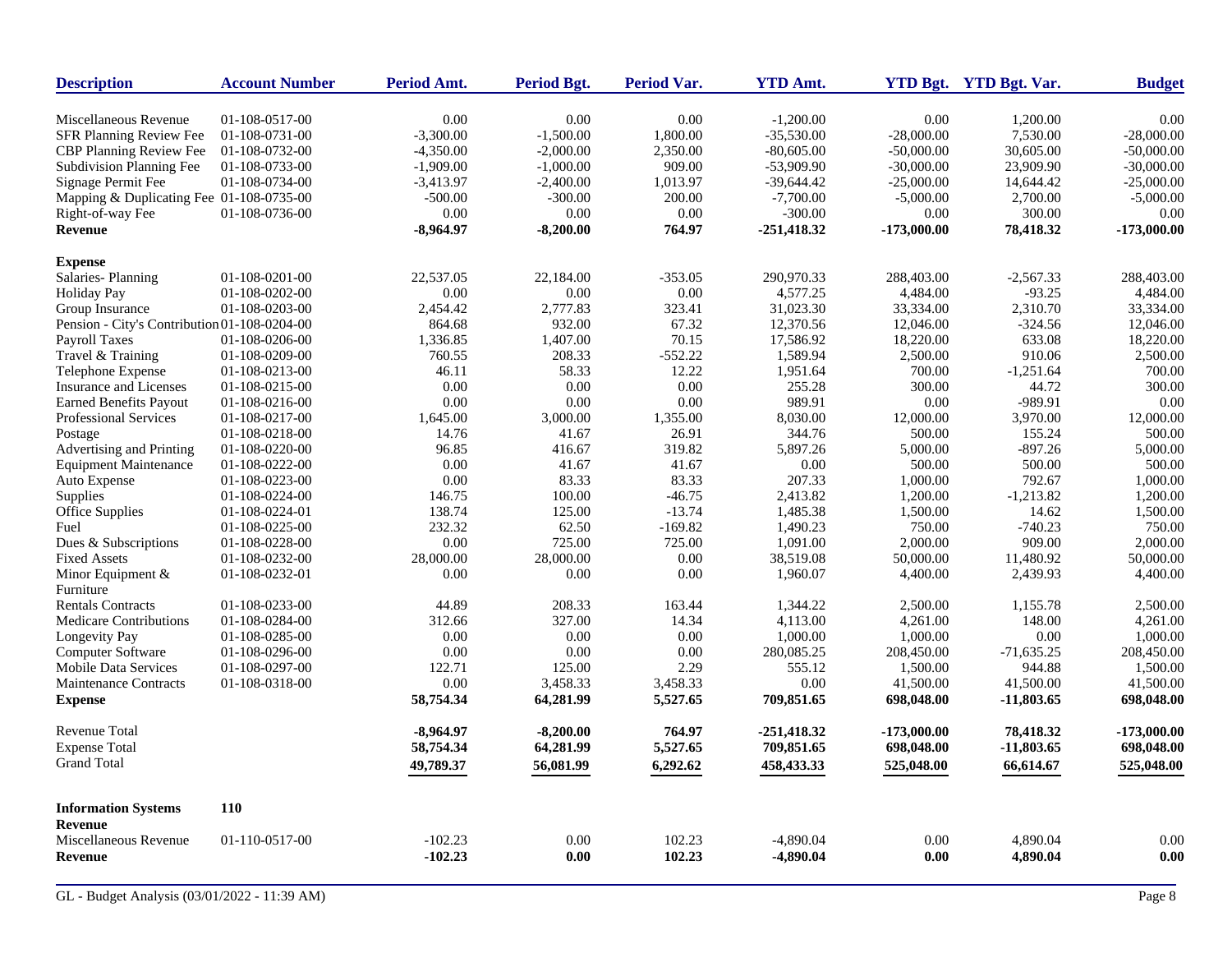| <b>Description</b>                           | <b>Account Number</b> | Period Amt. | <b>Period Bgt.</b> | Period Var. | <b>YTD Amt.</b> |              | YTD Bgt. YTD Bgt. Var. | <b>Budget</b> |
|----------------------------------------------|-----------------------|-------------|--------------------|-------------|-----------------|--------------|------------------------|---------------|
| <b>Expense</b>                               |                       |             |                    |             |                 |              |                        |               |
| Salaries- Info. Systems                      | 01-110-0201-00        | 27,256.60   | 26,856.00          | $-400.60$   | 344,905.93      | 349,150.00   | 4,244.07               | 349,150.00    |
| <b>Holiday Pay</b>                           | 01-110-0202-00        | 0.00        | $0.00\,$           | 0.00        | 5,334.64        | 5,440.00     | 105.36                 | 5,440.00      |
| Group Insurance                              | 01-110-0203-00        | 4,526.00    | 4,012.50           | $-513.50$   | 47,341.33       | 48,150.00    | 808.67                 | 48,150.00     |
| Pension - City's Contribution 01-110-0204-00 |                       | 1,090.49    | 888.00             | $-202.49$   | 13,280.28       | 11,592.00    | $-1,688.28$            | 11,592.00     |
| Payroll Taxes                                | 01-110-0206-00        | 1,608.79    | 1,712.00           | 103.21      | 21,143.19       | 22,232.00    | 1,088.81               | 22,232.00     |
| Uniforms                                     | 01-110-0207-00        | 0.00        | 66.67              | 66.67       | 748.26          | 800.00       | 51.74                  | 800.00        |
| Travel & Training                            | 01-110-0209-00        | 208.80      | 0.00               | $-208.80$   | 11,442.97       | 17,100.00    | 5,657.03               | 17,100.00     |
| Overtime Salaries                            | 01-110-0211-00        | 492.30      | 375.00             | $-117.30$   | 5,167.35        | 4,500.00     | $-667.35$              | 4,500.00      |
| Telephone Expense                            | 01-110-0213-00        | 1,388.11    | 616.67             | $-771.44$   | 14,320.92       | 7,400.00     | $-6,920.92$            | 7,400.00      |
| Insurance and Licenses                       | 01-110-0215-00        | 0.00        | 0.00               | 0.00        | 414.29          | 400.00       | $-14.29$               | 400.00        |
| Earned Benefits Payout                       | 01-110-0216-00        | 0.00        | 0.00               | 0.00        | 5,063.94        | 0.00         | $-5,063.94$            | 0.00          |
| Professional Services                        | 01-110-0217-00        | 6,618.50    | 31,974.00          | 25,355.50   | 62,604.95       | 94,800.00    | 32,195.05              | 94,800.00     |
| Postage                                      | 01-110-0218-00        | 0.00        | 20.83              | 20.83       | 90.30           | 250.00       | 159.70                 | 250.00        |
| Advertising and Printing                     | 01-110-0220-00        | 0.00        | 8.33               | 8.33        | 195.36          | 100.00       | $-95.36$               | 100.00        |
| <b>Equipment Maintenance</b>                 | 01-110-0222-00        | 0.00        | 416.67             | 416.67      | 0.00            | 5,000.00     | 5,000.00               | 5,000.00      |
| Auto Expense                                 | 01-110-0223-00        | 0.00        | 433.33             | 433.33      | 1,303.48        | 5,200.00     | 3,896.52               | 5,200.00      |
| Supplies                                     | 01-110-0224-00        | 2,082.28    | 1,461.25           | $-621.03$   | 19,523.91       | 17,535.00    | $-1,988.91$            | 17,535.00     |
| Office Supplies                              | 01-110-0224-01        | $-66.73$    | 125.00             | 191.73      | 464.99          | 1,500.00     | 1,035.01               | 1,500.00      |
| Fuel                                         | 01-110-0225-00        | 422.23      | 83.33              | $-338.90$   | 2,026.22        | 1,000.00     | $-1,026.22$            | 1,000.00      |
| Dues & Subscriptions                         | 01-110-0228-00        | 0.00        | 70.00              | 70.00       | 190.27          | 840.00       | 649.73                 | 840.00        |
| <b>Fixed Assets</b>                          | 01-110-0232-00        | 65,557.27   | 173,005.89         | 107,448.62  | 108,043.38      | 215,492.00   | 107,448.62             | 215,492.00    |
| Minor Equipment &                            | 01-110-0232-01        | 0.00        | 1,250.00           | 1,250.00    | 17,792.24       | 15,000.00    | $-2,792.24$            | 15,000.00     |
| Furniture                                    |                       |             |                    |             |                 |              |                        |               |
| Medicare Contributions                       | 01-110-0284-00        | 376.27      | 399.00             | 22.73       | 4,944.89        | 5,199.00     | 254.11                 | 5,199.00      |
| Computer Software                            | 01-110-0296-00        | 1,954.99    | 380.00             | $-1,574.99$ | 186,022.43      | 191,100.00   | 5,077.57               | 191,100.00    |
| <b>Mobile Data Services</b>                  | 01-110-0297-00        | 41.23       | 125.00             | 83.77       | 262.07          | 1,500.00     | 1,237.93               | 1,500.00      |
| <b>Maintenance Contracts</b>                 | 01-110-0318-00        | 8,398.29    | 9,900.00           | 1,501.71    | 111,149.91      | 113,400.00   | 2,250.09               | 113,400.00    |
| Dedicated Circuits & Cable 01-110-0320-00    |                       | 11,980.84   | 14,000.00          | 2,019.16    | 131,062.88      | 164,820.00   | 33,757.12              | 164,820.00    |
| <b>Expense</b>                               |                       | 133,936.26  | 268,179.47         | 134,243.21  | 1,114,840.38    | 1,299,500.00 | 184,659.62             | 1,299,500.00  |
| Revenue Total                                |                       | $-102.23$   | 0.00               | 102.23      | $-4,890.04$     | 0.00         | 4,890.04               | 0.00          |
| <b>Expense Total</b>                         |                       | 133,936.26  | 268,179.47         | 134,243.21  | 1,114,840.38    | 1,299,500.00 | 184,659.62             | 1,299,500.00  |
| <b>Grand Total</b>                           |                       | 133,834.03  | 268,179.47         | 134,345.44  | 1,109,950.34    | 1,299,500.00 | 189,549.66             | 1,299,500.00  |
| <b>Human Resources</b>                       | 113                   |             |                    |             |                 |              |                        |               |
| <b>Expense</b>                               |                       |             |                    |             |                 |              |                        |               |
| Salaries-Human Resource                      | 01-113-0201-00        | 11,826.36   | 11,714.00          | $-112.36$   | 151,668.12      | 152,271.00   | 602.88                 | 152,271.00    |
| <b>Holiday Pay</b>                           | 01-113-0202-00        | 0.00        | 0.00               | 0.00        | 2,365.35        | 2,351.00     | $-14.35$               | 2,351.00      |
| Group Insurance                              | 01-113-0203-00        | 887.38      | 438.33             | $-449.05$   | 10,304.86       | 5,260.00     | $-5,044.86$            | 5,260.00      |
| Pension - City's Contribution 01-113-0204-00 |                       | 299.38      | 306.00             | 6.62        | 3,945.46        | 4,000.00     | 54.54                  | 4,000.00      |
| Payroll Taxes                                | 01-113-0206-00        | 807.60      | 847.00             | 39.40       | 10,568.80       | 11,012.00    | 443.20                 | 11,012.00     |
| Uniforms                                     | 01-113-0207-00        | 258.08      | 0.00               | $-258.08$   | 258.08          | $0.00\,$     | $-258.08$              | $0.00\,$      |
| Travel & Training                            | 01-113-0209-00        | 31.67       | 450.00             | 418.33      | 1,325.46        | 1,500.00     | 174.54                 | 1,500.00      |
| Part-Time Salaries                           | 01-113-0210-00        | 1,685.75    | 1,771.00           | 85.25       | 23,308.21       | 23,000.00    | $-308.21$              | 23,000.00     |
| Telephone Expense                            | 01-113-0213-00        | 46.11       | 54.17              | 8.06        | 817.96          | 650.00       | $-167.96$              | 650.00        |
| Professional Services                        | 01-113-0217-00        | 19,160.16   | 16,438.21          | $-2,721.95$ | 112,721.95      | 110,000.00   | $-2,721.95$            | 110,000.00    |
| Postage                                      | 01-113-0218-00        | 46.40       | 58.33              | 11.93       | 167.64          | 700.00       | 532.36                 | 700.00        |
| GL - Budget Analysis (03/01/2022 - 11:39 AM) |                       |             |                    |             |                 |              |                        | Page 9        |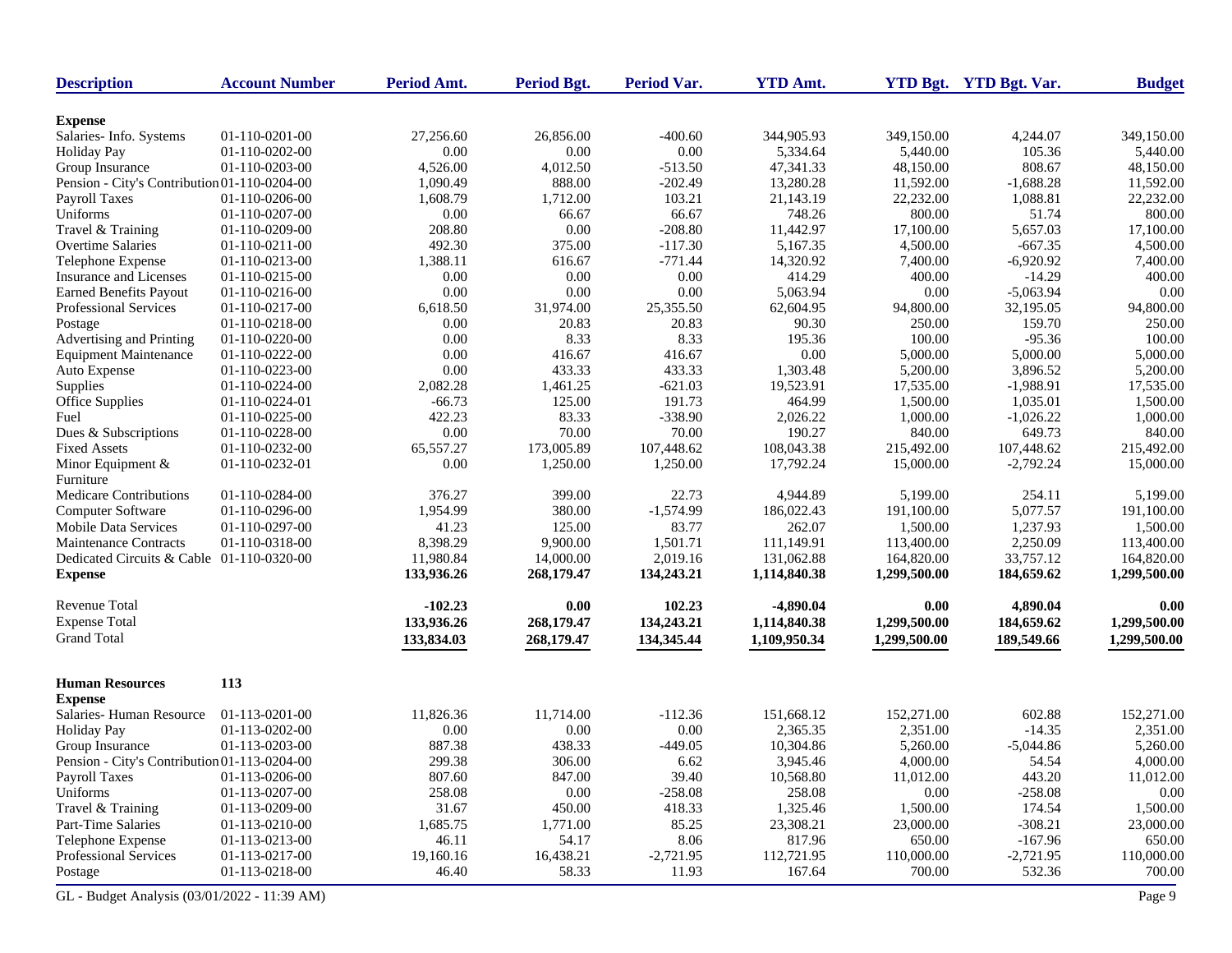|                | Period Amt.                                                                                                                                                                                                                                                                                                                       | Period Bgt.                                                                                                                                                            | Period Var.                                                                                                                                                                 | <b>YTD Amt.</b>                                                                                                                                                                                                                     |                                                                                                                                                                                                        | YTD Bgt. YTD Bgt. Var.                                                                                                                                                                                            | <b>Budget</b>                                                                                                                                                                                                                  |
|----------------|-----------------------------------------------------------------------------------------------------------------------------------------------------------------------------------------------------------------------------------------------------------------------------------------------------------------------------------|------------------------------------------------------------------------------------------------------------------------------------------------------------------------|-----------------------------------------------------------------------------------------------------------------------------------------------------------------------------|-------------------------------------------------------------------------------------------------------------------------------------------------------------------------------------------------------------------------------------|--------------------------------------------------------------------------------------------------------------------------------------------------------------------------------------------------------|-------------------------------------------------------------------------------------------------------------------------------------------------------------------------------------------------------------------|--------------------------------------------------------------------------------------------------------------------------------------------------------------------------------------------------------------------------------|
|                |                                                                                                                                                                                                                                                                                                                                   |                                                                                                                                                                        |                                                                                                                                                                             |                                                                                                                                                                                                                                     |                                                                                                                                                                                                        |                                                                                                                                                                                                                   | 500.00                                                                                                                                                                                                                         |
|                |                                                                                                                                                                                                                                                                                                                                   |                                                                                                                                                                        |                                                                                                                                                                             |                                                                                                                                                                                                                                     |                                                                                                                                                                                                        |                                                                                                                                                                                                                   | 0.00                                                                                                                                                                                                                           |
|                |                                                                                                                                                                                                                                                                                                                                   |                                                                                                                                                                        |                                                                                                                                                                             |                                                                                                                                                                                                                                     |                                                                                                                                                                                                        |                                                                                                                                                                                                                   | 1,000.00                                                                                                                                                                                                                       |
|                |                                                                                                                                                                                                                                                                                                                                   |                                                                                                                                                                        |                                                                                                                                                                             |                                                                                                                                                                                                                                     |                                                                                                                                                                                                        |                                                                                                                                                                                                                   | 1,000.00                                                                                                                                                                                                                       |
|                |                                                                                                                                                                                                                                                                                                                                   |                                                                                                                                                                        |                                                                                                                                                                             |                                                                                                                                                                                                                                     |                                                                                                                                                                                                        |                                                                                                                                                                                                                   | 1,200.00                                                                                                                                                                                                                       |
|                |                                                                                                                                                                                                                                                                                                                                   |                                                                                                                                                                        |                                                                                                                                                                             |                                                                                                                                                                                                                                     |                                                                                                                                                                                                        |                                                                                                                                                                                                                   | 250.00                                                                                                                                                                                                                         |
| 01-113-0228-00 | 0.00                                                                                                                                                                                                                                                                                                                              | 83.33                                                                                                                                                                  |                                                                                                                                                                             |                                                                                                                                                                                                                                     |                                                                                                                                                                                                        |                                                                                                                                                                                                                   | 1,000.00                                                                                                                                                                                                                       |
|                | 188.87                                                                                                                                                                                                                                                                                                                            |                                                                                                                                                                        | 10.13                                                                                                                                                                       | 2.471.72                                                                                                                                                                                                                            |                                                                                                                                                                                                        |                                                                                                                                                                                                                   | 2,575.00                                                                                                                                                                                                                       |
| 01-113-0296-00 | 15,300.00                                                                                                                                                                                                                                                                                                                         | 35,555.00                                                                                                                                                              | 20,255.00                                                                                                                                                                   | 18,578.00                                                                                                                                                                                                                           | 45,280.00                                                                                                                                                                                              | 26,702.00                                                                                                                                                                                                         | 45,280.00                                                                                                                                                                                                                      |
| 01-113-0297-00 | 6.02                                                                                                                                                                                                                                                                                                                              | 0.00                                                                                                                                                                   | $-6.02$                                                                                                                                                                     | 6.02                                                                                                                                                                                                                                | 0.00                                                                                                                                                                                                   | $-6.02$                                                                                                                                                                                                           | 0.00                                                                                                                                                                                                                           |
| 01-113-0318-00 | 0.00                                                                                                                                                                                                                                                                                                                              | 0.00                                                                                                                                                                   | 0.00                                                                                                                                                                        | 2,000.00                                                                                                                                                                                                                            | 2,000.00                                                                                                                                                                                               | 0.00                                                                                                                                                                                                              | 2,000.00                                                                                                                                                                                                                       |
|                | 51,116.78                                                                                                                                                                                                                                                                                                                         | 68,243.53                                                                                                                                                              | 17,126.75                                                                                                                                                                   | 347,168.40                                                                                                                                                                                                                          | 365,549.00                                                                                                                                                                                             | 18,380.60                                                                                                                                                                                                         | 365,549.00                                                                                                                                                                                                                     |
|                | 0.00                                                                                                                                                                                                                                                                                                                              | 0.00                                                                                                                                                                   | 0.00                                                                                                                                                                        | 0.00                                                                                                                                                                                                                                | 0.00                                                                                                                                                                                                   | 0.00                                                                                                                                                                                                              | 0.00                                                                                                                                                                                                                           |
|                | 51,116.78                                                                                                                                                                                                                                                                                                                         | 68,243.53                                                                                                                                                              | 17,126.75                                                                                                                                                                   | 347,168.40                                                                                                                                                                                                                          | 365,549.00                                                                                                                                                                                             | 18,380.60                                                                                                                                                                                                         | 365,549.00                                                                                                                                                                                                                     |
|                | 51,116.78                                                                                                                                                                                                                                                                                                                         | 68,243.53                                                                                                                                                              | 17,126.75                                                                                                                                                                   | 347,168.40                                                                                                                                                                                                                          | 365,549.00                                                                                                                                                                                             | 18,380.60                                                                                                                                                                                                         | 365,549.00                                                                                                                                                                                                                     |
|                |                                                                                                                                                                                                                                                                                                                                   |                                                                                                                                                                        |                                                                                                                                                                             |                                                                                                                                                                                                                                     |                                                                                                                                                                                                        |                                                                                                                                                                                                                   |                                                                                                                                                                                                                                |
|                |                                                                                                                                                                                                                                                                                                                                   |                                                                                                                                                                        |                                                                                                                                                                             |                                                                                                                                                                                                                                     |                                                                                                                                                                                                        |                                                                                                                                                                                                                   |                                                                                                                                                                                                                                |
|                |                                                                                                                                                                                                                                                                                                                                   |                                                                                                                                                                        |                                                                                                                                                                             |                                                                                                                                                                                                                                     |                                                                                                                                                                                                        |                                                                                                                                                                                                                   | $-275,000.00$                                                                                                                                                                                                                  |
|                | $-27,614.00$                                                                                                                                                                                                                                                                                                                      | $-27,000.00$                                                                                                                                                           | 614.00                                                                                                                                                                      | $-290,825.48$                                                                                                                                                                                                                       | $-275,000.00$                                                                                                                                                                                          | 15,825.48                                                                                                                                                                                                         | $-275,000.00$                                                                                                                                                                                                                  |
|                |                                                                                                                                                                                                                                                                                                                                   |                                                                                                                                                                        |                                                                                                                                                                             |                                                                                                                                                                                                                                     |                                                                                                                                                                                                        |                                                                                                                                                                                                                   |                                                                                                                                                                                                                                |
| 01-114-0201-00 | 11,304.87                                                                                                                                                                                                                                                                                                                         | 11,040.00                                                                                                                                                              | $-264.87$                                                                                                                                                                   | 116,686.75                                                                                                                                                                                                                          | 143,472.00                                                                                                                                                                                             | 26,785.25                                                                                                                                                                                                         | 143,472.00                                                                                                                                                                                                                     |
| 01-114-0202-00 | 0.00                                                                                                                                                                                                                                                                                                                              | 0.00                                                                                                                                                                   |                                                                                                                                                                             | 1,991.19                                                                                                                                                                                                                            | 2,239.00                                                                                                                                                                                               |                                                                                                                                                                                                                   | 2,239.00                                                                                                                                                                                                                       |
| 01-114-0203-00 | 1,652.34                                                                                                                                                                                                                                                                                                                          | 803.67                                                                                                                                                                 |                                                                                                                                                                             | 11.069.85                                                                                                                                                                                                                           | 9.644.00                                                                                                                                                                                               | $-1,425.85$                                                                                                                                                                                                       | 9.644.00                                                                                                                                                                                                                       |
|                |                                                                                                                                                                                                                                                                                                                                   |                                                                                                                                                                        |                                                                                                                                                                             |                                                                                                                                                                                                                                     |                                                                                                                                                                                                        |                                                                                                                                                                                                                   | 6,837.00                                                                                                                                                                                                                       |
|                |                                                                                                                                                                                                                                                                                                                                   |                                                                                                                                                                        |                                                                                                                                                                             |                                                                                                                                                                                                                                     |                                                                                                                                                                                                        |                                                                                                                                                                                                                   | 9,034.00                                                                                                                                                                                                                       |
|                |                                                                                                                                                                                                                                                                                                                                   |                                                                                                                                                                        |                                                                                                                                                                             |                                                                                                                                                                                                                                     |                                                                                                                                                                                                        |                                                                                                                                                                                                                   | 0.00                                                                                                                                                                                                                           |
|                |                                                                                                                                                                                                                                                                                                                                   |                                                                                                                                                                        |                                                                                                                                                                             |                                                                                                                                                                                                                                     |                                                                                                                                                                                                        |                                                                                                                                                                                                                   | 3,325.00                                                                                                                                                                                                                       |
|                |                                                                                                                                                                                                                                                                                                                                   |                                                                                                                                                                        |                                                                                                                                                                             |                                                                                                                                                                                                                                     |                                                                                                                                                                                                        |                                                                                                                                                                                                                   | 2,000.00                                                                                                                                                                                                                       |
|                |                                                                                                                                                                                                                                                                                                                                   |                                                                                                                                                                        |                                                                                                                                                                             |                                                                                                                                                                                                                                     |                                                                                                                                                                                                        |                                                                                                                                                                                                                   | 2,400.00                                                                                                                                                                                                                       |
|                |                                                                                                                                                                                                                                                                                                                                   |                                                                                                                                                                        |                                                                                                                                                                             |                                                                                                                                                                                                                                     |                                                                                                                                                                                                        |                                                                                                                                                                                                                   | 850.00                                                                                                                                                                                                                         |
| 01-114-0233-00 |                                                                                                                                                                                                                                                                                                                                   |                                                                                                                                                                        |                                                                                                                                                                             |                                                                                                                                                                                                                                     |                                                                                                                                                                                                        |                                                                                                                                                                                                                   | 0.00                                                                                                                                                                                                                           |
| 01-114-0284-00 | 153.55                                                                                                                                                                                                                                                                                                                            | 166.00                                                                                                                                                                 | 12.45                                                                                                                                                                       | 1,666.65                                                                                                                                                                                                                            | 2,112.00                                                                                                                                                                                               | 445.35                                                                                                                                                                                                            | 2,112.00                                                                                                                                                                                                                       |
|                | 15,898.12                                                                                                                                                                                                                                                                                                                         | 13,873.42                                                                                                                                                              |                                                                                                                                                                             | 149,682.20                                                                                                                                                                                                                          | 181,913.00                                                                                                                                                                                             | 32,230.80                                                                                                                                                                                                         | 181,913.00                                                                                                                                                                                                                     |
|                | $-27,614.00$                                                                                                                                                                                                                                                                                                                      | $-27,000.00$                                                                                                                                                           | 614.00                                                                                                                                                                      | $-290,825.48$                                                                                                                                                                                                                       | $-275,000.00$                                                                                                                                                                                          | 15,825.48                                                                                                                                                                                                         | $-275,000.00$                                                                                                                                                                                                                  |
|                |                                                                                                                                                                                                                                                                                                                                   |                                                                                                                                                                        |                                                                                                                                                                             |                                                                                                                                                                                                                                     |                                                                                                                                                                                                        |                                                                                                                                                                                                                   | 181,913.00                                                                                                                                                                                                                     |
|                | $-11,715.88$                                                                                                                                                                                                                                                                                                                      | $-13,126.58$                                                                                                                                                           | $-1,410.70$                                                                                                                                                                 | -141,143.28                                                                                                                                                                                                                         | $-93,087.00$                                                                                                                                                                                           | 48,056.28                                                                                                                                                                                                         | $-93,087.00$                                                                                                                                                                                                                   |
| 115            |                                                                                                                                                                                                                                                                                                                                   |                                                                                                                                                                        |                                                                                                                                                                             |                                                                                                                                                                                                                                     |                                                                                                                                                                                                        |                                                                                                                                                                                                                   |                                                                                                                                                                                                                                |
|                |                                                                                                                                                                                                                                                                                                                                   |                                                                                                                                                                        |                                                                                                                                                                             |                                                                                                                                                                                                                                     |                                                                                                                                                                                                        |                                                                                                                                                                                                                   |                                                                                                                                                                                                                                |
|                | 0.00                                                                                                                                                                                                                                                                                                                              | 0.00                                                                                                                                                                   | 0.00                                                                                                                                                                        | $-861.70$                                                                                                                                                                                                                           | 0.00                                                                                                                                                                                                   | 861.70                                                                                                                                                                                                            | 0.00<br>0.00                                                                                                                                                                                                                   |
|                | 01-113-0220-00<br>01-113-0221-00<br>01-113-0224-00<br>01-113-0224-01<br>01-113-0224-02<br>01-113-0225-00<br>01-113-0284-00<br>114<br>01-114-0595-00<br>Pension - City's Contribution 01-114-0204-00<br>01-114-0206-00<br>01-114-0207-00<br>01-114-0224-00<br>01-114-0224-01<br>01-114-0228-00<br>01-114-0232-01<br>01-115-0517-00 | 131.30<br>0.00<br>0.00<br>399.74<br>41.96<br>0.00<br>$-27.614.00$<br>565.25<br>656.55<br>$0.00\,$<br>899.78<br>156.07<br>400.00<br>0.00<br>109.71<br>15,898.12<br>0.00 | 41.67<br>0.00<br>83.33<br>83.33<br>100.00<br>20.83<br>199.00<br>$-27,000.00$<br>525.00<br>695.00<br>0.00<br>277.08<br>166.67<br>200.00<br>0.00<br>0.00<br>13,873.42<br>0.00 | $-89.63$<br>0.00<br>83.33<br>$-316.41$<br>58.04<br>20.83<br>83.33<br>614.00<br>$0.00\,$<br>$-848.67$<br>$-40.25$<br>38.45<br>$0.00\,$<br>$-622.70$<br>10.60<br>$-200.00$<br>0.00<br>$-109.71$<br>$-2,024.70$<br>$-2,024.70$<br>0.00 | 429.25<br>76.36<br>1,645.54<br>3,568.56<br>290.56<br>281.50<br>369.00<br>$-290,825.48$<br>5,934.04<br>7,126.52<br>43.40<br>1,035.95<br>799.96<br>2,400.00<br>0.00<br>927.89<br>149,682.20<br>$-861.70$ | 500.00<br>0.00<br>1,000.00<br>1,000.00<br>1,200.00<br>250.00<br>1,000.00<br>2,575.00<br>$-275,000.00$<br>6,837.00<br>9,034.00<br>0.00<br>3,325.00<br>2,000.00<br>2,400.00<br>850.00<br>0.00<br>181,913.00<br>0.00 | 70.75<br>$-76.36$<br>$-645.54$<br>$-2,568.56$<br>909.44<br>$-31.50$<br>631.00<br>103.28<br>15,825.48<br>247.81<br>902.96<br>1,907.48<br>$-43.40$<br>2,289.05<br>1,200.04<br>0.00<br>850.00<br>$-927.89$<br>32,230.80<br>861.70 |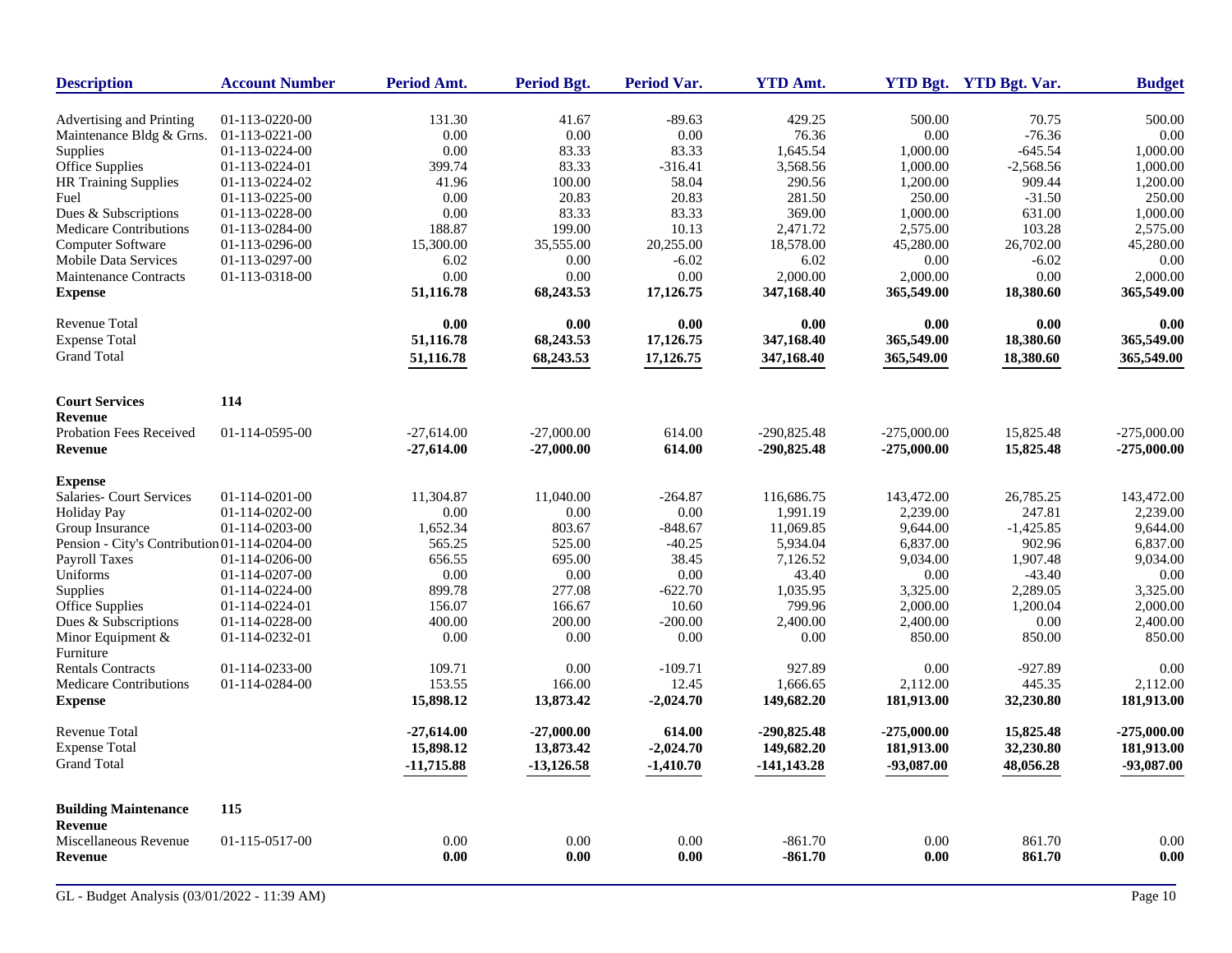| <b>Description</b>                            | <b>Account Number</b>            | Period Amt.  | Period Bgt. | Period Var.  | <b>YTD Amt.</b> |              | <b>YTD Bgt.</b> YTD Bgt. Var. | <b>Budget</b> |
|-----------------------------------------------|----------------------------------|--------------|-------------|--------------|-----------------|--------------|-------------------------------|---------------|
| <b>Expense</b>                                |                                  |              |             |              |                 |              |                               |               |
| Salaries- Building Maint.                     | 01-115-0201-00                   | 22,898.43    | 22,670.00   | $-228.43$    | 294,798.60      | 294,682.00   | $-116.60$                     | 294,682.00    |
| <b>Holiday Pay</b>                            | 01-115-0202-00                   | 0.00         | 0.00        | 0.00         | 4,555.88        | 4,580.00     | 24.12                         | 4,580.00      |
| Group Insurance                               | 01-115-0203-00                   | 2,467.80     | 2,367.92    | $-99.88$     | 28,672.34       | 28,415.00    | $-257.34$                     | 28,415.00     |
| Pension - City's Contribution 01-115-0204-00  |                                  | 1,027.26     | 1,088.00    | 60.74        | 13,424.29       | 14,150.00    | 725.71                        | 14,150.00     |
| <b>Payroll Taxes</b>                          | 01-115-0206-00                   | 1,360.15     | 1,518.00    | 157.85       | 18,182.26       | 19,732.00    | 1,549.74                      | 19,732.00     |
| Uniforms                                      | 01-115-0207-00                   | 0.00         | 166.67      | 166.67       | 664.70          | 2,000.00     | 1,335.30                      | 2,000.00      |
| Travel & Training                             | 01-115-0209-00                   | 0.00         | 83.33       | 83.33        | 282.35          | 1,000.00     | 717.65                        | 1,000.00      |
| <b>Part-Time Salaries</b>                     | 01-115-0210-00                   | 0.00         | 1,384.00    | 1,384.00     | 4,417.75        | 18,000.00    | 13,582.25                     | 18,000.00     |
| <b>Overtime Salaries</b>                      | 01-115-0211-00                   | 0.00         | 83.33       | 83.33        | 0.00            | 1,000.00     | 1,000.00                      | 1.000.00      |
| Telephone Expense                             | 01-115-0213-00                   | 46.11        | 375.00      | 328.89       | 3,691.28        | 4,500.00     | 808.72                        | 4,500.00      |
| Utilities                                     | 01-115-0214-00                   | 552.66       | 150.00      | $-402.66$    | 4,235.22        | 1,000.00     | $-3,235.22$                   | 1,000.00      |
| Utilities- City Hall 2nd Floor 01-115-0214-01 |                                  | 1,932.31     | 2,400.00    | 467.69       | 20,524.24       | 21,000.00    | 475.76                        | 21,000.00     |
| Insurance and Licenses                        | 01-115-0215-00                   | 0.00         | 0.00        | 0.00         | 3,076.60        | 2,500.00     | $-576.60$                     | 2,500.00      |
| <b>Professional Services</b>                  | 01-115-0217-00                   | 0.00         | 41.67       | 41.67        | 0.00            | 500.00       | 500.00                        | 500.00        |
|                                               | 01-115-0218-00                   | 0.00         | 0.00        | 0.00         | 28.46           | 0.00         | $-28.46$                      | 0.00          |
| Postage<br>Advertising and Printing           | 01-115-0220-00                   | 39.00        | 41.67       | 2.67         | 1.227.85        | 500.00       | $-727.85$                     | 500.00        |
| Maintenance Bldg & Grns.                      |                                  | 4,578.35     | 7,000.00    |              | 40,535.50       | 75,000.00    | 34,464.50                     | 75,000.00     |
| MB&G - Police                                 | 01-115-0221-00<br>01-115-0221-01 |              |             | 2,421.65     |                 |              |                               |               |
| MB&G - Fire                                   |                                  | 4,621.61     | 7,500.00    | 2,878.39     | 56,516.81       | 50,000.00    | $-6,516.81$                   | 50,000.00     |
| MB&G - Street                                 | 01-115-0221-02                   | 2,434.00     | 20,500.00   | 18,066.00    | 30,767.70       | 55,000.00    | 24,232.30                     | 55,000.00     |
|                                               | 01-115-0221-03                   | 11,440.58    | 500.00      | $-10,940.58$ | 22,874.80       | 10,000.00    | $-12,874.80$                  | 10,000.00     |
| MB&G - Sanitation                             | 01-115-0221-04                   | 780.85       | 500.00      | $-280.85$    | 13,985.71       | 10,000.00    | $-3,985.71$                   | 10,000.00     |
| MB&G - Parks                                  | 01-115-0221-05                   | 6,788.54     | 6,000.00    | $-788.54$    | 60,954.55       | 60,000.00    | $-954.55$                     | 60,000.00     |
| MB&G - Airport                                | 01-115-0221-06                   | 0.00         | 1,250.00    | 1,250.00     | 400.00          | 15,000.00    | 14,600.00                     | 15,000.00     |
| MB&G - Forum                                  | 01-115-0221-08                   | 1,143.50     | 2,500.00    | 1,356.50     | 16,835.54       | 30,000.00    | 13,164.46                     | 30,000.00     |
| MB&G - Municipal Center                       | 01-115-0221-09                   | 11,990.48    | 9,000.00    | $-2,990.48$  | 124,574.65      | 120,000.00   | $-4,574.65$                   | 120,000.00    |
| MB&G- Veterans Village                        | 01-115-0221-10                   | 16.25        | 0.00        | $-16.25$     | 16.25           | 0.00         | $-16.25$                      | 0.00          |
| <b>Equipment Maintenance</b>                  | 01-115-0222-00                   | 0.00         | 166.67      | 166.67       | 210.89          | 2,000.00     | 1,789.11                      | 2,000.00      |
| Auto Expense                                  | 01-115-0223-00                   | 792.34       | 833.33      | 40.99        | 6,178.24        | 10,000.00    | 3,821.76                      | 10,000.00     |
| Supplies                                      | 01-115-0224-00                   | 5,712.20     | 2,533.33    | $-3,178.87$  | 35,234.47       | 30,400.00    | $-4,834.47$                   | 30,400.00     |
| <b>Office Supplies</b>                        | 01-115-0224-01                   | 6.49         | 208.33      | 201.84       | 246.22          | 2,500.00     | 2,253.78                      | 2,500.00      |
| Fuel                                          | 01-115-0225-00                   | 0.00         | 1,500.00    | 1,500.00     | 13, 147. 75     | 14,500.00    | 1,352.25                      | 14,500.00     |
| <b>Fixed Assets</b>                           | 01-115-0232-00                   | 52,000.00    | 56,009.00   | 4,009.00     | 87,551.00       | 91,560.00    | 4,009.00                      | 91,560.00     |
| Minor Equipment &<br>Furniture                | 01-115-0232-01                   | 0.00         | 0.00        | 0.00         | 0.00            | 3,500.00     | 3,500.00                      | 3,500.00      |
| UnemploymentWkms.Comp.01-115-0279-00          |                                  | 0.00         | 0.00        | 0.00         | 5,874.00        | 5,874.00     | 0.00                          | 5,874.00      |
| Medicare Contributions                        | 01-115-0284-00                   | 318.10       | 357.00      | 38.90        | 4,252.20        | 4,646.00     | 393.80                        | 4,646.00      |
| <b>Expense</b>                                |                                  | 132,947.01   | 148,727.25  | 15,780.24    | 917,938.10      | 1,003,539.00 | 85,600.90                     | 1,003,539.00  |
| <b>Revenue Total</b>                          |                                  | 0.00         | 0.00        | 0.00         | $-861.70$       | 0.00         | 861.70                        | 0.00          |
| <b>Expense Total</b>                          |                                  | 132,947.01   | 148,727.25  | 15,780.24    | 917,938.10      | 1,003,539.00 | 85,600.90                     | 1,003,539.00  |
| <b>Grand Total</b>                            |                                  | 132,947.01   | 148,727.25  | 15,780.24    | 917,076.40      | 1,003,539.00 | 86,462.60                     | 1,003,539.00  |
| <b>Code Enforcement</b>                       | 116                              |              |             |              |                 |              |                               |               |
| <b>Revenue</b>                                |                                  |              |             |              |                 |              |                               |               |
| Mowing                                        | 01-116-0571-00                   | $-12,292.31$ | $-3,750.00$ | 8,542.31     | $-46,191.99$    | $-45,000,00$ | 1.191.99                      | $-45,000,00$  |
| <b>Revenue</b>                                |                                  | $-12,292.31$ | $-3,750.00$ | 8,542.31     | -46,191.99      | $-45,000.00$ | 1,191.99                      | $-45,000.00$  |
|                                               |                                  |              |             |              |                 |              |                               |               |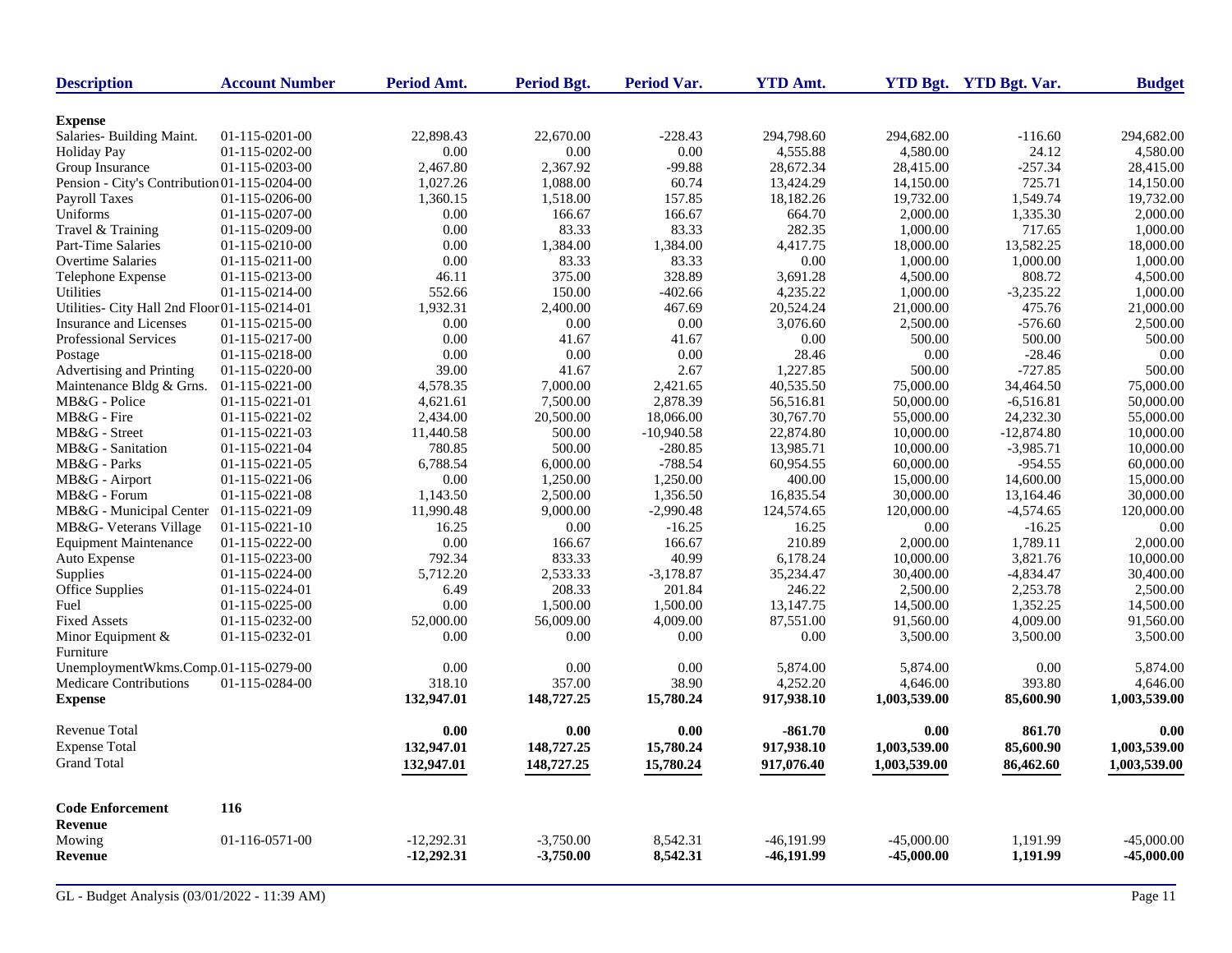| <b>Description</b>                           | <b>Account Number</b> | Period Amt.  | <b>Period Bgt.</b> | <b>Period Var.</b> | <b>YTD Amt.</b> |              | YTD Bgt. YTD Bgt. Var. | <b>Budget</b> |
|----------------------------------------------|-----------------------|--------------|--------------------|--------------------|-----------------|--------------|------------------------|---------------|
| <b>Expense</b>                               |                       |              |                    |                    |                 |              |                        |               |
| Salaries- Code Enforcement 01-116-0201-00    |                       | 17,670.15    | 17,490.00          | $-180.15$          | 227,791.72      | 227,373.00   | $-418.72$              | 227,373.00    |
| <b>Holiday Pay</b>                           | 01-116-0202-00        | 0.00         | 0.00               | 0.00               | 3,519.22        | 3,531.00     | 11.78                  | 3,531.00      |
| Group Insurance                              | 01-116-0203-00        | 3,338.78     | 3,214.17           | $-124.61$          | 38,808.94       | 38,570.00    | $-238.94$              | 38,570.00     |
| Pension - City's Contribution 01-116-0204-00 |                       | 762.40       | 756.00             | $-6.40$            | 9,983.52        | 9,832.00     | $-151.52$              | 9,832.00      |
| Payroll Taxes                                | 01-116-0206-00        | 995.12       | 1,106.00           | 110.88             | 13,268.18       | 14,378.00    | 1,109.82               | 14,378.00     |
| Uniforms                                     | 01-116-0207-00        | 0.00         | 400.00             | 400.00             | 1,419.19        | 2,300.00     | 880.81                 | 2,300.00      |
| Travel & Training                            | 01-116-0209-00        | 0.00         | 250.00             | 250.00             | 272.00          | 900.00       | 628.00                 | 900.00        |
| Overtime Salaries                            | 01-116-0211-00        | 0.00         | 83.33              | 83.33              | 0.00            | 1,000.00     | 1,000.00               | 1,000.00      |
| Telephone Expense                            | 01-116-0213-00        | 281.73       | 283.33             | 1.60               | 3,127.57        | 3,400.00     | 272.43                 | 3,400.00      |
| Insurance and Licenses                       | 01-116-0215-00        | 0.00         | 0.00               | 0.00               | 1,079.75        | 950.00       | $-129.75$              | 950.00        |
| Postage                                      | 01-116-0218-00        | 458.76       | 416.67             | $-42.09$           | 5,638.36        | 5,000.00     | $-638.36$              | 5,000.00      |
| Advertising and Printing                     | 01-116-0220-00        | 115.62       | 83.33              | $-32.29$           | 390.62          | 1,000.00     | 609.38                 | 1,000.00      |
| Auto Expense                                 | 01-116-0223-00        | 0.00         | 233.33             | 233.33             | 2,419.86        | 2,800.00     | 380.14                 | 2,800.00      |
| Supplies                                     | 01-116-0224-00        | 0.00         | 666.67             | 666.67             | 1,411.65        | 8,000.00     | 6,588.35               | 8,000.00      |
| Office Supplies                              | 01-116-0224-01        | 0.00         | 83.33              | 83.33              | 1,010.27        | 1,000.00     | $-10.27$               | 1,000.00      |
| Fuel                                         | 01-116-0225-00        | 1,079.76     | 750.00             | $-329.76$          | 12,087.59       | 10,000.00    | $-2,087.59$            | 10,000.00     |
| <b>Fixed Assets</b>                          | 01-116-0232-00        | 76,000.00    | 76,000.00          | 0.00               | 97,456.00       | 97,456.00    | 0.00                   | 97,456.00     |
| Minor Equipment &<br>Furniture               | 01-116-0232-01        | 0.00         | 0.00               | 0.00               | 3,747.63        | 4,850.00     | 1,102.37               | 4,850.00      |
| Medicare Contributions                       | 01-116-0284-00        | 232.72       | 258.00             | 25.28              | 3,102.99        | 3,362.00     | 259.01                 | 3,362.00      |
| Computer Software                            | 01-116-0296-00        | 0.00         | 0.00               | 0.00               | 9,815.74        | 10,000.00    | 184.26                 | 10,000.00     |
| Mobile Data Services                         | 01-116-0297-00        | 206.15       | 267.50             | 61.35              | 2,122.96        | 3,210.00     | 1,087.04               | 3.210.00      |
| Mowing                                       | 01-116-0316-00        | 1,705.00     | 1,700.00           | $-5.00$            | 17,840.00       | 19,000.00    | 1,160.00               | 19,000.00     |
| CondemnationsDemolitions 01-116-0317-00      |                       | 390.00       | 3,333.33           | 2,943.33           | 3,220.00        | 40,000.00    | 36,780.00              | 40,000.00     |
| <b>Expense</b>                               |                       | 103,236.19   | 107,374.99         | 4,138.80           | 459,533.76      | 507,912.00   | 48,378.24              | 507,912.00    |
| <b>Revenue Total</b>                         |                       | $-12,292.31$ | $-3,750.00$        | 8,542.31           | $-46,191.99$    | $-45,000.00$ | 1,191.99               | $-45,000.00$  |
| <b>Expense Total</b>                         |                       | 103,236.19   | 107,374.99         | 4,138.80           | 459,533.76      | 507,912.00   | 48,378.24              | 507,912.00    |
| <b>Grand Total</b>                           |                       | 90,943.88    | 103,624.99         | 12,681.11          | 413,341.77      | 462,912.00   | 49,570.23              | 462,912.00    |
| <b>Sanitation - Administration118</b>        |                       |              |                    |                    |                 |              |                        |               |
| Revenue                                      |                       |              |                    |                    |                 |              |                        |               |
| Miscellaneous Revenue                        | 01-118-0517-00        | $-822.60$    | 0.00               | 822.60             | $-1,410.92$     | 0.00         | 1,410.92               | 0.00          |
| Revenue                                      |                       | $-822.60$    | 0.00               | 822.60             | $-1,410.92$     | 0.00         | 1,410.92               | 0.00          |
| <b>Expense</b>                               |                       |              |                    |                    |                 |              |                        |               |
| Salaries-Sanitation Admin. 01-118-0201-00    |                       | 9,114.76     | 14,353.00          | 5,238.24           | 129,126.42      | 186,531.00   | 57,404.58              | 186,531.00    |
| <b>Holiday Pay</b>                           | 01-118-0202-00        | 0.00         | 0.00               | 0.00               | 2,359.44        | 2,879.00     | 519.56                 | 2,879.00      |
| Group Insurance                              | 01-118-0203-00        | 438.76       | 881.25             | 442.49             | 5,896.83        | 10,575.00    | 4,678.17               | 10,575.00     |
| Pension - City's Contribution 01-118-0204-00 |                       | 455.74       | 688.00             | 232.26             | 6,575.34        | 8,850.00     | 2,274.66               | 8,850.00      |
| Payroll Taxes                                | 01-118-0206-00        | 562.68       | 1,028.00           | 465.32             | 9,616.76        | 13,351.00    | 3,734.24               | 13,351.00     |
| Uniforms                                     | 01-118-0207-00        | 7.53         | 85.00              | 77.47              | 424.81          | 1,020.00     | 595.19                 | 1,020.00      |
| Travel & Training                            | 01-118-0209-00        | 0.00         | 0.00               | $0.00\,$           | 125.00          | 0.00         | $-125.00$              | 0.00          |
| Overtime Salaries                            | 01-118-0211-00        | 0.00         | 150.00             | 150.00             | 20.13           | 1,800.00     | 1,779.87               | 1,800.00      |
| Telephone Expense                            | 01-118-0213-00        | 0.00         | 350.00             | 350.00             | 2,567.82        | 4,200.00     | 1,632.18               | 4,200.00      |
| Insurance and Licenses                       | 01-118-0215-00        | 0.00         | 0.00               | 0.00               | 8,335.00        | 6,500.00     | $-1,835.00$            | 6,500.00      |
| <b>Earned Benefits Payout</b>                | 01-118-0216-00        | 0.00         | 0.00               | 0.00               | 24,142.14       | 24,142.00    | $-0.14$                | 24,142.00     |
| GL - Budget Analysis (03/01/2022 - 11:39 AM) |                       |              |                    |                    |                 |              |                        | Page 12       |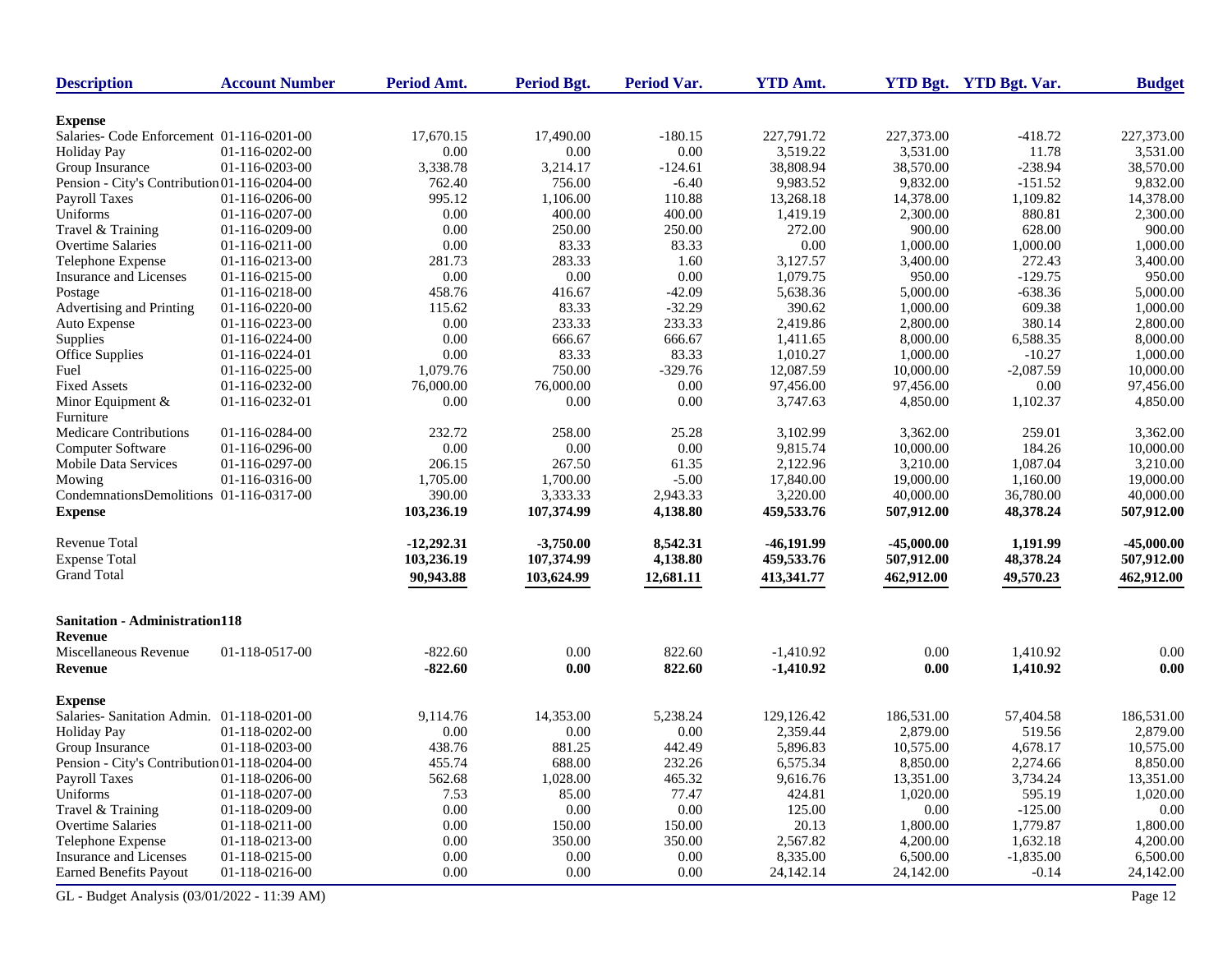| <b>Description</b>                           | <b>Account Number</b>            | Period Amt.        | <b>Period Bgt.</b> | Period Var.           | <b>YTD Amt.</b>       |                       | YTD Bgt. YTD Bgt. Var.  | <b>Budget</b>         |
|----------------------------------------------|----------------------------------|--------------------|--------------------|-----------------------|-----------------------|-----------------------|-------------------------|-----------------------|
| Professional Services                        | 01-118-0217-00                   | 0.00               | 60,008.33          | 60,008.33             | 173.55                | 60,100.00             | 59,926.45               | 60,100.00             |
| Postage                                      | 01-118-0218-00                   | 0.00               | 16.67              | 16.67                 | 63.00                 | 200.00                | 137.00                  | 200.00                |
| Advertising and Printing                     | 01-118-0220-00                   | 0.00               | 33.33              | 33.33                 | 289.90                | 400.00                | 110.10                  | 400.00                |
| Maintenance Bldg & Grns.                     | 01-118-0221-00                   | 0.00               | 0.00               | 0.00                  | 6.51                  | 0.00                  | $-6.51$                 | 0.00                  |
| <b>Equipment Maintenance</b>                 | 01-118-0222-00                   | 0.00               | 33.33              | 33.33                 | 79.17                 | 400.00                | 320.83                  | 400.00                |
| Auto Expense                                 | 01-118-0223-00                   | 0.00               | 125.00             | 125.00                | 342.30                | 1,500.00              | 1,157.70                | 1,500.00              |
| Supplies                                     | 01-118-0224-00                   | 389.27             | 250.00             | $-139.27$             | 3,190.63              | 3,000.00              | $-190.63$               | 3,000.00              |
| Office Supplies                              | 01-118-0224-01                   | 71.00              | 100.00             | 29.00                 | 1,253.07              | 1,200.00              | $-53.07$                | 1,200.00              |
| Fuel                                         | 01-118-0225-00                   | 102.30             | 0.00               | $-102.30$             | 937.21                | 5,000.00              | 4,062.79                | 5,000.00              |
| Dues & Subscriptions                         | 01-118-0228-00                   | 0.00               | 0.00               | 0.00                  | 20.00                 | 0.00                  | $-20.00$                | 0.00                  |
| <b>Fixed Assets</b>                          | 01-118-0232-00                   | 30,000.00          | 30,000.00          | 0.00                  | 30,000.00             | 30,000.00             | 0.00                    | 30,000.00             |
| Minor Equipment &<br>Furniture               | 01-118-0232-01                   | 0.00               | 0.00               | 0.00                  | 2,149.25              | 1,500.00              | $-649.25$               | 1,500.00              |
| <b>Rentals Contracts</b>                     | 01-118-0233-00                   | 46.11              | 83.33              | 37.22                 | 619.10                | 1,000.00              | 380.90                  | 1,000.00              |
| Medicare Contributions                       | 01-118-0284-00                   | 131.60             | 242.00             | 110.40                | 2,249.06              | 3,122.00              | 872.94                  | 3,122.00              |
| <b>Expense</b>                               |                                  | 41,319.75          | 108,427.24         | 67,107.49             | 230,562.44            | 367,270.00            | 136,707.56              | 367,270.00            |
| Revenue Total                                |                                  | $-822.60$          | 0.00               | 822.60                | $-1,410.92$           | 0.00                  | 1,410.92                | 0.00                  |
| <b>Expense Total</b>                         |                                  | 41,319.75          | 108,427.24         | 67,107.49             | 230,562.44            | 367,270.00            | 136,707.56              | 367,270.00            |
| <b>Grand Total</b>                           |                                  | 40,497.15          | 108,427.24         | 67,930.09             | 229,151.52            | 367,270.00            | 138,118.48              | 367,270.00            |
| <b>Sanitation - Incinerator</b><br>Revenue   | 119                              |                    |                    |                       |                       |                       |                         |                       |
| <b>Incinerator Tipping Fees</b>              | 01-119-0523-00                   | $-5,183.07$        | $-3,000.00$        | 2,183.07              | $-38,485.50$          | $-35,000.00$          | 3,485.50                | $-35,000,00$          |
| Revenue                                      |                                  | $-5,183.07$        | $-3,000.00$        | 2,183.07              | $-38,485.50$          | $-35,000.00$          | 3,485.50                | $-35,000.00$          |
| <b>Expense</b>                               |                                  |                    |                    |                       |                       |                       |                         |                       |
| Salaries-Sanit. Incinerator                  | 01-119-0201-00                   | 6,858.27           | 6,834.00           | $-24.27$              | 89,242.65             | 88,783.00             | $-459.65$               | 88,783.00             |
| <b>Holiday Pay</b>                           | 01-119-0202-00                   | 0.00               | $0.00\,$           | $0.00\,$              | 1,366.33              | 1,367.00              | 0.67                    | 1,367.00              |
| Group Insurance                              | 01-119-0203-00                   | 858.76             | 1,639.17           | 780.41                | 18,388.56             | 19,670.00             | 1,281.44                | 19,670.00             |
| Pension - City's Contribution 01-119-0204-00 |                                  | 276.05             | 279.00             | 2.95                  | 3,734.30              | 3,650.00              | $-84.30$                | 3,650.00              |
| Payroll Taxes                                | 01-119-0206-00                   | 369.12             | 439.00             | 69.88                 | 5,087.35              | 5,713.00              | 625.65                  | 5,713.00              |
| Uniforms                                     | 01-119-0207-00                   | 97.57              | 100.00             | 2.43                  | 1,107.39              | 1,200.00              | 92.61                   | 1,200.00              |
| Travel & Training                            | 01-119-0209-00                   | 0.00               | 166.67             | 166.67                | 675.00                | 2,000.00              | 1,325.00                | 2,000.00              |
| <b>Overtime Salaries</b>                     | 01-119-0211-00                   | 39.69              | 83.33              | 43.64                 | 1,626.48              | 1,000.00              | $-626.48$               | 1,000.00              |
| Insurance and Licenses                       | 01-119-0215-00                   | 0.00               | 0.00               | 0.00                  | 925.00                | 1,000.00              | 75.00                   | 1,000.00              |
| Professional Services                        | 01-119-0217-00                   | 0.00               | 25.00              | 25.00                 | 238.70                | 300.00                | 61.30                   | 300.00                |
| Advertising and Printing                     | 01-119-0220-00                   | 0.00               | 83.33              | 83.33                 | 1,475.98              | 1,000.00              | $-475.98$               | 1,000.00              |
| <b>Equipment Maintenance</b>                 | 01-119-0222-00                   | 0.00               | 91,500.00          | 91,500.00             | 33,099.53             | 123,000.00            | 89,900.47               | 123,000.00            |
| Auto Expense<br>Supplies                     | 01-119-0223-00<br>01-119-0224-00 | 5,141.44<br>248.27 | 916.67<br>666.67   | $-4,224.77$<br>418.40 | 12,946.14<br>5,514.24 | 11,000.00<br>8,000.00 | $-1,946.14$<br>2,485.76 | 11,000.00<br>8,000.00 |
| Fuel                                         | 01-119-0225-00                   | 240.03             | 500.00             | 259.97                | 3,779.20              | 5,000.00              | 1,220.80                | 5,000.00              |
| <b>Rentals Contracts</b>                     | 01-119-0233-00                   | 0.00               | 125.00             | 125.00                | 429.17                | 1,500.00              | 1,070.83                | 1,500.00              |
| Medicare Contributions                       | 01-119-0284-00                   | 86.33              | 101.00             | 14.67                 | 1,189.81              | 1,336.00              | 146.19                  | 1,336.00              |
| Longevity Pay                                | 01-119-0285-00                   | 0.00               | 0.00               | $0.00\,$              | 1,000.00              | 1,000.00              | 0.00                    | 1,000.00              |
| <b>Expense</b>                               |                                  | 14,215.53          | 103,458.84         | 89,243.31             | 181,825.83            | 276,519.00            | 94,693.17               | 276,519.00            |
| Revenue Total                                |                                  | $-5,183.07$        | $-3,000.00$        | 2,183.07              | $-38,485.50$          | $-35,000.00$          | 3,485.50                | $-35,000.00$          |
| GL - Budget Analysis (03/01/2022 - 11:39 AM) |                                  |                    |                    |                       |                       |                       |                         | Page 13               |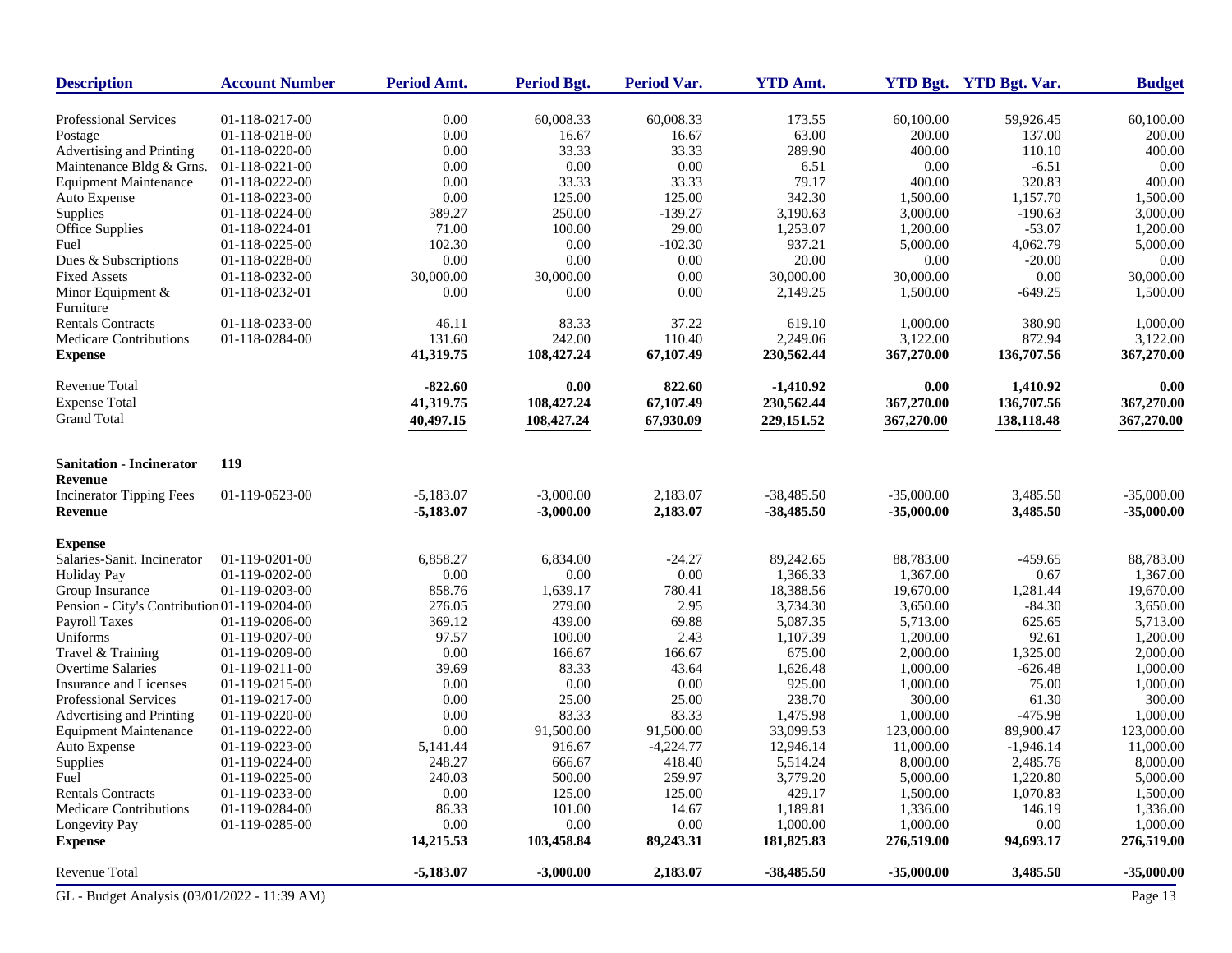| <b>Description</b>                           | <b>Account Number</b> | Period Amt.           | <b>Period Bgt.</b>       | <b>Period Var.</b>     | <b>YTD Amt.</b>          |                          | YTD Bgt. YTD Bgt. Var. | <b>Budget</b>            |
|----------------------------------------------|-----------------------|-----------------------|--------------------------|------------------------|--------------------------|--------------------------|------------------------|--------------------------|
| <b>Expense Total</b><br><b>Grand Total</b>   |                       | 14,215.53<br>9,032.46 | 103,458.84<br>100,458.84 | 89,243.31<br>91,426.38 | 181,825.83<br>143,340.33 | 276,519.00<br>241,519.00 | 94,693.17<br>98,178.67 | 276,519.00<br>241,519.00 |
| <b>Sanitation - Residential</b>              | <b>120</b>            |                       |                          |                        |                          |                          |                        |                          |
| Revenue                                      |                       |                       |                          |                        |                          |                          |                        |                          |
| Miscellaneous Revenue                        | 01-120-0517-00        | 0.00                  | 0.00                     | 0.00                   | $-897.72$                | 0.00                     | 897.72                 | 0.00                     |
| Sale of City Property                        | 01-120-0592-00        | $-93,500.00$          | $-1,666.67$              | 91,833.33              | $-112,160.00$            | $-20,000.00$             | 92,160.00              | $-20,000.00$             |
| <b>Revenue</b>                               |                       | $-93,500.00$          | $-1,666.67$              | 91,833.33              | $-113,057.72$            | $-20,000.00$             | 93,057.72              | $-20,000.00$             |
| <b>Expense</b>                               |                       |                       |                          |                        |                          |                          |                        |                          |
| Salaries- Sanit. Residential                 | 01-120-0201-00        | 83,021.31             | 91,818.00                | 8,796.69               | 1,113,167.87             | 1,193,632.00             | 80,464.13              | 1,193,632.00             |
| <b>Holiday Pay</b>                           | 01-120-0202-00        | 0.00                  | 0.00                     | 0.00                   | 16,767.02                | 18,462.00                | 1,694.98               | 18,462.00                |
| Group Insurance                              | 01-120-0203-00        | 18,128.28             | 18,333.33                | 205.05                 | 217,424.10               | 220,000.00               | 2,575.90               | 220,000.00               |
| Pension - City's Contribution 01-120-0204-00 |                       | 3,119.65              | 2,827.00                 | $-292.65$              | 38,447.80                | 36,750.00                | $-1,697.80$            | 36,750.00                |
| Payroll Taxes                                | 01-120-0206-00        | 5,203.16              | 6,389.00                 | 1,185.84               | 70,797.68                | 83,023.00                | 12,225.32              | 83,023.00                |
| Uniforms                                     | 01-120-0207-00        | 1,458.64              | 1,250.00                 | $-208.64$              | 15,390.50                | 15,000.00                | $-390.50$              | 15,000.00                |
| Travel & Training                            | 01-120-0209-00        | 0.00                  | 0.00                     | 0.00                   | 375.00                   | 0.00                     | $-375.00$              | 0.00                     |
| Part-Time Salaries                           | 01-120-0210-00        | 3,508.67              | 7,500.00                 | 3,991.33               | 37.768.98                | 90,000.00                | 52,231.02              | 90,000.00                |
| <b>Overtime Salaries</b>                     | 01-120-0211-00        | 5,167.20              | 1,666.67                 | $-3,500.53$            | 48,971.31                | 20,000.00                | $-28,971.31$           | 20,000.00                |
| Insurance and Licenses                       | 01-120-0215-00        | 0.00                  | 0.00                     | 0.00                   | 35,558.67                | 36,500.00                | 941.33                 | 36,500.00                |
| <b>Earned Benefits Payout</b>                | 01-120-0216-00        | 0.00                  | 166.67                   | 166.67                 | 3,896.19                 | 2,000.00                 | $-1,896.19$            | 2,000.00                 |
| Professional Services                        | 01-120-0217-00        | 0.00                  | 83.33                    | 83.33                  | 673.65                   | 1,000.00                 | 326.35                 | 1,000.00                 |
| Postage                                      | 01-120-0218-00        | 30.15                 | 0.00                     | $-30.15$               | 30.15                    | 0.00                     | $-30.15$               | 0.00                     |
| Advertising and Printing                     | 01-120-0220-00        | 0.00                  | 16.67                    | 16.67                  | 125.24                   | 200.00                   | 74.76                  | 200.00                   |
| <b>Equipment Maintenance</b>                 | 01-120-0222-00        | 0.00                  | 316.67                   | 316.67                 | 527.71                   | 3,800.00                 | 3,272.29               | 3,800.00                 |
| Auto Expense                                 | 01-120-0223-00        | 14,540.33             | 20,000.00                | 5,459.67               | 241,452.79               | 270,000.00               | 28,547.21              | 270,000.00               |
| Supplies                                     | 01-120-0224-00        | 1,004.70              | 61,000.00                | 59,995.30              | 141,005.54               | 200,000.00               | 58,994.46              | 200,000.00               |
| Office Supplies                              | 01-120-0224-01        | 0.00                  | 0.00                     | 0.00                   | 209.67                   | 0.00                     | $-209.67$              | 0.00                     |
| Fuel                                         | 01-120-0225-00        | 14,180.07             | 20,000.00                | 5,819.93               | 211,051.09               | 200,000.00               | $-11,051.09$           | 200,000.00               |
| <b>Fixed Assets</b>                          | 01-120-0232-00        | 30,000.00             | 30,000.00                | 0.00                   | 30,000.00                | 30,000.00                | 0.00                   | 30,000.00                |
| Minor Equipment &                            | 01-120-0232-01        | 0.00                  | 0.00                     | 0.00                   | 2,949.03                 | 2,500.00                 | $-449.03$              | 2,500.00                 |
| Furniture                                    |                       |                       |                          |                        |                          |                          |                        |                          |
| <b>Rentals Contracts</b>                     | 01-120-0233-00        | 0.00                  | 191.67                   | 191.67                 | 2,164.24                 | 2,300.00                 | 135.76                 | 2,300.00                 |
| UnemploymentWkms.Comp.01-120-0279-00         |                       | 0.00                  | 0.00                     | 0.00                   | 81,108.00                | 81,108.00                | 0.00                   | 81,108.00                |
| Medicare Contributions                       | 01-120-0284-00        | 1,216.83              | 1,490.00                 | 273.17                 | 16,557.73                | 19,416.00                | 2,858.27               | 19,416.00                |
| Longevity Pay                                | 01-120-0285-00        | 0.00                  | 0.00                     | 0.00                   | 15,000.00                | 15,000.00                | 0.00                   | 15,000.00                |
| <b>Tipping Fees</b>                          | 01-120-0290-00        | 125,220.89            | 120,000.00               | $-5,220.89$            | 1,623,875.48             | 1,600,000.00             | $-23,875.48$           | 1,600,000.00             |
| <b>Interest Expense</b>                      | 01-120-0756-00        | 724.43                | 3,645.00                 | 2,920.57               | 19,202.57                | 33,660.00                | 14,457.43              | 33,660.00                |
| Principal Payment                            | 01-120-0756-01        | 10,019.95             | 40,140.00                | 30,120.05              | 688,303.45               | 415,140.00               | $-273,163.45$          | 415,140.00               |
| <b>Expense</b>                               |                       | 316,544.26            | 426,834.01               | 110,289.75             | 4,672,801.46             | 4,589,491.00             | $-83,310.46$           | 4,589,491.00             |
| <b>Revenue Total</b>                         |                       | $-93,500.00$          | $-1,666.67$              | 91,833.33              | -113,057.72              | $-20,000.00$             | 93,057.72              | $-20,000.00$             |
| <b>Expense Total</b>                         |                       | 316,544.26            | 426,834.01               | 110,289.75             | 4,672,801.46             | 4,589,491.00             | $-83,310.46$           | 4,589,491.00             |
| <b>Grand Total</b>                           |                       |                       |                          |                        |                          |                          |                        |                          |
|                                              |                       | 223,044.26            | 425,167.34               | 202,123.08             | 4,559,743.74             | 4,569,491.00             | 9,747.26               | 4,569,491.00             |

#### **Sanitation - Recycling 121 Revenue**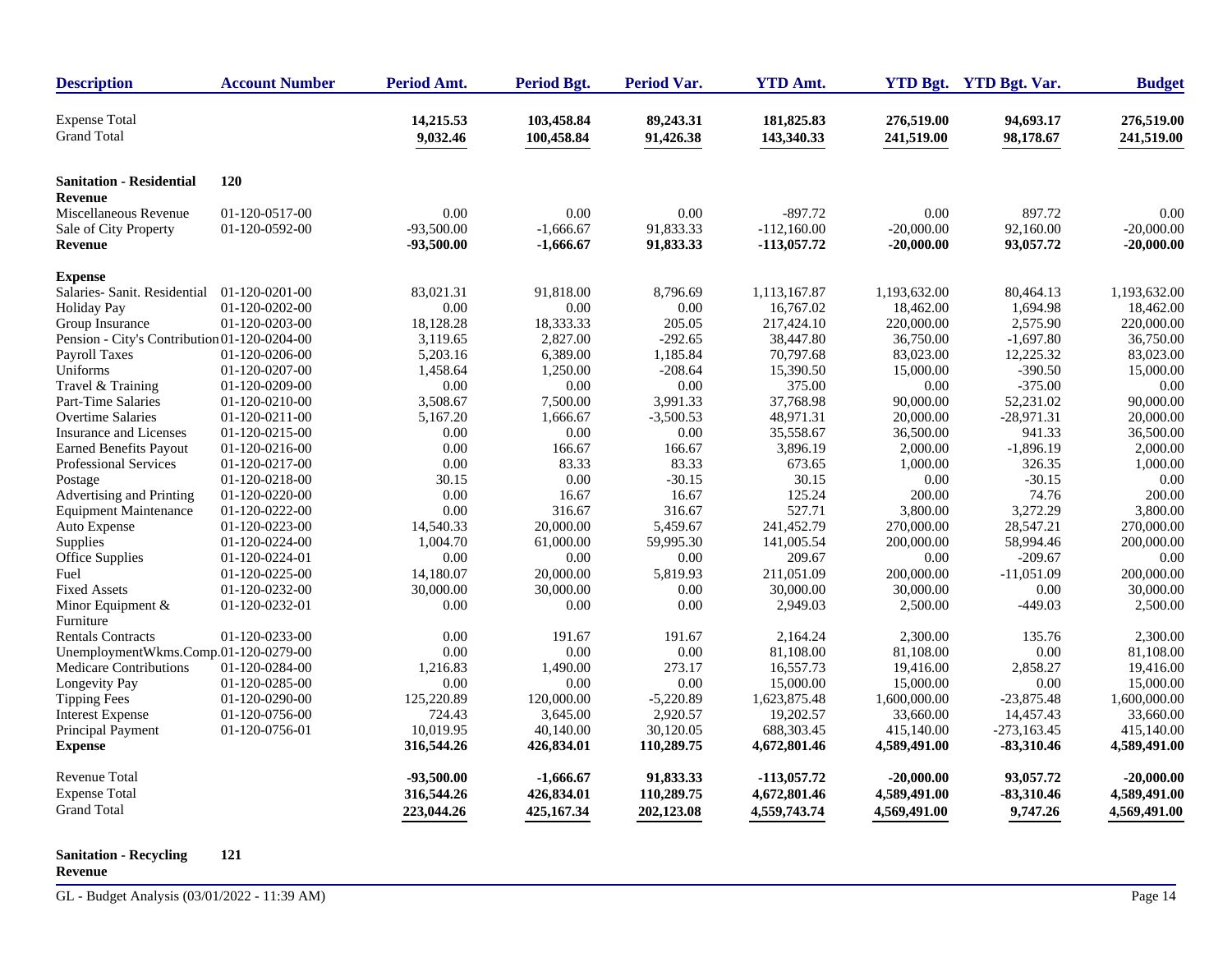| <b>Description</b>                           | <b>Account Number</b> | Period Amt. | <b>Period Bgt.</b> | Period Var. | <b>YTD Amt.</b> |              | YTD Bgt. YTD Bgt. Var. | <b>Budget</b> |
|----------------------------------------------|-----------------------|-------------|--------------------|-------------|-----------------|--------------|------------------------|---------------|
| <b>Recycling Proceeds</b>                    | 01-121-0525-00        | $-3,194.87$ | $-833.33$          | 2,361.54    | $-46,385.82$    | $-10,000.00$ | 36,385.82              | $-10,000.00$  |
| Sale of City Property                        | 01-121-0592-00        | $-700.00$   | $-50.00$           | 650.00      | $-10,075.00$    | $-5,000.00$  | 5,075.00               | $-5,000.00$   |
| Revenue                                      |                       | $-3,894.87$ | $-883.33$          | 3,011.54    | $-56,460.82$    | $-15,000.00$ | 41,460.82              | $-15,000.00$  |
| <b>Expense</b>                               |                       |             |                    |             |                 |              |                        |               |
| Salaries- Sanitation                         | 01-121-0201-00        | 5,128.58    | 4,672.00           | $-456.58$   | 59,266.98       | 60,760.00    | 1,493.02               | 60,760.00     |
| Recycling                                    |                       |             |                    |             |                 |              |                        |               |
| <b>Holiday Pay</b>                           | 01-121-0202-00        | 0.00        | 0.00               | $0.00\,$    | 1,231.74        | 949.00       | $-282.74$              | 949.00        |
| Group Insurance                              | 01-121-0203-00        | 806.08      | 429.17             | $-376.91$   | 6,562.70        | 5,150.00     | $-1,412.70$            | 5,150.00      |
| Pension - City's Contribution 01-121-0204-00 |                       | 258.68      | 143.00             | $-115.68$   | 2,317.07        | 1,825.00     | $-492.07$              | 1,825.00      |
| Payroll Taxes                                | 01-121-0206-00        | 300.99      | 300.00             | $-0.99$     | 3,669.33        | 3,887.00     | 217.67                 | 3,887.00      |
| Uniforms                                     | 01-121-0207-00        | 80.00       | 45.00              | $-35.00$    | 839.06          | 800.00       | $-39.06$               | 800.00        |
| <b>Overtime Salaries</b>                     | 01-121-0211-00        | 45.00       | 83.33              | 38.33       | 774.55          | 1,000.00     | 225.45                 | 1,000.00      |
| <b>Earned Benefits Payout</b>                | 01-121-0216-00        | 0.00        | 0.00               | $0.00\,$    | 511.84          | $0.00\,$     | $-511.84$              | 0.00          |
| Advertising and Printing                     | 01-121-0220-00        | 0.00        | 25.00              | 25.00       | 0.00            | 300.00       | 300.00                 | 300.00        |
| <b>Equipment Maintenance</b>                 | 01-121-0222-00        | 0.00        | 41.67              | 41.67       | 79.17           | 500.00       | 420.83                 | 500.00        |
| Auto Expense                                 | 01-121-0223-00        | 380.26      | 833.33             | 453.07      | 12,641.86       | 10,000.00    | $-2,641.86$            | 10,000.00     |
| Supplies                                     | 01-121-0224-00        | 147.51      | 416.67             | 269.16      | 7,421.97        | 5,000.00     | $-2,421.97$            | 5,000.00      |
| Fuel                                         | 01-121-0225-00        | 1,401.15    | 2,000.00           | 598.85      | 21,333.23       | 20,000.00    | $-1,333.23$            | 20,000.00     |
| <b>Rentals Contracts</b>                     | 01-121-0233-00        | 0.00        | 0.00               | 0.00        | 404.50          | 0.00         | $-404.50$              | 0.00          |
| <b>Medicare Contributions</b>                | 01-121-0284-00        | 70.39       | 71.00              | 0.61        | 858.15          | 909.00       | 50.85                  | 909.00        |
|                                              |                       |             |                    |             |                 | 15,000.00    |                        |               |
| <b>Tipping Fees</b>                          | 01-121-0290-00        | 1,921.53    | 1,000.00           | $-921.53$   | 21,384.98       |              | $-6,384.98$            | 15,000.00     |
| <b>Recycling Processing</b>                  | 01-121-0291-00        | 6,459.96    | 8,000.00           | 1,540.04    | 81,546.60       | 100,000.00   | 18,453.40              | 100,000.00    |
| <b>Expense</b>                               |                       | 17,000.13   | 18,060.17          | 1,060.04    | 220,843.73      | 226,080.00   | 5,236.27               | 226,080.00    |
| <b>Revenue Total</b>                         |                       | $-3,894.87$ | $-883.33$          | 3,011.54    | $-56,460.82$    | $-15,000.00$ | 41,460.82              | $-15,000.00$  |
| <b>Expense Total</b>                         |                       | 17,000.13   | 18,060.17          | 1,060.04    | 220,843.73      | 226,080.00   | 5,236.27               | 226,080.00    |
| <b>Grand Total</b>                           |                       | 13,105.26   | 17,176.84          | 4,071.58    | 164,382.91      | 211,080.00   | 46,697.09              | 211,080.00    |
| <b>Parks - Administration</b>                | 123                   |             |                    |             |                 |              |                        |               |
| Revenue                                      |                       |             |                    |             |                 |              |                        |               |
| Miscellaneous Revenue                        | 01-123-0517-00        | 0.00        | 0.00               | 0.00        | $-940.89$       | 0.00         | 940.89                 | 0.00          |
| <b>Revenue</b>                               |                       | 0.00        | 0.00               | 0.00        | $-940.89$       | 0.00         | 940.89                 | 0.00          |
|                                              |                       |             |                    |             |                 |              |                        |               |
| <b>Expense</b>                               |                       |             |                    |             |                 |              |                        |               |
| Salaries-Parks                               | 01-123-0201-00        | 13,240.68   | 13,267.00          | 26.32       | 170,775.69      | 172,435.00   | 1,659.31               | 172,435.00    |
| <b>Holiday Pay</b>                           | 01-123-0202-00        | 0.00        | 0.00               | 0.00        | 2,662.02        | 2,676.00     | 13.98                  | 2,676.00      |
| Group Insurance                              | 01-123-0203-00        | 887.38      | 1,212.17           | 324.79      | 13,441.14       | 14,546.00    | 1,104.86               | 14,546.00     |
| Pension - City's Contribution 01-123-0204-00 |                       | 523.20      | 673.00             | 149.80      | 8,449.75        | 8,713.00     | 263.25                 | 8,713.00      |
| <b>Payroll Taxes</b>                         | 01-123-0206-00        | 821.84      | 958.00             | 136.16      | 10,890.57       | 12,406.00    | 1,515.43               | 12,406.00     |
| Uniforms                                     | 01-123-0207-00        | 0.00        | 41.67              | 41.67       | 1,086.80        | 500.00       | $-586.80$              | 500.00        |
| Travel & Training                            | 01-123-0209-00        | 0.00        | 208.33             | 208.33      | 730.69          | 2,500.00     | 1,769.31               | 2,500.00      |
| Part-Time Salaries                           | 01-123-0210-00        | 383.50      | 1,923.00           | 1,539.50    | 2,375.75        | 25,000.00    | 22,624.25              | 25,000.00     |
| Telephone Expense                            | 01-123-0213-00        | 0.00        | 1,000.00           | 1,000.00    | 8,517.53        | 12,000.00    | 3,482.47               | 12,000.00     |
| Utilities                                    | 01-123-0214-00        | 0.00        | 250.00             | 250.00      | 0.00            | 1,400.00     | 1,400.00               | 1,400.00      |
| Insurance and Licenses                       | 01-123-0215-00        | 0.00        | 3,000.00           | 3,000.00    | 54,529.95       | 57,500.00    | 2,970.05               | 57,500.00     |
|                                              |                       |             |                    |             |                 |              |                        |               |
| <b>Earned Benefits Payout</b>                | 01-123-0216-00        | 0.00        | 0.00               | $0.00\,$    | 2,333.96        | $0.00\,$     | $-2,333.96$            | 0.00          |
| Professional Services                        | 01-123-0217-00        | 1,500.00    | 141.67             | $-1,358.33$ | 1,778.20        | 1,700.00     | $-78.20$               | 1,700.00      |
| GL - Budget Analysis (03/01/2022 - 11:39 AM) |                       |             |                    |             |                 |              |                        | Page 15       |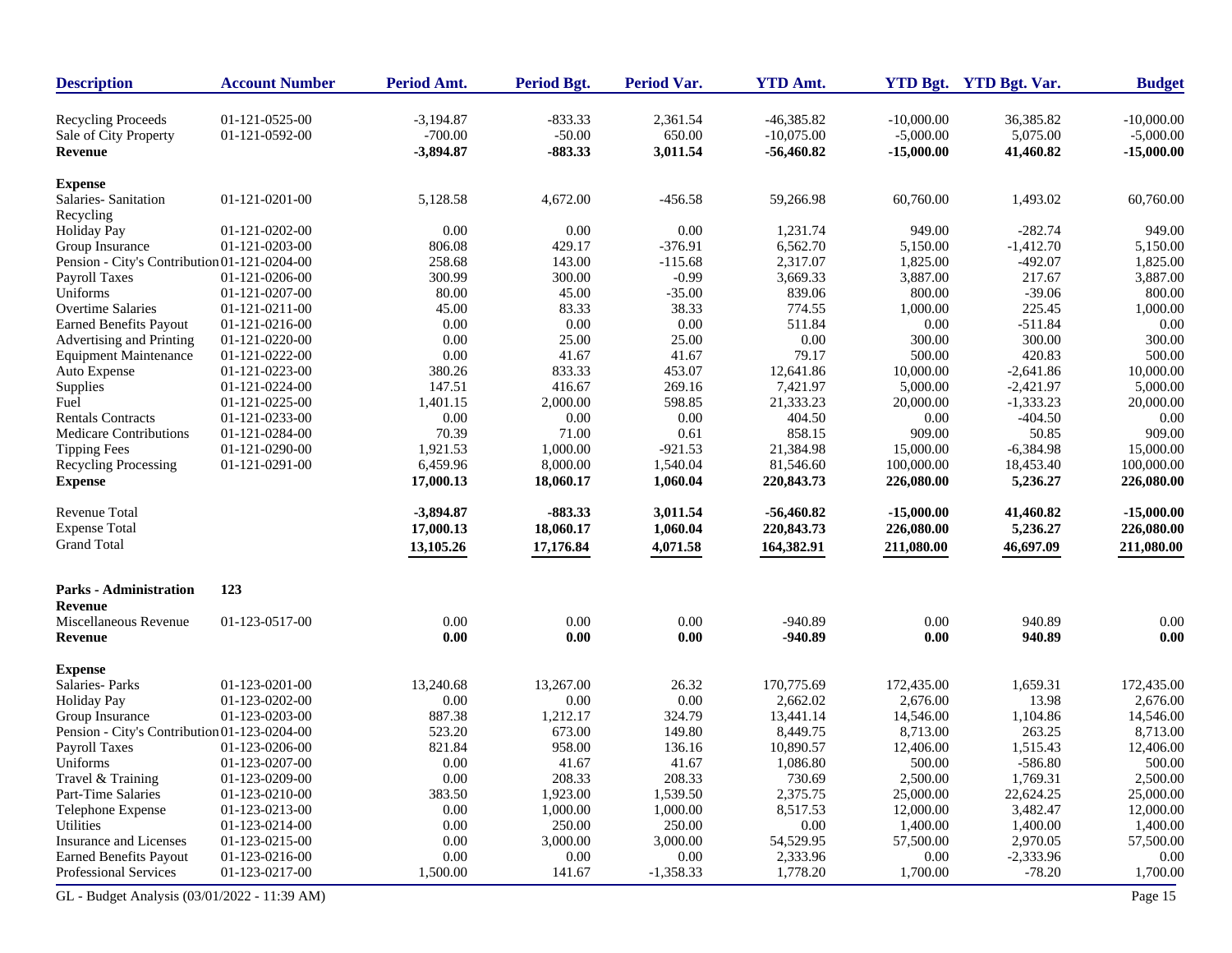| Period Amt.<br><b>Period Var.</b><br><b>YTD Amt.</b><br>YTD Bgt. YTD Bgt. Var.<br><b>Description</b><br><b>Account Number</b><br><b>Period Bgt.</b> | <b>Budget</b> |
|-----------------------------------------------------------------------------------------------------------------------------------------------------|---------------|
| 01-123-0218-00<br>116.00<br>20.83<br>$-95.17$<br>226.00<br>250.00<br>24.00<br>Postage                                                               | 250.00        |
| Advertising and Printing<br>01-123-0220-00<br>260.40<br>250.00<br>$-10.40$<br>383.15<br>3,000.00<br>2,616.85                                        | 3,000.00      |
| 57.51<br>208.33<br>150.82<br>747.63<br>2,500.00<br>1,752.37<br>Maintenance Bldg & Grns.<br>01-123-0221-00                                           | 2,500.00      |
| 3.92<br>1,339.30<br>Auto Expense<br>01-123-0223-00<br>162.75<br>166.67<br>2,000.00<br>660.70                                                        | 2,000.00      |
| 01-123-0224-00<br>287.92<br>416.67<br>128.75<br>1,107.49<br>5,000.00<br>3,892.51<br>Supplies                                                        | 5,000.00      |
| Office Supplies<br>01-123-0224-01<br>0.00<br>509.70<br>2,000.00<br>166.67<br>166.67<br>1,490.30                                                     | 2,000.00      |
| 9,293.94<br>Fuel<br>01-123-0225-00<br>547.26<br>400.00<br>$-147.26$<br>7,000.00<br>$-2,293.94$                                                      | 7,000.00      |
| 01-123-0228-00<br>0.00<br>150.00<br>150.00<br>424.28<br>750.00<br>325.72<br>Dues & Subscriptions                                                    | 750.00        |
| 01-123-0232-01<br>0.00<br>$0.00\,$<br>$0.00\,$<br>1,280.32<br>$-1,280.32$<br>Minor Equipment &<br>0.00                                              | 0.00          |
| Furniture                                                                                                                                           |               |
| <b>Rentals Contracts</b><br>0.51<br>1,003.46<br>01-123-0233-00<br>61.99<br>62.50<br>750.00<br>$-253.46$                                             | 750.00        |
| 0.00<br>$0.00\,$<br>$0.00\,$<br>$0.00\,$<br>UnemploymentWkms.Comp.01-123-0279-00<br>25,200.00<br>25,200.00                                          | 25,200.00     |
| Medicare Contributions<br>01-123-0284-00<br>192.20<br>224.00<br>31.80<br>2,547.08<br>2,901.00<br>353.92                                             | 2,901.00      |
| 0.00<br>Computer Software<br>0.00<br>0.00<br>1,087.90<br>200.00<br>$-887.90$<br>01-123-0296-00                                                      | 200.00        |
| Mobile Data Services<br>01-123-0297-00<br>110.31<br>83.33<br>1,159.86<br>1,000.00<br>$-159.86$<br>$-26.98$                                          | 1,000.00      |
| 0.00<br>$0.00\,$<br>2,500.00<br><b>Maintenance Contracts</b><br>01-123-0318-00<br>0.00<br>1,903.44<br>596.56                                        | 2,500.00      |
| <b>Expense</b><br>19,152.94<br>24,823.84<br>5,670.90<br>325,785.60<br>366,427.00<br>40,641.40                                                       | 366,427.00    |
|                                                                                                                                                     |               |
| <b>Revenue Total</b><br>0.00<br>0.00<br>$-940.89$<br>0.00<br>940.89<br>0.00                                                                         | 0.00          |
| <b>Expense Total</b><br>19,152.94<br>24,823.84<br>5,670.90<br>325,785.60<br>366,427.00<br>40,641.40                                                 | 366,427.00    |
| <b>Grand Total</b>                                                                                                                                  |               |
| 19,152.94<br>24,823.84<br>5,670.90<br>324,844.71<br>366,427.00<br>41,582.29                                                                         | 366,427.00    |
| 124<br>Parks - Softball                                                                                                                             |               |
| Revenue                                                                                                                                             |               |
| 0.00<br>SS-Miscellaneous Revenue 01-124-0517-00<br>$-1.145.55$<br>1,145.55<br>$-8,650.96$<br>0.00<br>8,650.96                                       | 0.00          |
| 0.00<br>$0.00\,$<br>SS-Youth Leage<br>01-124-0619-00<br>0.00<br>$-39,799.01$<br>$-45,000.00$<br>$-5,200.99$                                         | $-45,000.00$  |
| Concessions                                                                                                                                         |               |
| 0.00<br>$0.00\,$<br>$0.00\,$<br><b>SS-Youth Tournament</b><br>01-124-0619-01<br>$-53,115.68$<br>$-75,000.00$<br>$-21,884.32$                        | $-75,000.00$  |
| Concession                                                                                                                                          |               |
| 0.00<br>$0.00\,$<br>$0.00\,$<br>$-13,792.20$<br>1,792.20<br>SS-Adult League<br>01-124-0619-02<br>$-12,000.00$                                       | $-12,000.00$  |
| Concessions                                                                                                                                         |               |
| SS-Adult Tournament<br>0.00<br>0.00<br>$0.00\,$<br>01-124-0619-03<br>$-26,622.37$<br>$-10,000.00$<br>16,622.37                                      | $-10,000.00$  |
| Concession                                                                                                                                          |               |
| SS-Sponsorships<br>0.00<br>01-124-0640-00<br>0.00<br>0.00<br>$-14,500.00$<br>$-5,000.00$<br>9,500.00                                                | $-5,000.00$   |
| <b>SS-League Entry Fees</b><br>$-74,585.00$<br>01-124-0641-00<br>55.00<br>$-2,500.00$<br>$-2,555.00$<br>$-75,000.00$<br>$-415.00$                   | $-75,000.00$  |
| <b>SS-Tournament Entry Fees</b><br>2,340.00<br>01-124-0641-01<br>0.00<br>0.00<br>0.00<br>$-27,340.00$<br>$-25,000.00$                               | $-25,000.00$  |
| <b>SS-Gate Fees</b><br>01-124-0646-00<br>0.00<br>0.00<br>0.00<br>$-14,620.00$<br>$-20,000.00$<br>$-5,380.00$                                        | $-20,000.00$  |
| 0.00<br>SS-Field Rental<br>01-124-0648-00<br>0.00<br>$0.00\,$<br>$-3,270.00$<br>$-2,500.00$<br>770.00                                               | $-2,500.00$   |
| 6,795.22<br>Revenue<br>$-1,090.55$<br>$-2,500.00$<br>$-1,409.45$<br>$-276,295.22$<br>$-269,500.00$                                                  | $-269,500.00$ |
|                                                                                                                                                     |               |
| <b>Expense</b>                                                                                                                                      |               |
| Salaries-Softball<br>01-124-0201-00<br>6,961.70<br>6,949.00<br>$-12.70$<br>90,811.64<br>90,293.00<br>$-518.64$                                      | 90,293.00     |
| 0.00<br>1,392.34<br>1,393.00<br><b>Holiday Pay</b><br>01-124-0202-00<br>0.00<br>0.00<br>0.66                                                        | 1,393.00      |
| Group Insurance<br>01-124-0203-00<br>1,224.28<br>1,180.00<br>$-44.28$<br>14,230.24<br>14,160.00<br>$-70.24$                                         | 14,160.00     |
| Pension - City's Contribution 01-124-0204-00<br>205.96<br>213.00<br>7.04<br>2,714.29<br>2,687.00<br>$-27.29$                                        | 2,687.00      |
| Payroll Taxes<br>01-124-0206-00<br>832.61<br>1,226.00<br>393.39<br>17,836.70<br>15,914.00<br>$-1,922.70$                                            | 15,914.00     |
| Uniforms<br>250.00<br>$0.00\,$<br>01-124-0207-00<br>0.00<br>250.00<br>750.00<br>750.00                                                              | 750.00        |
| 0.00<br>Travel & Training<br>01-124-0209-00<br>0.00<br>0.00<br>402.99<br>750.00<br>347.01                                                           | 750.00        |
| GL - Budget Analysis (03/01/2022 - 11:39 AM)                                                                                                        | Page 16       |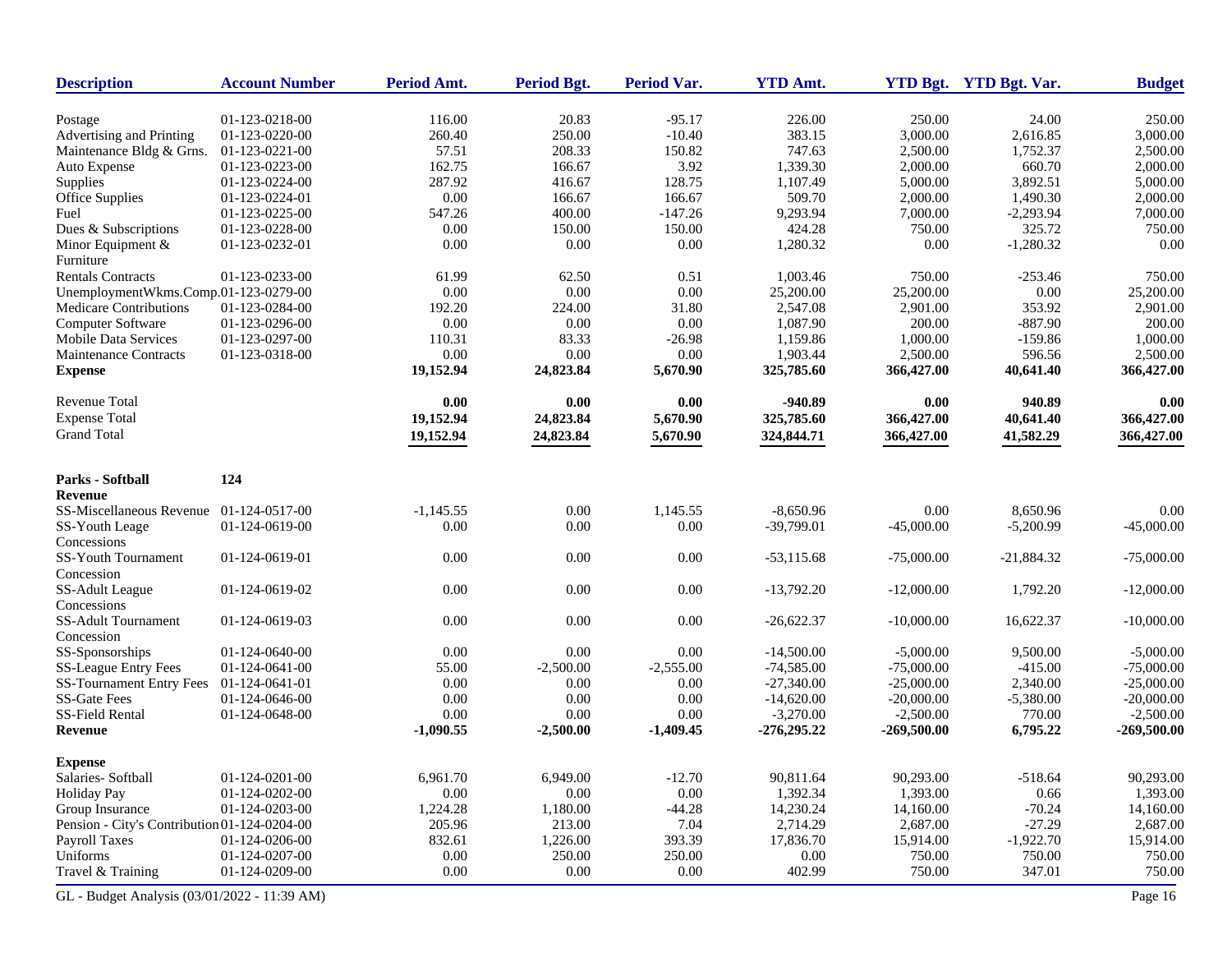| <b>Description</b>                           | <b>Account Number</b> | Period Amt. | <b>Period Bgt.</b> | Period Var. | <b>YTD Amt.</b> |               | YTD Bgt. YTD Bgt. Var. | <b>Budget</b> |
|----------------------------------------------|-----------------------|-------------|--------------------|-------------|-----------------|---------------|------------------------|---------------|
| Part-Time Salaries                           | 01-124-0210-00        | 7,057.64    | 4,500.00           | $-2,557.64$ | 190,979.09      | 155,000.00    | $-35,979.09$           | 155,000.00    |
| Overtime Salaries                            | 01-124-0211-00        | 0.00        | 0.00               | $0.00\,$    | 11,350.71       | 10,000.00     | $-1,350.71$            | 10,000.00     |
| Telephone Expense                            | 01-124-0213-00        | 0.00        | 100.00             | 100.00      | 1,162.03        | 1,200.00      | 37.97                  | 1,200.00      |
| Insurance and Licenses                       | 01-124-0215-00        | 0.00        | 0.00               | 0.00        | 2,988.47        | 2,500.00      | $-488.47$              | 2,500.00      |
| Professional Services                        | 01-124-0217-00        | 0.00        | 20.00              | 20.00       | 55.80           | 240.00        | 184.20                 | 240.00        |
| Postage                                      | 01-124-0218-00        | 0.00        | 16.67              | 16.67       | 0.00            | 200.00        | 200.00                 | 200.00        |
| Advertising and Printing                     | 01-124-0220-00        | 0.00        | 250.00             | 250.00      | 0.00            | 3,000.00      | 3,000.00               | 3,000.00      |
| Maintenance Bldg & Grns.                     | 01-124-0221-00        | 325.50      | 8,000.00           | 7,674.50    | 25,269.69       | 52,500.00     | 27,230.31              | 52,500.00     |
| <b>Equipment Maintenance</b>                 | 01-124-0222-00        | 0.00        | 500.00             | 500.00      | 5,933.48        | 6,000.00      | 66.52                  | 6,000.00      |
| Auto Expense                                 | 01-124-0223-00        | 1,334.17    | 208.33             | $-1,125.84$ | 3.441.32        | 2,500.00      | $-941.32$              | 2,500.00      |
| Supplies                                     | 01-124-0224-00        | 1,319.57    | 2,500.00           | 1,180.43    | 38,942.18       | 30,000.00     | $-8,942.18$            | 30,000.00     |
| Office Supplies                              | 01-124-0224-01        | 0.00        | 83.33              | 83.33       | 816.00          | 1,000.00      | 184.00                 | 1,000.00      |
| Fuel                                         | 01-124-0225-00        | 159.08      | 250.00             | 90.92       | 5,319.70        | 3,000.00      | $-2,319.70$            | 3,000.00      |
| Dues & Subscriptions                         | 01-124-0228-00        | 0.00        | 358.33             | 358.33      | 4,845.00        | 4,300.00      | $-545.00$              | 4,300.00      |
| <b>Fixed Assets</b>                          | 01-124-0232-00        | 10,627.03   | 8,911.91           | $-1,715.12$ | 68,543.12       | 66,828.00     | $-1,715.12$            | 66,828.00     |
| Minor Equipment &<br>Furniture               | 01-124-0232-01        | 0.00        | 300.00             | 300.00      | 831.09          | 3,600.00      | 2,768.91               | 3,600.00      |
| <b>Rentals Contracts</b>                     | 01-124-0233-00        | 1,166.38    | 625.00             | $-541.38$   | 8,318.35        | 7.500.00      | $-818.35$              | 7,500.00      |
| <b>Contract Labor</b>                        | 01-124-0236-00        | 180.00      | 1,500.00           | 1,320.00    | 75,093.00       | 75,000.00     | $-93.00$               | 75,000.00     |
| Concessions- Cost of Goods 01-124-0280-00    |                       | 0.00        | 2,200.00           | 2,200.00    | 88,771.86       | 85,000.00     | $-3,771.86$            | 85,000.00     |
| Dry Goods- Cost of Goods                     | 01-124-0281-00        | 0.00        | 0.00               | 0.00        | 143.89          | 0.00          | $-143.89$              | 0.00          |
| TShirt Cost-Sold in<br>Concession            | 01-124-0282-00        | 0.00        | 416.67             | 416.67      | $-3,715.00$     | 5,000.00      | 8,715.00               | 5,000.00      |
| Medicare Contributions                       | 01-124-0284-00        | 194.72      | 289.00             | 94.28       | 4,171.55        | 3,721.00      | $-450.55$              | 3,721.00      |
| <b>Mobile Data Services</b>                  | 01-124-0297-00        | 10.02       | 16.67              | 6.65        | 140.28          | 200.00        | 59.72                  | 200.00        |
| <b>Expense</b>                               |                       | 31,598.66   | 40,863.91          | 9,265.25    | 660,789.81      | 644,236.00    | $-16,553.81$           | 644,236.00    |
| <b>Revenue Total</b>                         |                       | $-1,090.55$ | $-2,500.00$        | $-1,409.45$ | $-276,295.22$   | $-269,500.00$ | 6,795.22               | $-269,500.00$ |
| <b>Expense Total</b>                         |                       | 31,598.66   | 40,863.91          | 9,265.25    | 660,789.81      | 644,236.00    | $-16,553.81$           | 644,236.00    |
| <b>Grand Total</b>                           |                       | 30,508.11   | 38,363.91          | 7,855.80    | 384,494.59      | 374,736.00    | $-9,758.59$            | 374,736.00    |
| <b>Parks - Cemetery Care</b>                 | 125                   |             |                    |             |                 |               |                        |               |
| Revenue                                      |                       |             |                    |             |                 |               |                        |               |
| <b>Burial Permits</b>                        | 01-125-0505-00        | $-1,997.50$ | $-2,916.67$        | $-919.17$   | $-40,205.00$    | $-35,000.00$  | 5,205.00               | $-35,000.00$  |
| <b>Revenue</b>                               |                       | $-1,997.50$ | $-2,916.67$        | $-919.17$   | $-40,205.00$    | $-35,000.00$  | 5,205.00               | $-35,000.00$  |
| <b>Expense</b>                               |                       |             |                    |             |                 |               |                        |               |
| Salaries- Cemetery                           | 01-125-0201-00        | 7,138.51    | 7,079.00           | $-59.51$    | 92,132.64       | 91,921.00     | $-211.64$              | 91,921.00     |
| <b>Holiday Pay</b>                           | 01-125-0202-00        | 0.00        | 0.00               | 0.00        | 1,427.71        | 1,428.00      | 0.29                   | 1,428.00      |
| Group Insurance                              | 01-125-0203-00        | 1,648.28    | 1,590.17           | $-58.11$    | 19,158.52       | 19,082.00     | $-76.52$               | 19,082.00     |
| <b>Payroll Taxes</b>                         | 01-125-0206-00        | 698.14      | 828.00             | 129.86      | 10,852.52       | 10,716.00     | $-136.52$              | 10,716.00     |
| Uniforms                                     | 01-125-0207-00        | 73.55       | 125.00             | 51.45       | 832.15          | 1,500.00      | 667.85                 | 1,500.00      |
| Part-Time Salaries                           | 01-125-0210-00        | 4,723.46    | 3,000.00           | $-1,723.46$ | 84,718.79       | 75,000.00     | $-9,718.79$            | 75,000.00     |
| <b>Overtime Salaries</b>                     | 01-125-0211-00        | 189.00      | 375.00             | 186.00      | 5,766.82        | 4,500.00      | $-1,266.82$            | 4,500.00      |
| Telephone Expense                            | 01-125-0213-00        | 46.11       | 100.00             | 53.89       | 688.13          | 1,200.00      | 511.87                 | 1,200.00      |
| Insurance and Licenses                       | 01-125-0215-00        | 0.00        | 0.00               | 0.00        | 3,712.12        | 2,700.00      | $-1,012.12$            | 2,700.00      |
| <b>Professional Services</b>                 | 01-125-0217-00        | 0.00        | 10.00              | 10.00       | 0.00            | 120.00        | 120.00                 | 120.00        |
| Advertising and Printing                     | 01-125-0220-00        | 0.00        | 8.33               | 8.33        | 0.00            | 100.00        | 100.00                 | 100.00        |
| GL - Budget Analysis (03/01/2022 - 11:39 AM) |                       |             |                    |             |                 |               |                        | Page 17       |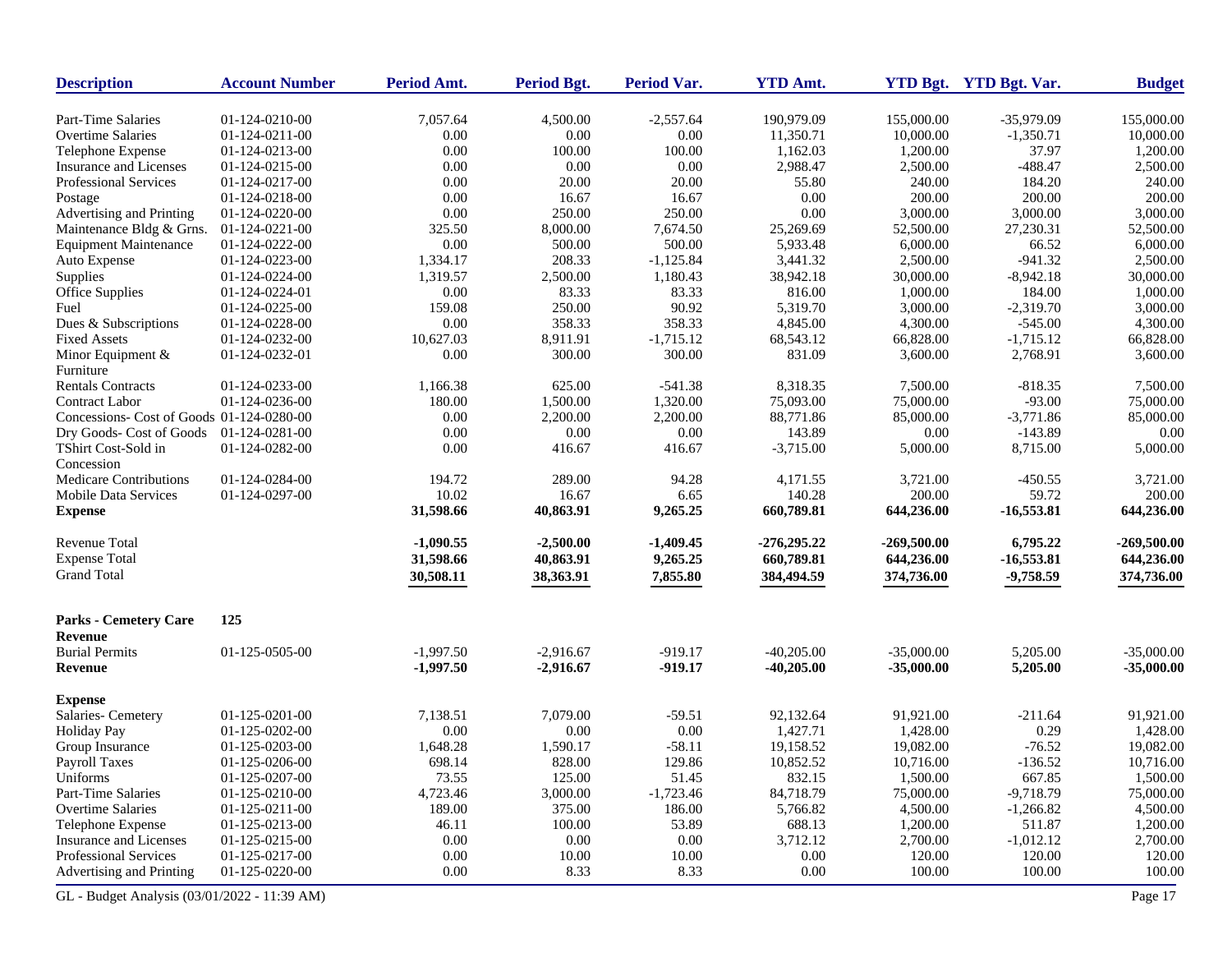| <b>Description</b>                        | <b>Account Number</b> | <b>Period Amt.</b> | Period Bgt. | <b>Period Var.</b> | <b>YTD Amt.</b> |              | YTD Bgt. YTD Bgt. Var. | <b>Budget</b> |
|-------------------------------------------|-----------------------|--------------------|-------------|--------------------|-----------------|--------------|------------------------|---------------|
| Maintenance Bldg & Grns.                  | 01-125-0221-00        | 175.19             | 375.00      | 199.81             | 5,549.97        | 4,500.00     | $-1,049.97$            | 4,500.00      |
| <b>Equipment Maintenance</b>              | 01-125-0222-00        | 163.03             | 291.67      | 128.64             | 2,251.06        | 3,500.00     | 1,248.94               | 3,500.00      |
| Auto Expense                              | 01-125-0223-00        | 940.63             | 833.33      | $-107.30$          | 8,940.60        | 10,000.00    | 1,059.40               | 10,000.00     |
| Supplies                                  | 01-125-0224-00        | 872.35             | 666.67      | $-205.68$          | 8,452.87        | 8,000.00     | $-452.87$              | 8,000.00      |
| Office Supplies                           | 01-125-0224-01        | 0.00               | 50.00       | 50.00              | 386.57          | 600.00       | 213.43                 | 600.00        |
| Fuel                                      | 01-125-0225-00        | 854.76             | 1,500.00    | 645.24             | 15,383.54       | 18,000.00    | 2,616.46               | 18,000.00     |
| Dues & Subscriptions                      | 01-125-0228-00        | 0.00               | 0.00        | $0.00\,$           | 25.00           | 0.00         | $-25.00$               | 0.00          |
| Minor Equipment $&$                       | 01-125-0232-01        | 0.00               | 182.50      | 182.50             | 3,213.76        | 2,190.00     | $-1,023.76$            | 2,190.00      |
| Furniture                                 |                       |                    |             |                    |                 |              |                        |               |
| UnemploymentWkms.Comp.01-125-0279-00      |                       | 0.00               | 0.00        | 0.00               | 5,700.00        | 5,700.00     | 0.00                   | 5,700.00      |
| <b>Medicare Contributions</b>             | 01-125-0284-00        | 163.29             | 200.00      | 36.71              | 2,538.20        | 2,506.00     | $-32.20$               | 2,506.00      |
| Mobile Data Services                      | 01-125-0297-00        | 0.00               | 20.83       | 20.83              | 127.88          | 250.00       | 122.12                 | 250.00        |
| <b>Expense</b>                            |                       | 17,686.30          | 17,235.50   | $-450.80$          | 271,858.85      | 263,513.00   | $-8,345.85$            | 263,513.00    |
| Revenue Total                             |                       | $-1,997.50$        | $-2,916.67$ | $-919.17$          | $-40,205.00$    | $-35,000.00$ | 5,205.00               | $-35,000.00$  |
| <b>Expense Total</b>                      |                       | 17,686.30          | 17,235.50   | $-450.80$          | 271,858.85      | 263,513.00   | $-8,345.85$            | 263,513.00    |
| <b>Grand Total</b>                        |                       | 15,688.80          | 14,318.83   | $-1,369.97$        | 231,653.85      | 228,513.00   | $-3,140.85$            | 228,513.00    |
|                                           |                       |                    |             |                    |                 |              |                        |               |
| Parks - Winter                            | 126                   |                    |             |                    |                 |              |                        |               |
| Wonderland                                |                       |                    |             |                    |                 |              |                        |               |
| <b>Revenue</b>                            |                       |                    |             |                    |                 |              |                        |               |
| WWL-Miscellaneous                         | 01-126-0517-00        | $-3,884.00$        | 0.00        | 3,884.00           | 1,032.00        | 0.00         | $-1,032.00$            | 0.00          |
| Revenue                                   |                       |                    |             |                    |                 |              |                        |               |
| WWL-Skating Rink                          | 01-126-0619-00        | $-1,608.90$        | $-1,400.00$ | 208.90             | $-1,640.90$     | $-1,500.00$  | 140.90                 | $-1,500.00$   |
| Concession                                |                       |                    |             |                    |                 |              |                        |               |
| <b>WWL-Skating Rink</b>                   | 01-126-0646-00        | $-6,248.00$        | $-6,100.00$ | 148.00             | $-6,681.00$     | $-7,000.00$  | $-319.00$              | $-7,000.00$   |
| Admissions                                |                       |                    |             |                    |                 |              |                        |               |
| WWL-Skating Rink Rental                   | 01-126-0648-00        | $-130.00$          | $-1,500.00$ | $-1,370.00$        | $-260.00$       | $-1,500.00$  | $-1,240.00$            | $-1,500.00$   |
| Winter Wonderland                         | 01-126-0650-00        | 0.00               | $-600.00$   | $-600.00$          | 0.00            | $-750.00$    | $-750.00$              | $-750.00$     |
| Donations                                 |                       |                    |             |                    |                 |              |                        |               |
| <b>Revenue</b>                            |                       | $-11,870.90$       | $-9,600.00$ | 2,270.90           | $-7,549.90$     | $-10,750.00$ | $-3,200.10$            | $-10,750.00$  |
| <b>Expense</b>                            |                       |                    |             |                    |                 |              |                        |               |
| Payroll Taxes                             | 01-126-0206-00        | 413.55             | 246.00      | $-167.55$          | 563.64          | 496.00       | $-67.64$               | 496.00        |
| Part-Time Salaries                        | 01-126-0210-00        | 6,460.26           | 4,000.00    | $-2,460.26$        | 8,880.51        | 8,000.00     | $-880.51$              | 8,000.00      |
| Overtime Salaries                         | 01-126-0211-00        | 210.00             | 0.00        | $-210.00$          | 210.00          | 0.00         | $-210.00$              | 0.00          |
| Postage                                   | 01-126-0218-00        | 0.00               | 0.00        | 0.00               | 58.22           | 0.00         | $-58.22$               | 0.00          |
| Advertising and Printing                  | 01-126-0220-00        | 999.00             | 1,000.00    | 1.00               | 1,178.03        | 1,200.00     | 21.97                  | 1,200.00      |
| Maintenance Bldg & Grns.                  | 01-126-0221-00        | 519.64             | 600.00      | 80.36              | 1,405.84        | 1,500.00     | 94.16                  | 1,500.00      |
| <b>Equipment Maintenance</b>              | 01-126-0222-00        | 0.00               | 0.00        | 0.00               | 62.00           | 0.00         | $-62.00$               | 0.00          |
| Supplies                                  | 01-126-0224-00        | 1,303.04           | 900.00      | $-403.04$          | 1,428.54        | 1,000.00     | $-428.54$              | 1,000.00      |
| Concessions- Cost of Goods 01-126-0280-00 |                       | 0.00               | 500.00      | 500.00             | 1,106.28        | 1,500.00     | 393.72                 | 1,500.00      |
| Medicare Contributions                    | 01-126-0284-00        | 96.73              | 50.00       | $-46.73$           | 131.84          | 116.00       | $-15.84$               | 116.00        |
| <b>Expense</b>                            |                       | 10,002.22          | 7,296.00    | $-2,706.22$        | 15,024.90       | 13,812.00    | $-1,212.90$            | 13,812.00     |
| <b>Revenue Total</b>                      |                       | $-11,870.90$       | $-9,600.00$ | 2,270.90           | $-7,549.90$     | $-10,750.00$ | $-3,200.10$            | $-10,750.00$  |
| <b>Expense Total</b>                      |                       | 10,002.22          | 7,296.00    | $-2,706.22$        | 15,024.90       | 13,812.00    | $-1,212.90$            | 13,812.00     |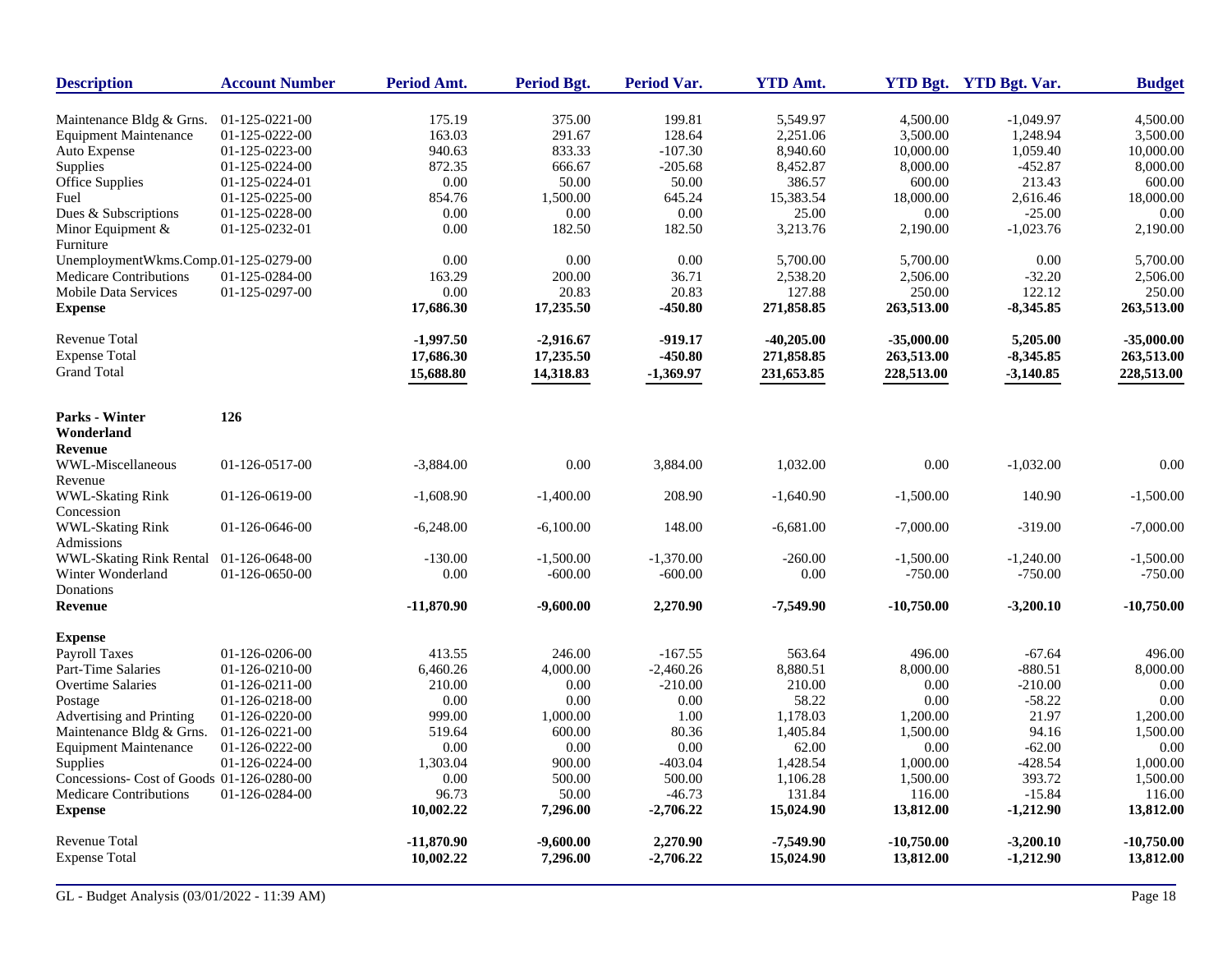| <b>Description</b>                              | <b>Account Number</b> | <b>Period Amt.</b>           | <b>Period Bgt.</b>         | <b>Period Var.</b> | <b>YTD Amt.</b> |                               | YTD Bgt. YTD Bgt. Var. | <b>Budget</b>               |
|-------------------------------------------------|-----------------------|------------------------------|----------------------------|--------------------|-----------------|-------------------------------|------------------------|-----------------------------|
| <b>Grand Total</b>                              |                       | $-1,868.68$                  | $-2,304.00$                | $-435.32$          | 7,475.00        | 3,062.00                      | $-4,413.00$            | 3,062.00                    |
| <b>Parks - Urban Parks</b>                      | 127                   |                              |                            |                    |                 |                               |                        |                             |
| <b>Revenue</b>                                  |                       |                              |                            |                    |                 |                               |                        |                             |
| UP-Miscellaneous Revenue 01-127-0517-00         |                       | 0.00                         | 0.00                       | 0.00               | $-4,725.00$     | 0.00                          | 4,725.00               | 0.00                        |
| <b>Revenue</b>                                  |                       | 0.00                         | 0.00                       | 0.00               | $-4,725.00$     | 0.00                          | 4,725.00               | 0.00                        |
| <b>Expense</b>                                  |                       |                              |                            |                    |                 |                               |                        |                             |
| Salaries- Urban Parks                           | 01-127-0201-00        | 11,555.70                    | 11,477.00                  | $-78.70$           | 149,990.71      | 149,165.00                    | $-825.71$              | 149,165.00                  |
| Holiday Pay                                     | 01-127-0202-00        | 0.00                         | 0.00                       | 0.00               | 2,311.27        | 2,295.00                      | $-16.27$               | 2,295.00                    |
| Group Insurance                                 | 01-127-0203-00        | 1,298.52                     | 1,952.83                   | 654.31             | 19,004.80       | 23,434.00                     | 4,429.20               | 23,434.00                   |
| Pension - City's Contribution 01-127-0204-00    |                       | 191.40                       | 200.00                     | 8.60               | 2,467.05        | 2,600.00                      | 132.95                 | 2,600.00                    |
| Payroll Taxes                                   | 01-127-0206-00        | 1,389.39                     | 1,085.00                   | $-304.39$          | 16,510.46       | 14,071.00                     | $-2,439.46$            | 14,071.00                   |
| Uniforms                                        | 01-127-0207-00        | 178.90                       | 166.67                     | $-12.23$           | 2,470.96        | 2,000.00                      | $-470.96$              | 2,000.00                    |
| Travel & Training                               | 01-127-0209-00        | 25.00                        | 25.00                      | 0.00               | 254.63          | 300.00                        | 45.37                  | 300.00                      |
| Part-Time Salaries                              | 01-127-0210-00        | 9,389.80                     | 5,250.00                   | $-4,139.80$        | 110,777.07      | 70,000.00                     | $-40,777.07$           | 70,000.00                   |
| <b>Overtime Salaries</b>                        | 01-127-0211-00        | 2,050.64                     | 375.00                     | $-1,675.64$        | 10,646.92       | 4,500.00                      | $-6,146.92$            | 4,500.00                    |
| Insurance and Licenses                          | 01-127-0215-00        | 0.00                         | 0.00                       | 0.00               | 20.00           | 0.00                          | $-20.00$               | 0.00                        |
| <b>Professional Services</b>                    | 01-127-0217-00        | 0.00                         | 8.33                       | 8.33               | 63.05           | 100.00                        | 36.95                  | 100.00                      |
| Postage                                         | 01-127-0218-00        | 0.00                         | 20.83                      | 20.83              | 0.00            | 250.00                        | 250.00                 | 250.00                      |
| Advertising and Printing                        | 01-127-0220-00        | 0.00                         | 125.00                     | 125.00             | 1,043.59        | 1,500.00                      | 456.41                 | 1,500.00                    |
| Maintenance Bldg & Grns.                        | 01-127-0221-00        | 2,492.74                     | 2,500.00                   | 7.26               | 25,805.15       | 30,000.00                     | 4,194.85               | 30,000.00                   |
| <b>Equipment Maintenance</b>                    | 01-127-0222-00        | 64.88                        | 1,000.00                   | 935.12             | 11,829.82       | 12,000.00                     | 170.18                 | 12,000.00                   |
| Auto Expense                                    | 01-127-0223-00        | 775.12                       | 666.67                     | $-108.45$          | 6,172.23        | 8,000.00                      | 1,827.77               | 8,000.00                    |
| Supplies                                        | 01-127-0224-00        | 6,268.61                     | 2,083.33                   | $-4,185.28$        | 25,335.76       | 25,000.00                     | $-335.76$              | 25,000.00                   |
| Office Supplies                                 | 01-127-0224-01        | 0.00                         | 125.00                     | 125.00             | 12.91           | 1,500.00                      | 1,487.09               | 1,500.00                    |
| Fuel                                            | 01-127-0225-00        | 1,095.63                     | 1,000.00                   | $-95.63$           | 15,381.19       | 18,000.00                     | 2,618.81               | 18,000.00                   |
| <b>Fixed Assets</b>                             | 01-127-0232-00        | 30,000.00                    | 30,277.56                  | 277.56             | 102,623.44      | 102,901.00                    | 277.56                 | 102.901.00                  |
| Minor Equipment &<br>Furniture                  | 01-127-0232-01        | 0.00                         | 232.50                     | 232.50             | 1,397.48        | 2,790.00                      | 1,392.52               | 2,790.00                    |
| RentalsContracts                                | 01-127-0233-00        | 0.00                         | 16.67                      | 16.67              | 0.00            | 200.00                        | 200.00                 | 200.00                      |
| <b>Medicare Contributions</b>                   | 01-127-0284-00        | 324.92                       | 253.00                     | $-71.92$           | 3,861.22        | 3,290.00                      | $-571.22$              | 3,290.00                    |
| Longevity Pay                                   | 01-127-0285-00        | 0.00                         | 0.00                       | 0.00               | 1,000.00        | 0.00                          | $-1,000.00$            | 0.00                        |
| <b>Expense</b>                                  |                       | 67,101.25                    | 58,840.39                  | $-8,260.86$        | 508,979.71      | 473,896.00                    | $-35,083.71$           | 473,896.00                  |
| <b>Revenue Total</b>                            |                       | 0.00                         | 0.00                       | 0.00               | $-4,725.00$     | 0.00                          | 4,725.00               | 0.00                        |
| <b>Expense Total</b>                            |                       | 67,101.25                    | 58,840.39                  | $-8,260.86$        | 508,979.71      | 473,896.00                    | $-35,083.71$           | 473,896.00                  |
| <b>Grand Total</b>                              |                       | 67,101.25                    | 58,840.39                  | $-8,260.86$        | 504,254.71      | 473,896.00                    | $-30,358.71$           | 473,896.00                  |
| Parks - Craighead Forest 128<br>Park<br>Revenue |                       |                              |                            |                    |                 |                               |                        |                             |
|                                                 |                       |                              |                            |                    |                 |                               |                        |                             |
| CFP-Miscellaneous Revenue 01-128-0517-00        |                       | $-93.70$                     | 0.00                       | 93.70              | $-1,601.45$     | 0.00                          | 1,601.45               | 0.00                        |
| <b>Pavilion Rentals</b>                         | 01-128-0623-00        | $-180.00$                    | $-1,000.00$                | $-820.00$          | $-29,970.00$    | $-25,000,00$                  | 4,970.00               | $-25,000,00$                |
| <b>Campground Fees</b><br><b>Revenue</b>        | 01-128-0624-00        | $-10,738.81$<br>$-11,012.51$ | $-5,000.00$<br>$-6,000.00$ | 5,738.81           | $-133,342.30$   | $-85,000.00$<br>$-110,000.00$ | 48,342.30<br>54,913.75 | $-85,000.00$<br>-110,000.00 |
|                                                 |                       |                              |                            | 5,012.51           | $-164,913.75$   |                               |                        |                             |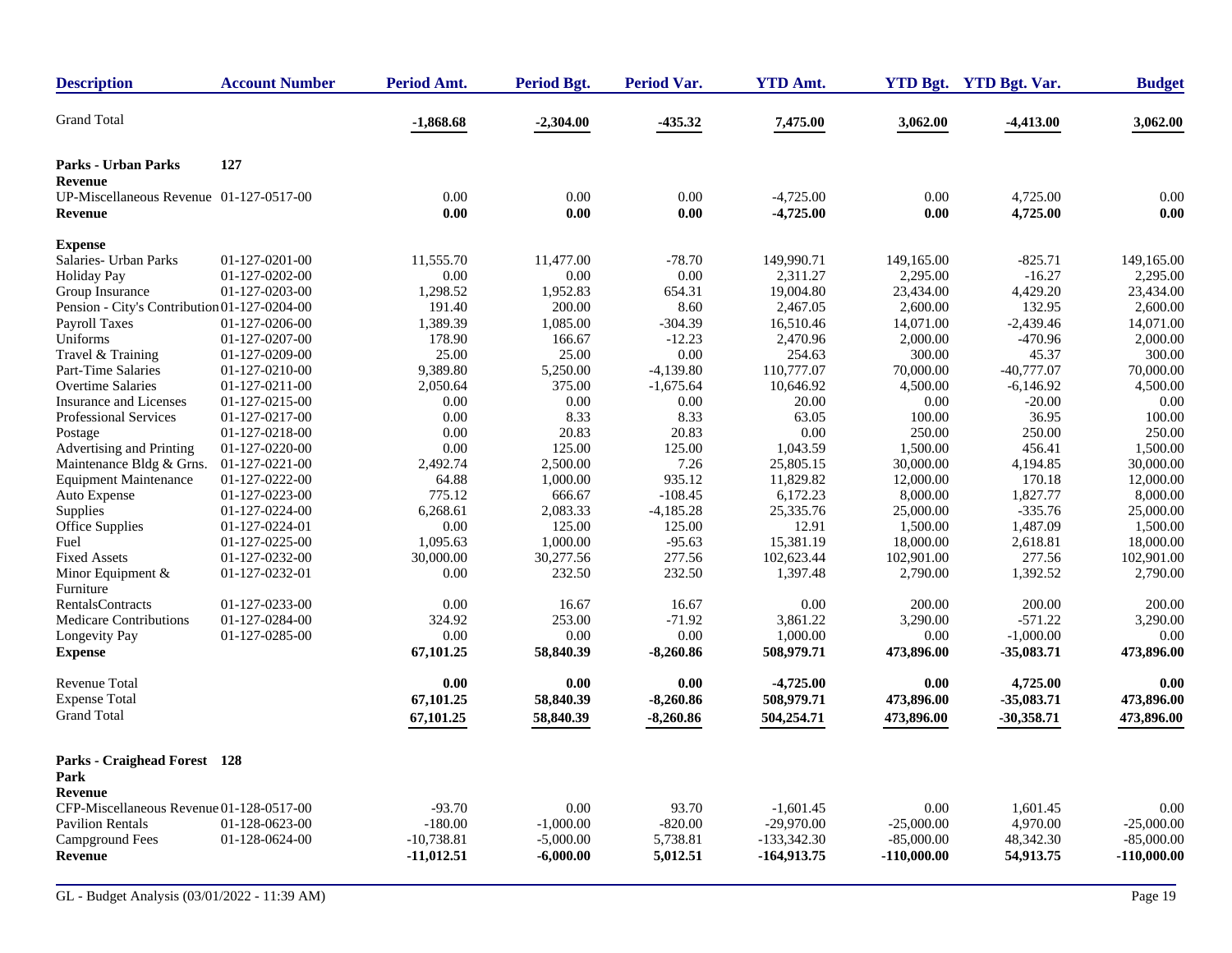| <b>Description</b>                           | <b>Account Number</b> | Period Amt.  | <b>Period Bgt.</b> | Period Var. | <b>YTD Amt.</b>      |                      | YTD Bgt. YTD Bgt. Var. | <b>Budget</b>        |
|----------------------------------------------|-----------------------|--------------|--------------------|-------------|----------------------|----------------------|------------------------|----------------------|
|                                              |                       |              |                    |             |                      |                      |                        |                      |
| <b>Expense</b><br>Salaries- CFP              | 01-128-0201-00        | 12,335.14    | 11,827.00          | $-508.14$   | 153,843.84           | 153,785.00           | $-58.84$               | 153,785.00           |
| <b>Holiday Pay</b>                           | 01-128-0202-00        | 0.00         | 0.00               | 0.00        | 2,356.37             | 2,381.00             | 24.63                  | 2,381.00             |
| Group Insurance                              | 01-128-0203-00        | 2,446.56     | 1,970.50           | $-476.06$   | 27,655.52            | 23,646.00            | $-4,009.52$            | 23,646.00            |
| Pension - City's Contribution 01-128-0204-00 |                       | 445.97       | 528.00             | 82.03       | 6,192.60             | 6,829.00             | 636.40                 | 6,829.00             |
| <b>Payroll Taxes</b>                         | 01-128-0206-00        | 878.31       | 1,182.00           | 303.69      | 13,506.18            | 15,355.00            | 1,848.82               | 15,355.00            |
| Uniforms                                     | 01-128-0207-00        | 216.70       | 291.67             | 74.97       | 3,368.13             | 3,500.00             | 131.87                 | 3,500.00             |
| Travel & Training                            | 01-128-0209-00        | 0.00         | 25.00              | 25.00       | 0.00                 | 300.00               | 300.00                 | 300.00               |
| Part-Time Salaries                           | 01-128-0210-00        | 2,646.00     | 6,542.00           | 3,896.00    | 68,599.75            | 85,000.00            | 16,400.25              | 85,000.00            |
| <b>Overtime Salaries</b>                     | 01-128-0211-00        | 181.70       | 375.00             | 193.30      |                      |                      |                        |                      |
|                                              | 01-128-0213-00        | 0.00         | 100.00             | 100.00      | 2,690.47<br>1,194.57 | 4,500.00<br>1,200.00 | 1,809.53<br>5.43       | 4,500.00<br>1,200.00 |
| Telephone Expense<br>Insurance and Licenses  |                       |              |                    |             |                      | 100.00               |                        | 100.00               |
|                                              | 01-128-0215-00        | 10.00        | 8.33               | $-1.67$     | 80.00                |                      | 20.00                  |                      |
| <b>Earned Benefits Payout</b>                | 01-128-0216-00        | 0.00         | 0.00               | 0.00        | 1,243.49             | 0.00                 | $-1,243.49$            | 0.00                 |
| Advertising and Printing                     | 01-128-0220-00        | 0.00         | 125.00             | 125.00      | 1,339.46             | 1,500.00             | 160.54                 | 1,500.00             |
| Maintenance Bldg & Grns.                     | 01-128-0221-00        | 2,153.06     | 2,083.33           | $-69.73$    | 8,647.47             | 25,000.00            | 16,352.53              | 25,000.00            |
| <b>Equipment Maintenance</b>                 | 01-128-0222-00        | 385.75       | 708.33             | 322.58      | 14,111.48            | 8,500.00             | $-5,611.48$            | 8,500.00             |
| Auto Expense                                 | 01-128-0223-00        | 388.77       | 333.33             | $-55.44$    | 2,840.42             | 4,000.00             | 1,159.58               | 4,000.00             |
| Supplies                                     | 01-128-0224-00        | 4,169.23     | 1,666.67           | $-2,502.56$ | 25,678.82            | 20,000.00            | $-5,678.82$            | 20,000.00            |
| Office Supplies                              | 01-128-0224-01        | 0.00         | 83.33              | 83.33       | 0.00                 | 1,000.00             | 1,000.00               | 1,000.00             |
| Fuel                                         | 01-128-0225-00        | 807.74       | 666.67             | $-141.07$   | 8,810.03             | 8,000.00             | $-810.03$              | 8,000.00             |
| <b>Fixed Assets</b>                          | 01-128-0232-00        | 0.00         | 0.00               | 0.00        | 39,348.00            | 37,573.00            | $-1,775.00$            | 37,573.00            |
| Minor Equipment &<br>Furniture               | 01-128-0232-01        | 0.00         | 133.33             | 133.33      | 2,278.24             | 1,600.00             | $-678.24$              | 1,600.00             |
| <b>Medicare Contributions</b>                | 01-128-0284-00        | 205.43       | 279.00             | 73.57       | 3,158.89             | 3.591.00             | 432.11                 | 3,591.00             |
| Longevity Pay                                | 01-128-0285-00        | 0.00         | 0.00               | 0.00        | 2,000.00             | 2,000.00             | 0.00                   | 2,000.00             |
| <b>Mobile Data Services</b>                  | 01-128-0297-00        | 82.46        | 20.83              | $-61.63$    | 366.49               | 250.00               | $-116.49$              | 250.00               |
| <b>Expense</b>                               |                       | 27,352.82    | 28,949.32          | 1,596.50    | 389,310.22           | 409,610.00           | 20,299.78              | 409,610.00           |
| <b>Revenue Total</b>                         |                       | $-11,012.51$ | $-6,000.00$        | 5,012.51    | $-164,913.75$        | $-110,000.00$        | 54,913.75              | $-110,000.00$        |
| <b>Expense Total</b>                         |                       | 27,352.82    | 28,949.32          | 1,596.50    | 389,310.22           | 409,610.00           | 20,299.78              | 409,610.00           |
| <b>Grand Total</b>                           |                       | 16,340.31    | 22,949.32          | 6,609.01    | 224,396.47           | 299,610.00           | 75,213.53              | 299,610.00           |
| <b>Parks - Joe Mack</b>                      | 129                   |              |                    |             |                      |                      |                        |                      |
| <b>Campbell Park</b>                         |                       |              |                    |             |                      |                      |                        |                      |
| Revenue                                      |                       |              |                    |             |                      |                      |                        |                      |
| JMC-Miscellaneous<br>Revenue                 | 01-129-0517-00        | 0.00         | 0.00               | 0.00        | $-606.90$            | 0.00                 | 606.90                 | 0.00                 |
| Joe Mack Campbell Park<br>Revenue            | 01-129-0632-00        | 0.00         | $-5,000.00$        | $-5,000.00$ | $-16,960.00$         | $-15,000.00$         | 1,960.00               | $-15,000.00$         |
| JMC-Sponsorships                             | 01-129-0640-00        | $-1,000.00$  | 0.00               | 1,000.00    | $-198,280.00$        | $-200,000.00$        | $-1,720.00$            | $-200,000.00$        |
| Revenue                                      |                       | $-1,000.00$  | $-5,000.00$        | $-4,000.00$ | $-215,846.90$        | $-215,000.00$        | 846.90                 | $-215,000.00$        |
| <b>Expense</b>                               |                       |              |                    |             |                      |                      |                        |                      |
| Salaries- JMC                                | 01-129-0201-00        | 9,547.48     | 9,408.00           | $-139.48$   | 121,754.51           | 122,326.00           | 571.49                 | 122,326.00           |
| <b>Holiday Pay</b>                           | 01-129-0202-00        | $0.00\,$     | $0.00\,$           | 0.00        | 1,904.95             | 1,905.00             | 0.05                   | 1,905.00             |
| Group Insurance                              | 01-129-0203-00        | 1,198.02     | 802.00             | $-396.02$   | 10,006.38            | 9,624.00             | $-382.38$              | 9,624.00             |
| Pension - City's Contribution 01-129-0204-00 |                       | 438.08       | 448.00             | 9.92        | 5,781.46             | 5,822.00             | 40.54                  | 5,822.00             |
| <b>Payroll Taxes</b>                         | 01-129-0206-00        | 863.75       | 1,005.00           | 141.25      | 13,707.01            | 13,065.00            | $-642.01$              | 13,065.00            |
| GL - Budget Analysis (03/01/2022 - 11:39 AM) |                       |              |                    |             |                      |                      |                        | Page 20              |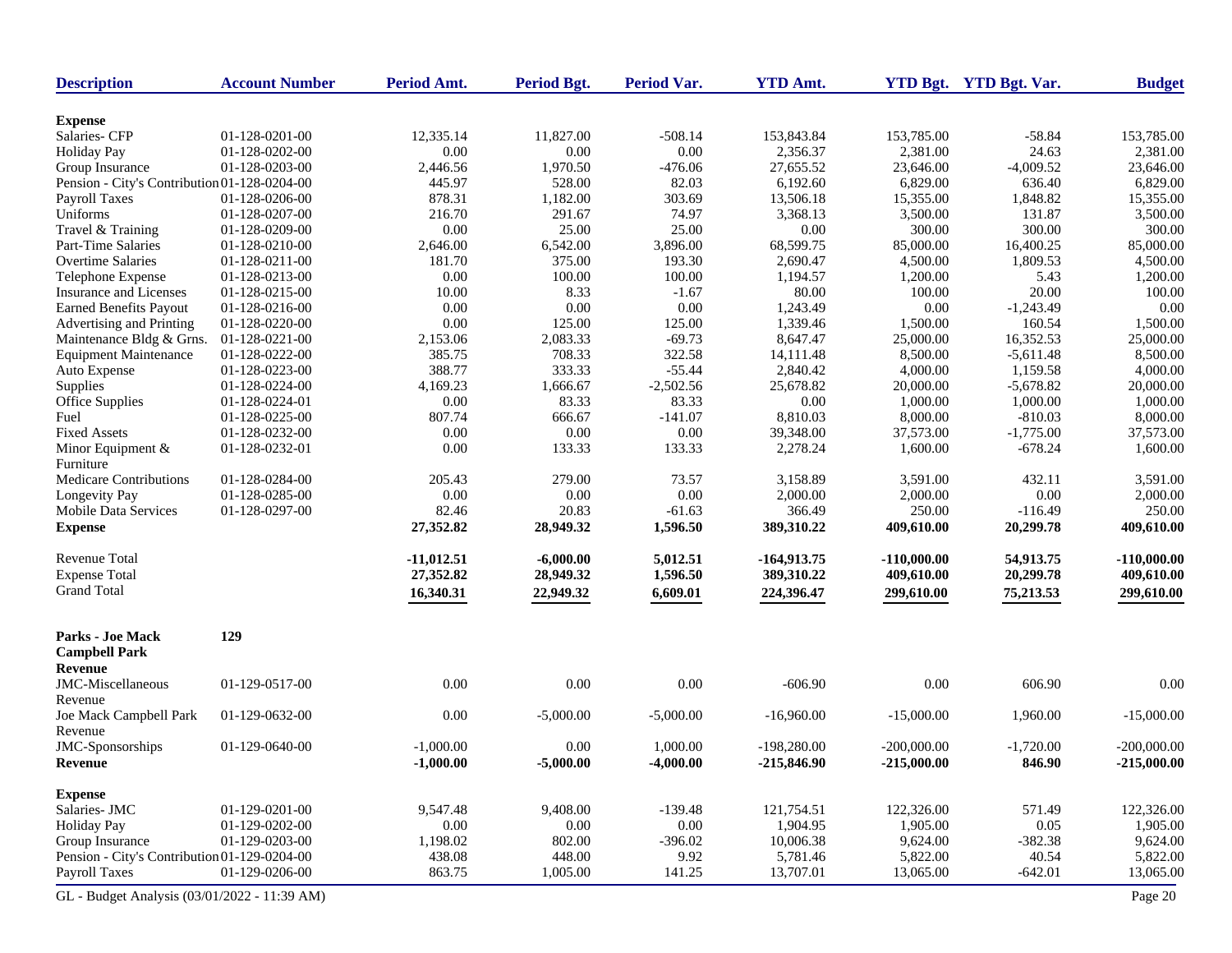| <b>Description</b>            | <b>Account Number</b> | Period Amt. | Period Bgt. | <b>Period Var.</b> | <b>YTD Amt.</b> |               | YTD Bgt. YTD Bgt. Var. | <b>Budget</b> |
|-------------------------------|-----------------------|-------------|-------------|--------------------|-----------------|---------------|------------------------|---------------|
| Uniforms                      | 01-129-0207-00        | 378.99      | 333.33      | $-45.66$           | 2,969.00        | 4,000.00      | 1,031.00               | 4,000.00      |
| Travel & Training             | 01-129-0209-00        | 0.00        | 25.00       | 25.00              | 90.00           | 300.00        | 210.00                 | 300.00        |
| Part-Time Salaries            | 01-129-0210-00        | 4,584.00    | 8,000.00    | 3,416.00           | 89,212.16       | 80,000.00     | $-9,212.16$            | 80,000.00     |
| Overtime Salaries             | 01-129-0211-00        | 209.50      | 541.67      | 332.17             | 11,392.01       | 6,500.00      | $-4,892.01$            | 6,500.00      |
| Telephone Expense             | 01-129-0213-00        | 46.11       | 100.00      | 53.89              | 138.40          | 1,200.00      | 1,061.60               | 1,200.00      |
| <b>Insurance and Licenses</b> | 01-129-0215-00        | 0.00        | 16.67       | 16.67              | 210.00          | 200.00        | $-10.00$               | 200.00        |
| Professional Services         | 01-129-0217-00        | 0.00        | 0.00        | $0.00\,$           | 42.40           | 0.00          | $-42.40$               | 0.00          |
| Advertising and Printing      | 01-129-0220-00        | 0.00        | 62.50       | 62.50              | 0.00            | 750.00        | 750.00                 | 750.00        |
| Maintenance Bldg & Grns.      | 01-129-0221-00        | 1,452.25    | 3,333.33    | 1,881.08           | 36,384.16       | 40,000.00     | 3,615.84               | 40,000.00     |
| <b>Equipment Maintenance</b>  | 01-129-0222-00        | 0.00        | 1,666.67    | 1,666.67           | 12,350.26       | 20,000.00     | 7,649.74               | 20,000.00     |
| Auto Expense                  | 01-129-0223-00        | 694.37      | 375.00      | $-319.37$          | 3,677.04        | 4,500.00      | 822.96                 | 4,500.00      |
| Supplies                      | 01-129-0224-00        | 3,289.78    | 1,666.67    | $-1,623.11$        | 35,019.90       | 20,000.00     | $-15,019.90$           | 20,000.00     |
| Office Supplies               | 01-129-0224-01        | 0.00        | 20.83       | 20.83              | 0.00            | 250.00        | 250.00                 | 250.00        |
| Fuel                          | 01-129-0225-00        | 1,114.75    | 666.67      | $-448.08$          | 7,576.21        | 8,000.00      | 423.79                 | 8,000.00      |
| <b>Fixed Assets</b>           | 01-129-0232-00        | 0.00        | 0.00        | $0.00\,$           | 45,838.39       | 45,828.00     | $-10.39$               | 45,828.00     |
| Minor Equipment $&$           | 01-129-0232-01        | 1,818.20    | 1,482.50    | $-335.70$          | 10,060.08       | 17,790.00     | 7,729.92               | 17,790.00     |
| Furniture                     |                       |             |             |                    |                 |               |                        |               |
| <b>RentalsContracts</b>       | 01-129-0233-00        | 10.85       | 41.67       | 30.82              | 314.75          | 500.00        | 185.25                 | 500.00        |
| <b>Medicare Contributions</b> | 01-129-0284-00        | 202.00      | 234.00      | 32.00              | 3,205.62        | 3,055.00      | $-150.62$              | 3,055.00      |
| <b>Mobile Data Services</b>   | 01-129-0297-00        | 0.00        | 83.33       | 83.33              | 568.44          | 1,000.00      | 431.56                 | 1.000.00      |
| <b>Expense</b>                |                       | 25,848.13   | 30,312.84   | 4,464.71           | 412,203.13      | 406,615.00    | $-5,588.13$            | 406,615.00    |
| Revenue Total                 |                       | $-1,000.00$ | $-5,000.00$ | $-4,000.00$        | $-215,846.90$   | $-215,000.00$ | 846.90                 | $-215,000.00$ |
| <b>Expense Total</b>          |                       | 25,848.13   | 30,312.84   | 4,464.71           | 412,203.13      | 406,615.00    | $-5,588.13$            | 406,615.00    |
| <b>Grand Total</b>            |                       |             |             |                    |                 |               |                        |               |
|                               |                       | 24,848.13   | 25,312.84   | 464.71             | 196,356.23      | 191,615.00    | $-4,741.23$            | 191,615.00    |
| <b>Outside Agencies</b>       | 130                   |             |             |                    |                 |               |                        |               |
| <b>Revenue</b>                |                       |             |             |                    |                 |               |                        |               |
| <b>BBQ</b> Fest Revenue       | 01-130-0335-01        | $-5,000.00$ | 0.00        | 5,000.00           | $-5,000.00$     | $-110,000.00$ | $-105,000.00$          | $-110,000.00$ |
| Revenue                       |                       | $-5,000.00$ | 0.00        | 5,000.00           | $-5,000.00$     | $-110,000.00$ | $-105,000.00$          | $-110,000.00$ |
| <b>Expense</b>                |                       |             |             |                    |                 |               |                        |               |
| <b>Industrial Development</b> | 01-130-0293-00        | 0.00        | 0.00        | 0.00               | 167,250.00      | 167,250.00    | 0.00                   | 167,250.00    |
| <b>Airport Improvements</b>   | 01-130-0294-00        | 0.00        | 0.00        | 0.00               | 70,000.00       | 70,000.00     | 0.00                   | 70,000.00     |
| Craighead District Court      | 01-130-0300-00        | 0.00        | 0.00        | 0.00               | 589,758.11      | 675,000.00    | 85,241.89              | 675,000.00    |
| Downtown Association          | 01-130-0303-00        | 1,265.54    | 10,000.00   | 8,734.46           | 1,265.54        | 10,000.00     | 8,734.46               | 10,000.00     |
| <b>DAV</b>                    | 01-130-0321-00        | 0.00        | 5,000.00    | 5,000.00           | 5,000.00        | 5,000.00      | 0.00                   | 5,000.00      |
| Contribution to MPO           | 01-130-0331-00        | 0.00        | 0.00        | $0.00\,$           | 27,350.86       | 38,905.00     | 11,554.14              | 38,905.00     |
| <b>BBQ</b> Fest Expense       | 01-130-0335-00        | 0.00        | 0.00        | 0.00               | 0.00            | 110,000.00    | 110,000.00             | 110,000.00    |
| <b>Expense</b>                |                       | 1,265.54    | 15,000.00   | 13,734.46          | 860,624.51      | 1,076,155.00  | 215,530.49             | 1,076,155.00  |
| <b>Revenue Total</b>          |                       | $-5,000.00$ | 0.00        | 5,000.00           | $-5,000.00$     | $-110,000.00$ | $-105,000.00$          | $-110,000.00$ |
| <b>Expense Total</b>          |                       | 1,265.54    | 15,000.00   | 13,734.46          | 860,624.51      | 1,076,155.00  | 215,530.49             | 1,076,155.00  |
| <b>Grand Total</b>            |                       |             | 15,000.00   | 18,734.46          | 855,624.51      |               | 110,530.49             |               |
|                               |                       | $-3,734.46$ |             |                    |                 | 966,155.00    |                        | 966,155.00    |

**Mayor's Office 131 Revenue**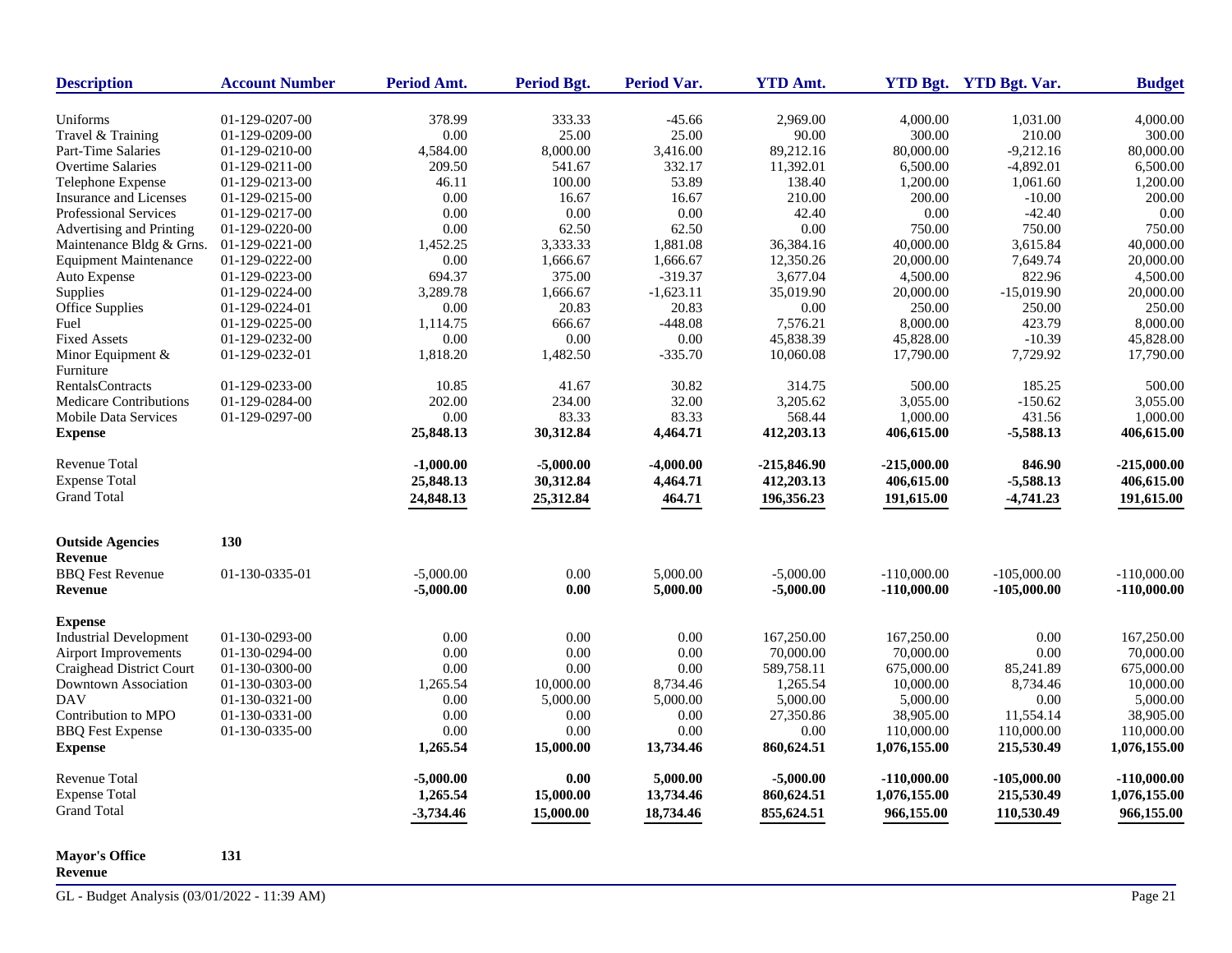| <b>Description</b>                           | <b>Account Number</b> | Period Amt.      | <b>Period Bgt.</b> | <b>Period Var.</b> | <b>YTD Amt.</b>      |                  | YTD Bgt. YTD Bgt. Var. | <b>Budget</b> |
|----------------------------------------------|-----------------------|------------------|--------------------|--------------------|----------------------|------------------|------------------------|---------------|
| Miscellaneous Revenue<br>Revenue             | 01-131-0517-00        | 0.00<br>$0.00\,$ | 0.00<br>0.00       | 0.00<br>0.00       | $-98.06$<br>$-98.06$ | 0.00<br>$0.00\,$ | 98.06<br>98.06         | 0.00<br>0.00  |
| <b>Expense</b>                               |                       |                  |                    |                    |                      |                  |                        |               |
| Salaries-Mayor's Office                      | 01-131-0201-00        | 29,620.67        | 31,937.00          | 2,316.33           | 384,779.26           | 415,158.00       | 30,378.74              | 415,158.00    |
| <b>Holiday Pay</b>                           | 01-131-0202-00        | $0.00\,$         | $0.00\,$           | 0.00               | 4,002.68             | 4,476.00         | 473.32                 | 4,476.00      |
| Group Insurance                              | 01-131-0203-00        | 3,684.28         | 2,687.50           | $-996.78$          | 29,912.84            | 32,250.00        | 2,337.16               | 32,250.00     |
| Pension - City's Contribution 01-131-0204-00 |                       | 321.54           | 1,000.00           | 678.46             | 3,781.12             | 13,000.00        | 9,218.88               | 13,000.00     |
| <b>Payroll Taxes</b>                         | 01-131-0206-00        | 1,752.63         | 2,004.00           | 251.37             | 23,293.63            | 26,017.00        | 2,723.37               | 26,017.00     |
| Travel & Training                            | 01-131-0209-00        | 780.69           | 833.33             | 52.64              | 5,692.70             | 10,000.00        | 4,307.30               | 10,000.00     |
| <b>Overtime Salaries</b>                     | 01-131-0211-00        | 634.35           | 0.00               | $-634.35$          | 1,546.25             | 0.00             | $-1,546.25$            | 0.00          |
| Mayor's Expense                              | 01-131-0212-00        | 835.33           | 1,500.00           | 664.67             | 8,746.78             | 18,000.00        | 9,253.22               | 18,000.00     |
| Telephone Expense                            | 01-131-0213-00        | 143.40           | 145.83             | 2.43               | 2,038.21             | 1,750.00         | $-288.21$              | 1,750.00      |
| Insurance and Licenses                       | 01-131-0215-00        | 0.00             | 87.50              | 87.50              | 503.39               | 1,050.00         | 546.61                 | 1,050.00      |
| <b>Earned Benefits Payout</b>                | 01-131-0216-00        | 0.00             | 0.00               | 0.00               | 2,256.88             | 0.00             | $-2,256.88$            | 0.00          |
| Professional Services                        | 01-131-0217-00        | 8,235.00         | 3,333.33           | $-4,901.67$        | 8,235.00             | 40,000.00        | 31,765.00              | 40,000.00     |
| Postage                                      | 01-131-0218-00        | 10.15            | 100.00             | 89.85              | 535.15               | 1,200.00         | 664.85                 | 1,200.00      |
| Advertising and Printing                     | 01-131-0220-00        | 260.40           | 166.67             | $-93.73$           | 1,881.41             | 2,000.00         | 118.59                 | 2,000.00      |
| Auto Expense                                 | 01-131-0223-00        | 0.00             | 166.67             | 166.67             | 1,046.61             | 2,000.00         | 953.39                 | 2,000.00      |
| Supplies                                     | 01-131-0224-00        | 1,637.02         | 333.33             | $-1,303.69$        | 4,096.14             | 4,000.00         | $-96.14$               | 4,000.00      |
| Office Supplies                              | 01-131-0224-01        | 455.41           | 291.67             | $-163.74$          | 1,619.61             | 3,500.00         | 1,880.39               | 3,500.00      |
| Fuel                                         | 01-131-0225-00        | 258.58           | 333.33             | 74.75              | 2,246.77             | 4,000.00         | 1,753.23               | 4,000.00      |
| Dues & Subscriptions                         | 01-131-0228-00        | 0.00             | 833.33             | 833.33             | 7,034.24             | 10,000.00        | 2,965.76               | 10,000.00     |
| <b>Fixed Assets</b>                          | 01-131-0232-00        | 40,000.00        | 40,000.00          | 0.00               | 40,000.00            | 40,000.00        | 0.00                   | 40,000.00     |
| Minor Equipment &                            | 01-131-0232-01        | 0.00             | 0.00               | 0.00               | 2,677.38             | 0.00             | $-2,677.38$            | 0.00          |
| Furniture                                    |                       |                  |                    |                    |                      |                  |                        |               |
| <b>Rentals Contracts</b>                     | 01-131-0233-00        | 127.36           | 270.83             | 143.47             | 1,378.72             | 3,250.00         | 1,871.28               | 3,250.00      |
| <b>Medicare Contributions</b>                | 01-131-0284-00        | 409.87           | 468.00             | 58.13              | 5,447.60             | 6,084.00         | 636.40                 | 6,084.00      |
| Mayor's Retirement                           | 01-131-0295-00        | 5,186.66         | 5,186.67           | 0.01               | 62,239.92            | 62,240.00        | 0.08                   | 62,240.00     |
| Computer Software                            | 01-131-0296-00        | 0.00             | 41.67              | 41.67              | 176.50               | 500.00           | 323.50                 | 500.00        |
| <b>Mobile Data Services</b>                  | 01-131-0297-00        | $-20.66$         | 45.83              | 66.49              | 494.87               | 550.00           | 55.13                  | 550.00        |
| <b>Expense</b>                               |                       | 94,332.68        | 91,766.49          | $-2,566.19$        | 605,663.66           | 701,025.00       | 95,361.34              | 701,025.00    |
| <b>Revenue Total</b>                         |                       | 0.00             | 0.00               | 0.00               | $-98.06$             | 0.00             | 98.06                  | 0.00          |
| <b>Expense Total</b>                         |                       | 94,332.68        | 91,766.49          | $-2,566.19$        | 605,663.66           | 701,025.00       | 95,361.34              | 701,025.00    |
| <b>Grand Total</b>                           |                       | 94,332.68        | 91,766.49          | $-2,566.19$        | 605,565.60           | 701,025.00       | 95,459.40              | 701,025.00    |
|                                              |                       |                  |                    |                    |                      |                  |                        |               |
| Council                                      | 132                   |                  |                    |                    |                      |                  |                        |               |
| <b>Expense</b>                               |                       |                  |                    |                    |                      |                  |                        |               |
| Salaries- Council                            | 01-132-0201-00        | 9,800.40         | 9,800.50           | 0.10               | 117,604.80           | 117,606.00       | 1.20                   | 117,606.00    |
| Group Insurance                              | 01-132-0203-00        | 7,400.98         | 7,179.17           | $-221.81$          | 85,987.42            | 86,150.00        | 162.58                 | 86,150.00     |
| <b>Payroll Taxes</b>                         | 01-132-0206-00        | 390.73           | 607.50             | 216.77             | 4,828.14             | 7,290.00         | 2,461.86               | 7,290.00      |
| Travel & Training                            | 01-132-0209-00        | 185.00           | 666.67             | 481.67             | 185.00               | 8,000.00         | 7,815.00               | 8,000.00      |
| Telephone Expense                            | 01-132-0213-00        | $0.00\,$         | 95.83              | 95.83              | 1,087.20             | 1,150.00         | 62.80                  | 1,150.00      |
| Advertising and Printing                     | 01-132-0220-00        | 0.00             | 0.00               | 0.00               | 312.65               | 0.00             | $-312.65$              | 0.00          |
| <b>Medicare Contributions</b>                | 01-132-0284-00        | 91.40            | 142.08             | 50.68              | 1,129.12             | 1,705.00         | 575.88                 | 1,705.00      |
| <b>Mobile Data Services</b>                  | 01-132-0297-00        | 89.71            | 108.33             | 18.62              | 1,451.46             | 1,300.00         | $-151.46$              | 1,300.00      |
| <b>Expense</b>                               |                       | 17,958.22        | 18,600.08          | 641.86             | 212,585.79           | 223,201.00       | 10,615.21              | 223,201.00    |
|                                              |                       |                  |                    |                    |                      |                  |                        |               |
| GL - Budget Analysis (03/01/2022 - 11:39 AM) |                       |                  |                    |                    |                      |                  |                        | Page 22       |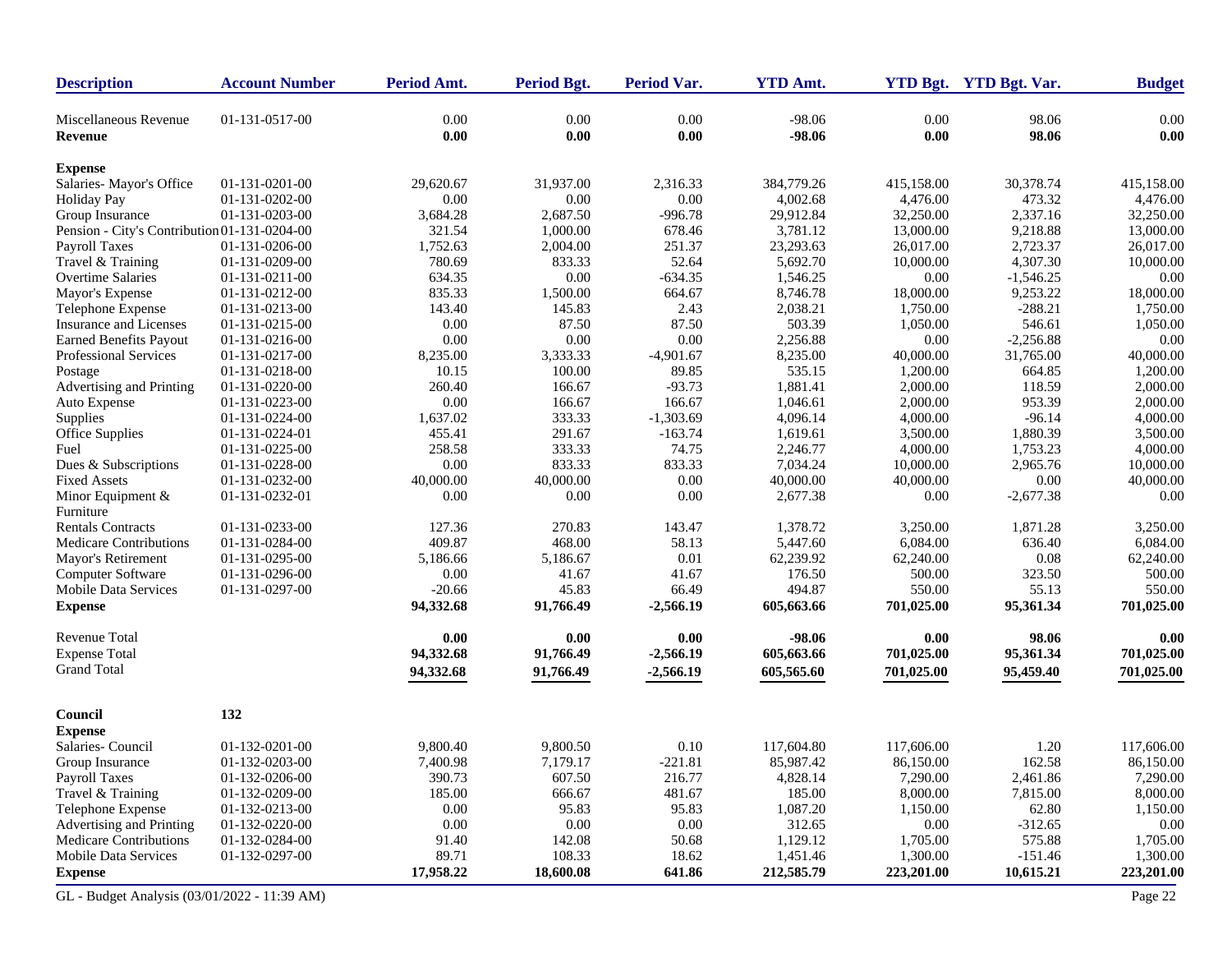| <b>Description</b>                                                 | <b>Account Number</b> | Period Amt.                    | <b>Period Bgt.</b>             | <b>Period Var.</b>       | <b>YTD Amt.</b>                  |                                  | YTD Bgt. YTD Bgt. Var.         | <b>Budget</b>                    |
|--------------------------------------------------------------------|-----------------------|--------------------------------|--------------------------------|--------------------------|----------------------------------|----------------------------------|--------------------------------|----------------------------------|
| <b>Revenue Total</b><br><b>Expense Total</b><br><b>Grand Total</b> |                       | 0.00<br>17,958.22<br>17,958.22 | 0.00<br>18,600.08<br>18,600.08 | 0.00<br>641.86<br>641.86 | 0.00<br>212,585.79<br>212,585.79 | 0.00<br>223,201.00<br>223,201.00 | 0.00<br>10,615.21<br>10,615.21 | 0.00<br>223,201.00<br>223,201.00 |
| Jail                                                               | 133                   |                                |                                |                          |                                  |                                  |                                |                                  |
| <b>Expense</b>                                                     |                       |                                |                                |                          |                                  |                                  |                                |                                  |
| Professional Services                                              | 01-133-0217-00        | 255.00                         | 70.83                          | $-184.17$                | 2,370.00                         | 850.00                           | $-1,520.00$                    | 850.00                           |
| Jail Fees                                                          | 01-133-0229-00        | 207,092.38                     | 207,092.42                     | 0.04                     | 2,485,108.56                     | 2,485,109.00                     | 0.44                           | 2,485,109.00                     |
| <b>Expense</b>                                                     |                       | 207, 347. 38                   | 207,163.25                     | $-184.13$                | 2,487,478.56                     | 2,485,959.00                     | $-1,519.56$                    | 2,485,959.00                     |
| <b>Revenue Total</b>                                               |                       | 0.00                           | 0.00                           | 0.00                     | 0.00                             | 0.00                             | 0.00                           | 0.00                             |
| <b>Expense Total</b>                                               |                       | 207, 347. 38                   | 207,163.25                     | $-184.13$                | 2,487,478.56                     | 2,485,959.00                     | $-1,519.56$                    | 2,485,959.00                     |
| <b>Grand Total</b>                                                 |                       | 207, 347. 38                   | 207,163.25                     | $-184.13$                | 2,487,478.56                     | 2,485,959.00                     | $-1,519.56$                    | 2,485,959.00                     |
| <b>General Admin</b>                                               | 134                   |                                |                                |                          |                                  |                                  |                                |                                  |
| Revenue                                                            |                       |                                |                                |                          |                                  |                                  |                                |                                  |
| Civil Court Costs                                                  | 01-134-0507-00        | $-21,600.70$                   | $-18,750.00$                   | 2,850.70                 | $-164,045.17$                    | $-225,000.00$                    | $-60,954.83$                   | $-225,000.00$                    |
| Fines                                                              | 01-134-0508-00        | $-61,383.81$                   | $-50,000.00$                   | 11,383.81                | $-865, 134.24$                   | $-950,000.00$                    | $-84,865.76$                   | $-950,000.00$                    |
| <b>State Turnback Funds</b>                                        | 01-134-0510-00        | $-75,819.79$                   | $-62,000.00$                   | 13,819.79                | $-1,126,888.71$                  | $-1,000,000.00$                  | 126,888.71                     | $-1,000,000.00$                  |
| <b>Interest Earned</b>                                             | 01-134-0515-00        | $-11,995.23$                   | $-29,725.00$                   | $-17,729.77$             | $-142,095.09$                    | $-356,700.00$                    | $-214,604.91$                  | $-356,700.00$                    |
| Miscellaneous Revenue                                              | 01-134-0517-00        | $-1,805.32$                    | $-4,166.67$                    | $-2,361.35$              | $-17,979.27$                     | $-50,000.00$                     | $-32,020.73$                   | $-50,000.00$                     |
| Misc. Mun. Court Receipts                                          | 01-134-0519-00        | $-1,414.50$                    | $-6,666.67$                    | $-5,252.17$              | $-9,552.91$                      | $-80,000.00$                     | $-70,447.09$                   | $-80,000.00$                     |
| <b>Domestic Refuse</b>                                             | 01-134-0521-00        | $-269.08$                      | $-333.33$                      | $-64.25$                 | $-3,276.70$                      | $-4,000.00$                      | $-723.30$                      | $-4,000.00$                      |
| Municipal Center Leases                                            | 01-134-0524-00        | $-11,778.00$                   | $-11,778.00$                   | $0.00\,$                 | $-141,336.00$                    | $-141,336.00$                    | 0.00                           | $-141,336.00$                    |
| <b>Tower Rentals</b>                                               | 01-134-0528-00        | 0.00                           | $-525.00$                      | $-525.00$                | $-12,600.00$                     | $-6,300.00$                      | 6,300.00                       | $-6,300.00$                      |
| <b>County Sales Tax</b>                                            | 01-134-0547-00        | $-1,556,903.40$                | $-1,326,452.00$                | 230,451.40               | $-18,254,096.73$                 | $-16,000,000.00$                 | 2,254,096.73                   | $-16,000,000.00$                 |
| City Sales Tax                                                     | 01-134-0549-00        | $-1,919,326.33$                | $-1,650,532.00$                | 268,794.33               | $-22,811,123.83$                 | $-20,000,000.00$                 | 2,811,123.83                   | $-20,000,000.00$                 |
| Craighead County Court<br>Rental                                   | 01-134-0552-00        | 0.00                           | 0.00                           | 0.00                     | $-28,022.43$                     | $-28,022.00$                     | 0.43                           | $-28,022.00$                     |
| Franchise Tax Revenue                                              | 01-134-0555-00        | $-68,869.31$                   | $-50,000.00$                   | 18,869.31                | $-1,574,640.55$                  | $-1,500,000.00$                  | 74,640.55                      | $-1,500,000.00$                  |
| Liab Ins Equip Act<br>27-22-101                                    | 01-134-0559-00        | $-8,528.60$                    | $-5,500.00$                    | 3,028.60                 | $-127,171.51$                    | $-110,000.00$                    | 17,171.51                      | $-110,000.00$                    |
| Alcohol Beverage Tax                                               | 01-134-0583-00        | $-47,531.50$                   | $-32,000.00$                   | 15,531.50                | $-567,007.82$                    | $-460,000.00$                    | 107,007.82                     | $-460,000.00$                    |
| Sale of City Property                                              | 01-134-0592-00        | $-1,000.00$                    | 0.00                           | 1,000.00                 | $-189,950.17$                    | 0.00                             | 189,950.17                     | 0.00                             |
| <b>District Court Jail</b>                                         | 01-134-0597-00        | $-10,279.97$                   | $-7,000.00$                    | 3,279.97                 | $-126,907.99$                    | $-90,000.00$                     | 36,907.99                      | $-90,000.00$                     |
| Defrayment                                                         |                       |                                |                                |                          |                                  |                                  |                                |                                  |
| Revenue                                                            |                       | -3,798,505.54                  | $-3,255,428.67$                | 543,076.87               | -46,161,829.12                   | $-41,001,358.00$                 | 5,160,471.12                   | -41,001,358.00                   |
| <b>Expense</b>                                                     |                       |                                |                                |                          |                                  |                                  |                                |                                  |
| <b>Interfund Transfer Out</b>                                      | 01-134-0111-01        | 0.00                           | 0.00                           | $0.00\,$                 | 3,064.38                         | $0.00\,$                         | $-3,064.38$                    | $0.00\,$                         |
| <b>Bank Service Charge</b>                                         | 01-134-0200-00        | 2,010.17                       | 1,750.00                       | $-260.17$                | 26,524.46                        | 21,000.00                        | $-5,524.46$                    | 21,000.00                        |
| Group Insurance                                                    | 01-134-0203-00        | 0.00                           | 1,750.00                       | 1,750.00                 | 10,191.19                        | 21,000.00                        | 10,808.81                      | 21,000.00                        |
| Telephone Expense                                                  | 01-134-0213-00        | 197.50                         | 316.67                         | 119.17                   | 3,390.77                         | 3,800.00                         | 409.23                         | 3,800.00                         |
| Insurance and Licenses                                             | 01-134-0215-00        | 0.00                           | 0.00                           | $0.00\,$                 | 118,304.20                       | 110,145.00                       | $-8,159.20$                    | 110,145.00                       |
| <b>Earned Benefits Payout</b>                                      | 01-134-0216-00        | 0.00                           | 75,000.00                      | 75,000.00                | 0.00                             | 75,000.00                        | 75,000.00                      | 75,000.00                        |
| Professional Services                                              | 01-134-0217-00        | 10,418.02                      | 0.00                           | $-10,418.02$             | 40,931.78                        | 60,000.00                        | 19,068.22                      | 60,000.00                        |
| GL - Budget Analysis (03/01/2022 - 11:39 AM)                       |                       |                                |                                |                          |                                  |                                  |                                | Page 23                          |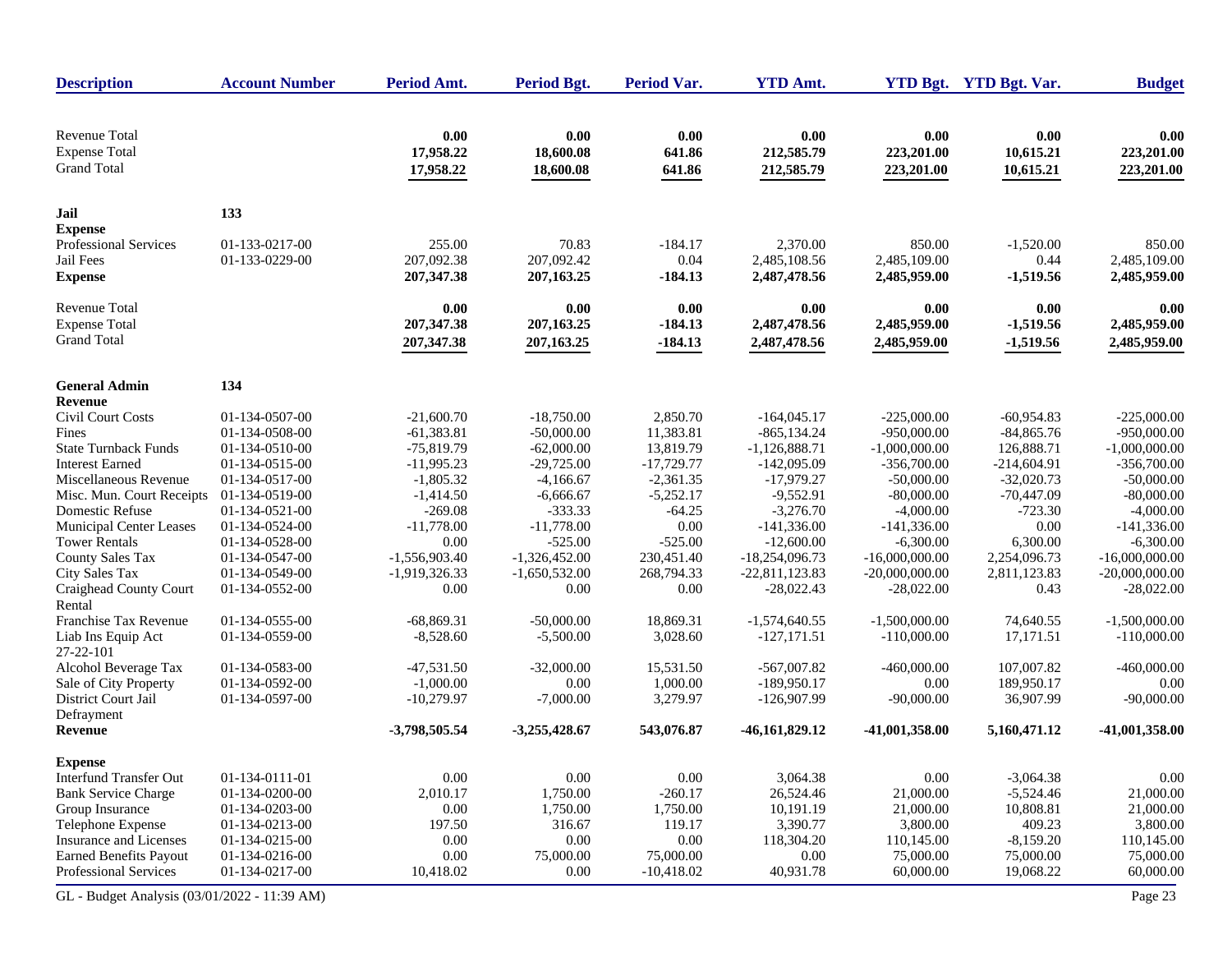| <b>Description</b>                        | <b>Account Number</b> | Period Amt.   | <b>Period Bgt.</b> | <b>Period Var.</b> | <b>YTD Amt.</b> |                  | YTD Bgt. YTD Bgt. Var. | <b>Budget</b>    |
|-------------------------------------------|-----------------------|---------------|--------------------|--------------------|-----------------|------------------|------------------------|------------------|
| Mosquito Control Services                 | 01-134-0226-00        | 37, 333. 37   | 37,333.33          | $-0.04$            | 448,000.00      | 448,000.00       | 0.00                   | 448,000.00       |
| Dues & Subscriptions                      | 01-134-0228-00        | 0.00          | 0.00               | 0.00               | 88,827.16       | 88,900.00        | 72.84                  | 88,900.00        |
| UnemploymentWkms.Comp.01-134-0279-00      |                       | 550.00        | 3,995.00           | 3,445.00           | 35,087.38       | 27,623.00        | $-7,464.38$            | 27,623.00        |
| <b>Mobile Data Services</b>               | 01-134-0297-00        | 0.00          | 0.00               | 0.00               | 40.08           | 0.00             | $-40.08$               | 0.00             |
| <b>Tornado Sirens Annual</b><br>Maint.    | 01-134-0322-00        | 0.00          | 1,583.33           | 1,583.33           | 17,677.70       | 19,000.00        | 1,322.30               | 19,000.00        |
| <b>Expense</b>                            |                       | 50,509.06     | 121,728.33         | 71,219.27          | 792,039.10      | 874,468.00       | 82,428.90              | 874,468.00       |
| Revenue Total                             |                       | -3,798,505.54 | $-3,255,428.67$    | 543,076.87         | -46,161,829.12  | -41,001,358.00   | 5,160,471.12           | -41,001,358.00   |
| <b>Expense Total</b>                      |                       | 50,509.06     | 121,728.33         | 71,219.27          | 792,039.10      | 874,468.00       | 82,428.90              | 874,468.00       |
| <b>Grand Total</b>                        |                       | -3,747,996.48 | $-3,133,700.34$    | 614,296.14         | -45,369,790.02  | $-40,126,890.00$ | 5,242,900.02           | $-40,126,890.00$ |
| <b>Parks - Miracle League</b>             | 135                   |               |                    |                    |                 |                  |                        |                  |
| Revenue                                   |                       |               |                    |                    |                 |                  |                        |                  |
| ML-Miscellaneous Revenue 01-135-0517-00   |                       | 0.00          | 0.00               | 0.00               | $-81.52$        | 0.00             | 81.52                  | 0.00             |
| ML-Youth League                           | 01-135-0619-00        | 0.00          | $-270.83$          | $-270.83$          | $-873.35$       | $-3,250.00$      | $-2,376.65$            | $-3,250.00$      |
| Concessions                               |                       |               |                    |                    |                 |                  |                        |                  |
| ML-Youth Tournament                       | 01-135-0619-01        | $0.00\,$      | 0.00               | 0.00               | $-747.00$       | $0.00\,$         | 747.00                 | 0.00             |
| Concession                                |                       |               |                    |                    |                 |                  |                        |                  |
| ML-Sponsorships                           | 01-135-0640-00        | 0.00          | $-1,000.00$        | $-1,000.00$        | $-1,050.00$     | $-7,000.00$      | $-5,950.00$            | $-7,000.00$      |
| ML-League Entry Fees                      | 01-135-0641-00        | 0.00          | $-416.67$          | $-416.67$          | $-3,115.00$     | $-5,000.00$      | $-1,885.00$            | $-5,000.00$      |
| <b>ML-Field Rental</b>                    | 01-135-0648-00        | 0.00          | 0.00               | 0.00               | $-500.00$       | 0.00             | 500.00                 | 0.00             |
| ML-Donations                              | 01-135-0650-00        | 0.00          | $-416.67$          | $-416.67$          | $-5,256.12$     | $-5,000.00$      | 256.12                 | $-5,000.00$      |
| Revenue                                   |                       | $0.00\,$      | $-2,104.17$        | $-2,104.17$        | $-11,622.99$    | $-20,250.00$     | $-8,627.01$            | $-20,250.00$     |
| <b>Expense</b>                            |                       |               |                    |                    |                 |                  |                        |                  |
| <b>Payroll Taxes</b>                      | 01-135-0206-00        | 201.62        | 172.00             | $-29.62$           | 1,627.37        | 2,188.00         | 560.63                 | 2,188.00         |
| Travel & Training                         | 01-135-0209-00        | 0.00          | 41.67              | 41.67              | 0.00            | 500.00           | 500.00                 | 500.00           |
| Part-Time Salaries                        | 01-135-0210-00        | 3,251.80      | 2,696.00           | $-555.80$          | 26,247.66       | 35,000.00        | 8,752.34               | 35,000.00        |
| <b>Overtime Salaries</b>                  | 01-135-0211-00        | $0.00\,$      | 12.50              | 12.50              | 0.00            | 150.00           | 150.00                 | 150.00           |
| <b>Insurance and Licenses</b>             | 01-135-0215-00        | 0.00          | 0.00               | 0.00               | 1,743.16        | 3,200.00         | 1,456.84               | 3,200.00         |
| Advertising and Printing                  | 01-135-0220-00        | 0.00          | 83.33              | 83.33              | 92.23           | 1,000.00         | 907.77                 | 1,000.00         |
| Maintenance Bldg & Grns.                  | 01-135-0221-00        | 16,128.00     | 416.67             | $-15,711.33$       | 18,186.70       | 5,000.00         | $-13,186.70$           | 5,000.00         |
| <b>Equipment Maintenance</b>              | 01-135-0222-00        | 0.00          | 83.33              | 83.33              | 65.86           | 1,000.00         | 934.14                 | 1,000.00         |
| Supplies                                  | 01-135-0224-00        | $0.00\,$      | 666.67             | 666.67             | 1,912.71        | 8,000.00         | 6,087.29               | 8,000.00         |
| Office Supplies                           | 01-135-0224-01        | 0.00          | 20.83              | 20.83              | 0.00            | 250.00           | 250.00                 | 250.00           |
| Dues & Subscriptions                      | 01-135-0228-00        | $0.00\,$      | 62.50              | 62.50              | 800.00          | 750.00           | $-50.00$               | 750.00           |
| Concessions- Cost of Goods 01-135-0280-00 |                       | 32.16         | 250.00             | 217.84             | 32.16           | 3,000.00         | 2,967.84               | 3,000.00         |
| Medicare Contributions                    | 01-135-0284-00        | 47.15         | 35.00              | $-12.15$           | 380.58          | 511.00           | 130.42                 | 511.00           |
| <b>Expense</b>                            |                       | 19,660.73     | 4,540.50           | $-15,120.23$       | 51,088.43       | 60,549.00        | 9,460.57               | 60,549.00        |
| <b>Revenue Total</b>                      |                       | 0.00          | $-2,104.17$        | $-2,104.17$        | $-11,622.99$    | $-20,250.00$     | $-8,627.01$            | $-20,250.00$     |
| <b>Expense Total</b>                      |                       | 19,660.73     | 4,540.50           | $-15,120.23$       | 51,088.43       | 60,549.00        | 9,460.57               | 60,549.00        |
| <b>Grand Total</b>                        |                       | 19,660.73     | 2,436.33           | $-17,224.40$       | 39,465.44       | 40,299.00        | 833.56                 | 40,299.00        |

#### **Parks - Community 136**

**Centers**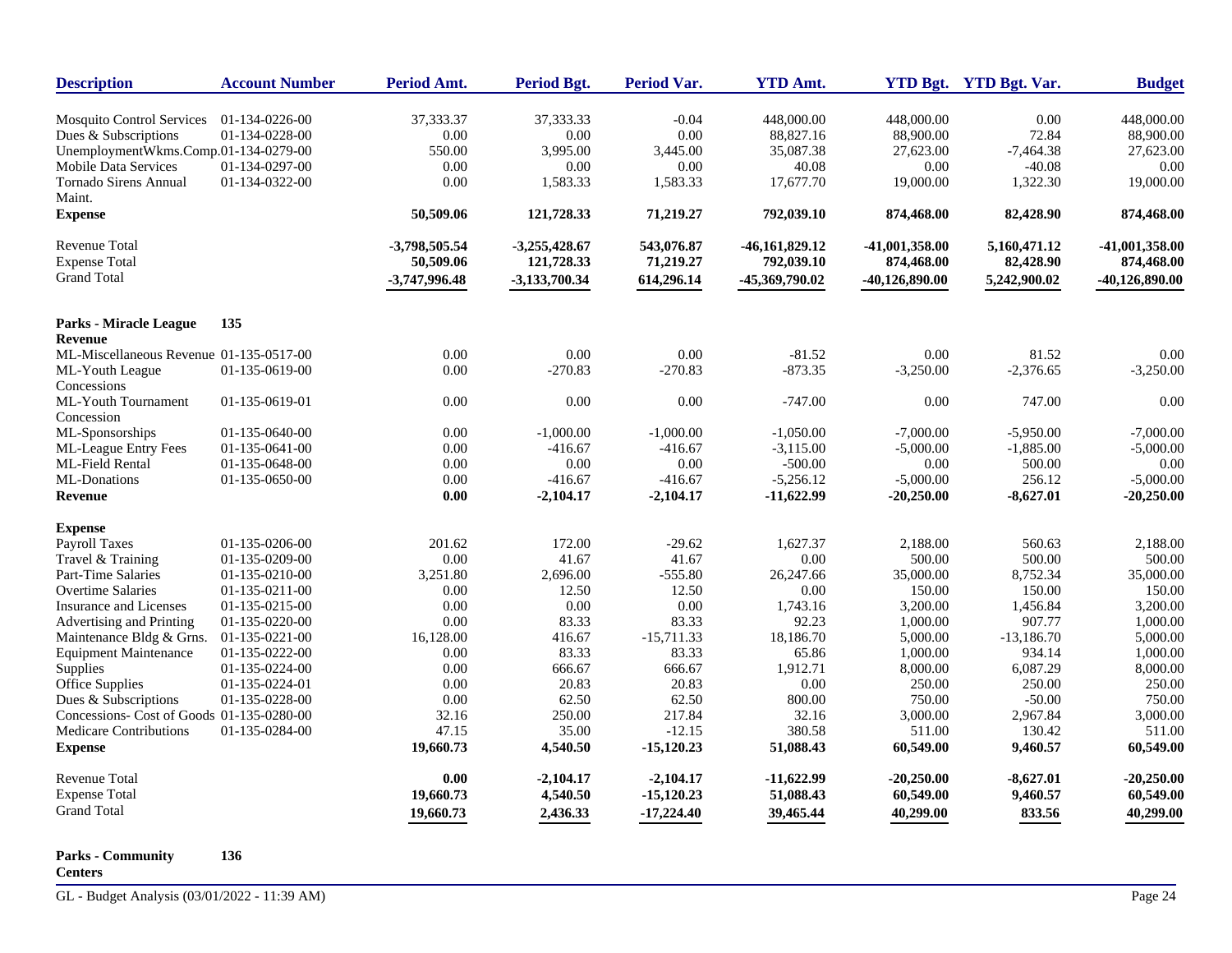| <b>Description</b>                           | <b>Account Number</b>            | <b>Period Amt.</b> | Period Bgt. | <b>Period Var.</b> | <b>YTD Amt.</b> |              | YTD Bgt. YTD Bgt. Var. | <b>Budget</b>        |
|----------------------------------------------|----------------------------------|--------------------|-------------|--------------------|-----------------|--------------|------------------------|----------------------|
| Revenue                                      |                                  |                    |             |                    |                 |              |                        |                      |
| Miscellaneous Revenue                        | 01-136-0517-00                   | 0.00               | 0.00        | 0.00               | $-23.95$        | 0.00         | 23.95                  | 0.00                 |
| E.B. Watson Center Revenue01-136-0621-00     |                                  | $-260.00$          | $-500.00$   | $-240.00$          | $-3,940.00$     | $-6,000.00$  | $-2,060.00$            | $-6,000.00$          |
| Earl Bell Center Revenue                     | 01-136-0622-00                   | $-940.00$          | $-666.67$   | 273.33             | $-9,147.20$     | $-8,000.00$  | 1,147.20               | $-8,000.00$          |
| Allen Park Revenue                           | 01-136-0625-00                   | $-1,090.00$        | $-916.67$   | 173.33             | $-7,169.70$     | $-11,000.00$ | $-3,830.30$            | $-11,000.00$         |
| Parker Park Revenue                          | 01-136-0626-00                   | 140.00             | $-583.33$   | $-723.33$          | $-12,430.00$    | $-7,000.00$  | 5,430.00               | $-7,000.00$          |
| <b>Tennis Court Fees</b>                     | 01-136-0628-00                   | 0.00               | $-41.67$    | $-41.67$           | 0.00            | $-500.00$    | $-500.00$              | $-500.00$            |
| <b>Contract Instructor Fees</b>              | 01-136-0630-00                   | $-118.00$          | $-166.67$   | $-48.67$           | $-1,613.00$     | $-2,000.00$  | $-387.00$              | $-2,000.00$          |
| Miles Park Revenue                           | 01-136-0631-00                   | $0.00\,$           | 0.00        | $0.00\,$           | $-100.00$       | 0.00         | 100.00                 | 0.00                 |
|                                              |                                  |                    |             |                    |                 |              |                        |                      |
| Revenue                                      |                                  | $-2,268.00$        | $-2,875.01$ | $-607.01$          | $-34,423.85$    | $-34,500.00$ | $-76.15$               | $-34,500.00$         |
| <b>Expense</b>                               |                                  |                    |             |                    |                 |              |                        |                      |
| Salaries-Community                           | 01-136-0201-00                   | 3,100.59           | 3,105.00    | 4.41               | 40,134.44       | 40,307.00    | 172.56                 | 40,307.00            |
| Centers<br><b>Holiday Pay</b>                | 01-136-0202-00                   | 0.00               | 0.00        | 0.00               | 620.11          | 620.00       | $-0.11$                | 620.00               |
|                                              | 01-136-0203-00                   | 402.54             | 367.50      |                    | 4,682.28        | 4,410.00     | $-272.28$              |                      |
| Group Insurance                              |                                  | 155.03             | 161.00      | $-35.04$<br>5.97   | 2,087.71        | 2,000.00     | $-87.71$               | 4,410.00<br>2,000.00 |
| Pension - City's Contribution 01-136-0204-00 |                                  |                    | 772.00      | $-252.83$          | 13,786.73       | 9,977.00     | $-3,809.73$            |                      |
| <b>Payroll Taxes</b><br>Uniforms             | 01-136-0206-00<br>01-136-0207-00 | 1,024.83<br>18.12  | 166.67      | 148.55             | 294.26          | 2,000.00     | 1,705.74               | 9,977.00<br>2,000.00 |
|                                              |                                  |                    |             |                    |                 |              |                        |                      |
| Part-Time Salaries                           | 01-136-0210-00                   | 13,183.75          | 9,077.00    | $-4,106.75$        | 181, 141. 23    | 118,000.00   | $-63,141.23$           | 118,000.00           |
| <b>Overtime Salaries</b>                     | 01-136-0211-00                   | 404.27             | 83.33       | $-320.94$          | 1,327.16        | 1,000.00     | $-327.16$              | 1,000.00             |
| Insurance and Licenses                       | 01-136-0215-00                   | 25.00              | 0.00        | $-25.00$           | 25.00           | 1,500.00     | 1,475.00               | 1,500.00             |
| <b>Professional Services</b>                 | 01-136-0217-00                   | 0.00               | 16.67       | 16.67              | 35.15           | 200.00       | 164.85                 | 200.00               |
| Maintenance Bldg & Grns.                     | 01-136-0221-00                   | 0.00               | 1,250.00    | 1,250.00           | 1,635.63        | 15,000.00    | 13,364.37              | 15,000.00            |
| <b>Equipment Maintenance</b>                 | 01-136-0222-00                   | 0.00               | 125.00      | 125.00             | 296.18          | 1,500.00     | 1,203.82               | 1,500.00             |
| Auto Expense                                 | 01-136-0223-00                   | 0.00               | 83.33       | 83.33              | 1,523.87        | 1,000.00     | $-523.87$              | 1,000.00             |
| Supplies                                     | 01-136-0224-00                   | 4,400.16           | 2,916.67    | $-1,483.49$        | 23,732.78       | 35,000.00    | 11,267.22              | 35,000.00            |
| Office Supplies                              | 01-136-0224-01                   | 0.00               | 125.00      | 125.00             | 492.09          | 1,500.00     | 1,007.91               | 1,500.00             |
| <b>Fixed Assets</b>                          | 01-136-0232-00                   | 25,000.00          | 25,000.00   | 0.00               | 25,000.00       | 25,000.00    | 0.00                   | 25,000.00            |
| Minor Equipment &<br>Furniture               | 01-136-0232-01                   | 6,044.24           | 666.67      | $-5,377.57$        | 6,812.26        | 8,000.00     | 1,187.74               | 8,000.00             |
| <b>Medicare Contributions</b>                | 01-136-0284-00                   | 239.64             | 184.00      | $-55.64$           | 3,224.45        | 2,333.00     | $-891.45$              | 2,333.00             |
| Longevity Pay                                | 01-136-0285-00                   | 0.00               | 0.00        | 0.00               | 1,000.00        | 1,000.00     | 0.00                   | 1,000.00             |
| <b>Expense</b>                               |                                  | 53,998.17          | 44,099.84   | -9,898.33          | 307,851.33      | 270,347.00   | $-37,504.33$           | 270,347.00           |
| Revenue Total                                |                                  | $-2,268.00$        | $-2,875.01$ | $-607.01$          | $-34,423.85$    | $-34,500.00$ | $-76.15$               | $-34,500.00$         |
| <b>Expense Total</b>                         |                                  | 53,998.17          | 44,099.84   | -9,898.33          | 307,851.33      | 270,347.00   | $-37,504.33$           | 270,347.00           |
| <b>Grand Total</b>                           |                                  | 51,730.17          | 41,224.83   | $-10,505.34$       | 273,427.48      | 235,847.00   | $-37,580.48$           | 235,847.00           |
|                                              |                                  |                    |             |                    |                 |              |                        |                      |
| <b>Parks - Shooting Complex 137</b>          |                                  |                    |             |                    |                 |              |                        |                      |
| Revenue                                      |                                  |                    |             |                    |                 |              |                        |                      |
| SR-Sponsorship                               | 01-137-0640-00                   | $-130,000,00$      | 0.00        | 130,000.00         | $-147,000.00$   | 0.00         | 147,000.00             | 0.00                 |
| SR-Membership Fees                           | 01-137-0641-00                   | $-6,050.00$        | 0.00        | 6,050.00           | $-34,827.00$    | 0.00         | 34,827.00              | 0.00                 |
| SR-Merchandise Fees                          | 01-137-0641-01                   | $-2,901.00$        | 0.00        | 2,901.00           | $-11,602.00$    | 0.00         | 11,602.00              | 0.00                 |
| Revenue                                      |                                  | -138,951.00        | 0.00        | 138,951.00         | -193,429.00     | 0.00         | 193,429.00             | 0.00                 |
|                                              |                                  |                    |             |                    |                 |              |                        |                      |

**Expense**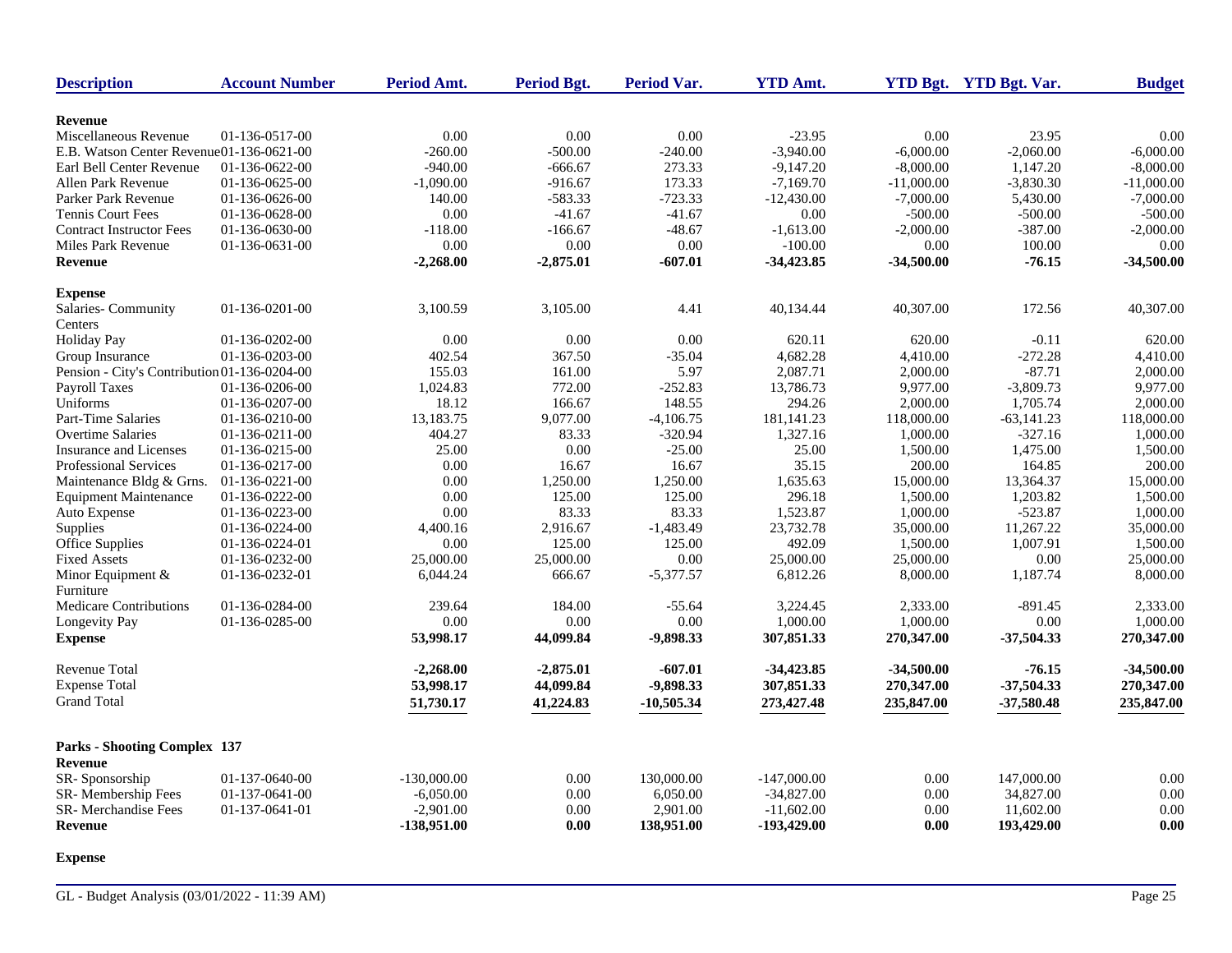| <b>Description</b>               | <b>Account Number</b> | Period Amt.  | <b>Period Bgt.</b> | Period Var.  | <b>YTD Amt.</b> |              | YTD Bgt. YTD Bgt. Var. | <b>Budget</b> |
|----------------------------------|-----------------------|--------------|--------------------|--------------|-----------------|--------------|------------------------|---------------|
| <b>Payroll Taxes</b>             | 01-137-0206-00        | 1,063.67     | 0.00               | $-1,063.67$  | 4,028.84        | 0.00         | $-4,028.84$            | 0.00          |
| Uniforms                         | 01-137-0207-00        | 3,079.68     | 0.00               | $-3,079.68$  | 5,383.10        | 0.00         | $-5,383.10$            | 0.00          |
| Travel & Training                | 01-137-0209-00        | 0.00         | 0.00               | 0.00         | 120.47          | 0.00         | $-120.47$              | 0.00          |
| Part-Time Salaries               | 01-137-0210-00        | 16,892.16    | 0.00               | $-16,892.16$ | 62,249.39       | $0.00\,$     | $-62,249.39$           | 0.00          |
| <b>Overtime Salaries</b>         | 01-137-0211-00        | 263.64       | 0.00               | $-263.64$    | 2,731.12        | 0.00         | $-2,731.12$            | 0.00          |
| Telephone Expense                | 01-137-0213-00        | 0.00         | 0.00               | 0.00         | 361.54          | 0.00         | $-361.54$              | 0.00          |
| Professional Services            | 01-137-0217-00        | 0.00         | 0.00               | 0.00         | 146.75          | 0.00         | $-146.75$              | 0.00          |
| Postage                          | 01-137-0218-00        | 52.20        | 0.00               | $-52.20$     | 104.40          | 0.00         | $-104.40$              | 0.00          |
| Advertising and Printing         | 01-137-0220-00        | 1,040.07     | 0.00               | $-1,040.07$  | 1,547.85        | 0.00         | $-1,547.85$            | 0.00          |
| Maintenance Bldg & Grns.         | 01-137-0221-00        | 848.72       | 0.00               | $-848.72$    | 2,989.12        | 0.00         | $-2,989.12$            | 0.00          |
| Auto Expense                     | 01-137-0223-00        | 21.53        | 0.00               | $-21.53$     | 21.53           | 0.00         | $-21.53$               | 0.00          |
| Supplies                         | 01-137-0224-00        | 5,954.43     | 0.00               | $-5,954.43$  | 34,208.74       | 0.00         | $-34,208.74$           | 0.00          |
| Office Supplies                  | 01-137-0224-01        | 0.00         | 0.00               | 0.00         | 167.14          | 0.00         | $-167.14$              | 0.00          |
| <b>Fixed Assets</b>              | 01-137-0232-00        | 30,000.00    | 30,000.00          | 0.00         | 30,000.00       | 30,000.00    | 0.00                   | 30,000.00     |
| Minor Equipment &<br>Furniture   | 01-137-0232-01        | 0.00         | 0.00               | 0.00         | 703.08          | 0.00         | $-703.08$              | 0.00          |
| <b>RentalsContracts</b>          | 01-137-0233-00        | 0.00         | 0.00               | 0.00         | 2,170.00        | 0.00         | $-2,170.00$            | 0.00          |
| <b>Medicare Contributions</b>    | 01-137-0284-00        | 248.78       | 0.00               | $-248.78$    | 942.24          | 0.00         | $-942.24$              | 0.00          |
| <b>Expense</b>                   |                       | 59,464.88    | 30,000.00          | $-29,464.88$ | 147,875.31      | 30,000.00    | $-117,875.31$          | 30,000.00     |
| Revenue Total                    |                       | -138,951.00  | 0.00               | 138,951.00   | -193,429.00     | 0.00         | 193,429.00             | 0.00          |
| <b>Expense Total</b>             |                       | 59,464.88    | 30,000.00          | $-29,464.88$ | 147,875.31      | 30,000.00    | $-117,875.31$          | 30,000.00     |
| <b>Grand Total</b>               |                       | $-79,486.12$ | 30,000.00          | 109,486.12   | -45,553.69      | 30,000.00    | 75,553.69              | 30,000.00     |
| Parks - Jonesboro Pool           | 138                   |              |                    |              |                 |              |                        |               |
| <b>Center</b><br><b>Revenue</b>  |                       |              |                    |              |                 |              |                        |               |
| <b>JPC</b> Concessions           | 01-138-0619-00        | 0.00         | 0.00               | 0.00         | $-16, 104.90$   | $-20,000.00$ | $-3,895.10$            | $-20,000.00$  |
| <b>JPC</b> Admissions            | 01-138-0646-00        | 0.00         | 0.00               | 0.00         | $-36,056.60$    | $-33,000.00$ | 3,056.60               | $-33,000.00$  |
| <b>JPC</b> Rentals               | 01-138-0648-00        | $-5,000.00$  | 0.00               | 5,000.00     | $-24,145.00$    | $-12,000.00$ | 12,145.00              | $-12,000.00$  |
| Revenue                          |                       | $-5,000.00$  | 0.00               | 5,000.00     | $-76,306.50$    | $-65,000.00$ | 11,306.50              | $-65,000.00$  |
| <b>Expense</b>                   |                       |              |                    |              |                 |              |                        |               |
| <b>Payroll Taxes</b>             | 01-138-0206-00        | 39.76        | 70.00              | 30.24        | 5,678.52        | 4,743.00     | $-935.52$              | 4,743.00      |
| Uniforms                         | 01-138-0207-00        | 0.00         | 150.00             | 150.00       | 1,779.33        | 1,800.00     | 20.67                  | 1,800.00      |
| Travel & Training                | 01-138-0209-00        | 0.00         | 41.67              | 41.67        | 0.00            | 500.00       | 500.00                 | 500.00        |
| Part-Time Salaries               | 01-138-0210-00        | 641.25       | 1,200.00           | 558.75       | 90,468.65       | 75,000.00    | $-15,468.65$           | 75,000.00     |
| <b>Overtime Salaries</b>         | 01-138-0211-00        | 0.00         | 125.00             | 125.00       | 1,122.33        | 1,500.00     | 377.67                 | 1,500.00      |
| Insurance and Licenses           | 01-138-0215-00        | 10.00        | 0.00               | $-10.00$     | 69.48           | 100.00       | 30.52                  | 100.00        |
| Maintenance Bldg & Grns.         | 01-138-0221-00        | 0.00         | 9,800.00           | 9,800.00     | 23,231.77       | 35,000.00    | 11,768.23              | 35,000.00     |
| Equipment Maintenance            | 01-138-0222-00        | 0.00         | 208.33             | 208.33       | 0.00            | 2,500.00     | 2,500.00               | 2,500.00      |
| Supplies                         | 01-138-0224-00        | 0.00         | 0.00               | 0.00         | 23,665.92       | 25,000.00    | 1,334.08               | 25,000.00     |
| Office Supplies                  | 01-138-0224-01        | 0.00         | 12.50              | 12.50        | 18.31           | 150.00       | 131.69                 | 150.00        |
| Fuel                             | 01-138-0225-00        | 0.00         | 0.00               | 0.00         | 478.99          | 0.00         | -478.99                | 0.00          |
| Dues & Subscriptions             | 01-138-0228-00        | 0.00         | 20.83              | 20.83        | 200.71          | 250.00       | 49.29                  | 250.00        |
| <b>Fixed Assets</b>              | 01-138-0232-00        | 0.00         | 872.21             | 872.21       | 2,627.79        | 3,500.00     | 872.21                 | 3,500.00      |
| Minor Equipment $&$<br>Furniture | 01-138-0232-01        | 0.00         | 0.00               | 0.00         | 0.00            | 3,000.00     | 3,000.00               | 3,000.00      |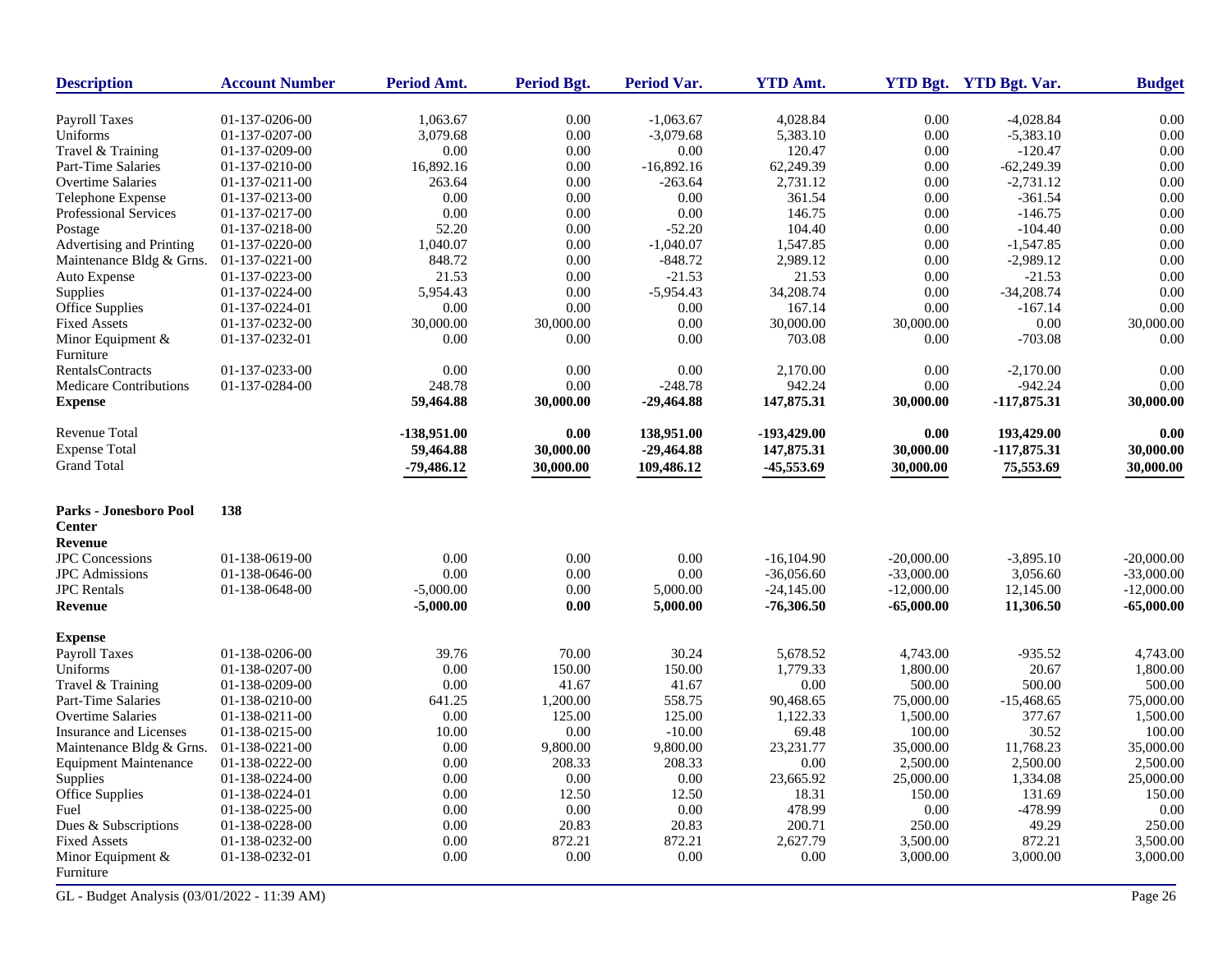| <b>Description</b>                               | <b>Account Number</b> | <b>Period Amt.</b> | <b>Period Bgt.</b> | Period Var. | <b>YTD Amt.</b> |              | YTD Bgt. YTD Bgt. Var. | <b>Budget</b> |
|--------------------------------------------------|-----------------------|--------------------|--------------------|-------------|-----------------|--------------|------------------------|---------------|
| <b>RentalsContracts</b>                          | 01-138-0233-00        | 0.00               | 29.17              | 29.17       | 571.27          | 350.00       | $-221.27$              | 350.00        |
| Concessions-Cost of Goods 01-138-0280-00<br>Sold |                       | $0.00\,$           | 0.00               | 0.00        | 10,413.58       | 18,000.00    | 7,586.42               | 18,000.00     |
| <b>Medicare Contributions</b>                    | 01-138-0284-00        | 9.30               | 0.00               | $-9.30$     | 1,328.11        | 1,109.00     | $-219.11$              | 1,109.00      |
| <b>Expense</b>                                   |                       | 700.31             | 12,529.71          | 11,829.40   | 161,654.76      | 172,502.00   | 10,847.24              | 172,502.00    |
| Revenue Total                                    |                       | $-5,000.00$        | 0.00               | 5,000.00    | $-76,306.50$    | $-65,000.00$ | 11,306.50              | $-65,000.00$  |
| <b>Expense Total</b>                             |                       | 700.31             | 12,529.71          | 11,829.40   | 161,654.76      | 172,502.00   | 10,847.24              | 172,502.00    |
| <b>Grand Total</b>                               |                       | $-4,299.69$        | 12,529.71          | 16,829.40   | 85,348.26       | 107,502.00   | 22,153.74              | 107,502.00    |
| <b>Parks - Sports Programs</b>                   | 139                   |                    |                    |             |                 |              |                        |               |
| <b>Expense</b>                                   |                       |                    |                    |             |                 |              |                        |               |
| <b>Salaries- Sports Programs</b>                 | 01-139-0201-00        | 8,659.92           | 8,853.00           | 193.08      | 104,336.50      | 115,090.00   | 10,753.50              | 115,090.00    |
| Holiday Pay                                      | 01-139-0202-00        | 0.00               | 0.00               | 0.00        | 1,758.42        | 1,785.00     | 26.58                  | 1,785.00      |
| Group Insurance                                  | 01-139-0203-00        | 2,046.02           | 2,384.50           | 338.48      | 22,738.74       | 28,614.00    | 5,875.26               | 28,614.00     |
| Pension - City's Contribution 01-139-0204-00     |                       | 433.00             | 437.00             | 4.00        | 5,123.07        | 5,597.00     | 473.93                 | 5,597.00      |
| <b>Payroll Taxes</b>                             | 01-139-0206-00        | 902.38             | 950.00             | 47.62       | 11,113.73       | 12,330.00    | 1,216.27               | 12,330.00     |
| Uniforms                                         | 01-139-0207-00        | 0.00               | 0.00               | 0.00        | 337.44          | 0.00         | $-337.44$              | 0.00          |
| Travel & Training                                | 01-139-0209-00        | 0.00               | 41.67              | 41.67       | 22.61           | 500.00       | 477.39                 | 500.00        |
| <b>Part-Time Salaries</b>                        | 01-139-0210-00        | 7,012.50           | 6,500.00           | $-512.50$   | 79,799.50       | 80,000.00    | 200.50                 | 80,000.00     |
| <b>Overtime Salaries</b>                         | 01-139-0211-00        | 0.00               | 166.67             | 166.67      | 1,122.03        | 2,000.00     | 877.97                 | 2,000.00      |
| Telephone Expense                                | 01-139-0213-00        | 0.00               | 170.83             | 170.83      | 1,717.79        | 2,050.00     | 332.21                 | 2,050.00      |
| <b>Earned Benefits Payout</b>                    | 01-139-0216-00        | 0.00               | 0.00               | 0.00        | 5,130.31        | 0.00         | $-5,130.31$            | 0.00          |
| Professional Services                            | 01-139-0217-00        | 0.00               | 0.00               | 0.00        | 27.90           | 0.00         | $-27.90$               | 0.00          |
| Postage                                          | 01-139-0218-00        | 0.00               | 20.83              | 20.83       | 0.00            | 250.00       | 250.00                 | 250.00        |
| Advertising and Printing                         | 01-139-0220-00        | 0.00               | 250.00             | 250.00      | 460.04          | 3,000.00     | 2,539.96               | 3,000.00      |
| Maintenance Bldg & Grns.                         | 01-139-0221-00        | 0.00               | 0.00               | 0.00        | 1,083.54        | 0.00         | $-1,083.54$            | 0.00          |
| <b>Equipment Maintenance</b>                     | 01-139-0222-00        | 0.00               | 125.00             | 125.00      | 845.00          | 1,500.00     | 655.00                 | 1,500.00      |
| Auto Expense                                     | 01-139-0223-00        | 650.60             | 208.33             | $-442.27$   | 3,787.01        | 2,500.00     | $-1,287.01$            | 2,500.00      |
| Supplies                                         | 01-139-0224-00        | 7,309.26           | 1,166.67           | $-6,142.59$ | 18,783.68       | 14,000.00    | $-4,783.68$            | 14,000.00     |
| Office Supplies                                  | 01-139-0224-01        | 0.00               | 166.67             | 166.67      | 621.92          | 2,000.00     | 1,378.08               | 2,000.00      |
| Fuel                                             | 01-139-0225-00        | 818.67             | 291.67             | $-527.00$   | 5,317.32        | 3,500.00     | $-1,817.32$            | 3,500.00      |
| Minor Equipment $&$<br>Furniture                 | 01-139-0232-01        | 0.00               | 0.00               | 0.00        | 736.04          | 0.00         | $-736.04$              | 0.00          |
| <b>Rentals Contracts</b>                         | 01-139-0233-00        | 6.32               | 0.00               | $-6.32$     | 2,088.23        | 0.00         | $-2,088.23$            | 0.00          |
| <b>Medicare Contributions</b>                    | 01-139-0284-00        | 211.05             | 203.00             | $-8.05$     | 2.599.24        | 2.883.00     | 283.76                 | 2,883.00      |
| <b>Expense</b>                                   |                       | 28,049.72          | 21,935.84          | $-6,113.88$ | 269,550.06      | 277,599.00   | 8,048.94               | 277,599.00    |
| <b>Revenue Total</b>                             |                       | 0.00               | 0.00               | 0.00        | 0.00            | 0.00         | 0.00                   | 0.00          |
| <b>Expense Total</b>                             |                       | 28,049.72          | 21,935.84          | $-6,113.88$ | 269,550.06      | 277,599.00   | 8,048.94               | 277,599.00    |
| <b>Grand Total</b>                               |                       | 28,049.72          | 21,935.84          | $-6,113.88$ | 269,550.06      | 277,599.00   | 8,048.94               | 277,599.00    |
| <b>Communications</b>                            | 141                   |                    |                    |             |                 |              |                        |               |
| <b>Revenue</b>                                   |                       |                    |                    |             |                 |              |                        |               |
| Miscellaneous Revenue                            | 01-141-0517-00        | 0.00               | 0.00               | 0.00        | $-3,008.55$     | 0.00         | 3,008.55               | 0.00          |
| <b>Revenue</b>                                   |                       | 0.00               | 0.00               | 0.00        | $-3,008.55$     | 0.00         | 3,008.55               | 0.00          |
|                                                  |                       |                    |                    |             |                 |              |                        |               |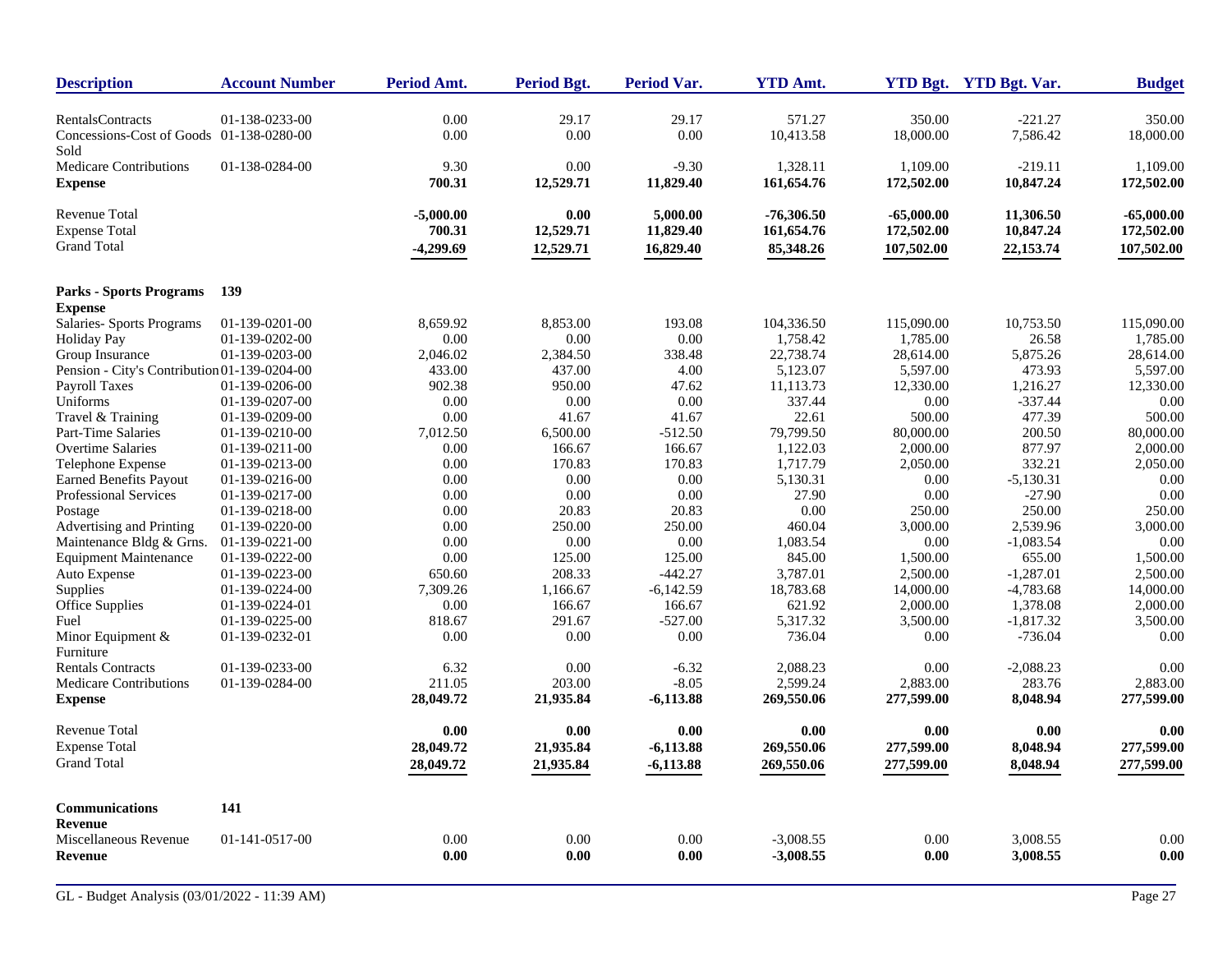| <b>Description</b>                           | <b>Account Number</b> | Period Amt. | <b>Period Bgt.</b> | <b>Period Var.</b> | <b>YTD Amt.</b> |            | YTD Bgt. YTD Bgt. Var. | <b>Budget</b> |
|----------------------------------------------|-----------------------|-------------|--------------------|--------------------|-----------------|------------|------------------------|---------------|
| <b>Expense</b>                               |                       |             |                    |                    |                 |            |                        |               |
| Salaries-Communications                      | 01-141-0201-00        | 10,953.71   | 10,866.00          | $-87.71$           | 141,151.40      | 141,199.00 | 47.60                  | 141,199.00    |
| <b>Holiday Pay</b>                           | 01-141-0202-00        | $0.00\,$    | 0.00               | 0.00               | 2,192.36        | 2,193.00   | 0.64                   | 2,193.00      |
| Group Insurance                              | 01-141-0203-00        | 1,199.02    | 1,567.25           | 368.23             | 17,199.88       | 18,807.00  | 1,607.12               | 18,807.00     |
| Pension - City's Contribution 01-141-0204-00 |                       | 262.54      | 268.00             | 5.46               | 3,451.28        | 3,425.00   | $-26.28$               | 3,425.00      |
| <b>Payroll Taxes</b>                         | 01-141-0206-00        | 640.46      | 685.00             | 44.54              | 8,283.33        | 8,905.00   | 621.67                 | 8,905.00      |
| Travel & Training                            | 01-141-0209-00        | 185.00      | 0.00               | $-185.00$          | 1,082.73        | 0.00       | $-1,082.73$            | 0.00          |
| <b>Overtime Salaries</b>                     | $01-141-0211-00$      | 0.00        | 20.83              | 20.83              | 0.00            | 250.00     | 250.00                 | 250.00        |
| Telephone Expense                            | 01-141-0213-00        | 0.00        | 141.67             | 141.67             | 1,610.81        | 1,700.00   | 89.19                  | 1,700.00      |
| Professional Services                        | 01-141-0217-00        | 0.00        | 0.00               | $0.00\,$           | 8.55            | 0.00       | $-8.55$                | 0.00          |
| Postage                                      | 01-141-0218-00        | 0.00        | 8.33               | 8.33               | 0.00            | 100.00     | 100.00                 | 100.00        |
| Advertising and Printing                     | 01-141-0220-00        | 0.00        | 20.83              | 20.83              | 11.00           | 250.00     | 239.00                 | 250.00        |
| Auto Expense                                 | 01-141-0223-00        | 0.00        | 0.00               | 0.00               | 1,000.00        | 0.00       | $-1,000.00$            | 0.00          |
| Supplies                                     | 01-141-0224-00        | 549.54      | 297.75             | $-251.79$          | 2,043.26        | 3,573.00   | 1,529.74               | 3,573.00      |
| Office Supplies                              | 01-141-0224-01        | 0.00        | 62.50              | 62.50              | 121.50          | 750.00     | 628.50                 | 750.00        |
| Fuel                                         | 01-141-0225-00        | 0.00        | 41.67              | 41.67              | 212.32          | 500.00     | 287.68                 | 500.00        |
| Dues & Subscriptions                         | 01-141-0228-00        | 84.00       | 133.33             | 49.33              | 2,256.76        | 1,600.00   | $-656.76$              | 1,600.00      |
| <b>Fixed Assets</b>                          | 01-141-0232-00        | 2,223.17    | 15,000.00          | 12,776.83          | 5,053.06        | 21,191.00  | 16,137.94              | 21,191.00     |
| Minor Equipment &<br>Furniture               | 01-141-0232-01        | 2,687.05    | 674.50             | $-2,012.55$        | 9,866.44        | 8,094.00   | $-1,772.44$            | 8,094.00      |
| <b>Medicare Contributions</b>                | 01-141-0284-00        | 149.79      | 162.00             | 12.21              | 1,937.12        | 2,082.00   | 144.88                 | 2,082.00      |
| <b>Maintenance Contracts</b>                 | 01-141-0318-00        | 0.00        | 4.17               | 4.17               | 0.00            | 50.00      | 50.00                  | 50.00         |
| <b>Expense</b>                               |                       | 18,934.28   | 29,953.83          | 11,019.55          | 197,481.80      | 214,669.00 | 17,187.20              | 214,669.00    |
| <b>Revenue Total</b>                         |                       | 0.00        | 0.00               | 0.00               | $-3,008.55$     | 0.00       | 3,008.55               | 0.00          |
| <b>Expense Total</b>                         |                       | 18,934.28   | 29,953.83          | 11,019.55          | 197,481.80      | 214,669.00 | 17,187.20              | 214,669.00    |
| <b>Grand Total</b>                           |                       | 18,934.28   | 29,953.83          | 11,019.55          | 194,473.25      | 214,669.00 | 20,195.75              | 214,669.00    |
| <b>Land Bank</b>                             | 162                   |             |                    |                    |                 |            |                        |               |
| <b>Expense</b>                               |                       |             |                    |                    |                 |            |                        |               |
| Travel & Training                            | 01-162-0209-00        | 0.00        | 83.33              | 83.33              | 973.36          | 1,000.00   | 26.64                  | 1,000.00      |
| Insurance and Licenses                       | 01-162-0215-00        | 0.00        | 25.00              | 25.00              | 130.39          | 300.00     | 169.61                 | 300.00        |
| Professional Services                        | 01-162-0217-00        | 0.00        | 500.00             | 500.00             | 780.00          | 6,000.00   | 5,220.00               | 6,000.00      |
| Postage                                      | 01-162-0218-00        | 0.00        | 16.67              | 16.67              | 0.00            | 200.00     | 200.00                 | 200.00        |
| Supplies                                     | 01-162-0224-00        | 0.00        | 20.83              | 20.83              | 0.00            | 250.00     | 250.00                 | 250.00        |
| Dues & Subscriptions                         | 01-162-0228-00        | 0.00        | 41.67              | 41.67              | 0.00            | 500.00     | 500.00                 | 500.00        |
| <b>Rentals Contracts</b>                     | 01-162-0233-00        | 0.00        | 83.33              | 83.33              | 0.00            | 1,000.00   | 1,000.00               | 1,000.00      |
| Land & Improvements                          | 01-162-0253-00        | $0.00\,$    | 50,000.00          | 50,000.00          | 0.00            | 50,000.00  | 50,000.00              | 50,000.00     |
| CondemnationsDemolitions 01-162-0317-00      |                       | 0.00        | 14,000.00          | 14,000.00          | 0.00            | 14,000.00  | 14,000.00              | 14,000.00     |
| <b>Expense</b>                               |                       | 0.00        | 64,770.83          | 64,770.83          | 1,883.75        | 73,250.00  | 71,366.25              | 73,250.00     |
| <b>Revenue Total</b>                         |                       | $0.00\,$    | 0.00               | 0.00               | 0.00            | 0.00       | 0.00                   | 0.00          |
| <b>Expense Total</b>                         |                       | 0.00        | 64,770.83          | 64,770.83          | 1,883.75        | 73,250.00  | 71,366.25              | 73,250.00     |
| <b>Grand Total</b>                           |                       | 0.00        | 64,770.83          | 64,770.83          | 1,883.75        | 73,250.00  | 71,366.25              | 73,250.00     |

#### **Capital Improvement 170**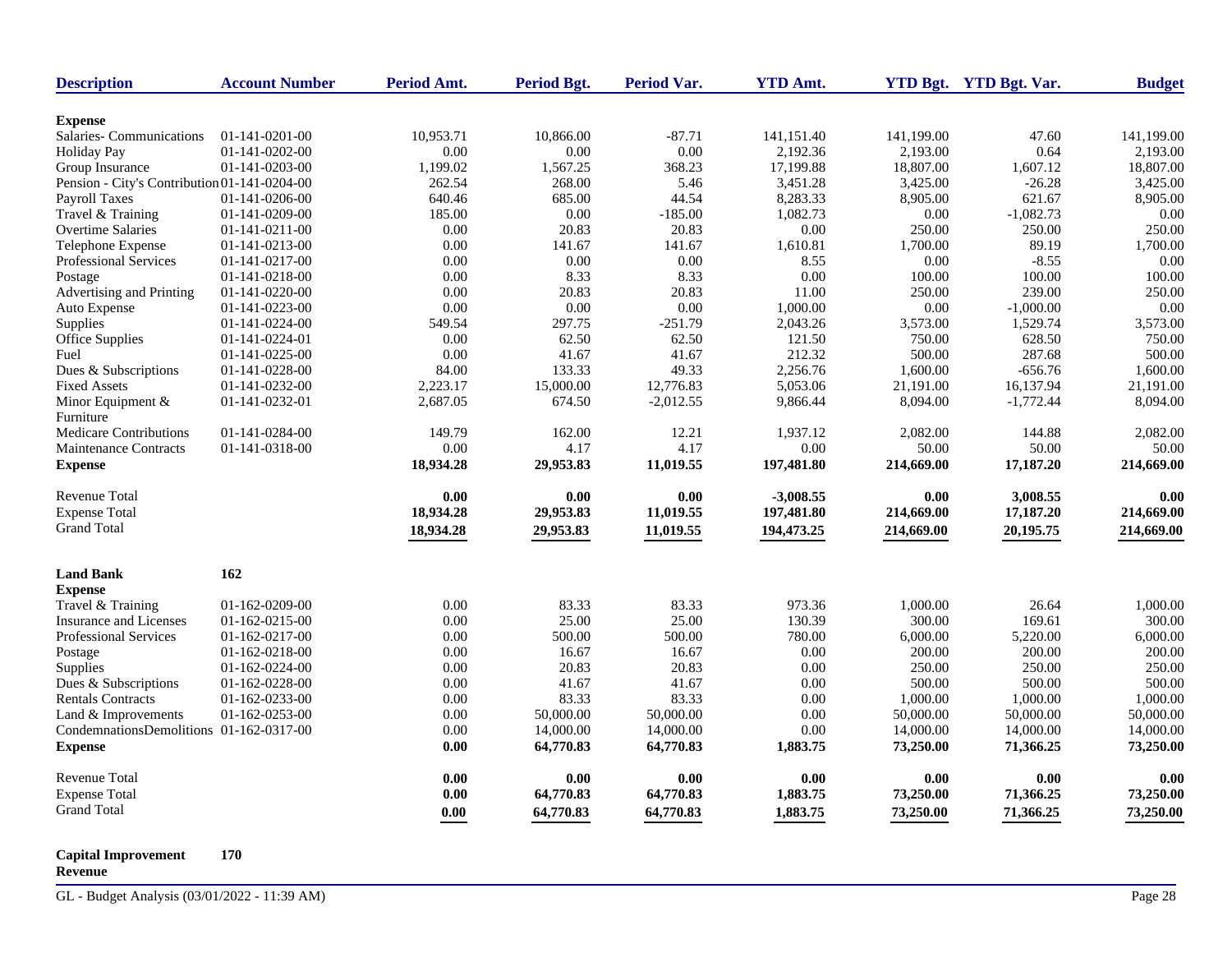| <b>Description</b>                           | <b>Account Number</b> | Period Amt.  | Period Bgt.  | <b>Period Var.</b> | <b>YTD Amt.</b> |               | YTD Bgt. YTD Bgt. Var. | <b>Budget</b> |
|----------------------------------------------|-----------------------|--------------|--------------|--------------------|-----------------|---------------|------------------------|---------------|
| Industrial Rail Spur Projects 01-170-0537-00 |                       | 0.00         | 0.00         | 0.00               | $-528,800.07$   | 0.00          | 528,800.07             | 0.00          |
| City Water & Light                           | 01-170-0538-00        | $-14,913.51$ | $-14,913.50$ | 0.01               | $-178,962.10$   | $-178,962.00$ | 0.10                   | $-178,962.00$ |
| Revenue                                      |                       | $-14,913.51$ | $-14,913.50$ | $0.01\,$           | $-707,762.17$   | $-178,962.00$ | 528,800.17             | $-178,962.00$ |
| <b>Expense</b>                               |                       |              |              |                    |                 |               |                        |               |
| Capital Improvement<br>Carryover             | 01-170-0750-00        | 3,568,312.00 | 0.00         | $-3,568,312.00$    | 3,568,312.00    | 0.00          | $-3,568,312.00$        | $0.00\,$      |
| Industrial Rail Spur Projects 01-170-0751-01 |                       | 1,099.83     | 0.00         | $-1,099.83$        | 494,832.50      | 0.00          | -494,832.50            | 0.00          |
| US Army Corps of                             | 01-170-0752-02        | 0.00         | 300,000.00   | 300,000.00         | 0.00            | 300,000.00    | 300,000.00             | 300,000.00    |
| Engineers                                    |                       |              |              |                    |                 |               |                        |               |
| Misc. Drainage Projects                      | 01-170-0752-03        | 18,872.68    | 74,653.68    | 55,781.00          | 239,831.50      | 295,612.50    | 55,781.00              | 295,612.50    |
| <b>USGS</b> Stream Gauges                    | 01-170-0752-04        | 0.00         | 0.00         | 0.00               | 29,200.00       | 28,300.00     | $-900.00$              | 28,300.00     |
| CI Facilities Project                        | 01-170-0753-00        | 0.00         | 899,445.09   | 899,445.09         | 314,054.91      | 1,213,500.00  | 899,445.09             | 1,213,500.00  |
| GIS Web Mapping                              | 01-170-0753-10        | 0.00         | 0.00         | 0.00               | 2,500.00        | 2,500.00      | 0.00                   | 2,500.00      |
| <b>Animal Control Building</b>               | 01-170-0753-11        | 37,046.89    | 142,204.11   | 105,157.22         | 212,927.78      | 318,085.00    | 105,157.22             | 318,085.00    |
| <b>FAADTF Building</b>                       | 01-170-0753-12        | 0.00         | 415,750.00   | 415,750.00         | 84,250.00       | 500,000.00    | 415,750.00             | 500,000.00    |
| <b>NEA Development</b>                       | 01-170-0754-01        | 0.00         | 0.00         | 0.00               | 227,500.00      | 227,500.00    | 0.00                   | 227,500.00    |
| CI Parks Projects                            | 01-170-0755-00        | 22,031.40    | 469,764.79   | 447,733.39         | 319,542.61      | 767,276.00    | 447,733.39             | 767,276.00    |
| Jonesboro Shooting                           | 01-170-0755-09        | 81,055.64    | 1,070,737.19 | 989,681.55         | 1,310,318.45    | 2,300,000.00  | 989,681.55             | 2,300,000.00  |
| Complex                                      |                       |              |              |                    |                 |               |                        |               |
| J'boro Downtown to ASU                       | 01-170-0755-11        | 34,736.07    | 49,555.50    | 14,819.43          | 91,615.57       | 106,435.00    | 14,819.43              | 106,435.00    |
| Connect                                      |                       |              |              |                    |                 |               |                        |               |
| Union Street Park in<br>Downtown             | 01-170-0755-12        | 16,377.05    | 100,000.00   | 83,622.95          | 16,377.05       | 100,000.00    | 83,622.95              | 100,000.00    |
| <b>Expense</b>                               |                       | 3,779,531.56 | 3,522,110.36 | $-257,421.20$      | 6,911,262.37    | 6,159,208.50  | $-752,053.87$          | 6,159,208.50  |
| Revenue Total                                |                       | $-14,913.51$ | $-14,913.50$ | 0.01               | $-707,762.17$   | $-178,962.00$ | 528,800.17             | $-178,962.00$ |
| <b>Expense Total</b>                         |                       | 3,779,531.56 | 3,522,110.36 | $-257,421.20$      | 6,911,262.37    | 6,159,208.50  | $-752,053.87$          | 6,159,208.50  |
| <b>Grand Total</b>                           |                       | 3,764,618.05 | 3,507,196.86 | $-257,421.19$      | 6,203,500.20    | 5,980,246.50  | $-223,253.70$          | 5,980,246.50  |
| <b>Other Expenses</b>                        | 888                   |              |              |                    |                 |               |                        |               |
| <b>Expense</b>                               |                       |              |              |                    |                 |               |                        |               |
| Coronavirus Pandemic<br>Expense              | 01-888-0500-03        | 12,030.00    | 0.00         | $-12,030.00$       | 69,990.81       | $0.00\,$      | $-69,990.81$           | $0.00\,$      |
| 2020 Tornado Damage<br>Expense               | 01-888-0500-04        | 41.22        | 0.00         | $-41.22$           | 13,323.22       | 0.00          | $-13,323.22$           | $0.00\,$      |
| <b>Insurance Claim Expenses</b>              | 01-888-0500-16        | 771.70       | 0.00         | $-771.70$          | 28,839.83       | 0.00          | $-28.839.83$           | 0.00          |
| <b>Expense</b>                               |                       | 12,842.92    | 0.00         | $-12,842.92$       | 112,153.86      | 0.00          | $-112,153.86$          | 0.00          |
| <b>Revenue Total</b>                         |                       | 0.00         | 0.00         | 0.00               | 0.00            | 0.00          | 0.00                   | 0.00          |
| <b>Expense Total</b>                         |                       | 12,842.92    | 0.00         | $-12,842.92$       | 112,153.86      | 0.00          | $-112,153.86$          | 0.00          |
| <b>Grand Total</b>                           |                       |              |              |                    | 112,153.86      |               |                        |               |
|                                              |                       | 12,842.92    | 0.00         | $-12,842.92$       |                 | 0.00          | $-112,153.86$          | 0.00          |
| <b>Grants Administration</b>                 | 900                   |              |              |                    |                 |               |                        |               |
| Revenue                                      |                       |              |              |                    |                 |               |                        |               |
| Miscellaneous Revenue                        | 01-900-0517-00        | 0.00         | 0.00         | 0.00               | $-70.76$        | 0.00          | 70.76                  | 0.00          |
| Revenue                                      |                       | 0.00         | 0.00         | 0.00               | $-70.76$        | 0.00          | 70.76                  | 0.00          |
| GL - Budget Analysis (03/01/2022 - 11:39 AM) |                       |              |              |                    |                 |               |                        | Page 29       |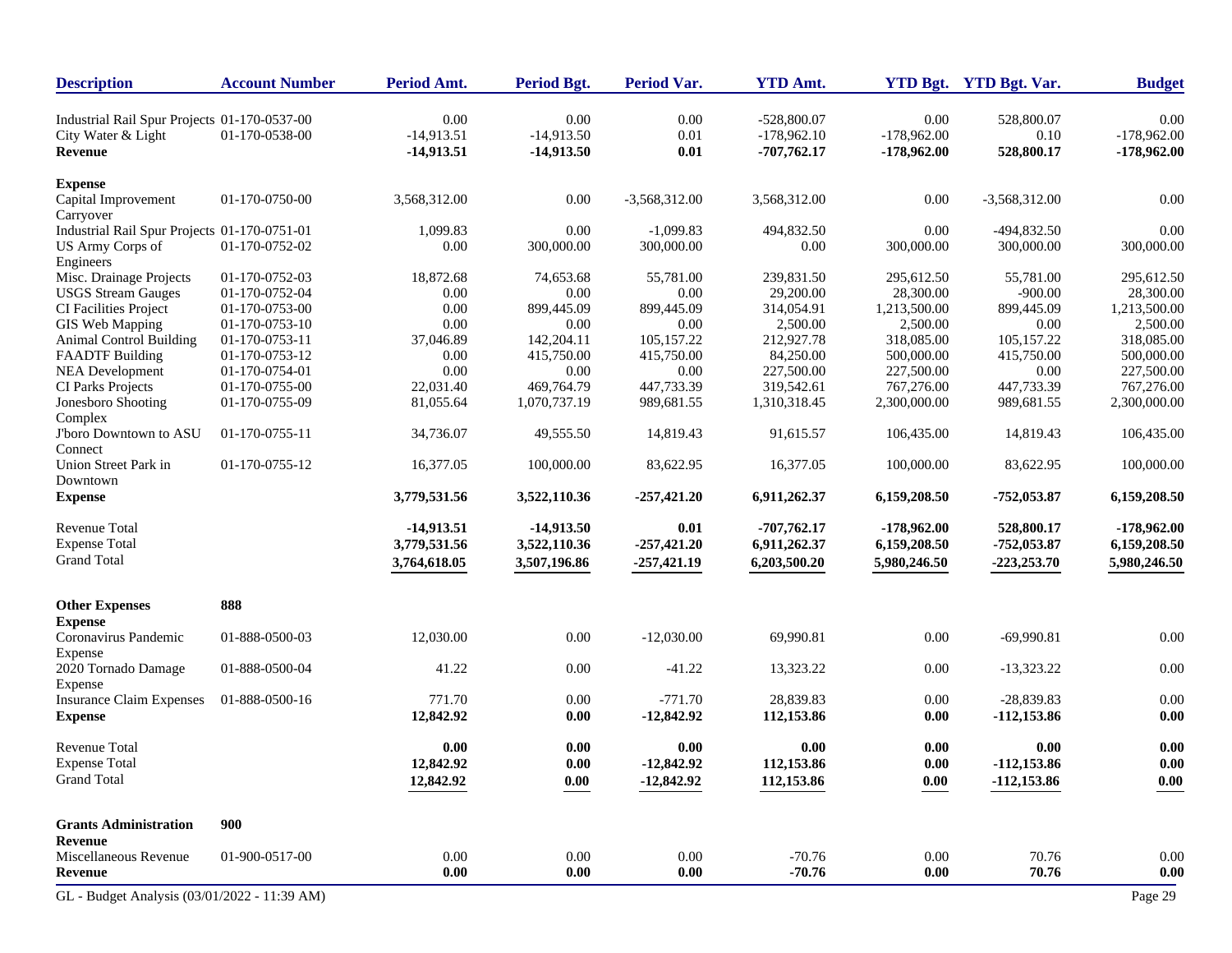| <b>Description</b>                           | <b>Account Number</b> | Period Amt.     | <b>Period Bgt.</b> | <b>Period Var.</b> | <b>YTD Amt.</b> |                | YTD Bgt. YTD Bgt. Var. | <b>Budget</b>  |
|----------------------------------------------|-----------------------|-----------------|--------------------|--------------------|-----------------|----------------|------------------------|----------------|
| <b>Expense</b>                               |                       |                 |                    |                    |                 |                |                        |                |
| Salaries- Grants Admin                       | 01-900-0201-00        | 2,503.44        | 8,108.00           | 5,604.56           | 67,419.54       | 105,323.00     | 37,903.46              | 105,323.00     |
| <b>Holiday Pay</b>                           | 01-900-0202-00        | 0.00            | 0.00               | 0.00               | 500.70          | 852.00         | 351.30                 | 852.00         |
| Group Insurance                              | 01-900-0203-00        | 126.92          | 177.17             | 50.25              | 3,377.08        | 2.126.00       | $-1,251.08$            | 2,126.00       |
| Pension - City's Contribution 01-900-0204-00 |                       | 125.19          | 138.00             | 12.81              | 3,289.90        | 1,700.00       | $-1,589.90$            | 1,700.00       |
| <b>Payroll Taxes</b>                         | 01-900-0206-00        | 272.13          | 312.00             | 39.87              | 5,019.12        | 4,102.00       | $-917.12$              | 4,102.00       |
| Travel & Training                            | 01-900-0209-00        | 197.75          | 666.67             | 468.92             | 4,198.13        | 8,000.00       | 3,801.87               | 8,000.00       |
| Part-Time Salaries                           | 01-900-0210-00        | 1,517.25        | 771.00             | $-746.25$          | 12,220.55       | 10,000.00      | $-2,220.55$            | 10,000.00      |
| Telephone Expense                            | 01-900-0213-00        | 0.00            | 116.67             | 116.67             | 1,433.40        | 1,400.00       | $-33.40$               | 1,400.00       |
| Insurance and Licenses                       | 01-900-0215-00        | 0.00            | 0.00               | 0.00               | 123.44          | 0.00           | $-123.44$              | 0.00           |
| <b>Professional Services</b>                 | 01-900-0217-00        | 13,000.00       | 0.00               | $-13,000.00$       | 66,686.26       | 60,000.00      | $-6,686.26$            | 60,000.00      |
| Postage                                      | 01-900-0218-00        | 10.19           | 12.50              | 2.31               | 65.52           | 150.00         | 84.48                  | 150.00         |
| Advertising and Printing                     | 01-900-0220-00        | 0.00            | 208.33             | 208.33             | 488.78          | 2,500.00       | 2,011.22               | 2,500.00       |
| Supplies                                     | 01-900-0224-00        | 65.10           | 29.17              | $-35.93$           | 544.68          | 350.00         | $-194.68$              | 350.00         |
| Office Supplies                              | 01-900-0224-01        | 72.58           | 25.00              | $-47.58$           | 767.41          | 300.00         | $-467.41$              | 300.00         |
| Fuel                                         | 01-900-0225-00        | 0.00            | 4.17               | 4.17               | 0.00            | 50.00          | 50.00                  | 50.00          |
| Dues & Subscriptions                         | 01-900-0228-00        | 0.00            | 416.67             | 416.67             | 441.25          | 5,000.00       | 4,558.75               | 5,000.00       |
| Minor Equipment $\&$                         | 01-900-0232-01        | 0.00            | 37.50              | 37.50              | 518.60          | 450.00         | $-68.60$               | 450.00         |
| Furniture                                    |                       |                 |                    |                    |                 |                |                        |                |
| <b>Rentals Contracts</b>                     | 01-900-0233-00        | 49.05           | 108.33             | 59.28              | 1,263.32        | 1,300.00       | 36.68                  | 1,300.00       |
| Medicare Contributions                       | 01-900-0284-00        | 63.69           | 73.00              | 9.31               | 1,103.87        | 959.00         | $-144.87$              | 959.00         |
| <b>Computer Software</b>                     | 01-900-0296-00        | 0.00            | 75.00              | 75.00              | 0.00            | 900.00         | 900.00                 | 900.00         |
| <b>Mobile Data Services</b>                  | 01-900-0297-00        | 50.62           | 45.83              | $-4.79$            | 677.45          | 550.00         | $-127.45$              | 550.00         |
| Grants Cost Share -                          | 01-900-2300-02        | 0.00            | 13,500.00          | 13,500.00          | 0.00            | 13,500.00      | 13,500.00              | 13,500.00      |
| Americorps                                   |                       |                 |                    |                    |                 |                |                        |                |
| <b>Expense</b>                               |                       | 18,053.91       | 24,825.01          | 6,771.10           | 170,139.00      | 219,512.00     | 49,373.00              | 219,512.00     |
| Revenue Total                                |                       | 0.00            | 0.00               | 0.00               | $-70.76$        | 0.00           | 70.76                  | 0.00           |
| <b>Expense Total</b>                         |                       | 18,053.91       | 24,825.01          | 6,771.10           | 170,139.00      | 219,512.00     | 49,373.00              | 219,512.00     |
| <b>Grand Total</b>                           |                       | 18,053.91       | 24,825.01          | 6,771.10           | 170,068.24      | 219,512.00     | 49,443.76              | 219,512.00     |
| <b>Other Revenues</b>                        | 999                   |                 |                    |                    |                 |                |                        |                |
| Revenue                                      |                       |                 |                    |                    |                 |                |                        |                |
| 2020 Tornado Damage<br>Reimb                 | 01-999-0500-04        | 0.00            | 0.00               | 0.00               | $-37,125.00$    | $0.00\,$       | 37,125.00              | 0.00           |
| <b>Insurance Claim Recovery</b>              | 01-999-0500-16        | $-58,411.70$    | 0.00               | 58,411.70          | $-204,696.48$   | 0.00           | 204,696.48             | 0.00           |
| Revenue                                      |                       | $-58,411,70$    | 0.00               | 58,411.70          | $-241,821.48$   | 0.00           | 241,821.48             | 0.00           |
| <b>Revenue Total</b>                         |                       | $-58,411.70$    | 0.00               | 58,411.70          | $-241,821.48$   | 0.00           | 241,821.48             | 0.00           |
| <b>Expense Total</b>                         |                       | 0.00            | 0.00               | 0.00               | 0.00            | 0.00           | 0.00                   | 0.00           |
| <b>Grand Total</b>                           |                       | $-58,411.70$    | 0.00               | 58,411.70          | $-241,821.48$   | 0.00           | 241,821.48             | 0.00           |
|                                              |                       |                 |                    |                    |                 |                |                        |                |
| Revenue Total                                |                       | $-4,321,363.14$ | $-3,452,004.69$    | 869,358.45         | -54,616,864.62  | -47,653,822.00 | 6,963,042.62           | -47,653,822.00 |
| <b>Expense Total</b>                         |                       | 8,502,990.76    | 9,135,200.00       | 632,209.24         | 54,318,531.06   | 55,479,127.58  | 1,160,596.52           | 55,479,127.58  |
| <b>Grand Total</b>                           |                       | 4,181,627.62    | 5,683,195.31       | 1,501,567.69       | -298,333.56     | 7,825,305.58   | 8,123,639.14           | 7,825,305.58   |
| <b>General Fund</b>                          | 01                    | 4,181,627.62    | 5,683,195.31       | 1,501,567.69       | -298,333.56     | 7,825,305.58   | 8,123,639.14           | 7,825,305.58   |
| GL - Budget Analysis (03/01/2022 - 11:39 AM) |                       |                 |                    |                    |                 |                |                        | Page 30        |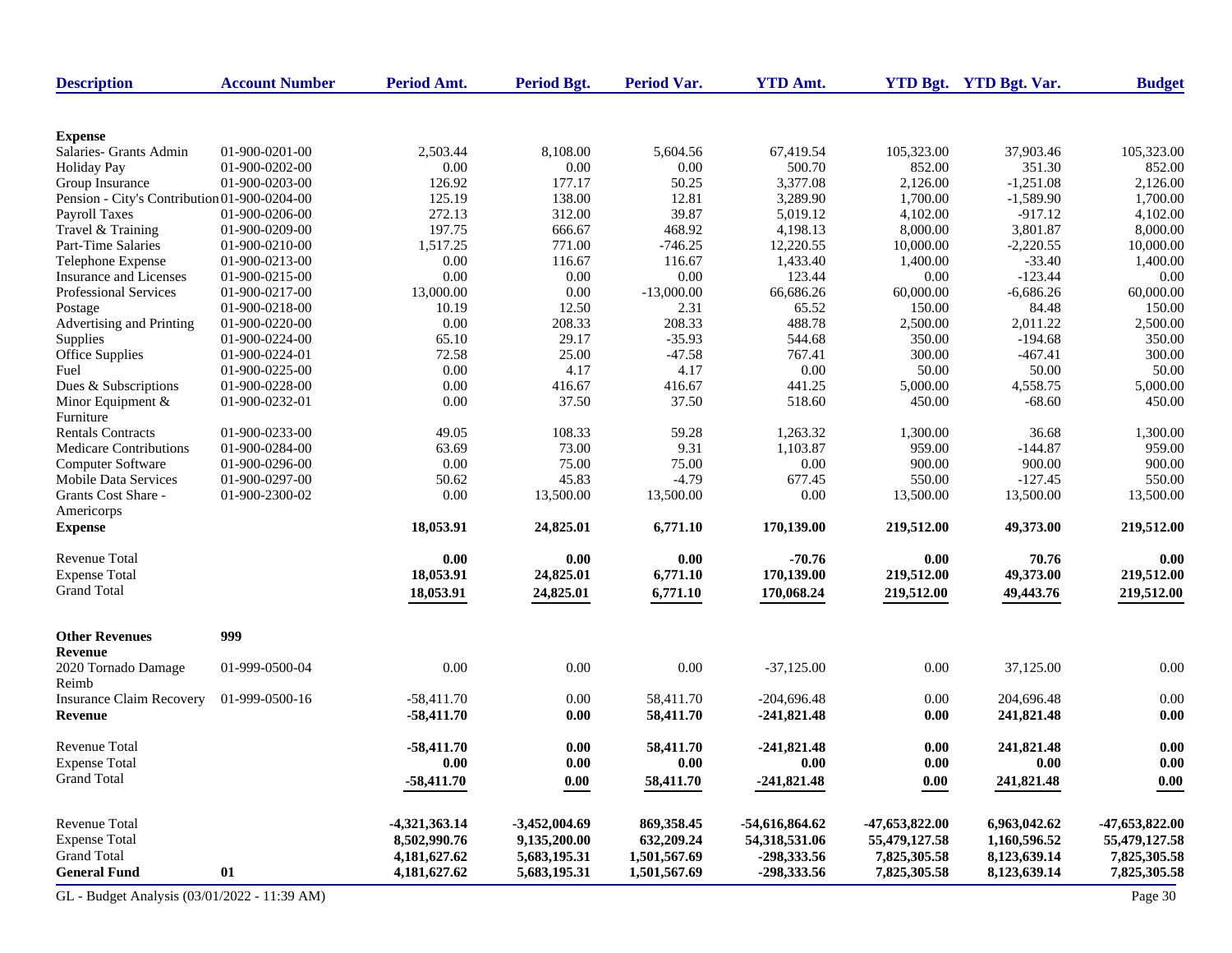

| <b>Description</b>                           | <b>Account Number</b> | <b>Period Amt.</b> | Period Bgt.   | <b>Period Var.</b> | <b>YTD Amt.</b> |                 | <b>YTD Bgt.</b> YTD Bgt. Var. | <b>Budget</b>   |
|----------------------------------------------|-----------------------|--------------------|---------------|--------------------|-----------------|-----------------|-------------------------------|-----------------|
| <b>Street Fund</b>                           | 02                    |                    |               |                    |                 |                 |                               |                 |
| <b>General Admin</b>                         | 134                   |                    |               |                    |                 |                 |                               |                 |
| <b>Revenue</b>                               |                       |                    |               |                    |                 |                 |                               |                 |
| <b>State Turnback Funds</b>                  | 02-134-0510-00        | -312,869.87        | $-279,174.26$ | 33,695.61          | $-3,688,422.19$ | $-3,450,000.00$ | 238,422.19                    | $-3,450,000.00$ |
| State Turnback Funds-Hwy 02-134-0510-01      |                       | $-170,671.80$      | $-136,726.26$ | 33,945.54          | $-1,907,863.63$ | $-1,650,000.00$ | 257,863.63                    | $-1,650,000.00$ |
| Const                                        |                       |                    |               |                    |                 |                 |                               |                 |
| <b>Interest Earned</b>                       | 02-134-0515-00        | $-1,903.52$        | $-5,000.00$   | $-3,096.48$        | $-20,981.87$    | $-60,000,00$    | $-39,018.13$                  | $-60,000.00$    |
| Miscellaneous Revenue                        | 02-134-0517-00        | 0.00               | 0.00          | 0.00               | $-111,611.90$   | $-20,000.00$    | 91,611.90                     | $-20,000.00$    |
| County Road Tax                              | 02-134-0520-00        | $-25,637.80$       | $-23,000.00$  | 2,637.80           | $-1,841,780.61$ | $-1,450,000.00$ | 391,780.61                    | $-1,450,000.00$ |
| Natural Gas Severance Tax 02-134-0548-00     |                       | $-29,410.44$       | $-13,333.33$  | 16,077.11          | $-175,273.21$   | $-160,000.00$   | 15,273.21                     | $-160,000.00$   |
| Adopt an Intersection                        | 02-134-0582-00        | 0.00               | 0.00          | 0.00               | $-21,339.78$    | 0.00            | 21,339.78                     | 0.00            |
| Sale of City Property                        | 02-134-0592-00        | 0.00               | 0.00          | 0.00               | $-57,451.25$    | 0.00            | 57,451.25                     | 0.00            |
| Revenue                                      |                       | $-540,493.43$      | -457,233.85   | 83,259.58          | $-7,824,724.44$ | $-6,790,000.00$ | 1,034,724.44                  | $-6,790,000.00$ |
| <b>Revenue Total</b>                         |                       | $-540,493.43$      | -457,233.85   | 83,259.58          | $-7,824,724.44$ | $-6,790,000.00$ | 1,034,724.44                  | $-6,790,000.00$ |
| <b>Expense Total</b>                         |                       | 0.00               | 0.00          | 0.00               | 0.00            | 0.00            | 0.00                          | 0.00            |
| <b>Grand Total</b>                           |                       | -540,493.43        | -457,233.85   | 83,259.58          | $-7,824,724.44$ | $-6,790,000.00$ | 1,034,724.44                  | $-6,790,000.00$ |
| <b>Street Department</b>                     | 160                   |                    |               |                    |                 |                 |                               |                 |
| Revenue                                      |                       |                    |               |                    |                 |                 |                               |                 |
| Miscellaneous Revenue                        | 02-160-0517-00        | 0.00               | 0.00          | 0.00               | $-59,057.41$    | 0.00            | 59,057.41                     | 0.00            |
| <b>Street Plate Fees</b>                     | 02-160-0721-00        | $-45.00$           | $-375.00$     | $-330.00$          | $-3,390.00$     | $-4,500.00$     | $-1,110.00$                   | $-4,500.00$     |
| <b>Barricade Fees</b>                        | 02-160-0722-00        | 0.00               | $-83.33$      | $-83.33$           | $-1,070.00$     | $-1,000.00$     | 70.00                         | $-1,000.00$     |
| Cone Fees                                    | 02-160-0723-00        | 0.00               | 0.00          | 0.00               | $-70.00$        | 0.00            | 70.00                         | 0.00            |
| <b>Asphalt Repair Fees</b>                   | 02-160-0724-00        | 0.00               | $-1,083.33$   | $-1,083.33$        | $-11,730.00$    | $-13,000.00$    | $-1,270.00$                   | $-13,000.00$    |
| Sign & Post Fees                             | 02-160-0725-00        | $-50.00$           | $-83.33$      | $-33.33$           | $-250.00$       | $-1,000.00$     | $-750.00$                     | $-1,000.00$     |
| Revenue                                      |                       | $-95.00$           | $-1,624.99$   | $-1,529.99$        | $-75,567.41$    | $-19,500.00$    | 56,067.41                     | $-19,500.00$    |
| <b>Expense</b>                               |                       |                    |               |                    |                 |                 |                               |                 |
| Salaries- Street                             | 02-160-0201-00        | 120,488.25         | 138,361.00    | 17,872.75          | 1,621,791.67    | 1,798,692.00    | 176,900.33                    | 1,798,692.00    |
| <b>Holiday Pay</b>                           | 02-160-0202-00        | 0.00               | 0.00          | 0.00               | 24,593.68       | 28,698.00       | 4,104.32                      | 28,698.00       |
| Group Insurance                              | 02-160-0203-00        | 20,642.56          | 19,687.50     | $-955.06$          | 231,578.47      | 236,250.00      | 4,671.53                      | 236,250.00      |
| Pension - City's Contribution 02-160-0204-00 |                       | 4,109.85           | 3,957.00      | $-152.85$          | 55,990.93       | 51,381.00       | $-4,609.93$                   | 51,381.00       |
| <b>Payroll Taxes</b>                         | 02-160-0206-00        | 6,885.67           | 9,275.00      | 2,389.33           | 98,285.52       | 120,552.00      | 22,266.48                     | 120,552.00      |
| Uniforms                                     | 02-160-0207-00        | 2,362.22           | 1,833.33      | $-528.89$          | 22,781.82       | 22,000.00       | $-781.82$                     | 22,000.00       |
| Travel & Training                            | 02-160-0209-00        | 159.58             | 604.17        | 444.59             | 1,440.84        | 7,250.00        | 5,809.16                      | 7,250.00        |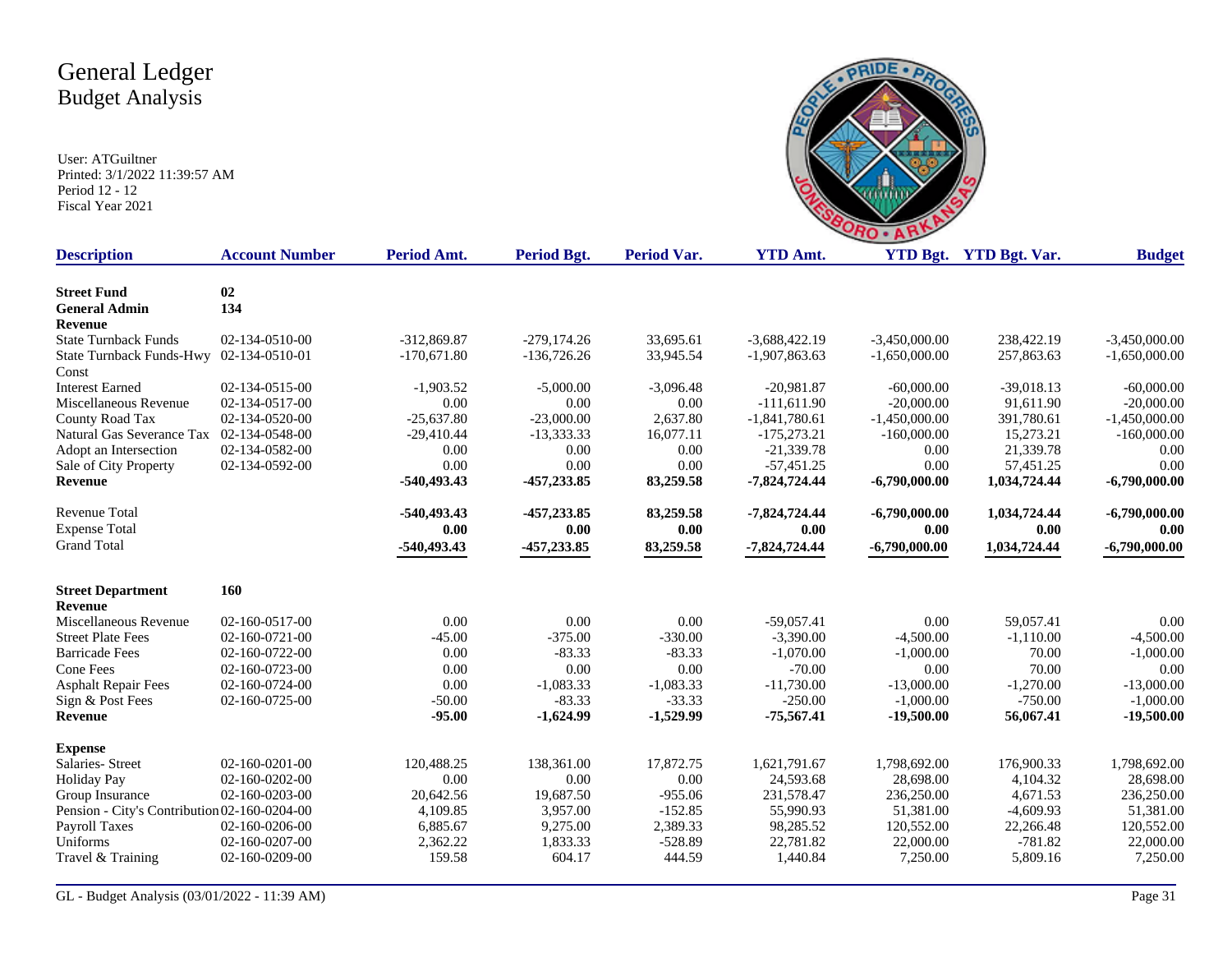| 0.00<br>0.00<br>0.00<br>Part-Time Salaries<br>02-160-0210-00<br>0.00<br>78,000.00<br>78,000.00<br>02-160-0211-00<br>924.99<br>38,542.96<br>20,000.00<br>$-18,542.96$<br><b>Overtime Salaries</b><br>741.68<br>1,666.67<br>2,886.95<br>Telephone Expense<br>02-160-0213-00<br>0.00<br>450.00<br>450.00<br>2,513.05<br>5,400.00<br><b>Insurance and Licenses</b><br>0.00<br>$-75.75$<br>56,177.15<br>$-2,177.15$<br>02-160-0215-00<br>75.75<br>54,000.00 | 78,000.00<br>20,000.00<br>5,400.00<br>54,000.00<br>10,000.00<br>20,000.00<br>100.00 |
|--------------------------------------------------------------------------------------------------------------------------------------------------------------------------------------------------------------------------------------------------------------------------------------------------------------------------------------------------------------------------------------------------------------------------------------------------------|-------------------------------------------------------------------------------------|
|                                                                                                                                                                                                                                                                                                                                                                                                                                                        |                                                                                     |
|                                                                                                                                                                                                                                                                                                                                                                                                                                                        |                                                                                     |
|                                                                                                                                                                                                                                                                                                                                                                                                                                                        |                                                                                     |
|                                                                                                                                                                                                                                                                                                                                                                                                                                                        |                                                                                     |
| 0.00<br>833.33<br>833.33<br>5,125.74<br><b>Earned Benefits Payout</b><br>02-160-0216-00<br>4,874.26<br>10,000.00                                                                                                                                                                                                                                                                                                                                       |                                                                                     |
| 1,603.32<br>Professional Services<br>02-160-0217-00<br>63.35<br>1,666.67<br>5,093.40<br>20,000.00<br>14,906.60                                                                                                                                                                                                                                                                                                                                         |                                                                                     |
| 02-160-0218-00<br>0.00<br>8.33<br>8.33<br>27.64<br>100.00<br>72.36<br>Postage                                                                                                                                                                                                                                                                                                                                                                          |                                                                                     |
| Advertising and Printing<br>02-160-0220-00<br>57.81<br>25.00<br>$-32.81$<br>1,241.31<br>300.00<br>$-941.31$                                                                                                                                                                                                                                                                                                                                            | 300.00                                                                              |
| Maintenance Bldg & Grns.<br>602.18<br>0.00<br>$-602.18$<br>602.18<br>0.00<br>$-602.18$<br>02-160-0221-00                                                                                                                                                                                                                                                                                                                                               | 0.00                                                                                |
| 2,083.33<br>$-2,017.96$<br>37,096.42<br>25,000.00<br>$-12,096.42$<br><b>Equipment Maintenance</b><br>02-160-0222-00<br>4,101.29                                                                                                                                                                                                                                                                                                                        | 25,000.00                                                                           |
| 63,030.71<br>Auto Expense<br>02-160-0223-00<br>6,863.75<br>25,000.00<br>18,136.25<br>236,969.29<br>300,000.00                                                                                                                                                                                                                                                                                                                                          | 300,000.00                                                                          |
| Supplies<br>02-160-0224-00<br>2,833.24<br>8,333.33<br>5,500.09<br>87.108.35<br>100,000.00<br>12,891.65                                                                                                                                                                                                                                                                                                                                                 | 100,000.00                                                                          |
| 83.33<br>12.32<br>$-213.02$<br>Office Supplies<br>02-160-0224-01<br>71.01<br>1,213.02<br>1,000.00                                                                                                                                                                                                                                                                                                                                                      | 1,000.00                                                                            |
| $-6,835.71$<br>198,107.93<br>$-18,107.93$<br>Fuel<br>02-160-0225-00<br>21,835.71<br>15,000.00<br>180,000.00                                                                                                                                                                                                                                                                                                                                            | 180,000.00                                                                          |
| 80.01<br>02-160-0228-00<br>0.00<br>8.33<br>8.33<br>19.99<br>100.00<br>Dues & Subscriptions                                                                                                                                                                                                                                                                                                                                                             | 100.00                                                                              |
| 259,553.94<br>48,103.94<br>783,072.06<br>48,103.94<br><b>Fixed Assets</b><br>02-160-0232-00<br>211,450.00<br>831,176.00                                                                                                                                                                                                                                                                                                                                | 831,176.00                                                                          |
| 02-160-0232-01<br>2,792.80<br>458.33<br>$-2,334.47$<br>6,349.42<br>5,500.00<br>$-849.42$<br>Minor Equipment &                                                                                                                                                                                                                                                                                                                                          | 5,500.00                                                                            |
| Furniture                                                                                                                                                                                                                                                                                                                                                                                                                                              |                                                                                     |
| <b>Rentals Contracts</b><br>02-160-0233-00<br>46.11<br>500.00<br>453.89<br>6,533.55<br>6,000.00<br>$-533.55$                                                                                                                                                                                                                                                                                                                                           | 6,000.00                                                                            |
| <b>Street Materials</b><br>02-160-0235-00<br>32,422.18<br>35,416.67<br>2,994.49<br>285,304.77<br>425,000.00<br>139.695.23                                                                                                                                                                                                                                                                                                                              | 425,000.00                                                                          |
| 5,454.70<br>162,724.62<br>37,275.38<br><b>Street Contracts</b><br>02-160-0236-00<br>16,666.67<br>11,211.97<br>200,000.00                                                                                                                                                                                                                                                                                                                               | 200,000.00                                                                          |
| 02-160-0239-00<br>4,448.06<br>125,187.02<br>49,812.98<br><b>Street Signalization</b><br>10,135.27<br>14,583.33<br>175,000.00                                                                                                                                                                                                                                                                                                                           | 175,000.00                                                                          |
| UnemploymentWkms.Comp.02-160-0279-00<br>0.00<br>0.00<br>0.00<br>73,638.00<br>0.00<br>73,638.00                                                                                                                                                                                                                                                                                                                                                         | 73,638.00                                                                           |
| Medicare Contributions<br>1,610.33<br>2,166.00<br>555.67<br>22,986.09<br>02-160-0284-00<br>28,193.00<br>5,206.91                                                                                                                                                                                                                                                                                                                                       | 28,193.00                                                                           |
| Longevity Pay<br>02-160-0285-00<br>0.00<br>0.00<br>0.00<br>8,000.00<br>9,000.00<br>1,000.00                                                                                                                                                                                                                                                                                                                                                            | 9,000.00                                                                            |
| <b>Computer Software</b><br>02-160-0296-00<br>0.00<br>0.00<br>0.00<br>235.33<br>2,390.00<br>2,154.67                                                                                                                                                                                                                                                                                                                                                   | 2,390.00                                                                            |
| <b>Mobile Data Services</b><br>373.16<br>$-39.83$<br>3,629.91<br>370.09<br>02-160-0297-00<br>333.33<br>4,000.00                                                                                                                                                                                                                                                                                                                                        | 4,000.00                                                                            |
| 0.00<br>0.00<br>0.00<br>1,068.73<br>11,951.27<br>Maintenance Contracts<br>02-160-0318-00<br>13,020.00                                                                                                                                                                                                                                                                                                                                                  | 13,020.00                                                                           |
| 558,554.59<br><b>Expense</b><br>456,178.45<br>102,376.14<br>4,204,779.38<br>4,831,640.00<br>626,860.62                                                                                                                                                                                                                                                                                                                                                 | 4,831,640.00                                                                        |
|                                                                                                                                                                                                                                                                                                                                                                                                                                                        |                                                                                     |
| <b>Revenue Total</b><br>$-95.00$<br>$-1,624.99$<br>$-1,529.99$<br>$-75,567.41$<br>$-19,500.00$<br>56,067.41                                                                                                                                                                                                                                                                                                                                            | $-19,500.00$                                                                        |
| <b>Expense Total</b><br>456,178.45<br>558,554.59<br>102,376.14<br>4,204,779.38<br>4,831,640.00<br>626,860.62                                                                                                                                                                                                                                                                                                                                           | 4,831,640.00                                                                        |
| <b>Grand Total</b><br>100,846.15<br>682,928.03<br>456,083.45<br>556,929.60<br>4,129,211.97<br>4,812,140.00                                                                                                                                                                                                                                                                                                                                             | 4,812,140.00                                                                        |
| 161<br><b>Street Engineering</b>                                                                                                                                                                                                                                                                                                                                                                                                                       |                                                                                     |
| <b>Revenue</b>                                                                                                                                                                                                                                                                                                                                                                                                                                         |                                                                                     |
| Miscellaneous Revenue<br>02-161-0517-00<br>0.00<br>0.00<br>0.00<br>$-2,047.64$<br>0.00<br>2,047.64                                                                                                                                                                                                                                                                                                                                                     | 0.00                                                                                |
| 50.00<br>Floodplain Permits<br>$-425.00$<br>$-375.00$<br>$-20,599.00$<br>$-4,500.00$<br>16,099.00<br>02-161-0553-00                                                                                                                                                                                                                                                                                                                                    | $-4,500.00$                                                                         |
| $-225.00$<br>183.33<br>RoadLane Closure Permits<br>02-161-0556-00<br>$-41.67$<br>$-1,575.00$<br>$-500.00$<br>1,075.00                                                                                                                                                                                                                                                                                                                                  | $-500.00$                                                                           |
| <b>Residential Site Permits</b><br>02-161-0558-00<br>$-2,000.00$<br>$-1,291.67$<br>708.33<br>$-19,975.00$<br>$-15,500.00$<br>4,475.00                                                                                                                                                                                                                                                                                                                  | $-15,500.00$                                                                        |
| Stormwater Grading Permits 02-161-0563-00<br>$-1,000.00$<br>3,596.00<br>7,407.00<br>-4,596.00<br>$-53,407.00$<br>$-46,000.00$                                                                                                                                                                                                                                                                                                                          | $-46,000.00$                                                                        |
| $-700.00$<br>700.00<br><b>Site Dev Review Permits</b><br>02-161-0565-00<br>0.00<br>$-5,350.00$<br>0.00<br>5,350.00                                                                                                                                                                                                                                                                                                                                     | 0.00                                                                                |
| 02-161-0573-00<br>0.00<br>$-2,916.67$<br>$-35,000.00$<br>16,304.00<br>Stormwater Management<br>$-2,916.67$<br>$-51,304.00$                                                                                                                                                                                                                                                                                                                             | $-35,000.00$                                                                        |
| Permits                                                                                                                                                                                                                                                                                                                                                                                                                                                |                                                                                     |
| Driveway Permits<br>02-161-0575-00<br>$-1,750.00$<br>$-1,666.67$<br>83.33<br>$-25,860.00$<br>$-20,000.00$<br>5,860.00                                                                                                                                                                                                                                                                                                                                  | $-20,000.00$                                                                        |
| 0.00<br><b>Stormwater Appeal Fees</b><br>02-161-0577-00<br>0.00<br>0.00<br>$-1,100.00$<br>0.00<br>1,100.00                                                                                                                                                                                                                                                                                                                                             | 0.00                                                                                |
| <b>Revenue</b><br>$-9,696.00$<br>$-7,291.68$<br>2,404.32<br>$-181,217.64$<br>-121,500.00<br>59,717.64                                                                                                                                                                                                                                                                                                                                                  | -121,500.00                                                                         |

**Expense**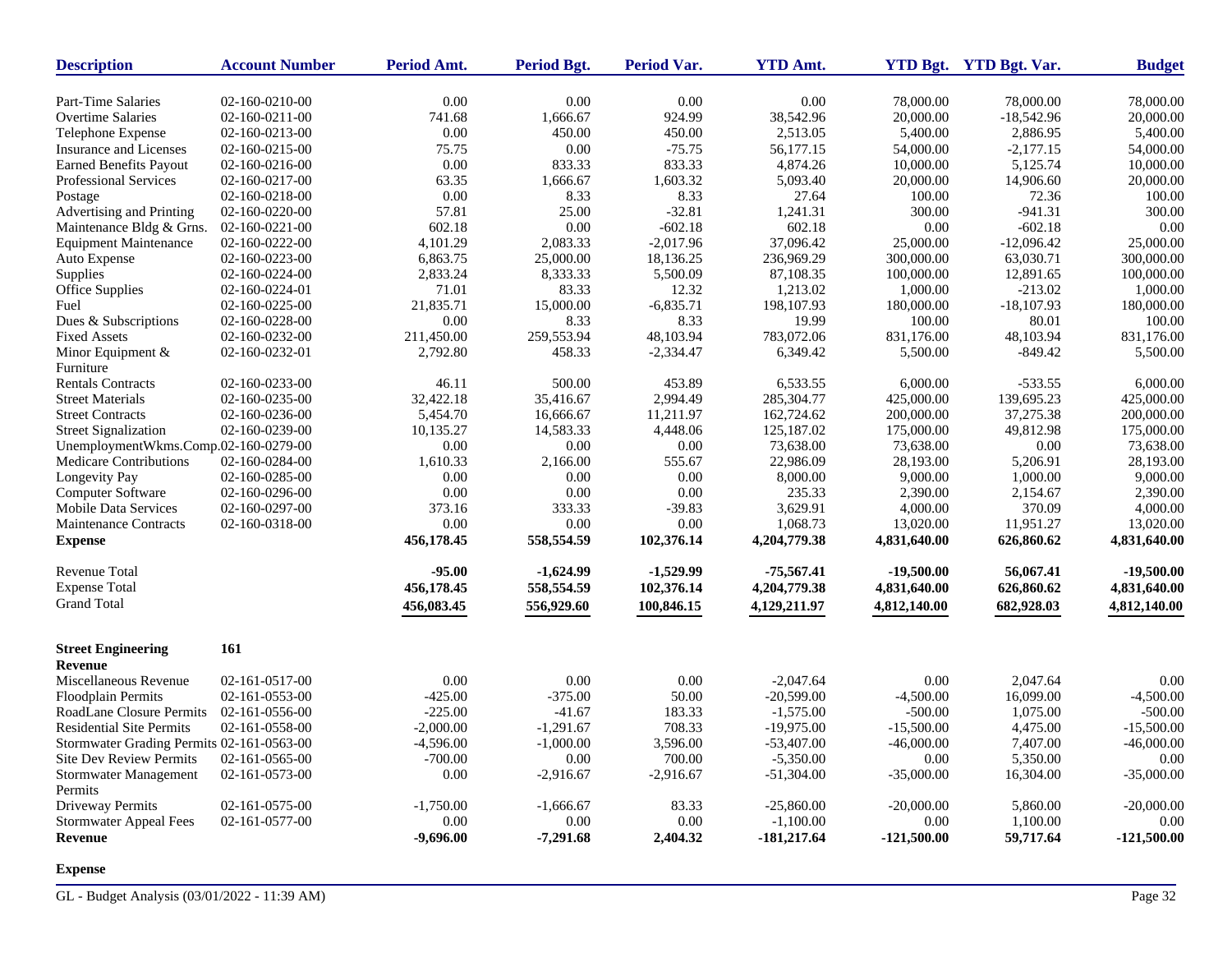| <b>Description</b>                             | <b>Account Number</b> | Period Amt.  | <b>Period Bgt.</b> | Period Var.     | <b>YTD Amt.</b> |               | YTD Bgt. YTD Bgt. Var. | <b>Budget</b> |
|------------------------------------------------|-----------------------|--------------|--------------------|-----------------|-----------------|---------------|------------------------|---------------|
| Salaries-Engineering                           | 02-161-0201-00        | 51,424.23    | 56,921.00          | 5,496.77        | 659,546.06      | 739,983.00    | 80,436.94              | 739,983.00    |
| <b>Holiday Pay</b>                             | 02-161-0202-00        | 0.00         | 0.00               | 0.00            | 10,037.38       | 11,494.00     | 1,456.62               | 11,494.00     |
| Group Insurance                                | 02-161-0203-00        | 7,477.14     | 9,539.58           | 2,062.44        | 99,092.26       | 114,475.00    | 15,382.74              | 114,475.00    |
| Pension - City's Contribution 02-161-0204-00   |                       | 2,372.79     | 2,460.00           | 87.21           | 28,441.46       | 31,980.00     | 3,538.54               | 31,980.00     |
| Payroll Taxes                                  | 02-161-0206-00        | 2,908.54     | 3,595.00           | 686.46          | 37,761.93       | 46,745.00     | 8,983.07               | 46,745.00     |
| Uniforms                                       | 02-161-0207-00        | 722.42       | 0.00               | $-722.42$       | 1,080.44        | 0.00          | $-1,080.44$            | 0.00          |
| Travel & Training                              | 02-161-0209-00        | 541.41       | 416.67             | $-124.74$       | 3,444.79        | 5,000.00      | 1,555.21               | 5,000.00      |
| Overtime Salaries                              | 02-161-0211-00        | 0.00         | 291.67             | 291.67          | 0.00            | 3,500.00      | 3,500.00               | 3,500.00      |
| Telephone Expense                              | 02-161-0213-00        | 1,135.21     | 375.00             | $-760.21$       | 15,286.34       | 4,500.00      | $-10,786.34$           | 4,500.00      |
| Insurance and Licenses                         | 02-161-0215-00        | 0.00         | 0.00               | 0.00            | 3,444.71        | 4,400.00      | 955.29                 | 4,400.00      |
| Professional Services                          | 02-161-0217-00        | 40.00        | 145.83             | 105.83          | 422.95          | 1,750.00      | 1,327.05               | 1,750.00      |
| Postage                                        | 02-161-0218-00        | 241.38       | 58.33              | $-183.05$       | 1,112.86        | 700.00        | $-412.86$              | 700.00        |
| Advertising and Printing                       | 02-161-0220-00        | 39.00        | 208.33             | 169.33          | 4,179.69        | 2,500.00      | $-1,679.69$            | 2,500.00      |
| Auto Expense                                   | 02-161-0223-00        | $0.00\,$     | 250.00             | 250.00          | 4,227.27        | 3,000.00      | $-1,227.27$            | 3,000.00      |
| Supplies                                       | 02-161-0224-00        | 766.69       | 166.67             | $-600.02$       | 4,738.27        | 2,000.00      | $-2,738.27$            | 2,000.00      |
| <b>Office Supplies</b>                         | 02-161-0224-01        | 197.10       | 125.00             | $-72.10$        | 962.38          | 1,500.00      | 537.62                 | 1,500.00      |
| Fuel                                           | 02-161-0225-00        | 2,595.14     | 1,250.00           | $-1,345.14$     | 15,708.05       | 15,000.00     | $-708.05$              | 15,000.00     |
| Dues & Subscriptions                           | 02-161-0228-00        | 0.00         | 125.00             | 125.00          | 1,209.12        | 1,500.00      | 290.88                 | 1,500.00      |
| <b>Fixed Assets</b>                            | 02-161-0232-00        | 60,000.00    | 60,000.00          | 0.00            | 100,300.00      | 100,300.00    | 0.00                   | 100,300.00    |
| Minor Equipment &                              | 02-161-0232-01        | 2,107.70     | 416.67             | $-1,691.03$     | 2,107.70        | 5,000.00      | 2,892.30               | 5,000.00      |
| Furniture                                      |                       |              |                    |                 |                 |               |                        |               |
| <b>Rentals Contracts</b>                       | 02-161-0233-00        | 67.55        | 208.33             | 140.78          | 1.161.91        | 2,500.00      | 1,338.09               | 2,500.00      |
| <b>Street Signalization</b>                    | 02-161-0239-00        | 1,438.00     | 55,890.00          | 54,452.00       | 58,440.42       | 128,690.00    | 70,249.58              | 128,690.00    |
| Medicare Contributions                         | 02-161-0284-00        | 680.22       | 850.00             | 169.78          | 8,831.32        | 10,932.00     | 2,100.68               | 10,932.00     |
| Longevity Pay                                  | 02-161-0285-00        | 0.00         | 0.00               | 0.00            | 2,000.00        | 2,000.00      | 0.00                   | 2,000.00      |
| <b>Computer Software</b>                       | 02-161-0296-00        | 0.00         | 91.67              | 91.67           | 882.50          | 1,100.00      | 217.50                 | 1,100.00      |
| <b>Mobile Data Services</b>                    | 02-161-0297-00        | 272.21       | 500.00             | 227.79          | 4,115.44        | 6,000.00      | 1,884.56               | 6,000.00      |
| <b>Maintenance Contracts</b>                   | 02-161-0318-00        | 0.00         | 15,000.00          | 15,000.00       | 6,762.31        | 21,000.00     | 14,237.69              | 21,000.00     |
| <b>Street Overlays</b>                         | 02-161-0329-00        | 0.00         | 64,481.51          | 64,481.51       | 473,554.02      | 500,000.00    | 26,445.98              | 500,000.00    |
| <b>Expense</b>                                 |                       | 135,026.73   | 273,366.26         | 138,339.53      | 1,548,851.58    | 1,767,549.00  | 218,697.42             | 1,767,549.00  |
| Revenue Total                                  |                       | $-9,696.00$  | $-7,291.68$        | 2,404.32        | $-181,217.64$   | $-121,500.00$ | 59,717.64              | $-121,500.00$ |
| <b>Expense Total</b>                           |                       | 135,026.73   | 273,366.26         | 138,339.53      | 1,548,851.58    | 1,767,549.00  | 218,697.42             | 1,767,549.00  |
| <b>Grand Total</b>                             |                       |              |                    |                 |                 |               |                        |               |
|                                                |                       | 125,330.73   | 266,074.58         | 140,743.85      | 1,367,633.94    | 1,646,049.00  | 278,415.06             | 1,646,049.00  |
| <b>Capital Improvement</b><br>Revenue          | 170                   |              |                    |                 |                 |               |                        |               |
| AHTD100657 MLK<br>Extension                    | 02-170-0536-13        | $-6,458.73$  | -449.109.72        | -442,650.99     | -47,349.01      | $-490,000.00$ | -442,650.99            | $-490,000.00$ |
| <b>Revenue</b>                                 |                       | $-6,458.73$  | -449,109.72        | -442,650.99     | $-47,349.01$    | $-490,000.00$ | -442,650.99            | -490,000.00   |
| <b>Expense</b>                                 |                       |              |                    |                 |                 |               |                        |               |
| Capital Improvement                            | 02-170-0750-00        | 2,030,020.00 | 0.00               | $-2,030,020.00$ | 2,030,020.00    | $0.00\,$      | $-2,030,020.00$        | $0.00\,$      |
| Carryover<br>Caraway - Parker to Fox<br>Meadow | 02-170-0751-03        | $0.00\,$     | 178,317.06         | 178,317.06      | 96,682.94       | 275,000.00    | 178,317.06             | 275,000.00    |
| Misc. Street Projects                          | 02-170-0751-04        | 11,111.53    | 89,644.45          | 78,532.92       | 21,467.08       | 100,000.00    | 78,532.92              | 100,000.00    |
| SidewalksMisc Concrete                         | 02-170-0751-05        | 19,978.87    | 0.00               | -19,978.87      | 291,263.20      | 250,000.00    | $-41,263.20$           | 250,000.00    |
| <b>AHTD Bridge Inspections</b>                 | 02-170-0751-09        | $0.00\,$     | 3,000.00           | 3,000.00        | 0.00            | 3,000.00      | 3,000.00               | 3,000.00      |
|                                                |                       |              |                    |                 |                 |               |                        |               |
| GL - Budget Analysis (03/01/2022 - 11:39 AM)   |                       |              |                    |                 |                 |               |                        | Page 33       |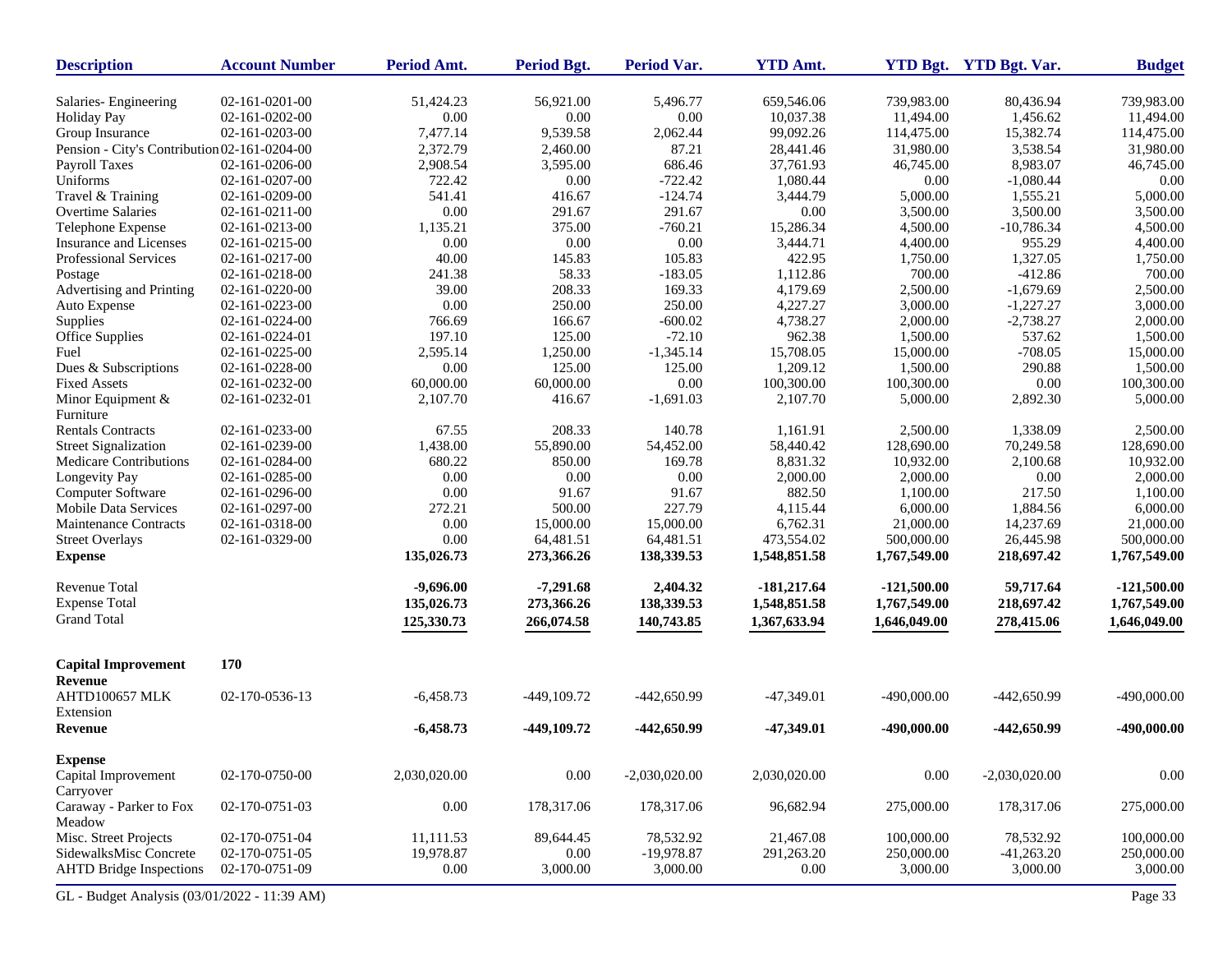| <b>Description</b>                    | <b>Account Number</b> | Period Amt.   | <b>Period Bgt.</b> | <b>Period Var.</b> | <b>YTD Amt.</b> |                 | YTD Bgt. YTD Bgt. Var. | <b>Budget</b>   |
|---------------------------------------|-----------------------|---------------|--------------------|--------------------|-----------------|-----------------|------------------------|-----------------|
| Railroad Maintenance                  | 02-170-0751-11        | 7,482.00      | 53,639.91          | 46,157.91          | 103,842.09      | 150,000.00      | 46,157.91              | 150,000.00      |
| <b>CI Facilities Projects</b>         | 02-170-0753-00        | 0.00          | 0.00               | 0.00               | 17,425.25       | 0.00            | $-17,425.25$           | 0.00            |
| AHTD100879 4963-                      | 02-170-0759-04        | 0.00          | 22,000.00          | 22,000.00          | 0.00            | 22,000.00       | 22,000.00              | 22,000.00       |
| 49Parker                              |                       |               |                    |                    |                 |                 |                        |                 |
| AHTD100881 1B- Widening02-170-0759-09 |                       | $0.00\,$      | 33,000.00          | 33,000.00          | 0.00            | 33,000.00       | 33,000.00              | 33,000.00       |
| AHTD100942 351-                       | 02-170-0759-10        | $0.00\,$      | 1,400,000.00       | 1,400,000.00       | 0.00            | 1,400,000.00    | 1,400,000.00           | 1,400,000.00    |
| Overpass                              |                       |               |                    |                    |                 |                 |                        |                 |
| AHTD100657 MLK                        | 02-170-0759-13        | 0.00          | 442,629.16         | 442,629.16         | 47,370.84       | 490,000.00      | 442,629.16             | 490,000.00      |
| Extension                             |                       |               |                    |                    |                 |                 |                        |                 |
| <b>Expense</b>                        |                       | 2,068,592.40  | 2,222,230.58       | 153,638.18         | 2,608,071.40    | 2,723,000.00    | 114,928.60             | 2,723,000.00    |
| <b>Revenue Total</b>                  |                       | $-6,458.73$   | -449,109.72        | -442,650.99        | -47,349.01      | -490,000.00     | -442,650.99            | -490,000.00     |
| <b>Expense Total</b>                  |                       | 2,068,592.40  | 2,222,230.58       | 153,638.18         | 2,608,071.40    | 2,723,000.00    | 114,928.60             | 2,723,000.00    |
| <b>Grand Total</b>                    |                       | 2,062,133.67  | 1,773,120.86       | $-289,012.81$      | 2,560,722.39    | 2,233,000.00    | -327,722.39            | 2,233,000.00    |
|                                       |                       |               |                    |                    |                 |                 |                        |                 |
| <b>Other Expenses</b>                 | 888                   |               |                    |                    |                 |                 |                        |                 |
| <b>Expense</b>                        |                       |               |                    |                    |                 |                 |                        |                 |
| 2020 Tornado Damage                   | 02-888-0500-04        | 0.00          | 0.00               | 0.00               | 19,080.25       | 0.00            | $-19,080.25$           | 0.00            |
| Expense                               |                       |               |                    |                    |                 |                 |                        |                 |
| <b>Insurance Claim Expenses</b>       | 02-888-0500-16        | 5,439.61      | 0.00               | $-5,439.61$        | 147, 103. 77    | 0.00            | $-147, 103.77$         | 0.00            |
| <b>Expense</b>                        |                       | 5,439.61      | 0.00               | $-5,439.61$        | 166,184.02      | 0.00            | $-166, 184.02$         | 0.00            |
| Revenue Total                         |                       | 0.00          | 0.00               | 0.00               | 0.00            | 0.00            | 0.00                   | 0.00            |
| <b>Expense Total</b>                  |                       | 5,439.61      | 0.00               | $-5,439.61$        | 166,184.02      | 0.00            | $-166, 184.02$         | 0.00            |
| <b>Grand Total</b>                    |                       | 5,439.61      | $0.00\,$           | $-5,439.61$        | 166,184.02      | $0.00\,$        | $-166,184.02$          | 0.00            |
|                                       |                       |               |                    |                    |                 |                 |                        |                 |
| <b>Other Revenues</b>                 | 999                   |               |                    |                    |                 |                 |                        |                 |
| Revenue                               |                       |               |                    |                    |                 |                 |                        |                 |
| 2020 Tornado Damage                   | 02-999-0500-04        | 0.00          | 0.00               | 0.00               | $-164,255.84$   | 0.00            | 164,255.84             | 0.00            |
| Reimb                                 |                       |               |                    |                    |                 |                 |                        |                 |
| <b>Insurance Claim Recovery</b>       | 02-999-0500-16        | $-155,255.00$ | 0.00               | 155,255.00         | -335,836.87     | 0.00            | 335,836.87             | 0.00            |
| <b>Revenue</b>                        |                       | $-155,255.00$ | 0.00               | 155,255.00         | -500,092.71     | 0.00            | 500,092.71             | 0.00            |
| <b>Revenue Total</b>                  |                       | $-155,255.00$ | 0.00               | 155,255.00         | $-500,092.71$   | 0.00            | 500.092.71             | 0.00            |
| <b>Expense Total</b>                  |                       | 0.00          | 0.00               | 0.00               | 0.00            | 0.00            | $0.00\,$               | 0.00            |
| <b>Grand Total</b>                    |                       | $-155,255.00$ | 0.00               | 155,255.00         | $-500,092.71$   | $0.00\,$        | 500,092.71             | 0.00            |
|                                       |                       |               |                    |                    |                 |                 |                        |                 |
| <b>Revenue Total</b>                  |                       | -711,998.16   | $-915,260.24$      | $-203,262.08$      | $-8,628,951.21$ | $-7,421,000.00$ | 1,207,951.21           | $-7,421,000.00$ |
| <b>Expense Total</b>                  |                       | 2,665,237.19  | 3,054,151.43       | 388,914.24         | 8,527,886.38    | 9,322,189.00    | 794,302.62             | 9,322,189.00    |
| <b>Grand Total</b>                    |                       | 1,953,239.03  | 2,138,891.19       | 185,652.16         | $-101,064.83$   | 1,901,189.00    | 2,002,253.83           | 1,901,189.00    |
| <b>Street Fund</b>                    | 02                    | 1,953,239.03  | 2,138,891.19       | 185,652.16         | $-101,064.83$   | 1,901,189.00    | 2,002,253.83           | 1,901,189.00    |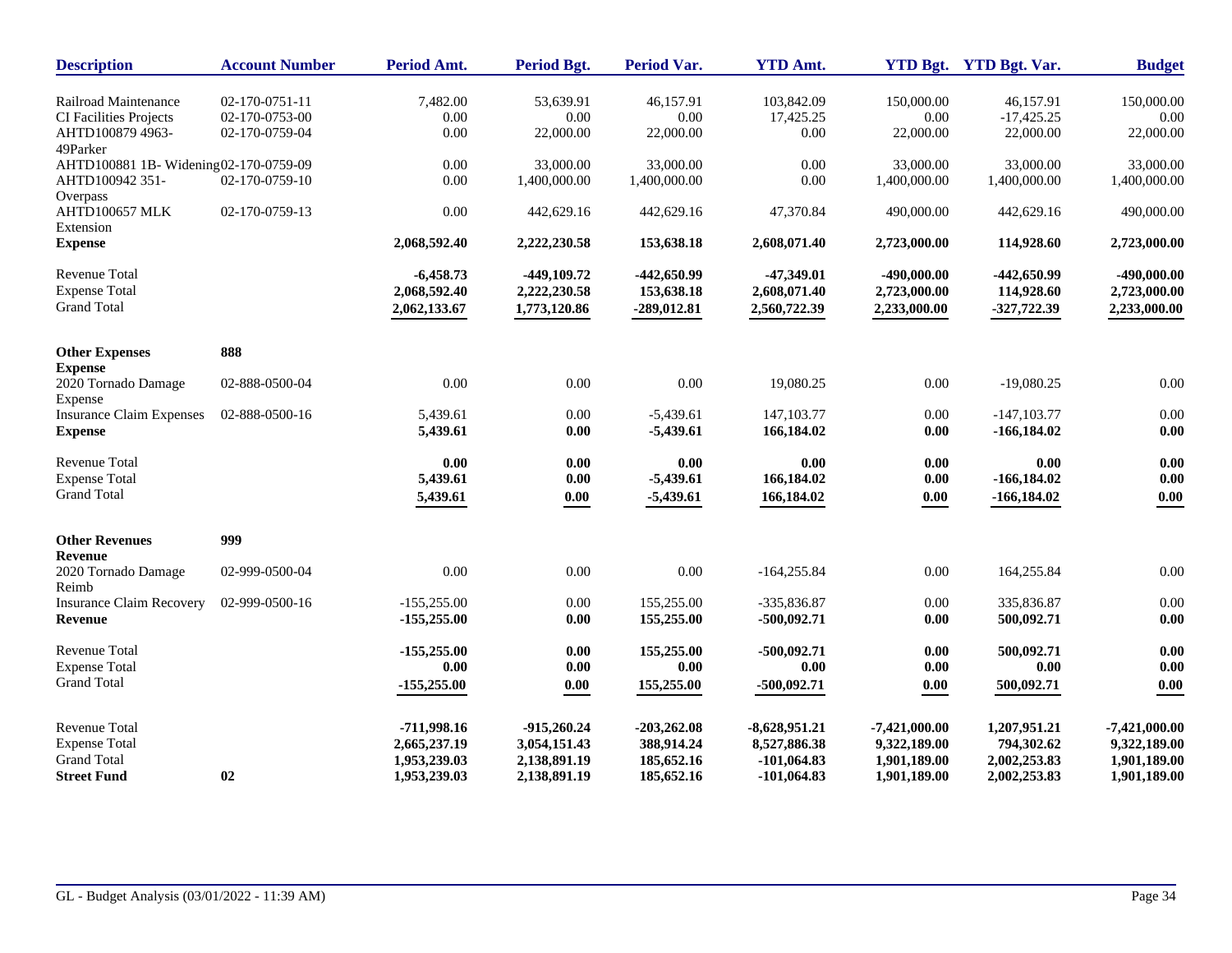User: ATGuiltner Printed: 3/1/2022 11:39:57 AM Period 12 - 12 Fiscal Year 2021



| <b>Description</b>                           | <b>Account Number</b> | Period Amt.   | <b>Period Bgt.</b> | <b>Period Var.</b> | <b>YTD Amt.</b> |                 | YTD Bgt. YTD Bgt. Var. | <b>Budget</b>   |
|----------------------------------------------|-----------------------|---------------|--------------------|--------------------|-----------------|-----------------|------------------------|-----------------|
|                                              |                       |               |                    |                    |                 |                 |                        |                 |
| <b>Emergency 911 Fund</b>                    | 06                    |               |                    |                    |                 |                 |                        |                 |
| E-911                                        | 145                   |               |                    |                    |                 |                 |                        |                 |
| Revenue                                      |                       |               |                    |                    |                 |                 |                        |                 |
| <b>Interest Earned</b>                       | 06-145-0515-00        | $-292.09$     | $-483.33$          | $-191.24$          | $-3,120.25$     | $-5,800.00$     | $-2,679.75$            | $-5,800.00$     |
| E911 Surcharge                               | 06-145-0550-00        | $-8,600.32$   | $-4,500.00$        | 4,100.32           | $-109,594.92$   | $-95,000.00$    | 14,594.92              | $-95,000.00$    |
| <b>PSAP Distribution</b>                     | 06-145-0600-00        | $-327,914.26$ | $-420,000.00$      | $-92,085.74$       | $-1,464,766.38$ | $-1,680,000.00$ | $-215,233.62$          | $-1,680,000.00$ |
| Revenue                                      |                       | -336,806.67   | -424,983.33        | $-88,176.66$       | $-1,577,481.55$ | $-1,780,800.00$ | $-203,318.45$          | $-1,780,800.00$ |
| <b>Expense</b>                               |                       |               |                    |                    |                 |                 |                        |                 |
| Salaries-E-911                               | 06-145-0201-00        | 51,695.98     | 64,782.00          | 13,086.02          | 745,968.83      | 842,166.00      | 96,197.17              | 842,166.00      |
| <b>Holiday Pay</b>                           | 06-145-0202-00        | $-246.85$     | 0.00               | 246.85             | 30.074.73       | 35,997.00       | 5,922.27               | 35,997.00       |
| Group Insurance                              | 06-145-0203-00        | 8,573.96      | 11,550.00          | 2,976.04           | 115,063.97      | 138,600.00      | 23,536.03              | 138,600.00      |
| Pension - City's Contribution 06-145-0204-00 |                       | 1,732.65      | 2,018.00           | 285.35             | 23,393.74       | 26,199.00       | 2,805.26               | 26,199.00       |
| Payroll Taxes                                | 06-145-0206-00        | 3,378.93      | 4,405.00           | 1,026.07           | 51,266.86       | 57,265.00       | 5,998.14               | 57,265.00       |
| Uniforms                                     | 06-145-0207-00        | 0.00          | $0.00\,$           | 0.00               | 70.00           | 0.00            | $-70.00$               | 0.00            |
| Travel & Training                            | 06-145-0209-00        | 1,333.37      | 333.33             | $-1,000.04$        | 3,449.48        | 4,000.00        | 550.52                 | 4,000.00        |
| Part-Time Salaries                           | 06-145-0210-00        | 2,208.75      | 0.00               | $-2,208.75$        | 6,828.75        | 0.00            | $-6,828.75$            | 0.00            |
| <b>Overtime Salaries</b>                     | 06-145-0211-00        | 3,274.13      | 833.33             | $-2,440.80$        | 47,536.51       | 10,000.00       | $-37,536.51$           | 10,000.00       |
| Telephone Expense                            | 06-145-0213-00        | 131.72        | 1,291.67           | 1,159.95           | 3,922.17        | 15,500.00       | 11,577.83              | 15,500.00       |
| <b>Insurance and Licenses</b>                | 06-145-0215-00        | 0.00          | 0.00               | 0.00               | 15,116.78       | 16,000.00       | 883.22                 | 16,000.00       |
| <b>Earned Benefits Payout</b>                | 06-145-0216-00        | 1,240.90      | 0.00               | $-1,240.90$        | 44,558.92       | 35,000.00       | $-9,558.92$            | 35,000.00       |
| Professional Services                        | 06-145-0217-00        | 0.00          | 41.67              | 41.67              | 374.00          | 500.00          | 126.00                 | 500.00          |
| Advertising and Printing                     | 06-145-0220-00        | 0.00          | 25.00              | 25.00              | 289.63          | 300.00          | 10.37                  | 300.00          |
| Maintenance Bldg & Grns                      | 06-145-0221-00        | 312.73        | 333.33             | 20.60              | 4,292.64        | 4,000.00        | $-292.64$              | 4,000.00        |
| <b>Equipment Maintenance</b>                 | 06-145-0222-00        | $-5,665.34$   | 166.67             | 5,832.01           | 1,061.80        | 2,000.00        | 938.20                 | 2,000.00        |
| Auto Expense                                 | 06-145-0223-00        | 0.00          | 66.67              | 66.67              | 1,088.37        | 800.00          | $-288.37$              | 800.00          |
| Supplies                                     | 06-145-0224-00        | 508.18        | 241.67             | $-266.51$          | 3,050.37        | 2,900.00        | $-150.37$              | 2,900.00        |
| <b>Office Supplies</b>                       | 06-145-0224-01        | 0.00          | 166.67             | 166.67             | 2,276.52        | 2,000.00        | $-276.52$              | 2,000.00        |
| Fuel                                         | 06-145-0225-00        | 399.81        | 125.00             | $-274.81$          | 2,945.14        | 1,500.00        | $-1,445.14$            | 1,500.00        |
| Dues & Subscriptions                         | 06-145-0228-00        | 28.50         | 0.00               | $-28.50$           | 482.25          | 0.00            | $-482.25$              | 0.00            |
| <b>Fixed Assets</b>                          | 06-145-0232-00        | 1,568.54      | 73,085.00          | 71,516.46          | 1,568.54        | 73,085.00       | 71,516.46              | 73,085.00       |
| Minor Equipment &                            | 06-145-0232-01        | 4,299.50      | 9,200.00           | 4,900.50           | 4,299.50        | 9,200.00        | 4,900.50               | 9,200.00        |
| Furniture                                    |                       |               |                    |                    |                 |                 |                        |                 |
| <b>Rentals Contracts</b>                     | 06-145-0233-00        | 1,272.45      | 1,666.67           | 394.22             | 16,309.23       | 20,000.00       | 3,690.77               | 20,000.00       |
| UnemploymentWkms.Comp.06-145-0279-00         |                       | 0.00          | 0.00               | 0.00               | 11,322.00       | 11,322.00       | 0.00                   | 11,322.00       |
| <b>Medicare Contributions</b>                | 06-145-0284-00        | 790.22        | 1,032.00           | 241.78             | 11,989.98       | 13,392.00       | 1,402.02               | 13,392.00       |
| Longevity Pay                                | 06-145-0285-00        | 0.00          | 0.00               | 0.00               | 2,500.00        | 3,500.00        | 1,000.00               | 3,500.00        |
| <b>Mobile Data Services</b>                  | 06-145-0297-00        | 116.57        | 83.33              | $-33.24$           | 1,002.52        | 1,000.00        | $-2.52$                | 1,000.00        |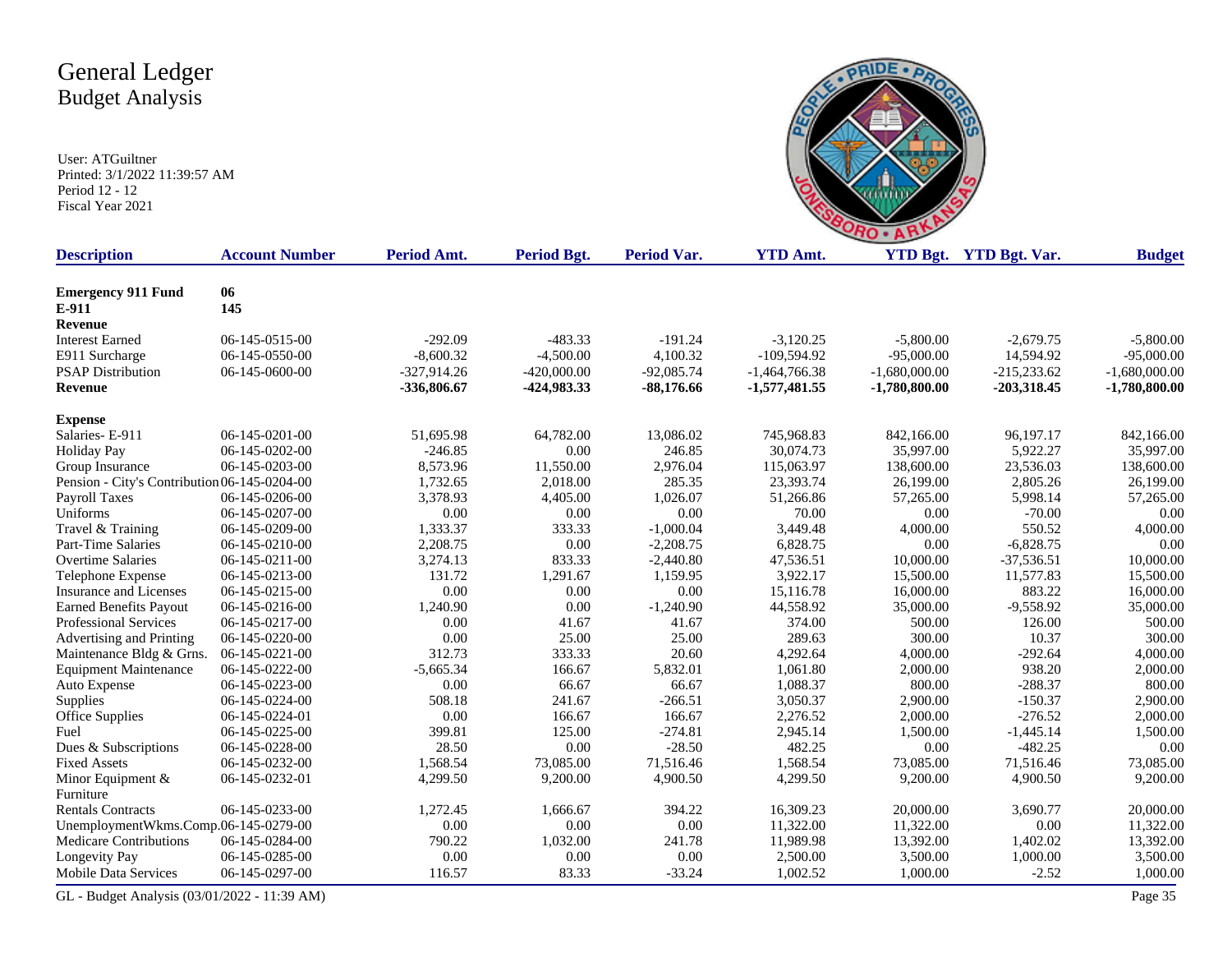| <b>Description</b>                                                 | <b>Account Number</b> | Period Amt.   | Period Bgt.  | <b>Period Var.</b> | <b>YTD Amt.</b>        |                 | YTD Bgt. YTD Bgt. Var. | <b>Budget</b>   |
|--------------------------------------------------------------------|-----------------------|---------------|--------------|--------------------|------------------------|-----------------|------------------------|-----------------|
| <b>Maintenance Contracts</b>                                       | 06-145-0318-00        | 0.00          | 306,079.17   | 306,079.17         | 82,271.29              | 388,000.00      | 305,728.71             | 388,000.00      |
| Dedicated Circuits & Cable 06-145-0320-00                          |                       | 11,710.31     | 9,000.00     | $-2,710.31$        | 124,546.92             | 108,000.00      | $-16,546.92$           | 108,000.00      |
| <b>Expense</b>                                                     |                       | 88,665.01     | 486,526.18   | 397,861.17         | 1,358,921.44           | 1,822,226.00    | 463,304.56             | 1,822,226.00    |
| <b>Revenue Total</b>                                               |                       | -336,806.67   | -424,983.33  | $-88,176.66$       | $-1,577,481.55$        | $-1,780,800.00$ | $-203,318.45$          | $-1,780,800.00$ |
| <b>Expense Total</b>                                               |                       | 88,665.01     | 486,526.18   | 397,861.17         | 1,358,921.44           | 1,822,226.00    | 463,304.56             | 1,822,226.00    |
| <b>Grand Total</b>                                                 |                       | $-248,141.66$ | 61,542.85    | 309,684.51         | $-218,560.11$          | 41,426.00       | 259,986.11             | 41,426.00       |
| <b>Other Expenses</b>                                              | 888                   |               |              |                    |                        |                 |                        |                 |
| <b>Expense</b><br><b>Insurance Claim Expense</b><br><b>Expense</b> | 06-888-0500-16        | 0.00<br>0.00  | 0.00<br>0.00 | 0.00<br>0.00       | 194.15<br>194.15       | 0.00<br>0.00    | $-194.15$<br>$-194.15$ | 0.00<br>0.00    |
| <b>Revenue Total</b>                                               |                       | 0.00          | 0.00         | 0.00               | 0.00                   | 0.00            | 0.00                   | 0.00            |
| <b>Expense Total</b>                                               |                       | 0.00          | 0.00         | 0.00               | 194.15                 | 0.00            | $-194.15$              | 0.00            |
| <b>Grand Total</b>                                                 |                       | 0.00          | 0.00         | 0.00               | 194.15                 | 0.00            | $-194.15$              | 0.00            |
| <b>Other Revenues</b>                                              | 999                   |               |              |                    |                        |                 |                        |                 |
| <b>Revenue</b><br>Insurance Claim Revenue<br><b>Revenue</b>        | 06-999-0500-16        | 0.00<br>0.00  | 0.00<br>0.00 | 0.00<br>0.00       | $-194.15$<br>$-194.15$ | 0.00<br>0.00    | 194.15<br>194.15       | 0.00<br>0.00    |
| <b>Revenue Total</b>                                               |                       | 0.00          | 0.00         | 0.00               | $-194.15$              | 0.00            | 194.15                 | 0.00            |
| <b>Expense Total</b>                                               |                       | 0.00          | 0.00         | 0.00               | 0.00                   | 0.00            | 0.00                   | 0.00            |
| <b>Grand Total</b>                                                 |                       | 0.00          | 0.00         | 0.00               | $-194.15$              | 0.00            | 194.15                 | 0.00            |
| <b>Revenue Total</b>                                               | 06                    | -336,806.67   | -424,983.33  | $-88,176.66$       | $-1,577,675.70$        | $-1,780,800.00$ | $-203, 124.30$         | $-1,780,800.00$ |
| <b>Expense Total</b>                                               |                       | 88,665.01     | 486,526.18   | 397,861.17         | 1,359,115.59           | 1,822,226.00    | 463,110.41             | 1,822,226.00    |
| <b>Grand Total</b>                                                 |                       | $-248,141.66$ | 61,542.85    | 309,684.51         | $-218,560.11$          | 41,426.00       | 259,986.11             | 41,426.00       |
| <b>Emergency 911 Fund</b>                                          |                       | $-248,141.66$ | 61,542.85    | 309,684.51         | $-218,560.11$          | 41,426.00       | 259,986.11             | 41,426.00       |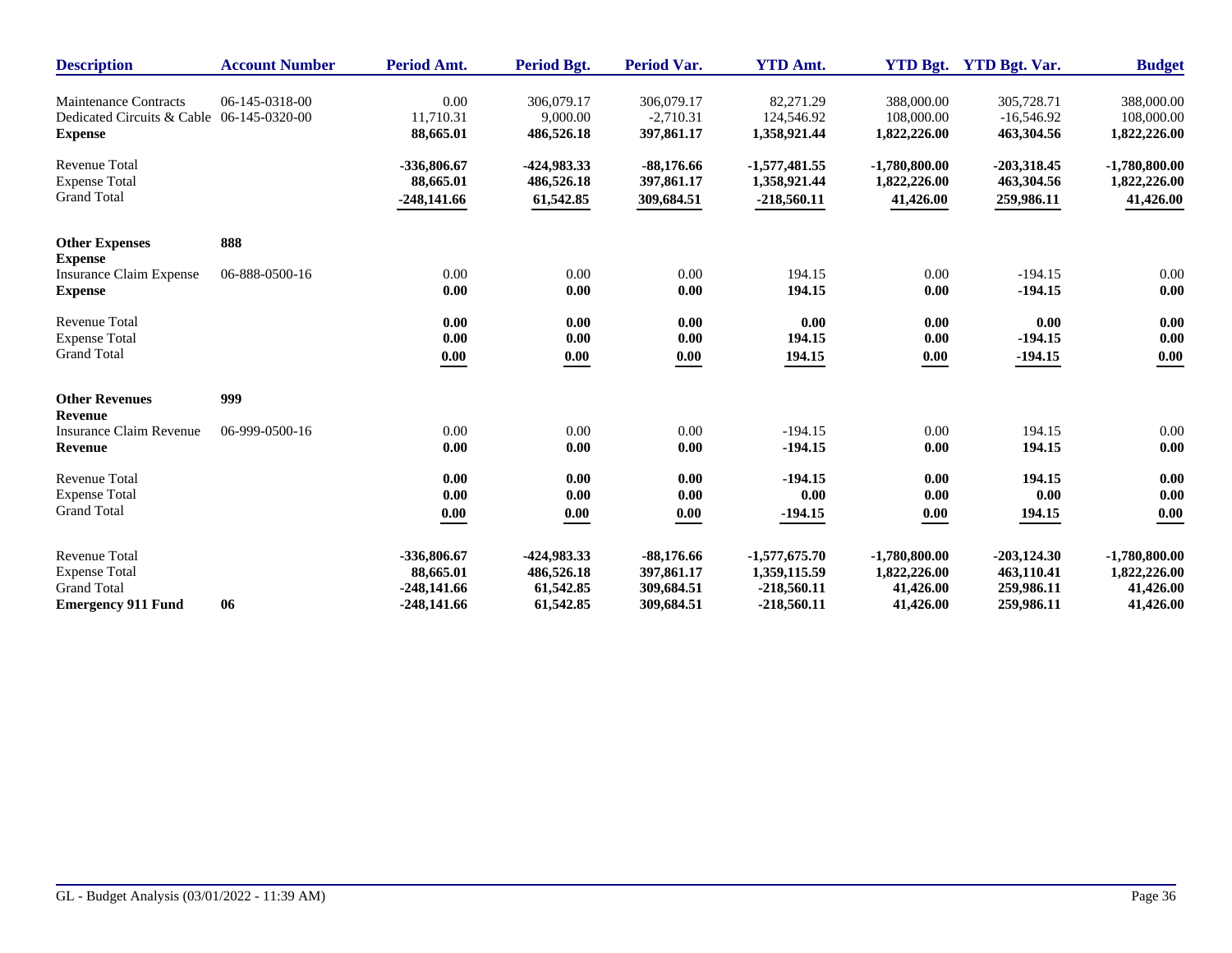

| <b>Description</b>                              | <b>Account Number</b> | Period Amt.  | Period Bgt.  | Period Var. | <b>YTD Amt.</b> | <b>YTD Bgt.</b> | <b>YTD Bgt. Var.</b> | <b>Budget</b> |
|-------------------------------------------------|-----------------------|--------------|--------------|-------------|-----------------|-----------------|----------------------|---------------|
| A & P Fund<br>Advertising &<br><b>Promotion</b> | 08<br>180             |              |              |             |                 |                 |                      |               |
| Revenue                                         |                       |              |              |             |                 |                 |                      |               |
| <b>Interest Earned</b>                          | 08-180-0515-00        | $-243.92$    | $-491.67$    | $-247.75$   | $-2,508.02$     | $-5,900.00$     | $-3,391.98$          | $-5,900.00$   |
| Advertising &<br>Promotion Fund                 | 08-180-0567-00        | $-71,703.65$ | $-55,166.67$ | 16,536.98   | -797,958.01     | $-662,000.00$   | 135,958.01           | $-662,000.00$ |
| Revenue                                         |                       | $-71,947.57$ | -55,658.34   | 16,289.23   | $-800,466.03$   | $-667,900.00$   | 132,566.03           | $-667,900.00$ |
| <b>Expense</b>                                  |                       |              |              |             |                 |                 |                      |               |
| Salaries-A & P                                  | 08-180-0201-00        | 4,535.08     | 0.00         | $-4,535.08$ | 22,675.40       | 0.00            | $-22,675.40$         | 0.00          |
| Payroll Taxes                                   | 08-180-0206-00        | 281.17       | 0.00         | $-281.17$   | 1,405.87        | 0.00            | $-1,405.87$          | 0.00          |
| Office Supplies                                 | 08-180-0224-01        | 0.00         | 0.00         | 0.00        | 244.74          | 0.00            | $-244.74$            | 0.00          |
| Dues & Subscriptions 08-180-0228-00             |                       | 4,546.61     | 0.00         | $-4,546.61$ | 9,631.81        | 0.00            | $-9,631.81$          | 0.00          |
| Minor Equipment & 08-180-0232-01<br>Furniture   |                       | 0.00         | 0.00         | 0.00        | 1,022.68        | 0.00            | $-1,022.68$          | 0.00          |
| <b>Contract Labor</b>                           | 08-180-0236-00        | 3.50         | 0.00         | $-3.50$     | 14.00           | 0.00            | $-14.00$             | 0.00          |
| UnemploymentWkms 08-180-0279-00<br>Comp         |                       | 281.17       | 0.00         | $-281.17$   | 281.17          | 0.00            | $-281.17$            | 0.00          |
| Medicare<br>Contributions                       | 08-180-0284-00        | 65.76        | 0.00         | $-65.76$    | 328.79          | 0.00            | $-328.79$            | 0.00          |
| Adv.& Promotion<br>Expense                      | 08-180-0313-00        | 46,875.00    | 236,657.15   | 189,782.15  | 473,717.85      | 650,000.00      | 176,282.15           | 650,000.00    |
| <b>Expense</b>                                  |                       | 56,588.29    | 236,657.15   | 180,068.86  | 509,322.31      | 650,000.00      | 140,677.69           | 650,000.00    |
| <b>Revenue Total</b>                            |                       | $-71,947.57$ | $-55,658.34$ | 16,289.23   | $-800,466.03$   | $-667,900.00$   | 132,566.03           | $-667,900.00$ |
| <b>Expense Total</b>                            |                       | 56,588.29    | 236,657.15   | 180,068.86  | 509,322.31      | 650,000.00      | 140,677.69           | 650,000.00    |
| <b>Grand Total</b>                              |                       | $-15,359.28$ | 180,998.81   | 196,358.09  | $-291,143.72$   | $-17,900.00$    | 273,243.72           | $-17,900.00$  |
| <b>Revenue Total</b>                            |                       | $-71,947.57$ | $-55,658.34$ | 16,289.23   | $-800,466.03$   | $-667,900.00$   | 132,566.03           | $-667,900.00$ |
| <b>Expense Total</b>                            |                       | 56,588.29    | 236,657.15   | 180,068.86  | 509,322.31      | 650,000.00      | 140,677.69           | 650,000.00    |
| <b>Grand Total</b>                              |                       | $-15,359.28$ | 180,998.81   | 196,358.09  | $-291,143.72$   | $-17,900.00$    | 273,243.72           | $-17,900.00$  |
| A & P Fund                                      | 08                    | $-15.359.28$ | 180,998.81   | 196,358.09  | -291.143.72     | $-17,900.00$    | 273,243.72           | $-17,900.00$  |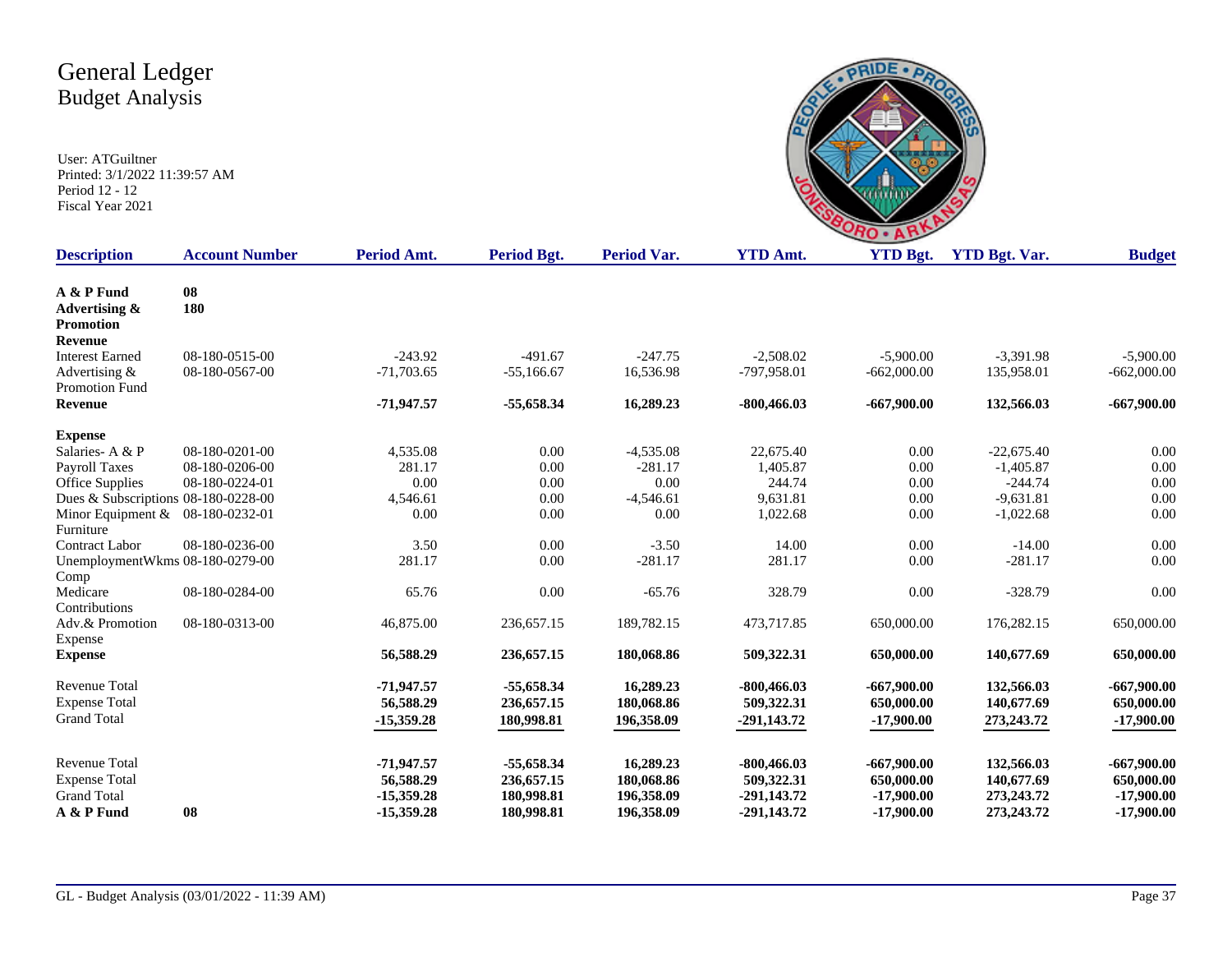User: ATGuiltner Printed: 3/1/2022 11:39:57 AM Period 12 - 12 Fiscal Year 2021

| $A_{m+1}$ | $VTD$ D <sub>ot</sub> | VTD D |
|-----------|-----------------------|-------|

| <b>Description</b>                                                                       | <b>Account Number</b> | Period Amt.                    | <b>Period Bgt.</b>                          | <b>Period Var.</b>                            | <b>YTD Amt.</b>                        | <b>YTD Bgt.</b>                     | <b>YTD Bgt. Var.</b>                          | <b>Budget</b>                       |
|------------------------------------------------------------------------------------------|-----------------------|--------------------------------|---------------------------------------------|-----------------------------------------------|----------------------------------------|-------------------------------------|-----------------------------------------------|-------------------------------------|
| <b>Federal Grants Fund09</b><br><b>HazardFlood</b><br><b>Mitigation Grant</b><br>Revenue | 932                   |                                |                                             |                                               |                                        |                                     |                                               |                                     |
| Federal Funding -<br><b>FEMA</b>                                                         | 09-932-0664-00        | 0.00                           | $-271, 132.28$                              | $-271, 132.28$                                | $-34,827.72$                           | $-305,960.00$                       | $-271, 132.28$                                | $-305,960.00$                       |
| <b>Revenue</b>                                                                           |                       | 0.00                           | $-271, 132.28$                              | $-271, 132.28$                                | $-34,827.72$                           | $-305,960.00$                       | $-271, 132.28$                                | -305,960.00                         |
| <b>Expense</b><br><b>Hazard Mitigation</b><br><b>Assit Grant</b>                         | 09-932-1540-00        | 55,718.03                      | 262,698.04                                  | 206,980.01                                    | 90,545.75                              | 305,960.00                          | 215,414.25                                    | 305,960.00                          |
| <b>Expense</b>                                                                           |                       | 55,718.03                      | 262,698.04                                  | 206,980.01                                    | 90,545.75                              | 305,960.00                          | 215,414.25                                    | 305,960.00                          |
| <b>Revenue Total</b><br><b>Expense Total</b><br><b>Grand Total</b>                       |                       | 0.00<br>55,718.03<br>55,718.03 | $-271, 132.28$<br>262,698.04<br>$-8,434.24$ | $-271, 132, 28$<br>206,980.01<br>$-64,152.27$ | $-34,827.72$<br>90,545.75<br>55,718.03 | $-305,960.00$<br>305,960.00<br>0.00 | $-271, 132, 28$<br>215,414.25<br>$-55,718.03$ | $-305,960.00$<br>305,960.00<br>0.00 |
| <b>Bullet Proof Vests</b><br>Grant<br>Revenue                                            | 950                   |                                |                                             |                                               |                                        |                                     |                                               |                                     |
| Federal Funding -<br><b>DOJ</b>                                                          | 09-950-0662-00        | 0.00                           | $-21,800.00$                                | $-21,800.00$                                  | 0.00                                   | $-21,800.00$                        | $-21,800.00$                                  | $-21,800.00$                        |
| <b>Revenue</b>                                                                           |                       | 0.00                           | $-21,800.00$                                | $-21,800.00$                                  | 0.00                                   | $-21,800.00$                        | $-21,800.00$                                  | $-21,800.00$                        |
| <b>Expense</b><br>Police Equipment -<br><b>BVP</b>                                       | 09-950-0224-00        | 0.00                           | 4,447.05                                    | 4,447.05                                      | 21,800.00                              | 21,800.00                           | 0.00                                          | 21,800.00                           |
| <b>Expense</b>                                                                           |                       | 0.00                           | 4,447.05                                    | 4,447.05                                      | 21,800.00                              | 21,800.00                           | 0.00                                          | 21,800.00                           |
| <b>Revenue Total</b><br><b>Expense Total</b><br><b>Grand Total</b>                       |                       | 0.00<br>0.00<br>0.00           | $-21,800.00$<br>4,447.05<br>$-17,352.95$    | $-21,800.00$<br>4,447.05<br>$-17,352.95$      | 0.00<br>21,800.00<br>21,800.00         | $-21,800.00$<br>21,800.00<br>0.00   | $-21,800.00$<br>0.00<br>$-21,800.00$          | $-21,800.00$<br>21,800.00<br>0.00   |
| <b>COPS Hiring</b>                                                                       | 953                   |                                |                                             |                                               |                                        |                                     |                                               |                                     |

**Program(CHP)**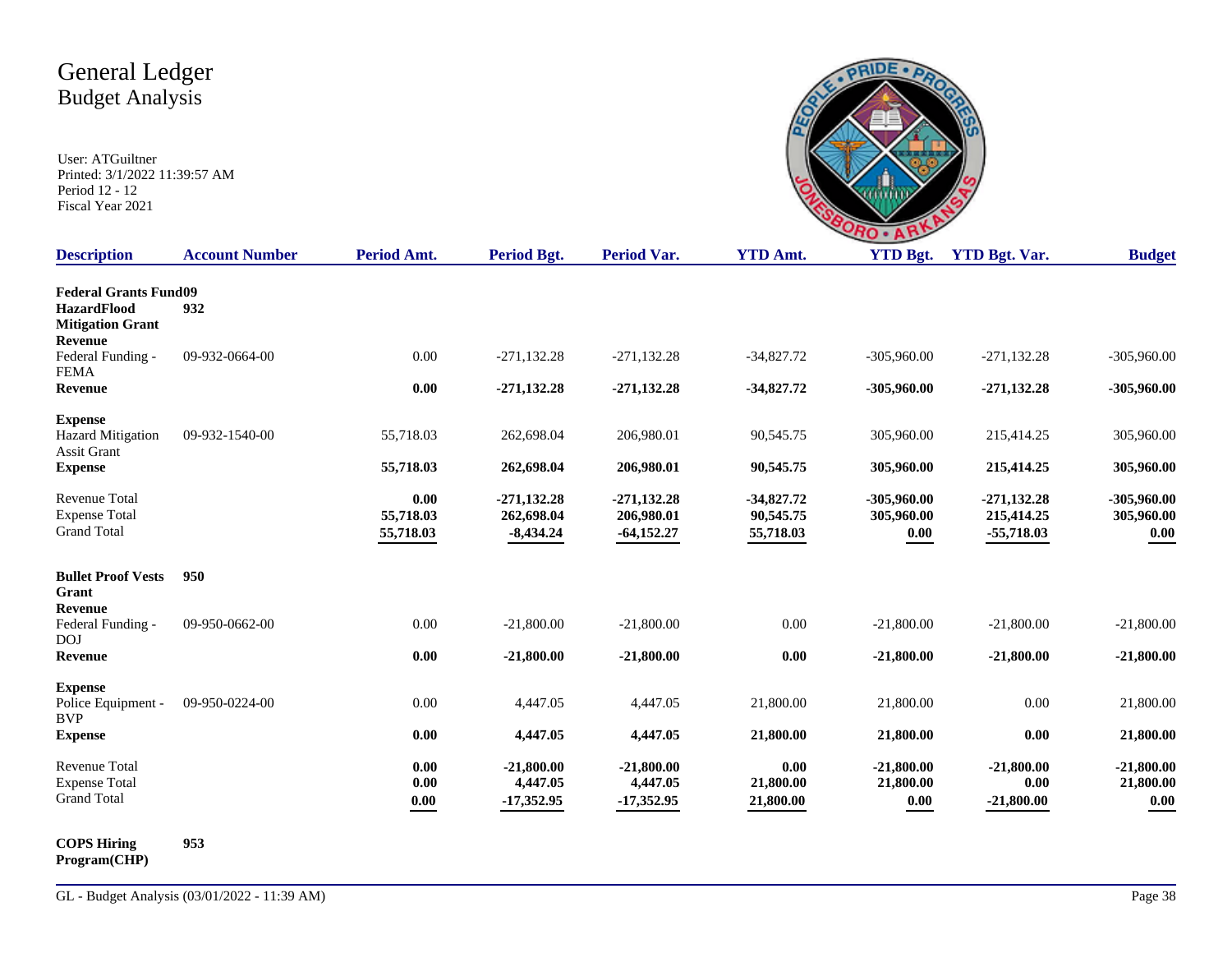| Grant<br>Revenue<br>0.00<br>0.00<br>0.00<br>0.00<br>0.00<br>09-953-0662-00<br>$-7,696.67$<br>7,696.67<br>Federal Funding -<br><b>DOJ</b><br>$0.00\,$<br>$0.00\,$<br>$0.00\,$<br>$-7,696.67$<br>0.00<br>7,696.67<br>$0.00\,$<br>Revenue<br><b>Expense</b><br>09-953-0201-00<br>0.00<br>0.00<br>0.00<br>0.00<br>$0.00\,$<br>Salaries- CHP<br>0.00<br>0.00<br>09-953-0203-00<br>0.00<br>0.00<br>0.00<br>0.00<br>0.00<br>0.00<br>0.00<br>Group Insurance<br>LOPFI - City's<br>0.00<br>0.00<br>0.00<br>09-953-0205-00<br>0.00<br>0.00<br>0.00<br>0.00<br>Contribution<br>0.00<br>0.00<br>0.00<br>0.00<br>0.00<br>0.00<br>0.00<br>Medicare<br>09-953-0284-00<br>Contributions<br>$0.00\,$<br>0.00<br>0.00<br>0.00<br>0.00<br>0.00<br>0.00<br><b>Expense</b><br><b>Revenue Total</b><br>0.00<br>0.00<br>0.00<br>$-7,696.67$<br>0.00<br>7,696.67<br>0.00<br><b>Expense Total</b><br>0.00<br>0.00<br>0.00<br>0.00<br>0.00<br>0.00<br>0.00<br><b>Grand Total</b><br>0.00<br>0.00<br>0.00<br>$-7,696.67$<br>0.00<br>0.00<br>7,696.67<br><b>JAG</b> Grant<br>954<br>Revenue<br>$-171.55$<br>Federal Funding -<br>09-954-0662-00<br>$-8,430.45$<br>$-38,207.00$<br>$-29,776.55$<br>$-38,035.45$<br>$-38,207.00$<br>$-38,207.00$<br><b>DOJ</b><br>$-171.55$<br>Revenue<br>$-8,430.45$<br>$-38,207.00$<br>$-29,776.55$<br>$-38,035.45$<br>$-38,207.00$<br>$-38,207.00$<br><b>Expense</b><br>09-954-0224-00<br>0.00<br>4,644.26<br>4,644.26<br>0.00<br>4,644.26<br>4,644.26<br>Supplies<br>4,644.26<br>0.00<br>17,039.58<br>09-954-0232-00<br>17,039.58<br>0.00<br>17,039.58<br>17,039.58<br>17,039.58<br><b>Fixed Assets</b><br>Minor Equipment &<br>09-954-0232-01<br>16,523.16<br>8,092.71<br>8,092.71<br>16,523.16<br>8,430.45<br>8,430.45<br>16,523.16<br>Furniture<br>8,430.45<br>38,207.00<br>29,776.55<br>38,207.00<br>8,430.45<br>38,207.00<br>29,776.55<br><b>Expense</b><br>Revenue Total<br>$-8,430.45$<br>$-38,207.00$<br>$-29,776.55$<br>$-38,035.45$<br>$-38,207.00$<br>$-171.55$<br>$-38,207.00$<br>8,430.45<br>29,776.55<br>8,430.45<br>29,776.55<br><b>Expense Total</b><br>38,207.00<br>38,207.00<br><b>Grand Total</b><br>$0.00\,$<br>$0.00\,$<br>$0.00\,$<br>$-29,605.00$<br>$\boldsymbol{0.00}$<br>29,605.00<br>0.00<br><b>STEP Grant</b><br>955<br>Revenue<br>0.00<br>Federal Funding -<br>09-955-0662-00<br>$-5,571.75$<br>$-5,571.75$<br>$-41,215.01$<br>$-66,861.00$<br>$-25,645.99$<br>$-66,861.00$<br><b>DOJ</b><br>$\boldsymbol{0.00}$<br>$-5,571.75$<br>$-5,571.75$<br>$-66,861.00$<br>$-25,645.99$<br>Revenue<br>$-41,215.01$<br><b>Expense</b><br>09-955-0203-00<br>$-540.07$<br>0.00<br>540.07<br>$0.00\,$<br>$0.00\,$<br>$0.00\,$<br>Group Insurance<br>0.00<br>973.84<br>310.08<br>LOPFI - City's<br>09-955-0205-00<br>1,283.92<br>7,964.12<br>15,407.00<br>7,442.88<br>15,407.00<br>Contribution<br>167.36<br><b>STEP Overtime</b><br>4,059.22<br>4,226.58<br>33,805.57<br>50,719.00<br>16,913.43<br>50,719.00<br>09-955-0211-00<br>Salaries<br>GL - Budget Analysis (03/01/2022 - 11:39 AM) | <b>Description</b> | <b>Account Number</b> | Period Amt. | Period Bgt. | Period Var. | <b>YTD Amt.</b> | <b>YTD Bgt.</b> | <b>YTD Bgt. Var.</b> | <b>Budget</b> |
|------------------------------------------------------------------------------------------------------------------------------------------------------------------------------------------------------------------------------------------------------------------------------------------------------------------------------------------------------------------------------------------------------------------------------------------------------------------------------------------------------------------------------------------------------------------------------------------------------------------------------------------------------------------------------------------------------------------------------------------------------------------------------------------------------------------------------------------------------------------------------------------------------------------------------------------------------------------------------------------------------------------------------------------------------------------------------------------------------------------------------------------------------------------------------------------------------------------------------------------------------------------------------------------------------------------------------------------------------------------------------------------------------------------------------------------------------------------------------------------------------------------------------------------------------------------------------------------------------------------------------------------------------------------------------------------------------------------------------------------------------------------------------------------------------------------------------------------------------------------------------------------------------------------------------------------------------------------------------------------------------------------------------------------------------------------------------------------------------------------------------------------------------------------------------------------------------------------------------------------------------------------------------------------------------------------------------------------------------------------------------------------------------------------------------------------------------------------------------------------------------------------------------------------------------------------------------------------------------------------------------------------------------------------------------------------------------------------------------------------------------------------------------------------------------------------------------------------------------------------------------------------------------------------------------------------------------------------------------------------------------------------|--------------------|-----------------------|-------------|-------------|-------------|-----------------|-----------------|----------------------|---------------|
|                                                                                                                                                                                                                                                                                                                                                                                                                                                                                                                                                                                                                                                                                                                                                                                                                                                                                                                                                                                                                                                                                                                                                                                                                                                                                                                                                                                                                                                                                                                                                                                                                                                                                                                                                                                                                                                                                                                                                                                                                                                                                                                                                                                                                                                                                                                                                                                                                                                                                                                                                                                                                                                                                                                                                                                                                                                                                                                                                                                                                  |                    |                       |             |             |             |                 |                 |                      |               |
| 38,207.00                                                                                                                                                                                                                                                                                                                                                                                                                                                                                                                                                                                                                                                                                                                                                                                                                                                                                                                                                                                                                                                                                                                                                                                                                                                                                                                                                                                                                                                                                                                                                                                                                                                                                                                                                                                                                                                                                                                                                                                                                                                                                                                                                                                                                                                                                                                                                                                                                                                                                                                                                                                                                                                                                                                                                                                                                                                                                                                                                                                                        |                    |                       |             |             |             |                 |                 |                      |               |
|                                                                                                                                                                                                                                                                                                                                                                                                                                                                                                                                                                                                                                                                                                                                                                                                                                                                                                                                                                                                                                                                                                                                                                                                                                                                                                                                                                                                                                                                                                                                                                                                                                                                                                                                                                                                                                                                                                                                                                                                                                                                                                                                                                                                                                                                                                                                                                                                                                                                                                                                                                                                                                                                                                                                                                                                                                                                                                                                                                                                                  |                    |                       |             |             |             |                 |                 |                      |               |
|                                                                                                                                                                                                                                                                                                                                                                                                                                                                                                                                                                                                                                                                                                                                                                                                                                                                                                                                                                                                                                                                                                                                                                                                                                                                                                                                                                                                                                                                                                                                                                                                                                                                                                                                                                                                                                                                                                                                                                                                                                                                                                                                                                                                                                                                                                                                                                                                                                                                                                                                                                                                                                                                                                                                                                                                                                                                                                                                                                                                                  |                    |                       |             |             |             |                 |                 |                      |               |
|                                                                                                                                                                                                                                                                                                                                                                                                                                                                                                                                                                                                                                                                                                                                                                                                                                                                                                                                                                                                                                                                                                                                                                                                                                                                                                                                                                                                                                                                                                                                                                                                                                                                                                                                                                                                                                                                                                                                                                                                                                                                                                                                                                                                                                                                                                                                                                                                                                                                                                                                                                                                                                                                                                                                                                                                                                                                                                                                                                                                                  |                    |                       |             |             |             |                 |                 |                      |               |
|                                                                                                                                                                                                                                                                                                                                                                                                                                                                                                                                                                                                                                                                                                                                                                                                                                                                                                                                                                                                                                                                                                                                                                                                                                                                                                                                                                                                                                                                                                                                                                                                                                                                                                                                                                                                                                                                                                                                                                                                                                                                                                                                                                                                                                                                                                                                                                                                                                                                                                                                                                                                                                                                                                                                                                                                                                                                                                                                                                                                                  |                    |                       |             |             |             |                 |                 |                      |               |
|                                                                                                                                                                                                                                                                                                                                                                                                                                                                                                                                                                                                                                                                                                                                                                                                                                                                                                                                                                                                                                                                                                                                                                                                                                                                                                                                                                                                                                                                                                                                                                                                                                                                                                                                                                                                                                                                                                                                                                                                                                                                                                                                                                                                                                                                                                                                                                                                                                                                                                                                                                                                                                                                                                                                                                                                                                                                                                                                                                                                                  |                    |                       |             |             |             |                 |                 |                      |               |
|                                                                                                                                                                                                                                                                                                                                                                                                                                                                                                                                                                                                                                                                                                                                                                                                                                                                                                                                                                                                                                                                                                                                                                                                                                                                                                                                                                                                                                                                                                                                                                                                                                                                                                                                                                                                                                                                                                                                                                                                                                                                                                                                                                                                                                                                                                                                                                                                                                                                                                                                                                                                                                                                                                                                                                                                                                                                                                                                                                                                                  |                    |                       |             |             |             |                 |                 |                      |               |
|                                                                                                                                                                                                                                                                                                                                                                                                                                                                                                                                                                                                                                                                                                                                                                                                                                                                                                                                                                                                                                                                                                                                                                                                                                                                                                                                                                                                                                                                                                                                                                                                                                                                                                                                                                                                                                                                                                                                                                                                                                                                                                                                                                                                                                                                                                                                                                                                                                                                                                                                                                                                                                                                                                                                                                                                                                                                                                                                                                                                                  |                    |                       |             |             |             |                 |                 |                      |               |
|                                                                                                                                                                                                                                                                                                                                                                                                                                                                                                                                                                                                                                                                                                                                                                                                                                                                                                                                                                                                                                                                                                                                                                                                                                                                                                                                                                                                                                                                                                                                                                                                                                                                                                                                                                                                                                                                                                                                                                                                                                                                                                                                                                                                                                                                                                                                                                                                                                                                                                                                                                                                                                                                                                                                                                                                                                                                                                                                                                                                                  |                    |                       |             |             |             |                 |                 |                      |               |
| $-66,861.00$<br>Page 39                                                                                                                                                                                                                                                                                                                                                                                                                                                                                                                                                                                                                                                                                                                                                                                                                                                                                                                                                                                                                                                                                                                                                                                                                                                                                                                                                                                                                                                                                                                                                                                                                                                                                                                                                                                                                                                                                                                                                                                                                                                                                                                                                                                                                                                                                                                                                                                                                                                                                                                                                                                                                                                                                                                                                                                                                                                                                                                                                                                          |                    |                       |             |             |             |                 |                 |                      |               |
|                                                                                                                                                                                                                                                                                                                                                                                                                                                                                                                                                                                                                                                                                                                                                                                                                                                                                                                                                                                                                                                                                                                                                                                                                                                                                                                                                                                                                                                                                                                                                                                                                                                                                                                                                                                                                                                                                                                                                                                                                                                                                                                                                                                                                                                                                                                                                                                                                                                                                                                                                                                                                                                                                                                                                                                                                                                                                                                                                                                                                  |                    |                       |             |             |             |                 |                 |                      |               |
|                                                                                                                                                                                                                                                                                                                                                                                                                                                                                                                                                                                                                                                                                                                                                                                                                                                                                                                                                                                                                                                                                                                                                                                                                                                                                                                                                                                                                                                                                                                                                                                                                                                                                                                                                                                                                                                                                                                                                                                                                                                                                                                                                                                                                                                                                                                                                                                                                                                                                                                                                                                                                                                                                                                                                                                                                                                                                                                                                                                                                  |                    |                       |             |             |             |                 |                 |                      |               |
|                                                                                                                                                                                                                                                                                                                                                                                                                                                                                                                                                                                                                                                                                                                                                                                                                                                                                                                                                                                                                                                                                                                                                                                                                                                                                                                                                                                                                                                                                                                                                                                                                                                                                                                                                                                                                                                                                                                                                                                                                                                                                                                                                                                                                                                                                                                                                                                                                                                                                                                                                                                                                                                                                                                                                                                                                                                                                                                                                                                                                  |                    |                       |             |             |             |                 |                 |                      |               |
|                                                                                                                                                                                                                                                                                                                                                                                                                                                                                                                                                                                                                                                                                                                                                                                                                                                                                                                                                                                                                                                                                                                                                                                                                                                                                                                                                                                                                                                                                                                                                                                                                                                                                                                                                                                                                                                                                                                                                                                                                                                                                                                                                                                                                                                                                                                                                                                                                                                                                                                                                                                                                                                                                                                                                                                                                                                                                                                                                                                                                  |                    |                       |             |             |             |                 |                 |                      |               |
|                                                                                                                                                                                                                                                                                                                                                                                                                                                                                                                                                                                                                                                                                                                                                                                                                                                                                                                                                                                                                                                                                                                                                                                                                                                                                                                                                                                                                                                                                                                                                                                                                                                                                                                                                                                                                                                                                                                                                                                                                                                                                                                                                                                                                                                                                                                                                                                                                                                                                                                                                                                                                                                                                                                                                                                                                                                                                                                                                                                                                  |                    |                       |             |             |             |                 |                 |                      |               |
|                                                                                                                                                                                                                                                                                                                                                                                                                                                                                                                                                                                                                                                                                                                                                                                                                                                                                                                                                                                                                                                                                                                                                                                                                                                                                                                                                                                                                                                                                                                                                                                                                                                                                                                                                                                                                                                                                                                                                                                                                                                                                                                                                                                                                                                                                                                                                                                                                                                                                                                                                                                                                                                                                                                                                                                                                                                                                                                                                                                                                  |                    |                       |             |             |             |                 |                 |                      |               |
|                                                                                                                                                                                                                                                                                                                                                                                                                                                                                                                                                                                                                                                                                                                                                                                                                                                                                                                                                                                                                                                                                                                                                                                                                                                                                                                                                                                                                                                                                                                                                                                                                                                                                                                                                                                                                                                                                                                                                                                                                                                                                                                                                                                                                                                                                                                                                                                                                                                                                                                                                                                                                                                                                                                                                                                                                                                                                                                                                                                                                  |                    |                       |             |             |             |                 |                 |                      |               |
|                                                                                                                                                                                                                                                                                                                                                                                                                                                                                                                                                                                                                                                                                                                                                                                                                                                                                                                                                                                                                                                                                                                                                                                                                                                                                                                                                                                                                                                                                                                                                                                                                                                                                                                                                                                                                                                                                                                                                                                                                                                                                                                                                                                                                                                                                                                                                                                                                                                                                                                                                                                                                                                                                                                                                                                                                                                                                                                                                                                                                  |                    |                       |             |             |             |                 |                 |                      |               |
|                                                                                                                                                                                                                                                                                                                                                                                                                                                                                                                                                                                                                                                                                                                                                                                                                                                                                                                                                                                                                                                                                                                                                                                                                                                                                                                                                                                                                                                                                                                                                                                                                                                                                                                                                                                                                                                                                                                                                                                                                                                                                                                                                                                                                                                                                                                                                                                                                                                                                                                                                                                                                                                                                                                                                                                                                                                                                                                                                                                                                  |                    |                       |             |             |             |                 |                 |                      |               |
|                                                                                                                                                                                                                                                                                                                                                                                                                                                                                                                                                                                                                                                                                                                                                                                                                                                                                                                                                                                                                                                                                                                                                                                                                                                                                                                                                                                                                                                                                                                                                                                                                                                                                                                                                                                                                                                                                                                                                                                                                                                                                                                                                                                                                                                                                                                                                                                                                                                                                                                                                                                                                                                                                                                                                                                                                                                                                                                                                                                                                  |                    |                       |             |             |             |                 |                 |                      |               |
|                                                                                                                                                                                                                                                                                                                                                                                                                                                                                                                                                                                                                                                                                                                                                                                                                                                                                                                                                                                                                                                                                                                                                                                                                                                                                                                                                                                                                                                                                                                                                                                                                                                                                                                                                                                                                                                                                                                                                                                                                                                                                                                                                                                                                                                                                                                                                                                                                                                                                                                                                                                                                                                                                                                                                                                                                                                                                                                                                                                                                  |                    |                       |             |             |             |                 |                 |                      |               |
|                                                                                                                                                                                                                                                                                                                                                                                                                                                                                                                                                                                                                                                                                                                                                                                                                                                                                                                                                                                                                                                                                                                                                                                                                                                                                                                                                                                                                                                                                                                                                                                                                                                                                                                                                                                                                                                                                                                                                                                                                                                                                                                                                                                                                                                                                                                                                                                                                                                                                                                                                                                                                                                                                                                                                                                                                                                                                                                                                                                                                  |                    |                       |             |             |             |                 |                 |                      |               |
|                                                                                                                                                                                                                                                                                                                                                                                                                                                                                                                                                                                                                                                                                                                                                                                                                                                                                                                                                                                                                                                                                                                                                                                                                                                                                                                                                                                                                                                                                                                                                                                                                                                                                                                                                                                                                                                                                                                                                                                                                                                                                                                                                                                                                                                                                                                                                                                                                                                                                                                                                                                                                                                                                                                                                                                                                                                                                                                                                                                                                  |                    |                       |             |             |             |                 |                 |                      |               |
|                                                                                                                                                                                                                                                                                                                                                                                                                                                                                                                                                                                                                                                                                                                                                                                                                                                                                                                                                                                                                                                                                                                                                                                                                                                                                                                                                                                                                                                                                                                                                                                                                                                                                                                                                                                                                                                                                                                                                                                                                                                                                                                                                                                                                                                                                                                                                                                                                                                                                                                                                                                                                                                                                                                                                                                                                                                                                                                                                                                                                  |                    |                       |             |             |             |                 |                 |                      |               |
|                                                                                                                                                                                                                                                                                                                                                                                                                                                                                                                                                                                                                                                                                                                                                                                                                                                                                                                                                                                                                                                                                                                                                                                                                                                                                                                                                                                                                                                                                                                                                                                                                                                                                                                                                                                                                                                                                                                                                                                                                                                                                                                                                                                                                                                                                                                                                                                                                                                                                                                                                                                                                                                                                                                                                                                                                                                                                                                                                                                                                  |                    |                       |             |             |             |                 |                 |                      |               |
|                                                                                                                                                                                                                                                                                                                                                                                                                                                                                                                                                                                                                                                                                                                                                                                                                                                                                                                                                                                                                                                                                                                                                                                                                                                                                                                                                                                                                                                                                                                                                                                                                                                                                                                                                                                                                                                                                                                                                                                                                                                                                                                                                                                                                                                                                                                                                                                                                                                                                                                                                                                                                                                                                                                                                                                                                                                                                                                                                                                                                  |                    |                       |             |             |             |                 |                 |                      |               |
|                                                                                                                                                                                                                                                                                                                                                                                                                                                                                                                                                                                                                                                                                                                                                                                                                                                                                                                                                                                                                                                                                                                                                                                                                                                                                                                                                                                                                                                                                                                                                                                                                                                                                                                                                                                                                                                                                                                                                                                                                                                                                                                                                                                                                                                                                                                                                                                                                                                                                                                                                                                                                                                                                                                                                                                                                                                                                                                                                                                                                  |                    |                       |             |             |             |                 |                 |                      |               |
|                                                                                                                                                                                                                                                                                                                                                                                                                                                                                                                                                                                                                                                                                                                                                                                                                                                                                                                                                                                                                                                                                                                                                                                                                                                                                                                                                                                                                                                                                                                                                                                                                                                                                                                                                                                                                                                                                                                                                                                                                                                                                                                                                                                                                                                                                                                                                                                                                                                                                                                                                                                                                                                                                                                                                                                                                                                                                                                                                                                                                  |                    |                       |             |             |             |                 |                 |                      |               |
|                                                                                                                                                                                                                                                                                                                                                                                                                                                                                                                                                                                                                                                                                                                                                                                                                                                                                                                                                                                                                                                                                                                                                                                                                                                                                                                                                                                                                                                                                                                                                                                                                                                                                                                                                                                                                                                                                                                                                                                                                                                                                                                                                                                                                                                                                                                                                                                                                                                                                                                                                                                                                                                                                                                                                                                                                                                                                                                                                                                                                  |                    |                       |             |             |             |                 |                 |                      |               |
|                                                                                                                                                                                                                                                                                                                                                                                                                                                                                                                                                                                                                                                                                                                                                                                                                                                                                                                                                                                                                                                                                                                                                                                                                                                                                                                                                                                                                                                                                                                                                                                                                                                                                                                                                                                                                                                                                                                                                                                                                                                                                                                                                                                                                                                                                                                                                                                                                                                                                                                                                                                                                                                                                                                                                                                                                                                                                                                                                                                                                  |                    |                       |             |             |             |                 |                 |                      |               |
|                                                                                                                                                                                                                                                                                                                                                                                                                                                                                                                                                                                                                                                                                                                                                                                                                                                                                                                                                                                                                                                                                                                                                                                                                                                                                                                                                                                                                                                                                                                                                                                                                                                                                                                                                                                                                                                                                                                                                                                                                                                                                                                                                                                                                                                                                                                                                                                                                                                                                                                                                                                                                                                                                                                                                                                                                                                                                                                                                                                                                  |                    |                       |             |             |             |                 |                 |                      |               |
|                                                                                                                                                                                                                                                                                                                                                                                                                                                                                                                                                                                                                                                                                                                                                                                                                                                                                                                                                                                                                                                                                                                                                                                                                                                                                                                                                                                                                                                                                                                                                                                                                                                                                                                                                                                                                                                                                                                                                                                                                                                                                                                                                                                                                                                                                                                                                                                                                                                                                                                                                                                                                                                                                                                                                                                                                                                                                                                                                                                                                  |                    |                       |             |             |             |                 |                 |                      |               |
|                                                                                                                                                                                                                                                                                                                                                                                                                                                                                                                                                                                                                                                                                                                                                                                                                                                                                                                                                                                                                                                                                                                                                                                                                                                                                                                                                                                                                                                                                                                                                                                                                                                                                                                                                                                                                                                                                                                                                                                                                                                                                                                                                                                                                                                                                                                                                                                                                                                                                                                                                                                                                                                                                                                                                                                                                                                                                                                                                                                                                  |                    |                       |             |             |             |                 |                 |                      |               |
|                                                                                                                                                                                                                                                                                                                                                                                                                                                                                                                                                                                                                                                                                                                                                                                                                                                                                                                                                                                                                                                                                                                                                                                                                                                                                                                                                                                                                                                                                                                                                                                                                                                                                                                                                                                                                                                                                                                                                                                                                                                                                                                                                                                                                                                                                                                                                                                                                                                                                                                                                                                                                                                                                                                                                                                                                                                                                                                                                                                                                  |                    |                       |             |             |             |                 |                 |                      |               |
|                                                                                                                                                                                                                                                                                                                                                                                                                                                                                                                                                                                                                                                                                                                                                                                                                                                                                                                                                                                                                                                                                                                                                                                                                                                                                                                                                                                                                                                                                                                                                                                                                                                                                                                                                                                                                                                                                                                                                                                                                                                                                                                                                                                                                                                                                                                                                                                                                                                                                                                                                                                                                                                                                                                                                                                                                                                                                                                                                                                                                  |                    |                       |             |             |             |                 |                 |                      |               |
|                                                                                                                                                                                                                                                                                                                                                                                                                                                                                                                                                                                                                                                                                                                                                                                                                                                                                                                                                                                                                                                                                                                                                                                                                                                                                                                                                                                                                                                                                                                                                                                                                                                                                                                                                                                                                                                                                                                                                                                                                                                                                                                                                                                                                                                                                                                                                                                                                                                                                                                                                                                                                                                                                                                                                                                                                                                                                                                                                                                                                  |                    |                       |             |             |             |                 |                 |                      |               |
|                                                                                                                                                                                                                                                                                                                                                                                                                                                                                                                                                                                                                                                                                                                                                                                                                                                                                                                                                                                                                                                                                                                                                                                                                                                                                                                                                                                                                                                                                                                                                                                                                                                                                                                                                                                                                                                                                                                                                                                                                                                                                                                                                                                                                                                                                                                                                                                                                                                                                                                                                                                                                                                                                                                                                                                                                                                                                                                                                                                                                  |                    |                       |             |             |             |                 |                 |                      |               |
|                                                                                                                                                                                                                                                                                                                                                                                                                                                                                                                                                                                                                                                                                                                                                                                                                                                                                                                                                                                                                                                                                                                                                                                                                                                                                                                                                                                                                                                                                                                                                                                                                                                                                                                                                                                                                                                                                                                                                                                                                                                                                                                                                                                                                                                                                                                                                                                                                                                                                                                                                                                                                                                                                                                                                                                                                                                                                                                                                                                                                  |                    |                       |             |             |             |                 |                 |                      |               |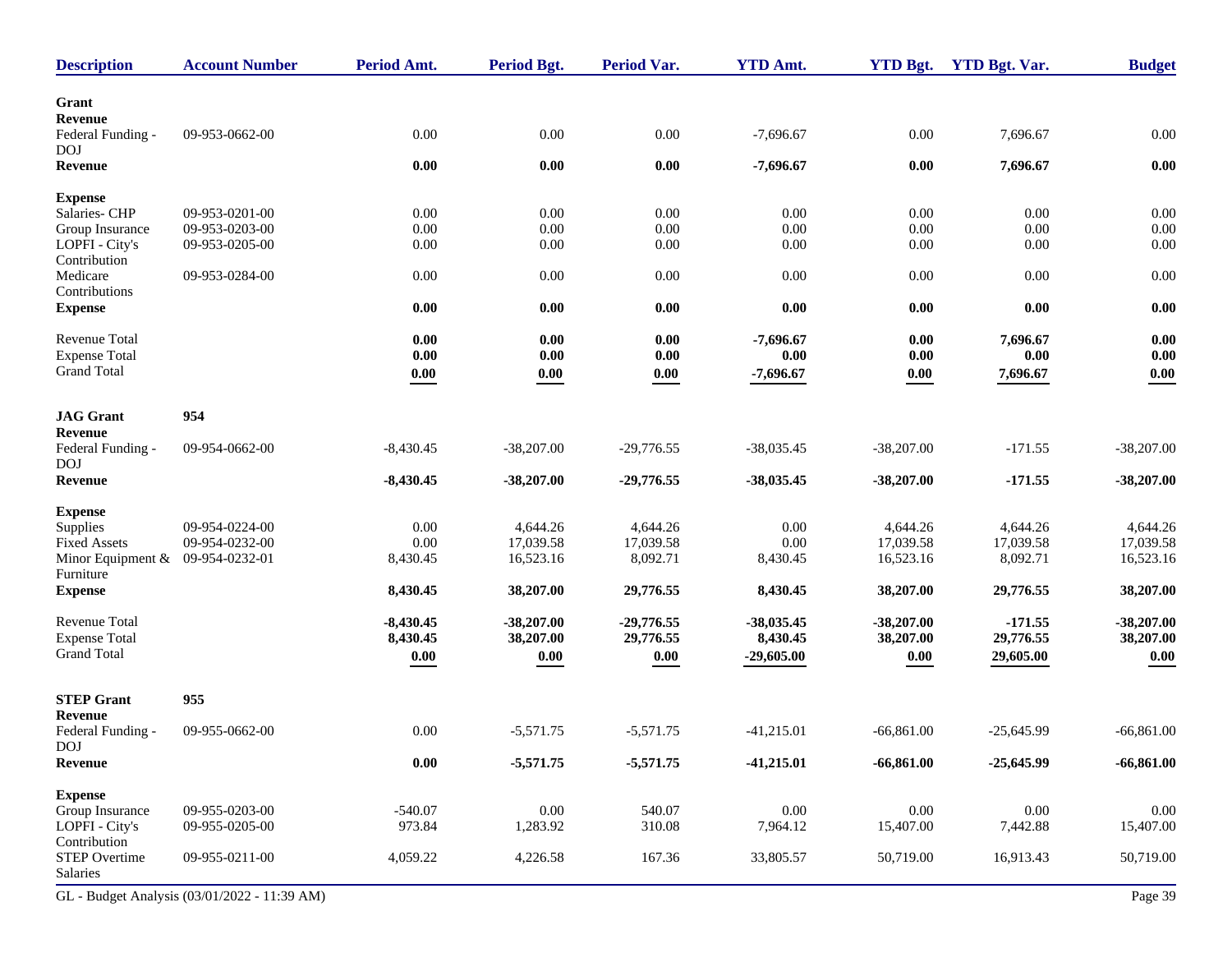| <b>Description</b>                                                 | <b>Account Number</b>            | Period Amt.                              | Period Bgt.                     | <b>Period Var.</b>                   | <b>YTD Amt.</b>                             | <b>YTD Bgt.</b>                       | <b>YTD Bgt. Var.</b>                     | <b>Budget</b>                       |
|--------------------------------------------------------------------|----------------------------------|------------------------------------------|---------------------------------|--------------------------------------|---------------------------------------------|---------------------------------------|------------------------------------------|-------------------------------------|
| Medicare<br>Contributions                                          | 09-955-0284-00                   | 148.89                                   | 61.25                           | $-87.64$                             | 514.32                                      | 735.00                                | 220.68                                   | 735.00                              |
| <b>Expense</b>                                                     |                                  | 4,641.88                                 | 5,571.75                        | 929.87                               | 42,284.01                                   | 66,861.00                             | 24,576.99                                | 66,861.00                           |
| <b>Revenue Total</b><br><b>Expense Total</b><br><b>Grand Total</b> |                                  | 0.00<br>4,641.88<br>4,641.88             | $-5,571.75$<br>5,571.75<br>0.00 | $-5,571.75$<br>929.87<br>$-4,641.88$ | $-41,215.01$<br>42,284.01<br>1,069.00       | $-66,861.00$<br>66,861.00<br>$0.00\,$ | $-25,645.99$<br>24,576.99<br>$-1,069.00$ | $-66,861.00$<br>66,861.00<br>0.00   |
| FY17 SAFER Grant 956                                               |                                  |                                          |                                 |                                      |                                             |                                       |                                          |                                     |
| Revenue<br>Federal Funding -<br><b>FEMA</b>                        | 09-956-0664-00                   | $-11,932.31$                             | $-4,597.00$                     | 7,335.31                             | $-80,352.25$                                | $-55,164.00$                          | 25,188.25                                | $-55,164.00$                        |
| Revenue                                                            |                                  | $-11,932.31$                             | $-4,597.00$                     | 7,335.31                             | $-80,352.25$                                | $-55,164.00$                          | 25,188.25                                | $-55,164.00$                        |
| <b>Expense</b><br>Salaries-FY17<br><b>SAFER Grant</b>              | 09-956-0201-00                   | 2,992.40                                 | 2,467.17                        | $-525.23$                            | 44,768.33                                   | 29,606.00                             | $-15,162.33$                             | 29,606.00                           |
| Group Insurance<br>LOPFI - City's<br>Contribution                  | 09-956-0203-00<br>09-956-0205-00 | 298.29<br>703.21                         | 1,514.33<br>579.75              | 1,216.04<br>$-123.46$                | 3,788.71<br>10,520.73                       | 18,172.00<br>6,957.00                 | 14,383.29<br>$-3,563.73$                 | 18,172.00<br>6,957.00               |
| Medicare<br>Contributions                                          | 09-956-0284-00                   | 38.04                                    | 35.75                           | $-2.29$                              | 573.26                                      | 429.00                                | $-144.26$                                | 429.00                              |
| <b>Expense</b>                                                     |                                  | 4,031.94                                 | 4,597.00                        | 565.06                               | 59,651.03                                   | 55,164.00                             | $-4,487.03$                              | 55,164.00                           |
| <b>Revenue Total</b><br><b>Expense Total</b><br><b>Grand Total</b> |                                  | $-11,932.31$<br>4,031.94<br>$-7,900.37$  | $-4,597.00$<br>4,597.00<br>0.00 | 7,335.31<br>565.06<br>7,900.37       | $-80,352.25$<br>59,651.03<br>$-20,701.22$   | $-55,164.00$<br>55,164.00<br>0.00     | 25,188.25<br>$-4,487.03$<br>20,701.22    | $-55,164.00$<br>55,164.00<br>0.00   |
| <b>FY18 SAFER Grant 958</b>                                        |                                  |                                          |                                 |                                      |                                             |                                       |                                          |                                     |
| Revenue<br>Federal Funding -<br><b>FEMA</b>                        | 09-958-0664-00                   | $-27,187.50$                             | $-9,850.92$                     | 17,336.58                            | $-148,665.05$                               | $-118,211.00$                         | 30,454.05                                | $-118,211.00$                       |
| <b>Revenue</b>                                                     |                                  | $-27,187.50$                             | $-9,850.92$                     | 17,336.58                            | $-148,665.05$                               | $-118,211.00$                         | 30,454.05                                | $-118,211.00$                       |
| <b>Expense</b><br>Salaries-FY18<br><b>SAFER Grant</b>              | 09-958-0201-00                   | 6,265.38                                 | 6,468.75                        | 203.37                               | 80,714.27                                   | 77,625.00                             | $-3,089.27$                              | 77,625.00                           |
| Group Insurance<br>LOPFI - City's<br>Contribution                  | 09-958-0203-00<br>09-958-0205-00 | 1,530.87<br>1,472.35                     | 1,785.67<br>1,520.17            | 254.80<br>47.82                      | 17,791.86<br>18,967.65                      | 21,428.00<br>18,242.00                | 3,636.14<br>$-725.65$                    | 21,428.00<br>18,242.00              |
| Medicare<br>Contributions                                          | 09-958-0284-00                   | 73.60                                    | 76.33                           | 2.73                                 | 963.58                                      | 916.00                                | $-47.58$                                 | 916.00                              |
| <b>Expense</b>                                                     |                                  | 9,342.20                                 | 9,850.92                        | 508.72                               | 118,437.36                                  | 118,211.00                            | $-226.36$                                | 118,211.00                          |
| Revenue Total<br><b>Expense Total</b><br><b>Grand Total</b>        |                                  | $-27,187.50$<br>9,342.20<br>$-17,845.30$ | $-9,850.92$<br>9,850.92<br>0.00 | 17,336.58<br>508.72<br>17,845.30     | $-148,665.05$<br>118,437.36<br>$-30,227.69$ | $-118,211.00$<br>118,211.00<br>0.00   | 30,454.05<br>$-226.36$<br>30,227.69      | $-118,211.00$<br>118,211.00<br>0.00 |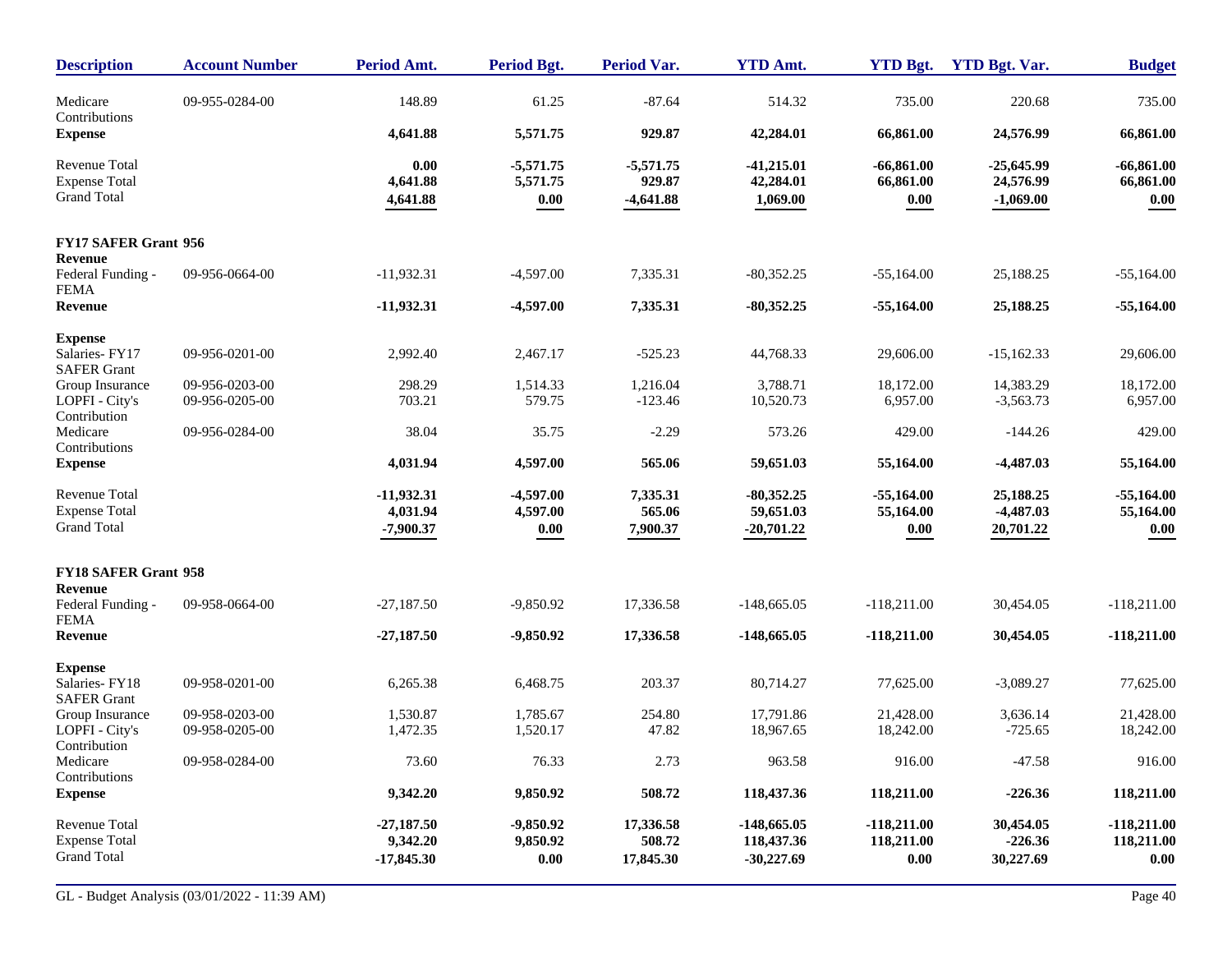| <b>Description</b>                                                     | <b>Account Number</b>                              | <b>Period Amt.</b>                  | <b>Period Bgt.</b>              | <b>Period Var.</b>                 | <b>YTD Amt.</b>                       | <b>YTD Bgt.</b>                    | <b>YTD Bgt. Var.</b>                       | <b>Budget</b>                       |
|------------------------------------------------------------------------|----------------------------------------------------|-------------------------------------|---------------------------------|------------------------------------|---------------------------------------|------------------------------------|--------------------------------------------|-------------------------------------|
|                                                                        |                                                    |                                     |                                 |                                    |                                       |                                    |                                            |                                     |
| <b>Project Safe</b><br>Neighborhood Gran<br>Revenue                    | 961                                                |                                     |                                 |                                    |                                       |                                    |                                            |                                     |
| Department of Justice 09-961-0662-00<br>Revenue                        |                                                    | 0.00<br>0.00                        | 0.00<br>0.00                    | 0.00<br>0.00                       | $-900.00$<br>$-900.00$                | 0.00<br>0.00                       | 900.00<br>900.00                           | $0.00\,$<br>0.00                    |
| <b>Expense</b><br>Salaries- Project Safe 09-961-0201-00<br>Neighbo     |                                                    | 0.00                                | 0.00                            | 0.00                               | 0.00                                  | 0.00                               | 0.00                                       | 0.00                                |
| Group Insurance<br>LOPFI - City's<br>Contribution                      | 09-961-0203-00<br>09-961-0205-00                   | 0.00<br>0.00                        | 0.00<br>0.00                    | 0.00<br>0.00                       | $0.00\,$<br>0.00                      | 0.00<br>0.00                       | 0.00<br>0.00                               | 0.00<br>0.00                        |
| Medicare<br>Contributions                                              | 09-961-0284-00                                     | $0.00\,$                            | 0.00                            | 0.00                               | $0.00\,$                              | 0.00                               | 0.00                                       | 0.00                                |
| <b>Expense</b>                                                         |                                                    | 0.00                                | 0.00                            | 0.00                               | 0.00                                  | 0.00                               | 0.00                                       | $0.00\,$                            |
| Revenue Total<br><b>Expense Total</b><br><b>Grand Total</b>            |                                                    | 0.00<br>0.00<br>$0.00\,$            | $0.00\,$<br>0.00<br>$0.00\,$    | 0.00<br>0.00<br>$0.00\,$           | $-900.00$<br>$0.00\,$<br>$-900.00$    | 0.00<br>$0.00\,$<br>0.00           | 900.00<br>$0.00\,$<br>900.00               | 0.00<br>0.00<br>$\boldsymbol{0.00}$ |
| <b>Covid Emergncy</b><br><b>Supplmntl Grant</b>                        | 962                                                |                                     |                                 |                                    |                                       |                                    |                                            |                                     |
| Revenue<br>DOJ COVID-19<br>Revenue                                     | 09-962-0662-00                                     | $-8,088.52$                         | $0.00\,$                        | 8,088.52                           | $-39,265.38$                          | $-38,422.00$                       | 843.38                                     | $-38,422.00$                        |
| Revenue                                                                |                                                    | $-8,088.52$                         | 0.00                            | 8,088.52                           | $-39,265.38$                          | $-38,422.00$                       | 843.38                                     | $-38,422.00$                        |
| <b>Expense</b><br>Supplies<br><b>Fixed Assets</b><br>Minor Equipment & | 09-962-0224-00<br>09-962-0232-00<br>09-962-0232-01 | 8,088.52<br>0.00<br>0.00            | 2,337.00<br>607.77<br>15,926.00 | $-5,751.52$<br>607.77<br>15,926.00 | 30,706.92<br>6,551.23<br>2,007.23     | 15,337.00<br>7,159.00<br>15,926.00 | $-15,369.92$<br>607.77<br>13,918.77        | 15,337.00<br>7,159.00<br>15,926.00  |
| Furniture<br><b>Expense</b>                                            |                                                    | 8,088.52                            | 18,870.77                       | 10,782.25                          | 39,265.38                             | 38,422.00                          | $-843.38$                                  | 38,422.00                           |
| <b>Revenue Total</b><br><b>Expense Total</b><br><b>Grand Total</b>     |                                                    | $-8,088.52$<br>8,088.52<br>$0.00\,$ | 0.00<br>18,870.77<br>18,870.77  | 8,088.52<br>10,782.25<br>18,870.77 | $-39,265.38$<br>39,265.38<br>$0.00\,$ | $-38,422.00$<br>38,422.00<br>0.00  | 843.38<br>$-843.38$<br>$\boldsymbol{0.00}$ | $-38,422.00$<br>38,422.00<br>0.00   |
| FY20 COPS Hiring 963<br>Grant                                          |                                                    |                                     |                                 |                                    |                                       |                                    |                                            |                                     |
| Revenue<br>Federal Funding -<br><b>DOJ</b>                             | 09-963-0662-00                                     | $-14,596.31$                        | $-15,244.67$                    | $-648.36$                          | $-181,452.08$                         | $-182,936.00$                      | $-1,483.92$                                | $-182,936.00$                       |
| Revenue                                                                |                                                    | $-14,596.31$                        | $-15,244.67$                    | $-648.36$                          | $-181,452.08$                         | $-182,936.00$                      | $-1,483.92$                                | $-182,936.00$                       |
| <b>Expense</b>                                                         |                                                    |                                     |                                 |                                    |                                       |                                    |                                            |                                     |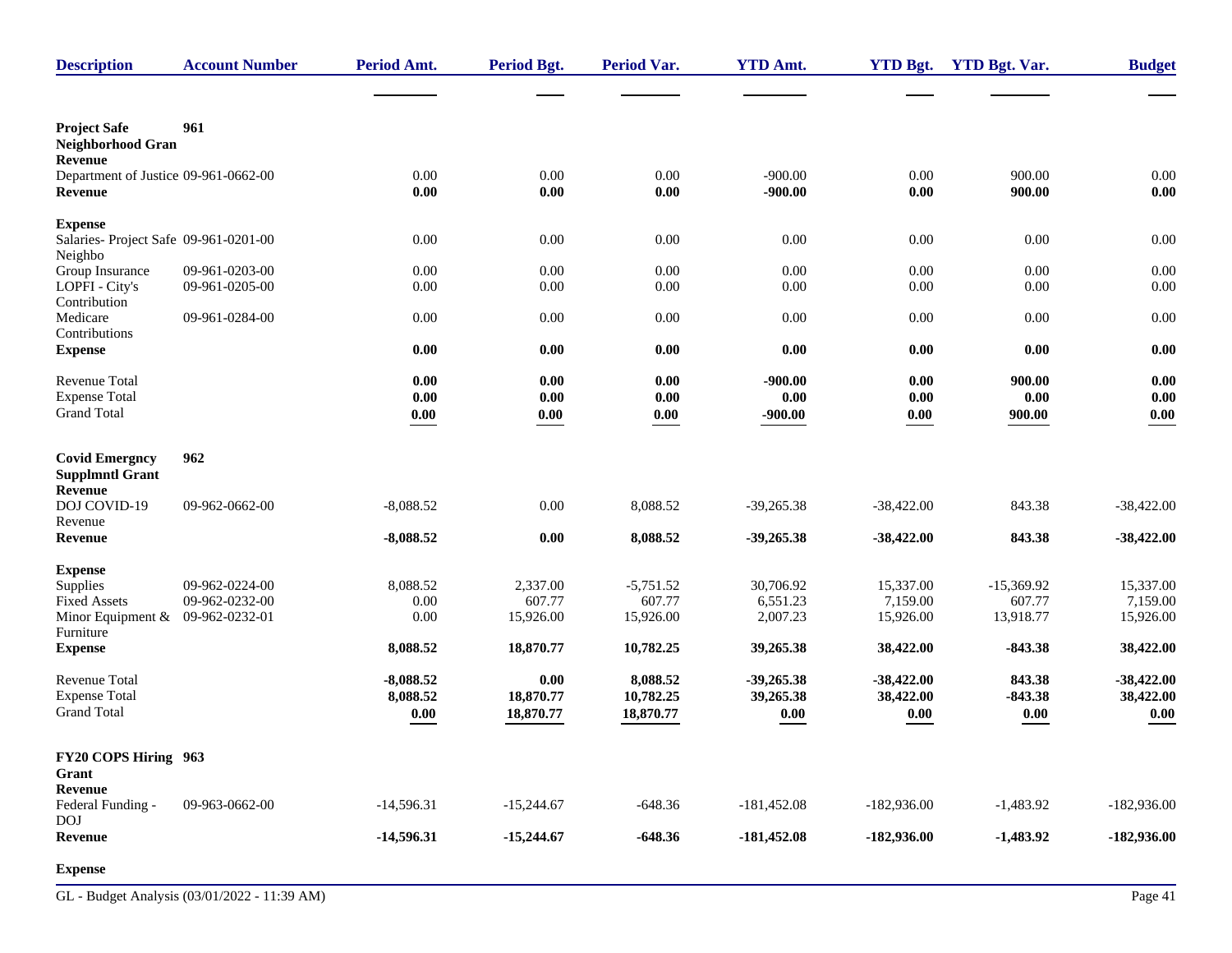| <b>Description</b>                                                 | <b>Account Number</b>            | <b>Period Amt.</b>                     | <b>Period Bgt.</b>                       | <b>Period Var.</b>                               | <b>YTD Amt.</b>                                  | <b>YTD Bgt.</b>                         | <b>YTD Bgt. Var.</b>               | <b>Budget</b>                       |
|--------------------------------------------------------------------|----------------------------------|----------------------------------------|------------------------------------------|--------------------------------------------------|--------------------------------------------------|-----------------------------------------|------------------------------------|-------------------------------------|
| Salaries-2020 COPS<br>Hiring Gran                                  | 09-963-0201-00                   | 9,873.26                               | 10,304.00                                | 430.74                                           | 132,334.88                                       | 134,000.00                              | 1,665.12                           | 134,000.00                          |
| Group Insurance<br>LOPFI - City's                                  | 09-963-0203-00<br>09-963-0205-00 | 1,972.41<br>2,320.17                   | 1.166.67<br>2,458.00                     | $-805.74$<br>137.83                              | 17.298.35<br>31,098.77                           | 14,000.00<br>32,000.00                  | $-3,298.35$<br>901.23              | 14,000.00<br>32,000.00              |
| Contribution<br>UnemploymentWkms 09-963-0279-00<br>Comp.           |                                  | 0.00                                   | 94.67                                    | 94.67                                            | 0.00                                             | 1,136.00                                | 1,136.00                           | 1,136.00                            |
| Medicare<br>Contributions                                          | 09-963-0284-00                   | 148.94                                 | 142.00                                   | $-6.94$                                          | 1.677.63                                         | 1,800.00                                | 122.37                             | 1,800.00                            |
| <b>Expense</b>                                                     |                                  | 14,314.78                              | 14,165.34                                | $-149.44$                                        | 182,409.63                                       | 182,936.00                              | 526.37                             | 182,936.00                          |
| <b>Revenue Total</b><br><b>Expense Total</b><br><b>Grand Total</b> |                                  | $-14,596.31$<br>14,314.78<br>$-281.53$ | $-15,244.67$<br>14,165.34<br>$-1,079.33$ | $-648.36$<br>$-149.44$<br>$-797.80$              | -181,452.08<br>182,409.63<br>957.55              | $-182,936.00$<br>182,936.00<br>$0.00\,$ | $-1,483.92$<br>526.37<br>$-957.55$ | $-182,936.00$<br>182,936.00<br>0.00 |
| Comprehensive<br><b>Opioid Abuse Pgm</b><br><b>Revenue</b>         | 964                              |                                        |                                          |                                                  |                                                  |                                         |                                    |                                     |
| Department of<br>Finance & Admin                                   | 09-964-0665-00                   | 0.00                                   | $-50,000.00$                             | $-50,000.00$                                     | $-17,001.43$                                     | $-50,000.00$                            | $-32,998.57$                       | $-50,000.00$                        |
| Revenue                                                            |                                  | $\boldsymbol{0.00}$                    | $-50,000.00$                             | $-50,000.00$                                     | $-17,001.43$                                     | $-50,000.00$                            | $-32,998.57$                       | $-50,000.00$                        |
| <b>Expense</b><br><b>Payroll Taxes</b>                             | 09-964-0206-00                   | 0.00                                   | 1,468.00                                 | 1,468.00                                         | 618.58                                           | 1,468.00                                | 849.42                             | 1,468.00                            |
| Travel & Training<br>Part-Time Salaries                            | 09-964-0209-00<br>09-964-0210-00 | 0.00<br>0.00                           | 13,425.00<br>19,448.00                   | 13,425.00<br>19,448.00                           | 1,120.00<br>9,977.00                             | 13,425.00<br>19,448.00                  | 12,305.00<br>9,471.00              | 13,425.00<br>19,448.00              |
| Supplies<br>Medicare<br>Contributions                              | 09-964-0224-00<br>09-964-0284-00 | $0.00\,$<br>0.00                       | 15,369.00<br>290.00                      | 15,369.00<br>290.00                              | 5,141.18<br>144.67                               | 15,369.00<br>290.00                     | 10,227.82<br>145.33                | 15,369.00<br>290.00                 |
| <b>Expense</b>                                                     |                                  | 0.00                                   | 50,000.00                                | 50,000.00                                        | 17,001.43                                        | 50,000.00                               | 32,998.57                          | 50,000.00                           |
| <b>Revenue Total</b><br><b>Expense Total</b><br><b>Grand Total</b> |                                  | 0.00<br>$\boldsymbol{0.00}$<br>0.00    | $-50,000,00$<br>50,000.00<br>$0.00\,$    | $-50,000,00$<br>50,000.00<br>$\boldsymbol{0.00}$ | $-17,001.43$<br>17,001.43<br>$\boldsymbol{0.00}$ | $-50,000.00$<br>50,000.00<br>0.00       | $-32,998.57$<br>32,998.57<br>0.00  | $-50,000.00$<br>50,000.00<br>0.00   |
| <b>Covid-19 Emergency 968</b><br><b>Solutions</b>                  |                                  |                                        |                                          |                                                  |                                                  |                                         |                                    |                                     |
| Revenue<br>Federal Funding -<br><b>DHS</b>                         | 09-968-0663-00                   | 0.00                                   | 0.00                                     | 0.00                                             | $-83,833.55$                                     | 0.00                                    | 83,833.55                          | 0.00                                |
| Revenue                                                            |                                  | 0.00                                   | 0.00                                     | 0.00                                             | $-83,833.55$                                     | 0.00                                    | 83,833.55                          | 0.00                                |
| <b>Revenue Total</b><br><b>Expense Total</b><br><b>Grand Total</b> |                                  | 0.00<br>0.00<br>0.00                   | 0.00<br>0.00<br>0.00                     | 0.00<br>0.00<br>0.00                             | $-83,833.55$<br>0.00<br>$-83,833.55$             | 0.00<br>0.00<br>0.00                    | 83,833.55<br>0.00<br>83,833.55     | $0.00\,$<br>0.00<br>0.00            |

#### **American Rescue 975**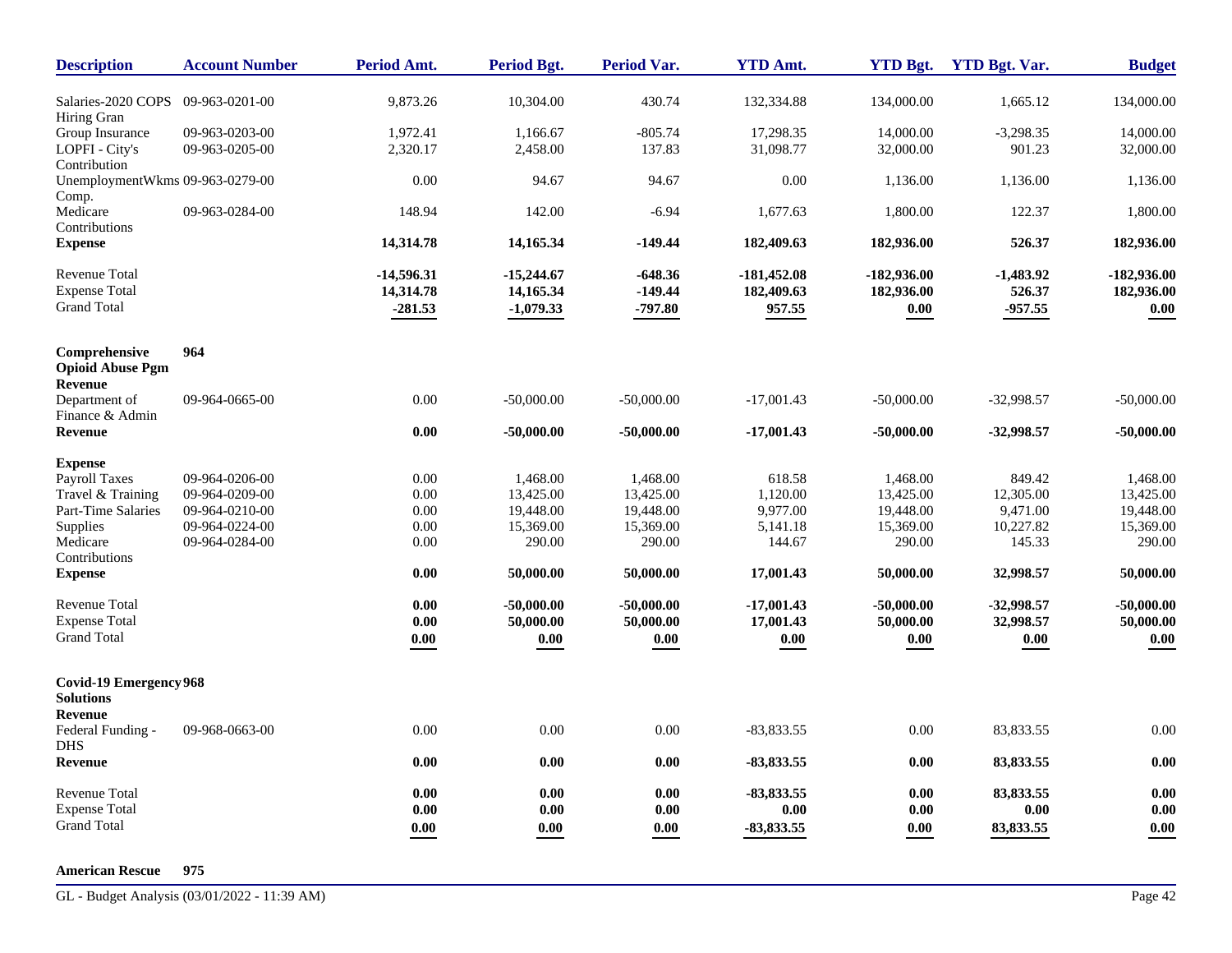| <b>Description</b>               | <b>Account Number</b> | <b>Period Amt.</b> | Period Bgt.     | <b>Period Var.</b> | <b>YTD Amt.</b> | <b>YTD Bgt.</b> | <b>YTD Bgt. Var.</b> | <b>Budget</b>   |
|----------------------------------|-----------------------|--------------------|-----------------|--------------------|-----------------|-----------------|----------------------|-----------------|
| Plan                             |                       |                    |                 |                    |                 |                 |                      |                 |
| <b>Revenue</b>                   |                       |                    |                 |                    |                 |                 |                      |                 |
| <b>Interest Earned</b>           | 09-975-0515-00        | 0.00               | 0.00            | 0.00               | 0.00            | 0.00            | 0.00                 | 0.00            |
| American Rescue                  | 09-975-0651-25        | 0.00               | 0.00            | 0.00               | 0.00            | 0.00            | 0.00                 | 0.00            |
| Plan                             |                       |                    |                 |                    |                 |                 |                      |                 |
| <b>Revenue</b>                   |                       | 0.00               | 0.00            | 0.00               | 0.00            | 0.00            | 0.00                 | 0.00            |
| <b>Revenue Total</b>             |                       | 0.00               | 0.00            | 0.00               | 0.00            | 0.00            | 0.00                 | 0.00            |
| <b>Expense Total</b>             |                       | 0.00               | 0.00            | 0.00               | 0.00            | 0.00            | 0.00                 | 0.00            |
| <b>Grand Total</b>               |                       | 0.00               | 0.00            | 0.00               | 0.00            | 0.00            | 0.00                 | 0.00            |
| <b>Industrial Rail Spur 982</b>  |                       |                    |                 |                    |                 |                 |                      |                 |
| <b>Projects</b>                  |                       |                    |                 |                    |                 |                 |                      |                 |
| Revenue                          |                       |                    |                 |                    |                 |                 |                      |                 |
| FRA Reimbursement 09-982-0647-00 |                       | 0.00               | $-656,230.87$   | $-656,230.87$      | $-1,679,169.13$ | $-2,335,400.00$ | $-656,230.87$        | $-2,335,400.00$ |
| EDA Reimbursement 09-982-0656-00 |                       | 0.00               | $-2,000,000.00$ | $-2,000,000.00$    | 0.00            | $-2,000,000.00$ | $-2,000,000.00$      | $-2,000,000.00$ |
| DRA Reimbursement 09-982-0657-00 |                       | 0.00               | $-509,090.00$   | $-509,090.00$      | 0.00            | $-509.090.00$   | $-509,090.00$        | $-509,090,00$   |
| <b>Revenue</b>                   |                       | 0.00               | $-3,165,320.87$ | $-3,165,320.87$    | $-1,679,169.13$ | -4,844,490.00   | $-3,165,320.87$      | -4,844,490.00   |
|                                  |                       |                    |                 |                    |                 |                 |                      |                 |
| <b>Expense</b>                   |                       |                    |                 |                    |                 |                 |                      |                 |
| <b>CRISI</b> Construction        | 09-982-2100-00        | 3,899.42           | 656,230.87      | 652,331.45         | 1,685,654.46    | 2.335.400.00    | 649,745.54           | 2.335.400.00    |
| <b>EDA</b> Construction          | 09-982-2301-00        | 2,641.11           | 1,963,214.83    | 1,960,573.72       | 56,571.78       | 2,000,000.00    | 1,943,428.22         | 2,000,000.00    |
| <b>DRA</b> Construction          | 09-982-2302-00        | 660.27             | 509,090.00      | 508,429.73         | 14,142.88       | 509,090.00      | 494,947.12           | 509,090.00      |
| <b>Expense</b>                   |                       | 7,200.80           | 3,128,535.70    | 3,121,334.90       | 1,756,369.12    | 4,844,490.00    | 3,088,120.88         | 4,844,490.00    |
| Revenue Total                    |                       | 0.00               | $-3,165,320.87$ | $-3,165,320.87$    | $-1,679,169.13$ | -4,844,490.00   | $-3,165,320.87$      | -4,844,490.00   |
| <b>Expense Total</b>             |                       | 7,200.80           | 3,128,535.70    | 3,121,334.90       | 1,756,369.12    | 4,844,490.00    | 3,088,120.88         | 4,844,490.00    |
| <b>Grand Total</b>               |                       | 7,200.80           | $-36,785.17$    | -43,985.97         | 77,199.99       | 0.00            | $-77,199.99$         | 0.00            |
|                                  |                       |                    |                 |                    |                 |                 |                      |                 |
| <b>Veteran's Village</b>         | 983                   |                    |                 |                    |                 |                 |                      |                 |
| Revenue                          |                       |                    |                 |                    |                 |                 |                      |                 |
| Veterans Village                 | 09-983-0323-01        | 0.00               | 0.00            | 0.00               | $-786,527.41$   | $-258,000.00$   | 528,527.41           | $-258,000.00$   |
| Revenue<br>Revenue               |                       | 0.00               | 0.00            | 0.00               | $-786,527.41$   | $-258,000.00$   | 528,527.41           | $-258,000.00$   |
|                                  |                       |                    |                 |                    |                 |                 |                      |                 |
| <b>Expense</b>                   |                       |                    |                 |                    |                 |                 |                      |                 |
| Veterans Village                 | 09-983-0323-00        | 581.75             | 0.00            | $-581.75$          | 16,843.84       | 0.00            | $-16,843.84$         | 0.00            |
| Expense                          |                       |                    |                 |                    |                 |                 |                      |                 |
| Construction                     | 09-983-2100-00        | 0.00               | 0.00            | 0.00               | 475.813.89      | 258,000.00      | -217.813.89          | 258,000.00      |
| <b>Expense</b>                   |                       | 581.75             | 0.00            | $-581.75$          | 492,657.73      | 258,000.00      | $-234,657.73$        | 258,000.00      |
| <b>Revenue Total</b>             |                       | 0.00               | 0.00            | 0.00               | $-786,527.41$   | $-258,000.00$   | 528,527.41           | $-258,000.00$   |
| <b>Expense Total</b>             |                       | 581.75             | 0.00            | $-581.75$          | 492,657.73      | 258,000.00      | $-234,657.73$        | 258,000.00      |
| <b>Grand Total</b>               |                       |                    | $0.00\,$        | $-581.75$          | -293,869.68     |                 | 293,869.68           | 0.00            |
|                                  |                       | 581.75             |                 |                    |                 | 0.00            |                      |                 |

**Other Revenues 999**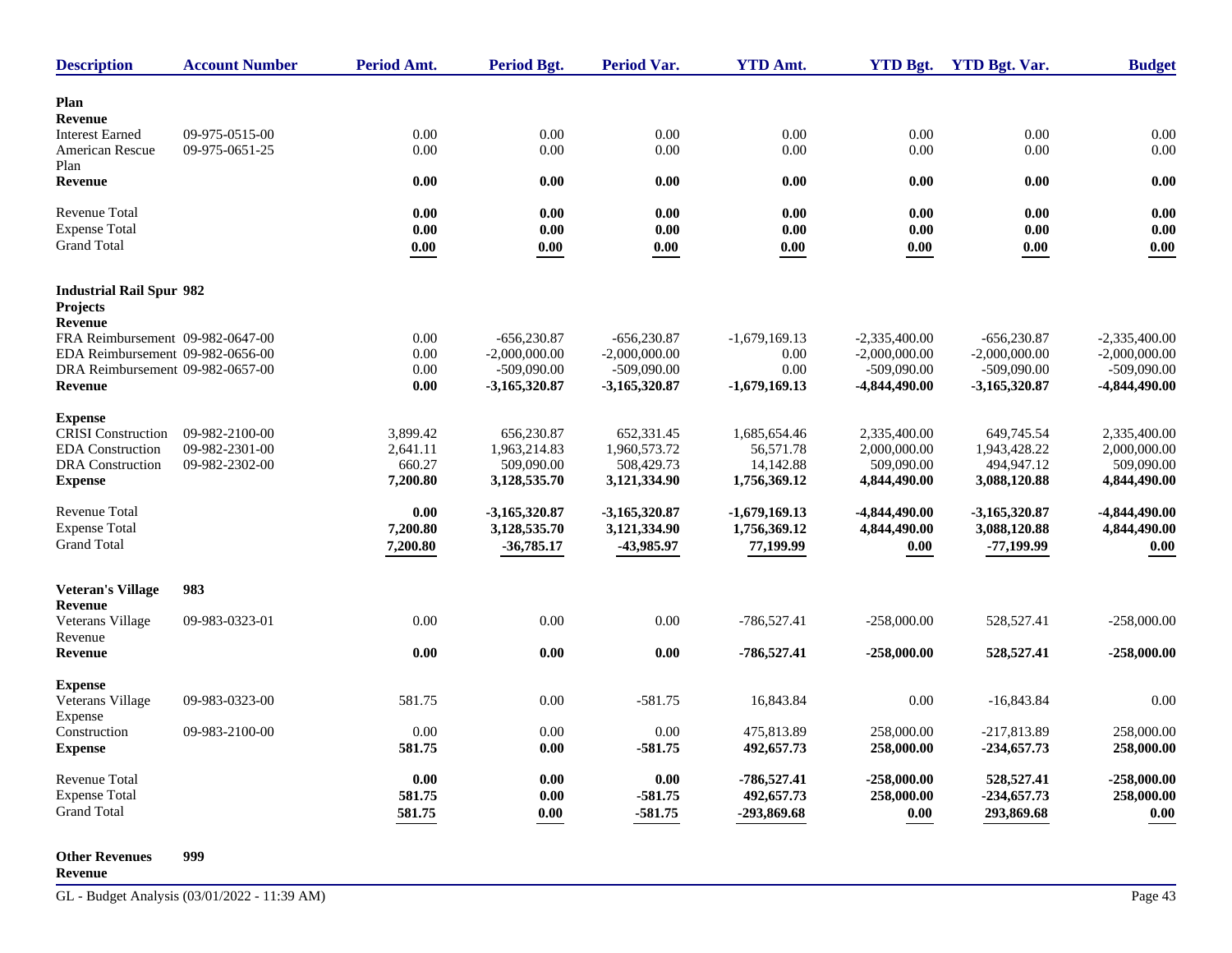| <b>Description</b>           | <b>Account Number</b>             | <b>Period Amt.</b> | Period Bgt.     | Period Var.     | <b>YTD Amt.</b> | <b>YTD Bgt.</b> | <b>YTD Bgt. Var.</b> | <b>Budget</b> |
|------------------------------|-----------------------------------|--------------------|-----------------|-----------------|-----------------|-----------------|----------------------|---------------|
|                              | 2020 Tornado- FEMA 09-999-0500-04 | 0.00               | 0.00            | 0.00            | $-78,070.21$    | 0.00            | 78,070.21            | 0.00          |
| Revenue                      |                                   | 0.00               | 0.00            | 0.00            | $-78.070.21$    | 0.00            | 78,070.21            | 0.00          |
| Revenue Total                |                                   | 0.00               | 0.00            | 0.00            | $-78.070.21$    | 0.00            | 78,070.21            | 0.00          |
| <b>Expense Total</b>         |                                   | 0.00               | 0.00            | 0.00            | 0.00            | 0.00            | 0.00                 | 0.00          |
| <b>Grand Total</b>           |                                   | 0.00               | 0.00            | 0.00            | $-78,070.21$    | 0.00            | 78,070.21            | 0.00          |
| Revenue Total                |                                   | $-70.235.09$       | $-3.581.724.49$ | $-3.511.489.40$ | $-3,217,011.34$ | $-5.980.051.00$ | $-2.763.039.66$      | -5,980,051.00 |
| <b>Expense Total</b>         |                                   | 112,350.35         | 3.536.943.57    | 3.424.593.22    | 2,828,851.89    | 5,980,051,00    | 3,151,199.11         | 5,980,051.00  |
| <b>Grand Total</b>           |                                   | 42,115.26          | -44.780.92      | $-86.896.18$    | $-388.159.45$   | 0.00            | 388,159.45           | 0.00          |
| <b>Federal Grants Fund09</b> |                                   | 42,115.26          | -44.780.92      | $-86.896.18$    | $-388.159.45$   | 0.00            | 388,159.45           | 0.00          |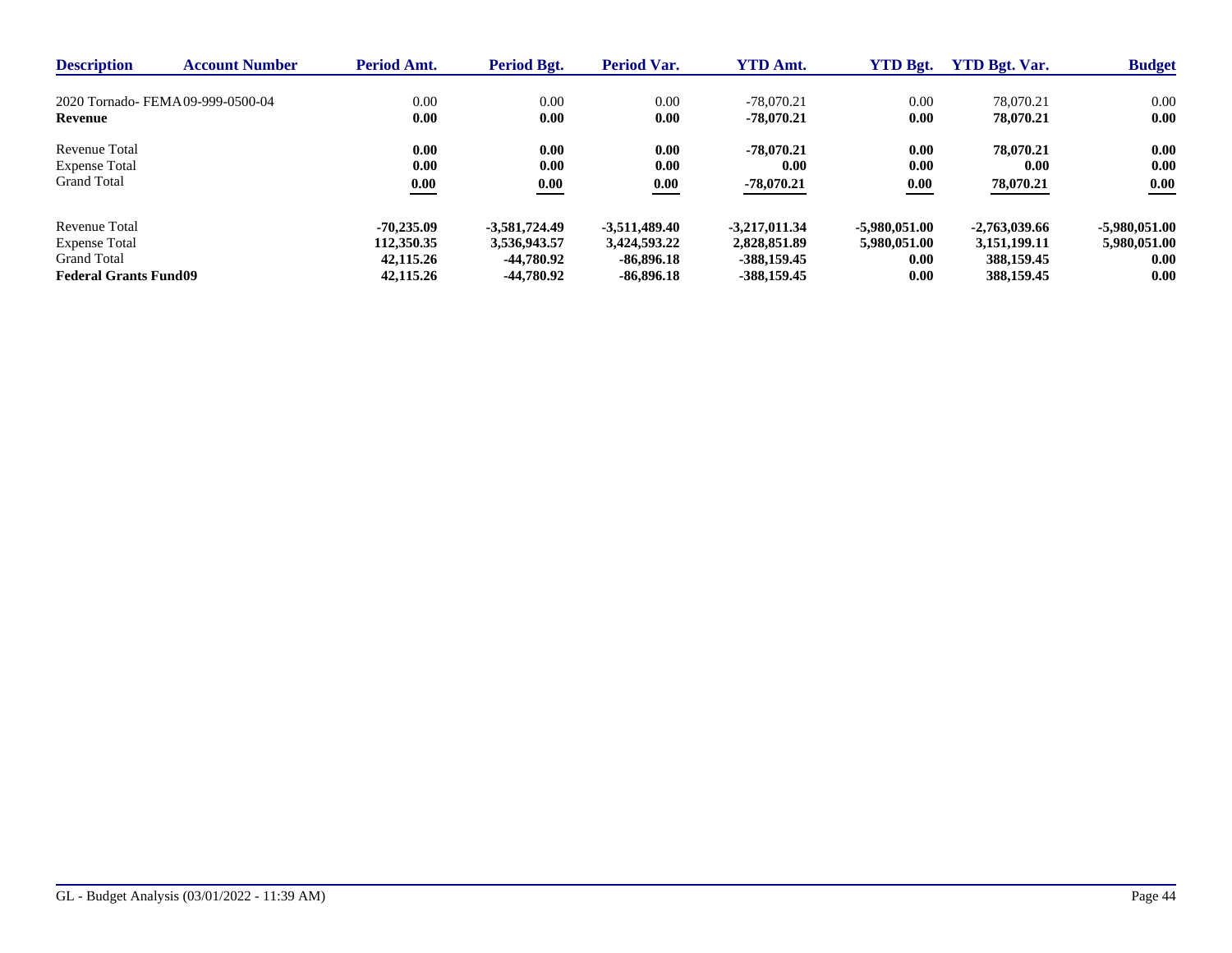User: ATGuiltner Printed: 3/1/2022 11:39:57 AM Period 12 - 12 Fiscal Year 2021



| <b>Description</b>                   | <b>Account Number</b> | Period Amt.   | Period Bgt.   | <b>Period Var.</b> | <b>YTD Amt.</b> | <b>YTD Bgt.</b> | <b>YTD Bgt. Var.</b> | <b>Budget</b>   |
|--------------------------------------|-----------------------|---------------|---------------|--------------------|-----------------|-----------------|----------------------|-----------------|
| <b>CDBG</b> Fund                     | 10                    |               |               |                    |                 |                 |                      |                 |
| <b>CDBG</b>                          | 165                   |               |               |                    |                 |                 |                      |                 |
| Revenue                              |                       |               |               |                    |                 |                 |                      |                 |
| Miscellaneous                        | 10-165-0517-00        | $-332.17$     | 0.00          | 332.17             | $-2,082.17$     | 0.00            | 2,082.17             | 0.00            |
| Revenue                              |                       |               |               |                    |                 |                 |                      |                 |
| CDBG Funding -                       | 10-165-0660-00        | $-122,500.22$ | $-60,684.08$  | 61,816.14          | $-622,638.22$   | $-728,209.00$   | $-105,570.78$        | $-728,209.00$   |
| <b>HUD</b>                           |                       |               |               |                    |                 |                 |                      |                 |
| <b>CDBG</b> Funding-                 | 10-165-0660-01        | 0.00          | $-50,420.00$  | $-50,420.00$       | $-57,768.25$    | $-302,520.00$   | $-244,751.75$        | $-302,520.00$   |
| HUD-CV1                              |                       |               |               |                    |                 |                 |                      |                 |
| <b>CDBG</b> Funding-                 | 10-165-0660-02        | 0.00          | $-61,056.00$  | $-61,056.00$       | 0.00            | $-366,336.00$   | $-366,336.00$        | $-366,336.00$   |
| HUD-CV3                              |                       |               |               |                    |                 |                 |                      |                 |
| Revenue                              |                       | $-122,832.39$ | $-172,160.08$ | $-49,327.69$       | $-682,488.64$   | $-1,397,065.00$ | $-714,576.36$        | $-1,397,065.00$ |
| <b>Expense</b>                       |                       |               |               |                    |                 |                 |                      |                 |
| Salaries-CDBG                        | 10-165-0201-00        | 9.583.91      | 7.144.00      | $-2.439.91$        | 87,822.76       | 92,883.00       | 5,060.24             | 92,883.00       |
| <b>Holiday Pay</b>                   | 10-165-0202-00        | 0.00          | 0.00          | 0.00               | 1,899.75        | 1,429.00        | $-470.75$            | 1,429.00        |
| Group Insurance                      | 10-165-0203-00        | 659.11        | 1,207.50      | 548.39             | 5,742.21        | 14,490.00       | 8,747.79             | 14,490.00       |
| Pension - City's                     | 10-165-0204-00        | 479.19        | 360.00        | $-119.19$          | 4,592.15        | 4,645.00        | 52.85                | 4,645.00        |
| Contribution                         |                       |               |               |                    |                 |                 |                      |                 |
| <b>Payroll Taxes</b>                 | 10-165-0206-00        | 566.99        | 449.00        | $-117.99$          | 5,151.64        | 5,847.00        | 695.36               | 5,847.00        |
| Travel & Training                    | 10-165-0209-00        | 0.00          | 512.50        | 512.50             | 115.80          | 6,150.00        | 6,034.20             | 6,150.00        |
| Insurance and                        | 10-165-0215-00        | 0.00          | 20.83         | 20.83              | 0.00            | 250.00          | 250.00               | 250.00          |
| Licenses                             |                       |               |               |                    |                 |                 |                      |                 |
| Professional Services 10-165-0217-00 |                       | 13.95         | 91.67         | 77.72              | 13.95           | 1,100.00        | 1,086.05             | 1,100.00        |
| Postage                              | 10-165-0218-00        | 0.00          | 11.67         | 11.67              | 0.00            | 140.00          | 140.00               | 140.00          |
| Advertising and                      | 10-165-0220-00        | 182.00        | 208.33        | 26.33              | 762.45          | 2,500.00        | 1,737.55             | 2,500.00        |
| Printing                             |                       |               |               |                    |                 |                 |                      |                 |
| Auto Expense                         | 10-165-0223-00        | 0.00          | 8.33          | 8.33               | 13.56           | 100.00          | 86.44                | 100.00          |
| Supplies                             | 10-165-0224-00        | 65.09         | 70.83         | 5.74               | 65.09           | 850.00          | 784.91               | 850.00          |
| <b>Office Supplies</b>               | 10-165-0224-01        | 72.58         | 33.33         | $-39.25$           | 173.41          | 400.00          | 226.59               | 400.00          |
| Fuel                                 | 10-165-0225-00        | 0.00          | 12.50         | 12.50              | $0.00\,$        | 150.00          | 150.00               | 150.00          |
| Dues & Subscriptions 10-165-0228-00  |                       | 384.00        | 200.00        | $-184.00$          | 1,815.25        | 1,500.00        | $-315.25$            | 1,500.00        |
| <b>Rentals Contracts</b>             | 10-165-0233-00        | 0.00          | 22.92         | 22.92              | 0.00            | 275.00          | 275.00               | 275.00          |
| Medicare<br>Contributions            | 10-165-0284-00        | 132.55        | 106.00        | $-26.55$           | 1,274.79        | 1,367.00        | 92.21                | 1,367.00        |
| Computer Software                    | 10-165-0296-00        | 0.00          | 22.92         | 22.92              | 0.00            | 275.00          | 275.00               | 275.00          |
| Projects - General                   | 10-165-2004-00        | 0.00          | 130,000.00    | 130,000.00         | 108,645.60      | 130,000.00      | 21,354.40            | 130,000.00      |
| Government                           |                       |               |               |                    |                 |                 |                      |                 |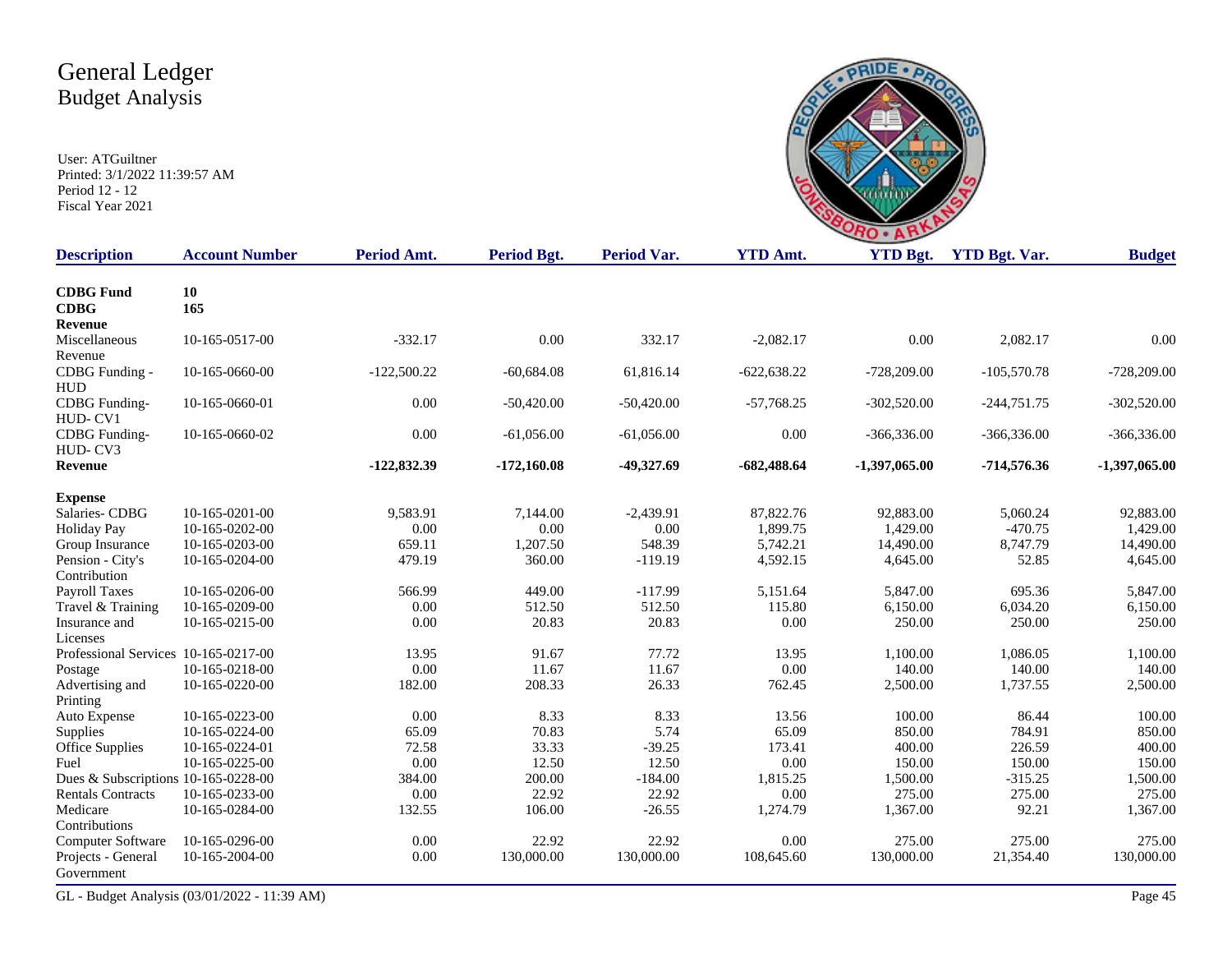| <b>Description</b>                  | <b>Account Number</b> | Period Amt.   | Period Bgt.   | Period Var. | <b>YTD Amt.</b> | <b>YTD Bgt.</b> | <b>YTD Bgt. Var.</b> | <b>Budget</b>   |
|-------------------------------------|-----------------------|---------------|---------------|-------------|-----------------|-----------------|----------------------|-----------------|
|                                     |                       |               |               |             |                 |                 |                      |                 |
| Projects - Social                   | $10-165-2005-00$      | 0.00          | 121,269.66    | 121,269.66  | 338,419.92      | 399,858.00      | 61,438.08            | 399,858.00      |
| Service                             |                       |               |               |             |                 |                 |                      |                 |
| Projects - Housing                  | $10-165-2007-00$      | 0.00          | 5,333.33      | 5,333.33    | 52,370.00       | 64,000.00       | 11,630.00            | 64,000.00       |
| Services                            |                       |               |               |             |                 |                 |                      |                 |
| Projects - CARES Act 10-165-2008-00 |                       | 0.00          | 302,520.00    | 302,520.00  | 7,768.25        | 302,520.00      | 294,751.75           | 302,520.00      |
| CV <sub>1</sub>                     |                       |               |               |             |                 |                 |                      |                 |
| Projects - CARES Act 10-165-2009-00 |                       | 0.00          | 366,336.00    | 366,336.00  | 0.00            | 366,336.00      | 366,336.00           | 366,336.00      |
| CV <sub>3</sub>                     |                       |               |               |             |                 |                 |                      |                 |
| <b>Expense</b>                      |                       | 12,139.37     | 935,941.32    | 923,801.95  | 616,646.58      | 1,397,065.00    | 780,418.42           | 1,397,065.00    |
| Revenue Total                       |                       | $-122,832.39$ | $-172,160.08$ | -49,327.69  | $-682,488.64$   | $-1,397,065.00$ | -714,576.36          | $-1,397,065.00$ |
| <b>Expense Total</b>                |                       | 12,139.37     | 935,941.32    | 923,801.95  | 616,646.58      | 1,397,065.00    | 780,418.42           | 1,397,065.00    |
| <b>Grand Total</b>                  |                       | $-110,693.02$ | 763,781.24    | 874,474.26  | $-65,842.06$    | 0.00            | 65,842.06            | 0.00            |
|                                     |                       |               |               |             |                 |                 |                      |                 |
| <b>Revenue Total</b>                |                       | $-122.832.39$ | $-172,160.08$ | -49,327.69  | $-682,488.64$   | $-1,397,065.00$ | $-714,576.36$        | $-1,397,065.00$ |
| <b>Expense Total</b>                |                       | 12,139.37     | 935,941.32    | 923,801.95  | 616,646.58      | 1,397,065.00    | 780,418.42           | 1,397,065.00    |
| Grand Total                         |                       | $-110,693.02$ | 763,781.24    | 874,474.26  | $-65,842.06$    | 0.00            | 65,842.06            | 0.00            |
| <b>CDBG</b> Fund                    | 10                    | -110,693.02   | 763,781.24    | 874,474.26  | -65,842.06      | 0.00            | 65,842.06            | 0.00            |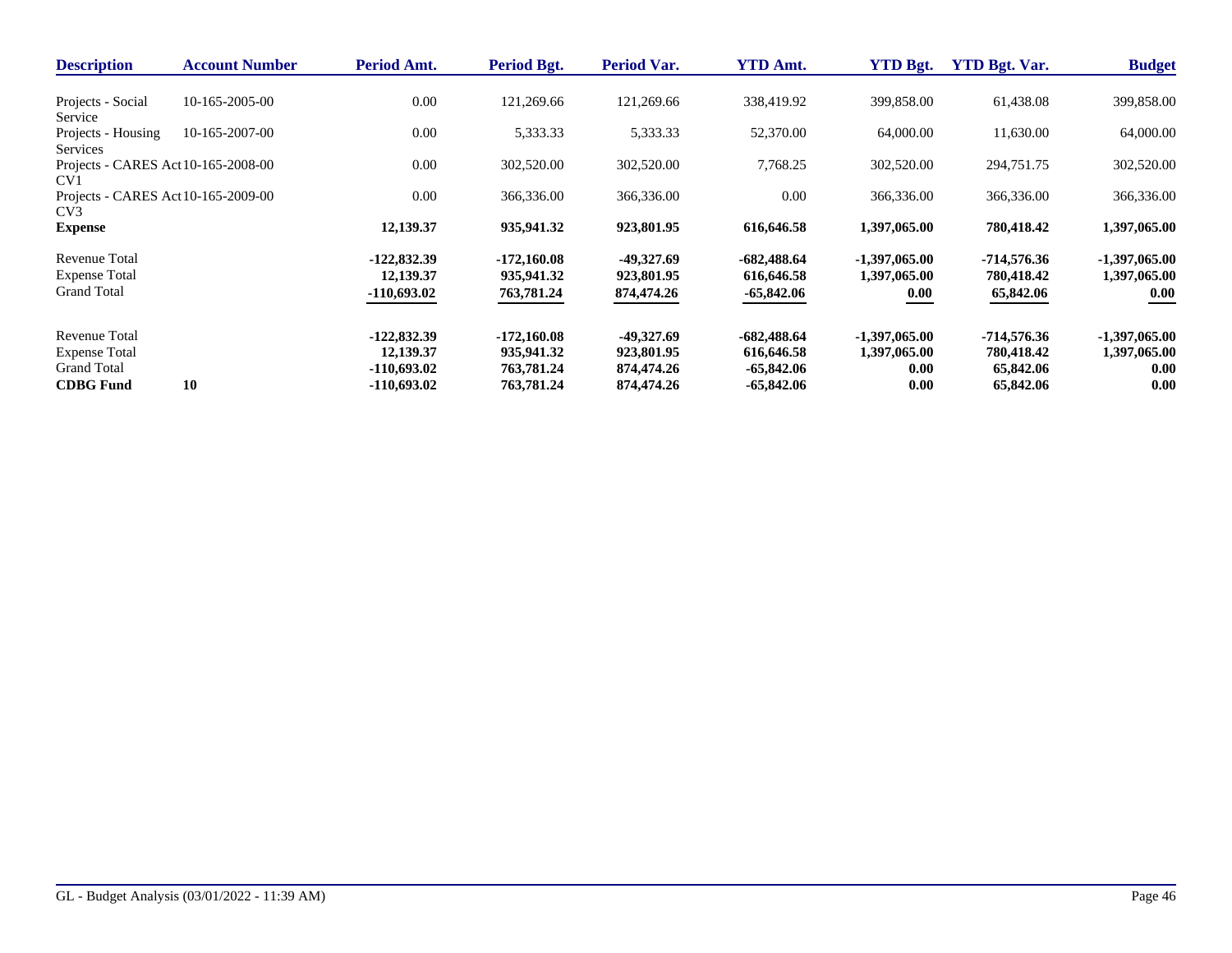User: ATGuiltner Printed: 3/1/2022 11:39:57 AM Period 12 - 12 Fiscal Year 2021



| <b>Description</b>                   | <b>Account Number</b> | Period Amt. | Period Bgt.  | <b>Period Var.</b> | <b>YTD Amt.</b> | <b>YTD Bgt.</b> | <b>YTD Bgt. Var.</b> | <b>Budget</b> |
|--------------------------------------|-----------------------|-------------|--------------|--------------------|-----------------|-----------------|----------------------|---------------|
|                                      |                       |             |              |                    |                 |                 |                      |               |
| <b>MPO</b> Fund                      | 11                    |             |              |                    |                 |                 |                      |               |
| <b>MPO</b>                           | 166                   |             |              |                    |                 |                 |                      |               |
| Revenue                              |                       |             |              |                    |                 |                 |                      |               |
| <b>Interest Earned</b>               | 11-166-0515-00        | $-43.92$    | $-145.00$    | $-101.08$          | $-592.57$       | $-1,740.00$     | $-1,147.43$          | $-1,740.00$   |
| <b>MPO</b>                           | 11-166-0602-00        | 0.00        | 0.00         | 0.00               | $-6,525.53$     | $-4,323.00$     | 2,202.53             | $-4,323.00$   |
| Contributions-Other                  |                       |             |              |                    |                 |                 |                      |               |
| Cities                               |                       |             |              |                    |                 |                 |                      |               |
| <b>MPO</b>                           | 11-166-0602-01        | 0.00        | 0.00         | 0.00               | $-27,350.86$    | $-38,905.00$    | $-11,554.14$         | $-38,905.00$  |
| Contributions-City of                |                       |             |              |                    |                 |                 |                      |               |
| Jone                                 |                       |             |              |                    |                 |                 |                      |               |
| MPO Planning Grants 11-166-0603-00   |                       | $-6,455.41$ | $-14,264.17$ | $-7,808.76$        | $-88,017.57$    | $-171, 170.00$  | $-83,152.43$         | $-171,170.00$ |
| Revenue                              |                       | $-6,499.33$ | $-14,409.17$ | $-7,909.84$        | $-122,486.53$   | $-216,138.00$   | $-93,651.47$         | $-216,138.00$ |
| <b>Expense</b>                       |                       |             |              |                    |                 |                 |                      |               |
| Salaries-MPO                         | 11-166-0201-00        | 7,632.21    | 7,964.00     | 331.79             | 92,056.68       | 103,484.00      | 11,427.32            | 103,484.00    |
| <b>Holiday Pay</b>                   | 11-166-0202-00        | 0.00        | 0.00         | 0.00               | 1,696.78        | 1,598.00        | $-98.78$             | 1,598.00      |
| Group Insurance                      | 11-166-0203-00        | 852.16      | 1,180.67     | 328.51             | 12,656.40       | 14,168.00       | 1,511.60             | 14,168.00     |
| Pension - City's                     | 11-166-0204-00        | 61.32       | 98.00        | 36.68              | 810.83          | 1,250.00        | 439.17               | 1,250.00      |
| Contribution                         |                       |             |              |                    |                 |                 |                      |               |
| Payroll Taxes                        | 11-166-0206-00        | 448.03      | 502.00       | 53.97              | 5,530.88        | 6,515.00        | 984.12               | 6,515.00      |
| Travel & Training                    | 11-166-0209-00        | 0.00        | 666.67       | 666.67             | 0.00            | 8,000.00        | 8,000.00             | 8,000.00      |
| Telephone Expense                    | 11-166-0213-00        | 0.00        | 83.33        | 83.33              | 745.63          | 1,000.00        | 254.37               | 1,000.00      |
| <b>Earned Benefits</b>               | 11-166-0216-00        | 0.00        | 0.00         | 0.00               | 1,491.91        | 0.00            | $-1,491.91$          | 0.00          |
| Payout                               |                       |             |              |                    |                 |                 |                      |               |
| Professional Services 11-166-0217-00 |                       | 0.00        | 5,416.67     | 5,416.67           | 13.95           | 65,000.00       | 64,986.05            | 65,000.00     |
| Postage                              | 11-166-0218-00        | 0.00        | 208.33       | 208.33             | 55.00           | 2,500.00        | 2,445.00             | 2,500.00      |
| Advertising and                      | 11-166-0220-00        | 0.00        | 291.67       | 291.67             | 925.00          | 3,500.00        | 2,575.00             | 3,500.00      |
| Printing                             |                       |             |              |                    |                 |                 |                      |               |
| Office Supplies                      | 11-166-0224-01        | 0.00        | 66.67        | 66.67              | 443.80          | 800.00          | 356.20               | 800.00        |
| Dues & Subscriptions 11-166-0228-00  |                       | 0.00        | 166.67       | 166.67             | 1,153.08        | 2,000.00        | 846.92               | 2,000.00      |
| Minor Equipment $&$                  | 11-166-0232-01        | 0.00        | 125.00       | 125.00             | 0.00            | 1,500.00        | 1,500.00             | 1,500.00      |
| Furniture                            |                       |             |              |                    |                 |                 |                      |               |
| <b>Rentals Contracts</b>             | 11-166-0233-00        | 16.65       | 166.67       | 150.02             | 134.54          | 2,000.00        | 1,865.46             | 2,000.00      |
| Medicare                             | 11-166-0284-00        | 104.78      | 118.00       | 13.22              | 1,293.46        | 1,523.00        | 229.54               | 1,523.00      |
| Contributions                        |                       |             |              |                    |                 |                 |                      |               |
| Computer Software                    | 11-166-0296-00        | 0.00        | 0.00         | 0.00               | 353.00          | 800.00          | 447.00               | 800.00        |
| Maintenance                          | 11-166-0318-00        | 0.00        | 41.67        | 41.67              | 0.00            | 500.00          | 500.00               | 500.00        |
| Contracts                            |                       |             |              |                    |                 |                 |                      |               |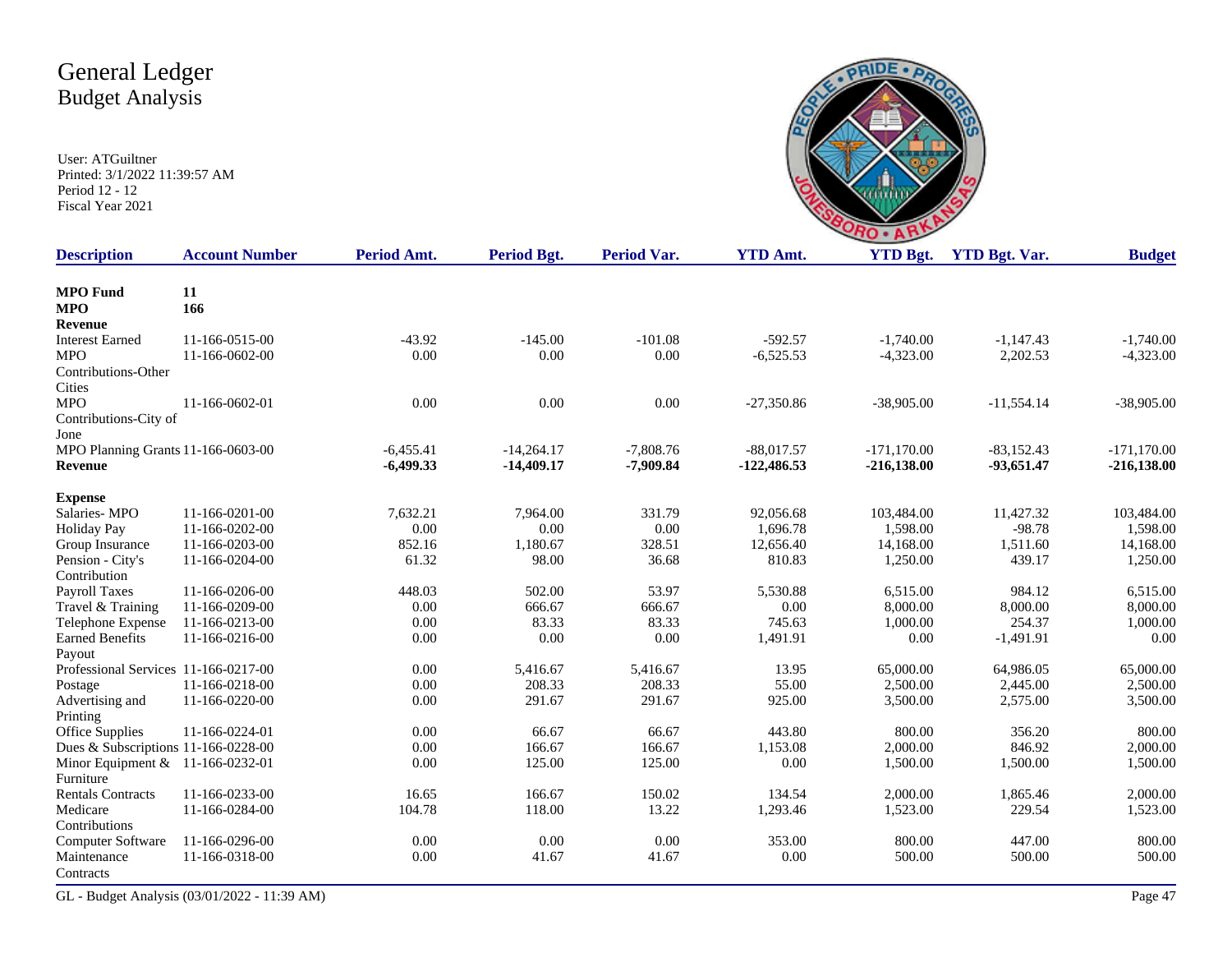| <b>Description</b>   | <b>Account Number</b> | <b>Period Amt.</b> | Period Bgt.  | Period Var. | <b>YTD Amt.</b> | <b>YTD Bgt.</b> | <b>YTD Bgt. Var.</b> | <b>Budget</b> |
|----------------------|-----------------------|--------------------|--------------|-------------|-----------------|-----------------|----------------------|---------------|
| <b>Expense</b>       |                       | 9,115.15           | 17,096.02    | 7.980.87    | 119.360.94      | 216.138.00      | 96,777.06            | 216,138.00    |
| Revenue Total        |                       | $-6.499.33$        | $-14.409.17$ | -7.909.84   | $-122.486.53$   | $-216,138,00$   | $-93,651.47$         | $-216,138.00$ |
| <b>Expense Total</b> |                       | 9,115.15           | 17,096.02    | 7.980.87    | 119,360.94      | 216,138.00      | 96,777.06            | 216,138.00    |
| <b>Grand Total</b>   |                       | 2,615.82           | 2,686.85     | 71.03       | $-3,125.59$     | 0.00            | 3,125.59             | 0.00          |
| Revenue Total        |                       | $-6.499.33$        | $-14.409.17$ | -7.909.84   | $-122.486.53$   | $-216,138,00$   | $-93,651.47$         | $-216.138.00$ |
| <b>Expense Total</b> |                       | 9,115.15           | 17,096.02    | 7,980.87    | 119,360.94      | 216,138.00      | 96,777.06            | 216,138.00    |
| Grand Total          |                       | 2,615.82           | 2.686.85     | 71.03       | $-3,125.59$     | 0.00            | 3.125.59             | 0.00          |
| <b>MPO</b> Fund      | 11                    | 2,615.82           | 2,686.85     | 71.03       | $-3,125.59$     | 0.00            | 3,125.59             | 0.00          |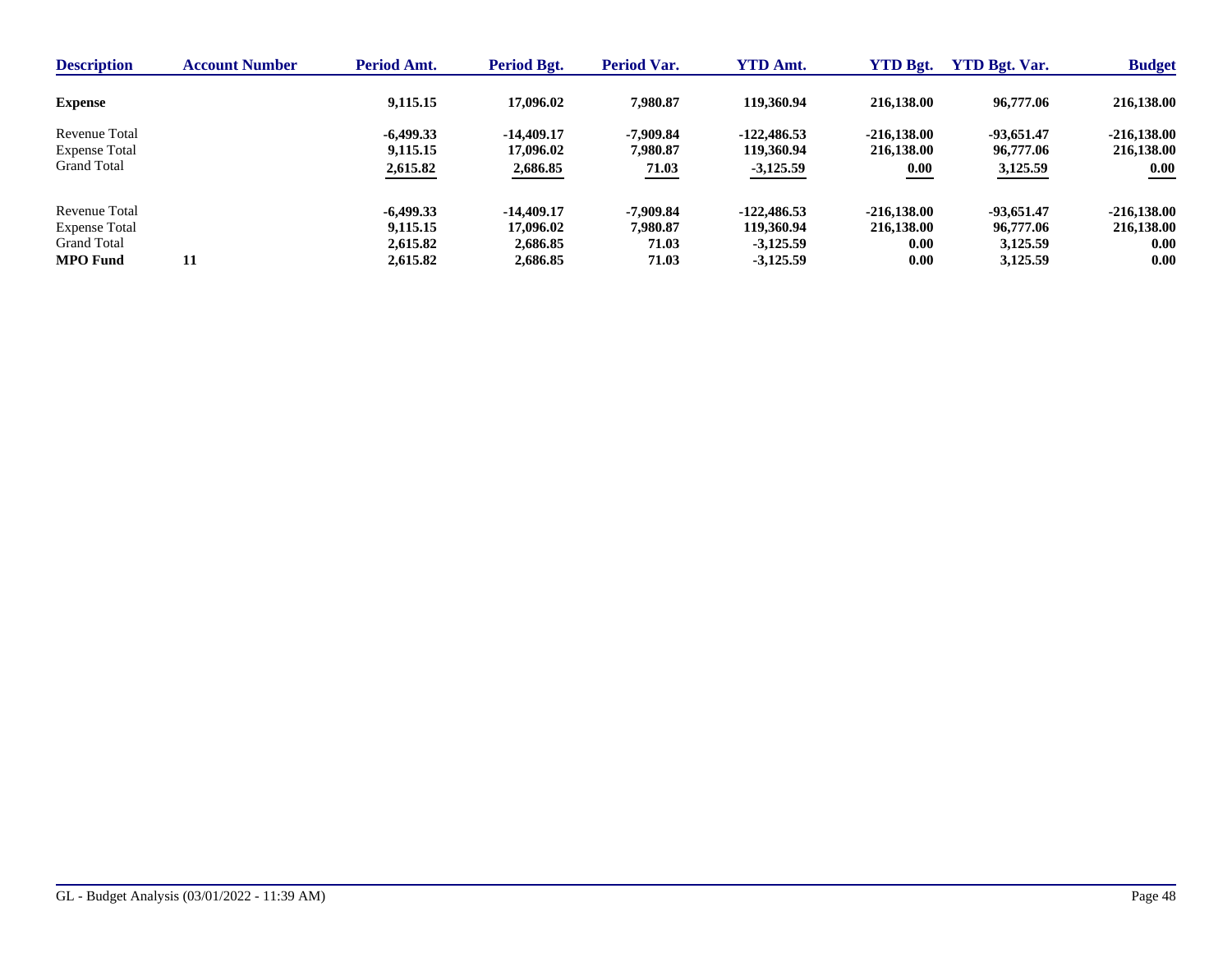

| <b>Description</b>             | <b>Account Number</b> | Period Amt. | Period Bgt. | <b>Period Var.</b> | <b>YTD Amt.</b> | <b>YTD Bgt.</b> | <b>YTD Bgt. Var.</b> | <b>Budget</b> |
|--------------------------------|-----------------------|-------------|-------------|--------------------|-----------------|-----------------|----------------------|---------------|
| <b>American Rescue</b><br>Plan | 12                    |             |             |                    |                 |                 |                      |               |
| <b>American Rescue</b>         | 975                   |             |             |                    |                 |                 |                      |               |
| Plan                           |                       |             |             |                    |                 |                 |                      |               |
| <b>Revenue</b>                 |                       |             |             |                    |                 |                 |                      |               |
| <b>Interest Earned</b>         | 12-975-0515-00        | 0.00        | 0.00        | 0.00               | $-7,771.42$     | 0.00            | 7,771.42             | 0.00          |
| American Rescue                | 12-975-0651-25        | $-1,322.12$ | 0.00        | 1,322.12           | $-7,790,843.62$ | 0.00            | 7,790,843.62         | 0.00          |
| Plan<br>Revenue                |                       | $-1,322.12$ | 0.00        | 1,322.12           | -7,798,615.04   | 0.00            | 7,798,615.04         | 0.00          |
|                                |                       |             |             |                    |                 |                 |                      |               |
| <b>Expense</b>                 |                       |             |             |                    |                 |                 |                      |               |
| American Rescue                | 12-975-2303-25        | 19,535.14   | 0.00        | $-19,535.14$       | 19,535.14       | 0.00            | $-19,535.14$         | 0.00          |
| Plan Expense                   |                       |             |             |                    |                 |                 |                      |               |
| <b>Expense</b>                 |                       | 19,535.14   | 0.00        | $-19,535.14$       | 19,535.14       | 0.00            | $-19,535.14$         | 0.00          |
| Revenue Total                  |                       | $-1,322.12$ | 0.00        | 1,322.12           | -7,798,615.04   | 0.00            | 7,798,615.04         | 0.00          |
| <b>Expense Total</b>           |                       | 19,535.14   | 0.00        | $-19,535.14$       | 19,535.14       | 0.00            | $-19,535.14$         | 0.00          |
| <b>Grand Total</b>             |                       | 18,213.02   | 0.00        | $-18,213.02$       | -7,779,079.90   | 0.00            | 7,779,079.90         | 0.00          |
|                                |                       |             |             |                    |                 |                 |                      |               |
| Revenue Total                  |                       | $-1,322.12$ | 0.00        | 1,322.12           | -7,798,615.04   | 0.00            | 7,798,615.04         | 0.00          |
| <b>Expense Total</b>           |                       | 19,535.14   | 0.00        | $-19,535.14$       | 19,535.14       | 0.00            | $-19,535.14$         | 0.00          |
| <b>Grand Total</b>             |                       | 18,213.02   | 0.00        | $-18,213.02$       | -7,779,079.90   | 0.00            | 7,779,079.90         | 0.00          |
| <b>American Rescue</b>         | 12                    | 18,213.02   | 0.00        | $-18,213.02$       | -7,779,079.90   | 0.00            | 7,779,079.90         | 0.00          |
| Plan                           |                       |             |             |                    |                 |                 |                      |               |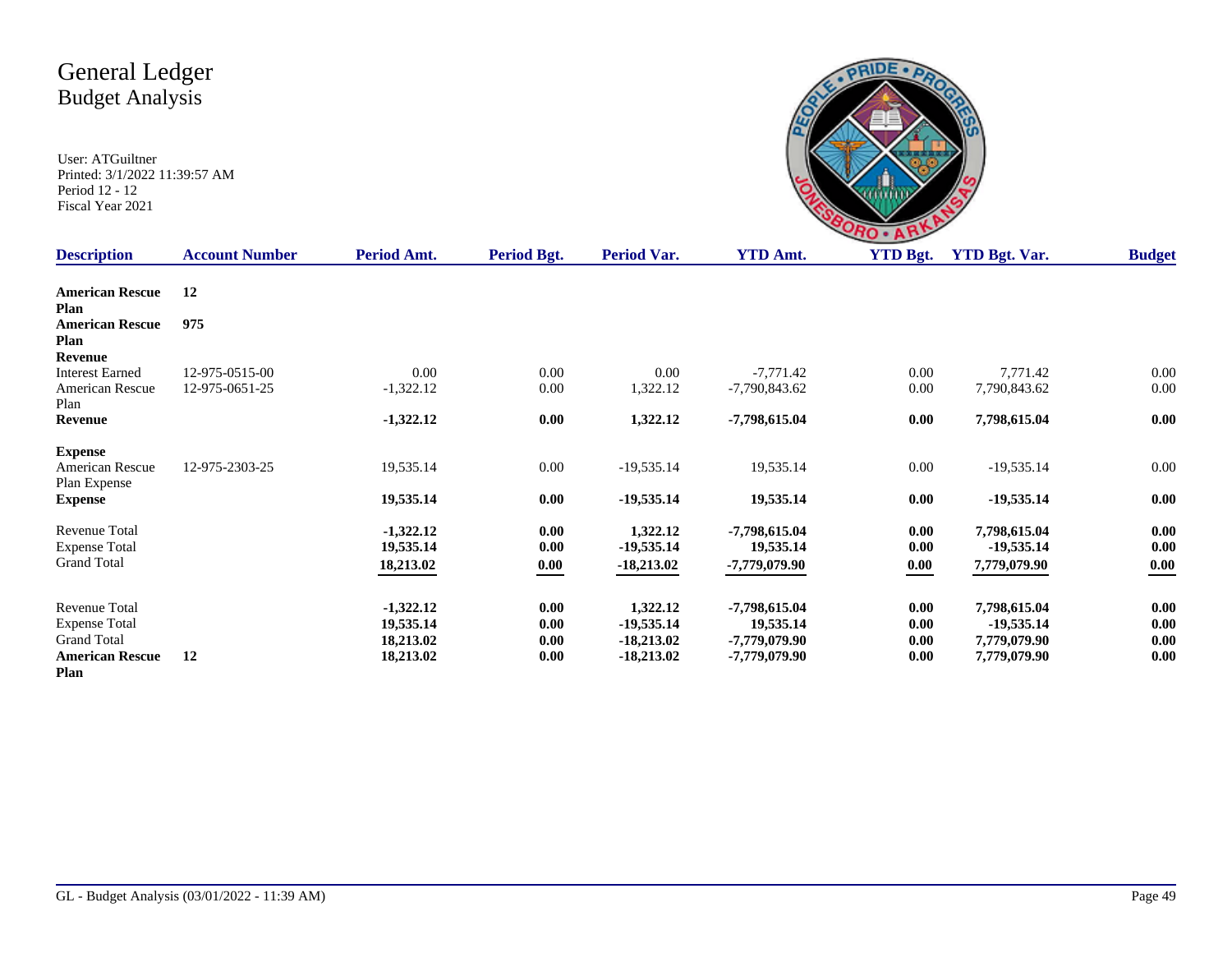

| <b>Description</b>                           | <b>Account Number</b> | Period Amt.   | <b>Period Bgt.</b> | <b>Period Var.</b> | <b>YTD Amt.</b> |                 | YTD Bgt. YTD Bgt. Var. | <b>Budget</b>   |
|----------------------------------------------|-----------------------|---------------|--------------------|--------------------|-----------------|-----------------|------------------------|-----------------|
| <b>JET Fund</b>                              | 13                    |               |                    |                    |                 |                 |                        |                 |
| <b>JET</b>                                   | 167                   |               |                    |                    |                 |                 |                        |                 |
| Revenue                                      |                       |               |                    |                    |                 |                 |                        |                 |
| Promotional Revenue                          | 13-167-0627-00        | 0.00          | 0.00               | 0.00               | $-12,474.00$    | $-12,000.00$    | 474.00                 | $-12,000.00$    |
| Other State Aid - AHTD                       | 13-167-0652-01        | $-21,078.00$  | $-14,000.00$       | 7,078.00           | $-70.019.00$    | $-56,000,00$    | 14,019.00              | $-56,000.00$    |
| <b>CPT-HSTP Revenue</b>                      | 13-167-0653-02        | 0.00          | 0.00               | 0.00               | 0.00            | 0.00            | 0.00                   | 0.00            |
| <b>Revenue</b>                               |                       | $-21,078.00$  | $-14,000.00$       | 7,078.00           | $-82,493.00$    | $-68,000.00$    | 14,493.00              | $-68,000.00$    |
| Revenue Total                                |                       | $-21,078.00$  | $-14,000.00$       | 7,078.00           | $-82,493.00$    | $-68,000.00$    | 14,493.00              | $-68,000.00$    |
| <b>Expense Total</b>                         |                       | 0.00          | 0.00               | 0.00               | 0.00            | 0.00            | 0.00                   | 0.00            |
| <b>Grand Total</b>                           |                       | $-21,078.00$  | $-14,000.00$       | 7,078.00           | $-82,493.00$    | $-68,000.00$    | 14,493.00              | $-68,000.00$    |
| <b>JET Cares Act</b>                         | 168                   |               |                    |                    |                 |                 |                        |                 |
| <b>Revenue</b>                               |                       |               |                    |                    |                 |                 |                        |                 |
| <b>Interest Earned</b>                       | 13-168-0515-00        | $-77.79$      | $-25.00$           | 52.79              | $-877.03$       | $-300.00$       | 577.03                 | $-300.00$       |
| Sale of City Property                        | 13-168-0592-00        | 0.00          | 0.00               | 0.00               | $-5,890.00$     | 0.00            | 5,890.00               | 0.00            |
| <b>JET Pass Sales</b>                        | 13-168-0629-00        | $-747.00$     | $-916.67$          | $-169.67$          | $-9,159.75$     | $-11,000,00$    | $-1.840.25$            | $-11,000.00$    |
| <b>JET Bus Fares</b>                         | 13-168-0629-01        | $-4,569.65$   | $-2,500.00$        | 2,069.65           | $-47,924.34$    | $-30,000.00$    | 17,924.34              | $-30,000.00$    |
| <b>CPT-HSTP Revenue</b>                      | 13-168-0653-02        | 0.00          | 0.00               | 0.00               | $-1,200.00$     | 0.00            | 1,200.00               | 0.00            |
| Transit FTA 5307                             | 13-168-0655-00        | $-15,679.00$  | 0.00               | 15,679.00          | $-66.591.00$    | 0.00            | 66,591.00              | 0.00            |
| JET Cares Act Funding                        | 13-168-0655-01        | $-291,173.00$ | -589,855.00        | $-298,682.00$      | $-1,436,895.00$ | $-2,165,454.00$ | $-728,559.00$          | $-2,165,454.00$ |
| <b>Revenue</b>                               |                       | $-312,246.44$ | -593,296.67        | $-281,050.23$      | -1,568,537.12   | $-2,206,754.00$ | $-638,216.88$          | $-2,206,754.00$ |
| <b>Expense</b>                               |                       |               |                    |                    |                 |                 |                        |                 |
| Salaries- JET Cares Act                      | 13-168-0201-00        | 56,447.75     | 60,819.00          | 4,371.25           | 652,429.28      | 790,600.00      | 138,170.72             | 790,600.00      |
| <b>Holiday Pay</b>                           | 13-168-0202-00        | 0.00          | 0.00               | 0.00               | 10,316.82       | 12,159.00       | 1,842.18               | 12,159.00       |
| Group Insurance                              | 13-168-0203-00        | 7,958.11      | 7,902.08           | $-56.03$           | 84,073.33       | 94,825.00       | 10,751.67              | 94,825.00       |
| Pension - City's Contribution 13-168-0204-00 |                       | 1,831.28      | 2,227.00           | 395.72             | 22,511.50       | 28,950.00       | 6,438.50               | 28,950.00       |
| Payroll Taxes                                | 13-168-0206-00        | 3,856.11      | 4,816.00           | 959.89             | 50,763.53       | 62,667.00       | 11,903.47              | 62,667.00       |
| Uniforms                                     | 13-168-0207-00        | 3,938.89      | 1,125.00           | $-2,813.89$        | 15,825.29       | 13,500.00       | $-2,325.29$            | 13,500.00       |
| Travel & Training                            | 13-168-0209-00        | 0.00          | 416.67             | 416.67             | 1,074.58        | 5,000.00        | 3,925.42               | 5,000.00        |
| Part-Time Salaries                           | 13-168-0210-00        | 9,518.50      | 14,619.00          | 5,100.50           | 164,834.32      | 190,000.00      | 25,165.68              | 190,000.00      |
| <b>Overtime Salaries</b>                     | 13-168-0211-00        | 503.68        | 833.33             | 329.65             | 25,712.99       | 10,000.00       | $-15,712.99$           | 10,000.00       |
| Telephone Expense                            | 13-168-0213-00        | 106.44        | 433.33             | 326.89             | 2,954.81        | 5,200.00        | 2,245.19               | 5,200.00        |
| Insurance and Licenses                       | 13-168-0215-00        | 0.00          | 0.00               | 0.00               | 15,313.29       | 16,550.00       | 1,236.71               | 16,550.00       |
| <b>Earned Benefits Payout</b>                | 13-168-0216-00        | 0.00          | 8,000.00           | 8,000.00           | 12,480.72       | 8,000.00        | $-4,480.72$            | 8,000.00        |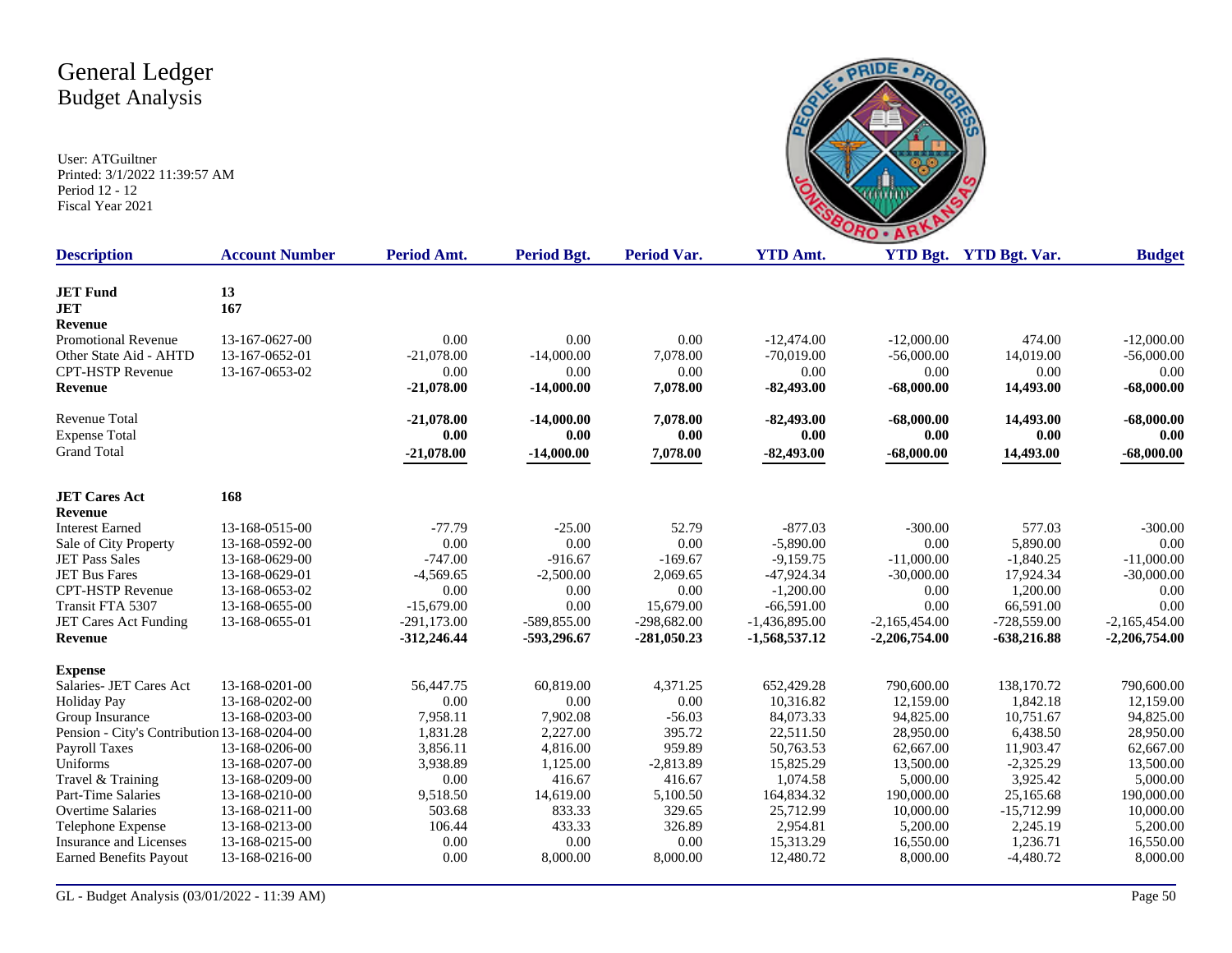| 13-168-0217-00<br>225.00<br>1,441.67<br>2,659.27<br>20,000.00<br>17,340.73<br>20,000.00<br>Professional Services<br>1,666.67<br>13-168-0218-00<br>0.00<br>41.67<br>41.67<br>566.46<br>500.00<br>$-66.46$<br>500.00<br>Postage<br>Advertising and Printing<br>178.75<br>487.92<br>4,100.94<br>8,000.00<br>3,899.06<br>8,000.00<br>13-168-0220-00<br>666.67<br>Maintenance Bldg & Grns.<br>13-168-0221-00<br>920.65<br>496.02<br>9,669.96<br>17,000.00<br>7,330.04<br>17,000.00<br>1,416.67<br>0.00<br>416.67<br>416.67<br><b>Equipment Maintenance</b><br>13-168-0222-00<br>4,937.85<br>5,000.00<br>62.15<br>5,000.00<br>1,042.77<br>756.24<br>Auto Expense<br>13-168-0223-00<br>2,373.90<br>3,416.67<br>40,243.76<br>41,000.00<br>41,000.00<br>125.00<br>Auto Expense- CPT-HSTP<br>13-168-0223-01<br>0.00<br>125.00<br>0.00<br>1,500.00<br>1,500.00<br>1,500.00<br>225.86<br>Supplies<br>13-168-0224-00<br>274.14<br>500.00<br>4,511.06<br>6,000.00<br>1,488.94<br>6,000.00<br>83.33<br>61.72<br>553.25<br>13-168-0224-01<br>21.61<br>1,000.00<br>446.75<br>1,000.00<br>Office Supplies<br>$-1,880.05$<br>130,603.62<br>Fuel<br>13-168-0225-00<br>12,296.72<br>10,416.67<br>125,000.00<br>$-5,603.62$<br>125,000.00<br>83.33<br>Dues & Subscriptions<br>13-168-0228-00<br>0.00<br>83.33<br>550.00<br>1,000.00<br>450.00<br>1,000.00<br>13-168-0232-00<br>0.00<br>262,173.15<br>262,173.15<br>85,044.85<br>347,218.00<br>262,173.15<br>347,218.00<br><b>Fixed Assets</b><br>13-168-0232-01<br>0.00<br>500.00<br>500.00<br>8,446.28<br>6,000.00<br>$-2,446.28$<br>6,000.00<br>Minor Equipment $&$<br>Furniture<br>177.73<br><b>Rentals Contracts</b><br>13-168-0233-00<br>30.60<br>208.33<br>439.18<br>2,500.00<br>2,060.82<br>2,500.00<br>13-168-0252-00<br>222,252.96<br>195,519.27<br>340,232.00<br>340,232.00<br>Sidewalk Improvements<br>77,540.23<br>144,712.73<br>144,712.73<br>UnemploymentWkms.Comp.13-168-0279-00<br>0.00<br>0.00<br>0.00<br>19,242.00<br>19,242.00<br>0.00<br>19,242.00<br>297.20<br>Medicare Contributions<br>13-168-0284-00<br>901.80<br>1,199.00<br>11,871.91<br>15,564.00<br>3,692.09<br>15,564.00<br>$-10,083.33$<br>Computer Software<br>13-168-0296-00<br>12,000.00<br>1.916.67<br>19,613.99<br>23,000.00<br>3,386.01<br>23,000.00<br>Mobile Data Services<br>13-168-0297-00<br>170.20<br>166.67<br>$-3.53$<br>1,904.73<br>2,000.00<br>95.27<br>2,000.00<br>9,000.00<br><b>Maintenance Contracts</b><br>13-168-0318-00<br>6,000.00<br>15,000.00<br>6,000.00<br>15,000.00<br>9,000.00<br>15,000.00<br>333.33<br>2,731.96<br>Dedicated Circuits & Cable 13-168-0320-00<br>27.13<br>306.20<br>1,268.04<br>4,000.00<br>4,000.00<br>0.00<br>ADA Improvement Projects 13-168-0710-00<br>416.67<br>416.67<br>0.00<br>5,000.00<br>5,000.00<br>5,000.00<br>197,121.49<br>624,191.54<br>427,070.05<br>1,606,036.88<br>2,243,207.00<br>637,170.12<br>2,243,207.00<br><b>Expense</b><br>Revenue Total<br>$-312,246.44$<br>-593,296.67<br>$-281,050.23$<br>$-1,568,537.12$<br>$-638,216.88$<br>$-2,206,754.00$<br>$-2,206,754.00$<br><b>Expense Total</b><br>427,070.05<br>197,121.49<br>624,191.54<br>1,606,036.88<br>2,243,207.00<br>637,170.12<br>2,243,207.00<br><b>Grand Total</b><br>30,894.87<br>37,499.76<br>36,453.00<br>$-115, 124.95$<br>146,019.82<br>36,453.00<br>$-1,046.76$<br>888<br><b>Other Expenses</b><br><b>Expense</b><br>0.00<br>0.00<br>0.00<br>$0.00\,$<br>0.00<br>0.00<br>Insurance Claim Expense<br>13-888-0500-02<br>0.00<br>0.00<br>$0.00\,$<br>6,219.77<br>$-6,219.77$<br>$0.00\,$<br><b>Insurance Claim Expenses</b><br>13-888-0500-16<br>0.00<br>0.00<br>0.00<br>0.00<br>0.00<br><b>Expense</b><br>0.00<br>6,219.77<br>0.00<br>$-6,219.77$<br>Revenue Total<br>0.00<br>$0.00\,$<br>0.00<br>0.00<br>0.00<br>0.00<br>0.00<br>$0.00\,$<br><b>Expense Total</b><br>0.00<br>0.00<br>6,219.77<br>0.00<br>$-6,219.77$<br>0.00<br><b>Grand Total</b><br>0.00<br>0.00<br>0.00<br>6,219.77<br>0.00<br>$-6,219.77$<br>0.00<br>999<br><b>Other Revenues</b><br>Revenue<br>0.00<br>0.00<br>$0.00\,$<br>0.00<br>$0.00\,$<br><b>Insurance Claim Revenue</b><br>13-999-0500-02<br>0.00<br>0.00<br>$0.00\,$<br>$0.00\,$<br><b>Insurance Claim Recovery</b><br>13-999-0500-16<br>$-1,601.97$<br>0.00<br>1,601.97<br>$-33,091.29$<br>33,091.29<br>$-1,601.97$<br>0.00<br>1,601.97<br>$-33,091.29$<br>0.00<br>33,091.29<br>0.00<br>Revenue<br>Revenue Total<br>1,601.97<br>$-33,091.29$<br>$0.00\,$<br>33,091.29<br>$-1,601.97$<br>0.00<br>0.00<br><b>Expense Total</b><br>$0.00\,$<br>$0.00\,$<br>0.00<br>$0.00\,$<br>0.00<br>0.00<br>0.00 | <b>Description</b> | <b>Account Number</b> | Period Amt. | <b>Period Bgt.</b> | <b>Period Var.</b> | <b>YTD Amt.</b> | YTD Bgt. YTD Bgt. Var. | <b>Budget</b> |
|----------------------------------------------------------------------------------------------------------------------------------------------------------------------------------------------------------------------------------------------------------------------------------------------------------------------------------------------------------------------------------------------------------------------------------------------------------------------------------------------------------------------------------------------------------------------------------------------------------------------------------------------------------------------------------------------------------------------------------------------------------------------------------------------------------------------------------------------------------------------------------------------------------------------------------------------------------------------------------------------------------------------------------------------------------------------------------------------------------------------------------------------------------------------------------------------------------------------------------------------------------------------------------------------------------------------------------------------------------------------------------------------------------------------------------------------------------------------------------------------------------------------------------------------------------------------------------------------------------------------------------------------------------------------------------------------------------------------------------------------------------------------------------------------------------------------------------------------------------------------------------------------------------------------------------------------------------------------------------------------------------------------------------------------------------------------------------------------------------------------------------------------------------------------------------------------------------------------------------------------------------------------------------------------------------------------------------------------------------------------------------------------------------------------------------------------------------------------------------------------------------------------------------------------------------------------------------------------------------------------------------------------------------------------------------------------------------------------------------------------------------------------------------------------------------------------------------------------------------------------------------------------------------------------------------------------------------------------------------------------------------------------------------------------------------------------------------------------------------------------------------------------------------------------------------------------------------------------------------------------------------------------------------------------------------------------------------------------------------------------------------------------------------------------------------------------------------------------------------------------------------------------------------------------------------------------------------------------------------------------------------------------------------------------------------------------------------------------------------------------------------------------------------------------------------------------------------------------------------------------------------------------------------------------------------------------------------------------------------------------------------------------------------------------------------------------------------------------------------------------------------------------------------------------------------------------------------------------------------------------------------------------------------------------------------------------------------------------------------------------------------------------------------------------------------------------------------------------------------------------------------------------------------------------------------------------------|--------------------|-----------------------|-------------|--------------------|--------------------|-----------------|------------------------|---------------|
|                                                                                                                                                                                                                                                                                                                                                                                                                                                                                                                                                                                                                                                                                                                                                                                                                                                                                                                                                                                                                                                                                                                                                                                                                                                                                                                                                                                                                                                                                                                                                                                                                                                                                                                                                                                                                                                                                                                                                                                                                                                                                                                                                                                                                                                                                                                                                                                                                                                                                                                                                                                                                                                                                                                                                                                                                                                                                                                                                                                                                                                                                                                                                                                                                                                                                                                                                                                                                                                                                                                                                                                                                                                                                                                                                                                                                                                                                                                                                                                                                                                                                                                                                                                                                                                                                                                                                                                                                                                                                                                                                                            |                    |                       |             |                    |                    |                 |                        |               |
|                                                                                                                                                                                                                                                                                                                                                                                                                                                                                                                                                                                                                                                                                                                                                                                                                                                                                                                                                                                                                                                                                                                                                                                                                                                                                                                                                                                                                                                                                                                                                                                                                                                                                                                                                                                                                                                                                                                                                                                                                                                                                                                                                                                                                                                                                                                                                                                                                                                                                                                                                                                                                                                                                                                                                                                                                                                                                                                                                                                                                                                                                                                                                                                                                                                                                                                                                                                                                                                                                                                                                                                                                                                                                                                                                                                                                                                                                                                                                                                                                                                                                                                                                                                                                                                                                                                                                                                                                                                                                                                                                                            |                    |                       |             |                    |                    |                 |                        |               |
|                                                                                                                                                                                                                                                                                                                                                                                                                                                                                                                                                                                                                                                                                                                                                                                                                                                                                                                                                                                                                                                                                                                                                                                                                                                                                                                                                                                                                                                                                                                                                                                                                                                                                                                                                                                                                                                                                                                                                                                                                                                                                                                                                                                                                                                                                                                                                                                                                                                                                                                                                                                                                                                                                                                                                                                                                                                                                                                                                                                                                                                                                                                                                                                                                                                                                                                                                                                                                                                                                                                                                                                                                                                                                                                                                                                                                                                                                                                                                                                                                                                                                                                                                                                                                                                                                                                                                                                                                                                                                                                                                                            |                    |                       |             |                    |                    |                 |                        |               |
|                                                                                                                                                                                                                                                                                                                                                                                                                                                                                                                                                                                                                                                                                                                                                                                                                                                                                                                                                                                                                                                                                                                                                                                                                                                                                                                                                                                                                                                                                                                                                                                                                                                                                                                                                                                                                                                                                                                                                                                                                                                                                                                                                                                                                                                                                                                                                                                                                                                                                                                                                                                                                                                                                                                                                                                                                                                                                                                                                                                                                                                                                                                                                                                                                                                                                                                                                                                                                                                                                                                                                                                                                                                                                                                                                                                                                                                                                                                                                                                                                                                                                                                                                                                                                                                                                                                                                                                                                                                                                                                                                                            |                    |                       |             |                    |                    |                 |                        |               |
|                                                                                                                                                                                                                                                                                                                                                                                                                                                                                                                                                                                                                                                                                                                                                                                                                                                                                                                                                                                                                                                                                                                                                                                                                                                                                                                                                                                                                                                                                                                                                                                                                                                                                                                                                                                                                                                                                                                                                                                                                                                                                                                                                                                                                                                                                                                                                                                                                                                                                                                                                                                                                                                                                                                                                                                                                                                                                                                                                                                                                                                                                                                                                                                                                                                                                                                                                                                                                                                                                                                                                                                                                                                                                                                                                                                                                                                                                                                                                                                                                                                                                                                                                                                                                                                                                                                                                                                                                                                                                                                                                                            |                    |                       |             |                    |                    |                 |                        |               |
|                                                                                                                                                                                                                                                                                                                                                                                                                                                                                                                                                                                                                                                                                                                                                                                                                                                                                                                                                                                                                                                                                                                                                                                                                                                                                                                                                                                                                                                                                                                                                                                                                                                                                                                                                                                                                                                                                                                                                                                                                                                                                                                                                                                                                                                                                                                                                                                                                                                                                                                                                                                                                                                                                                                                                                                                                                                                                                                                                                                                                                                                                                                                                                                                                                                                                                                                                                                                                                                                                                                                                                                                                                                                                                                                                                                                                                                                                                                                                                                                                                                                                                                                                                                                                                                                                                                                                                                                                                                                                                                                                                            |                    |                       |             |                    |                    |                 |                        |               |
|                                                                                                                                                                                                                                                                                                                                                                                                                                                                                                                                                                                                                                                                                                                                                                                                                                                                                                                                                                                                                                                                                                                                                                                                                                                                                                                                                                                                                                                                                                                                                                                                                                                                                                                                                                                                                                                                                                                                                                                                                                                                                                                                                                                                                                                                                                                                                                                                                                                                                                                                                                                                                                                                                                                                                                                                                                                                                                                                                                                                                                                                                                                                                                                                                                                                                                                                                                                                                                                                                                                                                                                                                                                                                                                                                                                                                                                                                                                                                                                                                                                                                                                                                                                                                                                                                                                                                                                                                                                                                                                                                                            |                    |                       |             |                    |                    |                 |                        |               |
|                                                                                                                                                                                                                                                                                                                                                                                                                                                                                                                                                                                                                                                                                                                                                                                                                                                                                                                                                                                                                                                                                                                                                                                                                                                                                                                                                                                                                                                                                                                                                                                                                                                                                                                                                                                                                                                                                                                                                                                                                                                                                                                                                                                                                                                                                                                                                                                                                                                                                                                                                                                                                                                                                                                                                                                                                                                                                                                                                                                                                                                                                                                                                                                                                                                                                                                                                                                                                                                                                                                                                                                                                                                                                                                                                                                                                                                                                                                                                                                                                                                                                                                                                                                                                                                                                                                                                                                                                                                                                                                                                                            |                    |                       |             |                    |                    |                 |                        |               |
|                                                                                                                                                                                                                                                                                                                                                                                                                                                                                                                                                                                                                                                                                                                                                                                                                                                                                                                                                                                                                                                                                                                                                                                                                                                                                                                                                                                                                                                                                                                                                                                                                                                                                                                                                                                                                                                                                                                                                                                                                                                                                                                                                                                                                                                                                                                                                                                                                                                                                                                                                                                                                                                                                                                                                                                                                                                                                                                                                                                                                                                                                                                                                                                                                                                                                                                                                                                                                                                                                                                                                                                                                                                                                                                                                                                                                                                                                                                                                                                                                                                                                                                                                                                                                                                                                                                                                                                                                                                                                                                                                                            |                    |                       |             |                    |                    |                 |                        |               |
|                                                                                                                                                                                                                                                                                                                                                                                                                                                                                                                                                                                                                                                                                                                                                                                                                                                                                                                                                                                                                                                                                                                                                                                                                                                                                                                                                                                                                                                                                                                                                                                                                                                                                                                                                                                                                                                                                                                                                                                                                                                                                                                                                                                                                                                                                                                                                                                                                                                                                                                                                                                                                                                                                                                                                                                                                                                                                                                                                                                                                                                                                                                                                                                                                                                                                                                                                                                                                                                                                                                                                                                                                                                                                                                                                                                                                                                                                                                                                                                                                                                                                                                                                                                                                                                                                                                                                                                                                                                                                                                                                                            |                    |                       |             |                    |                    |                 |                        |               |
|                                                                                                                                                                                                                                                                                                                                                                                                                                                                                                                                                                                                                                                                                                                                                                                                                                                                                                                                                                                                                                                                                                                                                                                                                                                                                                                                                                                                                                                                                                                                                                                                                                                                                                                                                                                                                                                                                                                                                                                                                                                                                                                                                                                                                                                                                                                                                                                                                                                                                                                                                                                                                                                                                                                                                                                                                                                                                                                                                                                                                                                                                                                                                                                                                                                                                                                                                                                                                                                                                                                                                                                                                                                                                                                                                                                                                                                                                                                                                                                                                                                                                                                                                                                                                                                                                                                                                                                                                                                                                                                                                                            |                    |                       |             |                    |                    |                 |                        |               |
|                                                                                                                                                                                                                                                                                                                                                                                                                                                                                                                                                                                                                                                                                                                                                                                                                                                                                                                                                                                                                                                                                                                                                                                                                                                                                                                                                                                                                                                                                                                                                                                                                                                                                                                                                                                                                                                                                                                                                                                                                                                                                                                                                                                                                                                                                                                                                                                                                                                                                                                                                                                                                                                                                                                                                                                                                                                                                                                                                                                                                                                                                                                                                                                                                                                                                                                                                                                                                                                                                                                                                                                                                                                                                                                                                                                                                                                                                                                                                                                                                                                                                                                                                                                                                                                                                                                                                                                                                                                                                                                                                                            |                    |                       |             |                    |                    |                 |                        |               |
|                                                                                                                                                                                                                                                                                                                                                                                                                                                                                                                                                                                                                                                                                                                                                                                                                                                                                                                                                                                                                                                                                                                                                                                                                                                                                                                                                                                                                                                                                                                                                                                                                                                                                                                                                                                                                                                                                                                                                                                                                                                                                                                                                                                                                                                                                                                                                                                                                                                                                                                                                                                                                                                                                                                                                                                                                                                                                                                                                                                                                                                                                                                                                                                                                                                                                                                                                                                                                                                                                                                                                                                                                                                                                                                                                                                                                                                                                                                                                                                                                                                                                                                                                                                                                                                                                                                                                                                                                                                                                                                                                                            |                    |                       |             |                    |                    |                 |                        |               |
|                                                                                                                                                                                                                                                                                                                                                                                                                                                                                                                                                                                                                                                                                                                                                                                                                                                                                                                                                                                                                                                                                                                                                                                                                                                                                                                                                                                                                                                                                                                                                                                                                                                                                                                                                                                                                                                                                                                                                                                                                                                                                                                                                                                                                                                                                                                                                                                                                                                                                                                                                                                                                                                                                                                                                                                                                                                                                                                                                                                                                                                                                                                                                                                                                                                                                                                                                                                                                                                                                                                                                                                                                                                                                                                                                                                                                                                                                                                                                                                                                                                                                                                                                                                                                                                                                                                                                                                                                                                                                                                                                                            |                    |                       |             |                    |                    |                 |                        |               |
|                                                                                                                                                                                                                                                                                                                                                                                                                                                                                                                                                                                                                                                                                                                                                                                                                                                                                                                                                                                                                                                                                                                                                                                                                                                                                                                                                                                                                                                                                                                                                                                                                                                                                                                                                                                                                                                                                                                                                                                                                                                                                                                                                                                                                                                                                                                                                                                                                                                                                                                                                                                                                                                                                                                                                                                                                                                                                                                                                                                                                                                                                                                                                                                                                                                                                                                                                                                                                                                                                                                                                                                                                                                                                                                                                                                                                                                                                                                                                                                                                                                                                                                                                                                                                                                                                                                                                                                                                                                                                                                                                                            |                    |                       |             |                    |                    |                 |                        |               |
|                                                                                                                                                                                                                                                                                                                                                                                                                                                                                                                                                                                                                                                                                                                                                                                                                                                                                                                                                                                                                                                                                                                                                                                                                                                                                                                                                                                                                                                                                                                                                                                                                                                                                                                                                                                                                                                                                                                                                                                                                                                                                                                                                                                                                                                                                                                                                                                                                                                                                                                                                                                                                                                                                                                                                                                                                                                                                                                                                                                                                                                                                                                                                                                                                                                                                                                                                                                                                                                                                                                                                                                                                                                                                                                                                                                                                                                                                                                                                                                                                                                                                                                                                                                                                                                                                                                                                                                                                                                                                                                                                                            |                    |                       |             |                    |                    |                 |                        |               |
|                                                                                                                                                                                                                                                                                                                                                                                                                                                                                                                                                                                                                                                                                                                                                                                                                                                                                                                                                                                                                                                                                                                                                                                                                                                                                                                                                                                                                                                                                                                                                                                                                                                                                                                                                                                                                                                                                                                                                                                                                                                                                                                                                                                                                                                                                                                                                                                                                                                                                                                                                                                                                                                                                                                                                                                                                                                                                                                                                                                                                                                                                                                                                                                                                                                                                                                                                                                                                                                                                                                                                                                                                                                                                                                                                                                                                                                                                                                                                                                                                                                                                                                                                                                                                                                                                                                                                                                                                                                                                                                                                                            |                    |                       |             |                    |                    |                 |                        |               |
|                                                                                                                                                                                                                                                                                                                                                                                                                                                                                                                                                                                                                                                                                                                                                                                                                                                                                                                                                                                                                                                                                                                                                                                                                                                                                                                                                                                                                                                                                                                                                                                                                                                                                                                                                                                                                                                                                                                                                                                                                                                                                                                                                                                                                                                                                                                                                                                                                                                                                                                                                                                                                                                                                                                                                                                                                                                                                                                                                                                                                                                                                                                                                                                                                                                                                                                                                                                                                                                                                                                                                                                                                                                                                                                                                                                                                                                                                                                                                                                                                                                                                                                                                                                                                                                                                                                                                                                                                                                                                                                                                                            |                    |                       |             |                    |                    |                 |                        |               |
|                                                                                                                                                                                                                                                                                                                                                                                                                                                                                                                                                                                                                                                                                                                                                                                                                                                                                                                                                                                                                                                                                                                                                                                                                                                                                                                                                                                                                                                                                                                                                                                                                                                                                                                                                                                                                                                                                                                                                                                                                                                                                                                                                                                                                                                                                                                                                                                                                                                                                                                                                                                                                                                                                                                                                                                                                                                                                                                                                                                                                                                                                                                                                                                                                                                                                                                                                                                                                                                                                                                                                                                                                                                                                                                                                                                                                                                                                                                                                                                                                                                                                                                                                                                                                                                                                                                                                                                                                                                                                                                                                                            |                    |                       |             |                    |                    |                 |                        |               |
|                                                                                                                                                                                                                                                                                                                                                                                                                                                                                                                                                                                                                                                                                                                                                                                                                                                                                                                                                                                                                                                                                                                                                                                                                                                                                                                                                                                                                                                                                                                                                                                                                                                                                                                                                                                                                                                                                                                                                                                                                                                                                                                                                                                                                                                                                                                                                                                                                                                                                                                                                                                                                                                                                                                                                                                                                                                                                                                                                                                                                                                                                                                                                                                                                                                                                                                                                                                                                                                                                                                                                                                                                                                                                                                                                                                                                                                                                                                                                                                                                                                                                                                                                                                                                                                                                                                                                                                                                                                                                                                                                                            |                    |                       |             |                    |                    |                 |                        |               |
|                                                                                                                                                                                                                                                                                                                                                                                                                                                                                                                                                                                                                                                                                                                                                                                                                                                                                                                                                                                                                                                                                                                                                                                                                                                                                                                                                                                                                                                                                                                                                                                                                                                                                                                                                                                                                                                                                                                                                                                                                                                                                                                                                                                                                                                                                                                                                                                                                                                                                                                                                                                                                                                                                                                                                                                                                                                                                                                                                                                                                                                                                                                                                                                                                                                                                                                                                                                                                                                                                                                                                                                                                                                                                                                                                                                                                                                                                                                                                                                                                                                                                                                                                                                                                                                                                                                                                                                                                                                                                                                                                                            |                    |                       |             |                    |                    |                 |                        |               |
|                                                                                                                                                                                                                                                                                                                                                                                                                                                                                                                                                                                                                                                                                                                                                                                                                                                                                                                                                                                                                                                                                                                                                                                                                                                                                                                                                                                                                                                                                                                                                                                                                                                                                                                                                                                                                                                                                                                                                                                                                                                                                                                                                                                                                                                                                                                                                                                                                                                                                                                                                                                                                                                                                                                                                                                                                                                                                                                                                                                                                                                                                                                                                                                                                                                                                                                                                                                                                                                                                                                                                                                                                                                                                                                                                                                                                                                                                                                                                                                                                                                                                                                                                                                                                                                                                                                                                                                                                                                                                                                                                                            |                    |                       |             |                    |                    |                 |                        |               |
|                                                                                                                                                                                                                                                                                                                                                                                                                                                                                                                                                                                                                                                                                                                                                                                                                                                                                                                                                                                                                                                                                                                                                                                                                                                                                                                                                                                                                                                                                                                                                                                                                                                                                                                                                                                                                                                                                                                                                                                                                                                                                                                                                                                                                                                                                                                                                                                                                                                                                                                                                                                                                                                                                                                                                                                                                                                                                                                                                                                                                                                                                                                                                                                                                                                                                                                                                                                                                                                                                                                                                                                                                                                                                                                                                                                                                                                                                                                                                                                                                                                                                                                                                                                                                                                                                                                                                                                                                                                                                                                                                                            |                    |                       |             |                    |                    |                 |                        |               |
|                                                                                                                                                                                                                                                                                                                                                                                                                                                                                                                                                                                                                                                                                                                                                                                                                                                                                                                                                                                                                                                                                                                                                                                                                                                                                                                                                                                                                                                                                                                                                                                                                                                                                                                                                                                                                                                                                                                                                                                                                                                                                                                                                                                                                                                                                                                                                                                                                                                                                                                                                                                                                                                                                                                                                                                                                                                                                                                                                                                                                                                                                                                                                                                                                                                                                                                                                                                                                                                                                                                                                                                                                                                                                                                                                                                                                                                                                                                                                                                                                                                                                                                                                                                                                                                                                                                                                                                                                                                                                                                                                                            |                    |                       |             |                    |                    |                 |                        |               |
|                                                                                                                                                                                                                                                                                                                                                                                                                                                                                                                                                                                                                                                                                                                                                                                                                                                                                                                                                                                                                                                                                                                                                                                                                                                                                                                                                                                                                                                                                                                                                                                                                                                                                                                                                                                                                                                                                                                                                                                                                                                                                                                                                                                                                                                                                                                                                                                                                                                                                                                                                                                                                                                                                                                                                                                                                                                                                                                                                                                                                                                                                                                                                                                                                                                                                                                                                                                                                                                                                                                                                                                                                                                                                                                                                                                                                                                                                                                                                                                                                                                                                                                                                                                                                                                                                                                                                                                                                                                                                                                                                                            |                    |                       |             |                    |                    |                 |                        |               |
|                                                                                                                                                                                                                                                                                                                                                                                                                                                                                                                                                                                                                                                                                                                                                                                                                                                                                                                                                                                                                                                                                                                                                                                                                                                                                                                                                                                                                                                                                                                                                                                                                                                                                                                                                                                                                                                                                                                                                                                                                                                                                                                                                                                                                                                                                                                                                                                                                                                                                                                                                                                                                                                                                                                                                                                                                                                                                                                                                                                                                                                                                                                                                                                                                                                                                                                                                                                                                                                                                                                                                                                                                                                                                                                                                                                                                                                                                                                                                                                                                                                                                                                                                                                                                                                                                                                                                                                                                                                                                                                                                                            |                    |                       |             |                    |                    |                 |                        |               |
|                                                                                                                                                                                                                                                                                                                                                                                                                                                                                                                                                                                                                                                                                                                                                                                                                                                                                                                                                                                                                                                                                                                                                                                                                                                                                                                                                                                                                                                                                                                                                                                                                                                                                                                                                                                                                                                                                                                                                                                                                                                                                                                                                                                                                                                                                                                                                                                                                                                                                                                                                                                                                                                                                                                                                                                                                                                                                                                                                                                                                                                                                                                                                                                                                                                                                                                                                                                                                                                                                                                                                                                                                                                                                                                                                                                                                                                                                                                                                                                                                                                                                                                                                                                                                                                                                                                                                                                                                                                                                                                                                                            |                    |                       |             |                    |                    |                 |                        |               |
|                                                                                                                                                                                                                                                                                                                                                                                                                                                                                                                                                                                                                                                                                                                                                                                                                                                                                                                                                                                                                                                                                                                                                                                                                                                                                                                                                                                                                                                                                                                                                                                                                                                                                                                                                                                                                                                                                                                                                                                                                                                                                                                                                                                                                                                                                                                                                                                                                                                                                                                                                                                                                                                                                                                                                                                                                                                                                                                                                                                                                                                                                                                                                                                                                                                                                                                                                                                                                                                                                                                                                                                                                                                                                                                                                                                                                                                                                                                                                                                                                                                                                                                                                                                                                                                                                                                                                                                                                                                                                                                                                                            |                    |                       |             |                    |                    |                 |                        |               |
|                                                                                                                                                                                                                                                                                                                                                                                                                                                                                                                                                                                                                                                                                                                                                                                                                                                                                                                                                                                                                                                                                                                                                                                                                                                                                                                                                                                                                                                                                                                                                                                                                                                                                                                                                                                                                                                                                                                                                                                                                                                                                                                                                                                                                                                                                                                                                                                                                                                                                                                                                                                                                                                                                                                                                                                                                                                                                                                                                                                                                                                                                                                                                                                                                                                                                                                                                                                                                                                                                                                                                                                                                                                                                                                                                                                                                                                                                                                                                                                                                                                                                                                                                                                                                                                                                                                                                                                                                                                                                                                                                                            |                    |                       |             |                    |                    |                 |                        |               |
|                                                                                                                                                                                                                                                                                                                                                                                                                                                                                                                                                                                                                                                                                                                                                                                                                                                                                                                                                                                                                                                                                                                                                                                                                                                                                                                                                                                                                                                                                                                                                                                                                                                                                                                                                                                                                                                                                                                                                                                                                                                                                                                                                                                                                                                                                                                                                                                                                                                                                                                                                                                                                                                                                                                                                                                                                                                                                                                                                                                                                                                                                                                                                                                                                                                                                                                                                                                                                                                                                                                                                                                                                                                                                                                                                                                                                                                                                                                                                                                                                                                                                                                                                                                                                                                                                                                                                                                                                                                                                                                                                                            |                    |                       |             |                    |                    |                 |                        |               |
|                                                                                                                                                                                                                                                                                                                                                                                                                                                                                                                                                                                                                                                                                                                                                                                                                                                                                                                                                                                                                                                                                                                                                                                                                                                                                                                                                                                                                                                                                                                                                                                                                                                                                                                                                                                                                                                                                                                                                                                                                                                                                                                                                                                                                                                                                                                                                                                                                                                                                                                                                                                                                                                                                                                                                                                                                                                                                                                                                                                                                                                                                                                                                                                                                                                                                                                                                                                                                                                                                                                                                                                                                                                                                                                                                                                                                                                                                                                                                                                                                                                                                                                                                                                                                                                                                                                                                                                                                                                                                                                                                                            |                    |                       |             |                    |                    |                 |                        |               |
|                                                                                                                                                                                                                                                                                                                                                                                                                                                                                                                                                                                                                                                                                                                                                                                                                                                                                                                                                                                                                                                                                                                                                                                                                                                                                                                                                                                                                                                                                                                                                                                                                                                                                                                                                                                                                                                                                                                                                                                                                                                                                                                                                                                                                                                                                                                                                                                                                                                                                                                                                                                                                                                                                                                                                                                                                                                                                                                                                                                                                                                                                                                                                                                                                                                                                                                                                                                                                                                                                                                                                                                                                                                                                                                                                                                                                                                                                                                                                                                                                                                                                                                                                                                                                                                                                                                                                                                                                                                                                                                                                                            |                    |                       |             |                    |                    |                 |                        |               |
|                                                                                                                                                                                                                                                                                                                                                                                                                                                                                                                                                                                                                                                                                                                                                                                                                                                                                                                                                                                                                                                                                                                                                                                                                                                                                                                                                                                                                                                                                                                                                                                                                                                                                                                                                                                                                                                                                                                                                                                                                                                                                                                                                                                                                                                                                                                                                                                                                                                                                                                                                                                                                                                                                                                                                                                                                                                                                                                                                                                                                                                                                                                                                                                                                                                                                                                                                                                                                                                                                                                                                                                                                                                                                                                                                                                                                                                                                                                                                                                                                                                                                                                                                                                                                                                                                                                                                                                                                                                                                                                                                                            |                    |                       |             |                    |                    |                 |                        |               |
|                                                                                                                                                                                                                                                                                                                                                                                                                                                                                                                                                                                                                                                                                                                                                                                                                                                                                                                                                                                                                                                                                                                                                                                                                                                                                                                                                                                                                                                                                                                                                                                                                                                                                                                                                                                                                                                                                                                                                                                                                                                                                                                                                                                                                                                                                                                                                                                                                                                                                                                                                                                                                                                                                                                                                                                                                                                                                                                                                                                                                                                                                                                                                                                                                                                                                                                                                                                                                                                                                                                                                                                                                                                                                                                                                                                                                                                                                                                                                                                                                                                                                                                                                                                                                                                                                                                                                                                                                                                                                                                                                                            |                    |                       |             |                    |                    |                 |                        |               |
|                                                                                                                                                                                                                                                                                                                                                                                                                                                                                                                                                                                                                                                                                                                                                                                                                                                                                                                                                                                                                                                                                                                                                                                                                                                                                                                                                                                                                                                                                                                                                                                                                                                                                                                                                                                                                                                                                                                                                                                                                                                                                                                                                                                                                                                                                                                                                                                                                                                                                                                                                                                                                                                                                                                                                                                                                                                                                                                                                                                                                                                                                                                                                                                                                                                                                                                                                                                                                                                                                                                                                                                                                                                                                                                                                                                                                                                                                                                                                                                                                                                                                                                                                                                                                                                                                                                                                                                                                                                                                                                                                                            |                    |                       |             |                    |                    |                 |                        |               |
|                                                                                                                                                                                                                                                                                                                                                                                                                                                                                                                                                                                                                                                                                                                                                                                                                                                                                                                                                                                                                                                                                                                                                                                                                                                                                                                                                                                                                                                                                                                                                                                                                                                                                                                                                                                                                                                                                                                                                                                                                                                                                                                                                                                                                                                                                                                                                                                                                                                                                                                                                                                                                                                                                                                                                                                                                                                                                                                                                                                                                                                                                                                                                                                                                                                                                                                                                                                                                                                                                                                                                                                                                                                                                                                                                                                                                                                                                                                                                                                                                                                                                                                                                                                                                                                                                                                                                                                                                                                                                                                                                                            |                    |                       |             |                    |                    |                 |                        |               |
|                                                                                                                                                                                                                                                                                                                                                                                                                                                                                                                                                                                                                                                                                                                                                                                                                                                                                                                                                                                                                                                                                                                                                                                                                                                                                                                                                                                                                                                                                                                                                                                                                                                                                                                                                                                                                                                                                                                                                                                                                                                                                                                                                                                                                                                                                                                                                                                                                                                                                                                                                                                                                                                                                                                                                                                                                                                                                                                                                                                                                                                                                                                                                                                                                                                                                                                                                                                                                                                                                                                                                                                                                                                                                                                                                                                                                                                                                                                                                                                                                                                                                                                                                                                                                                                                                                                                                                                                                                                                                                                                                                            |                    |                       |             |                    |                    |                 |                        |               |
|                                                                                                                                                                                                                                                                                                                                                                                                                                                                                                                                                                                                                                                                                                                                                                                                                                                                                                                                                                                                                                                                                                                                                                                                                                                                                                                                                                                                                                                                                                                                                                                                                                                                                                                                                                                                                                                                                                                                                                                                                                                                                                                                                                                                                                                                                                                                                                                                                                                                                                                                                                                                                                                                                                                                                                                                                                                                                                                                                                                                                                                                                                                                                                                                                                                                                                                                                                                                                                                                                                                                                                                                                                                                                                                                                                                                                                                                                                                                                                                                                                                                                                                                                                                                                                                                                                                                                                                                                                                                                                                                                                            |                    |                       |             |                    |                    |                 |                        |               |
|                                                                                                                                                                                                                                                                                                                                                                                                                                                                                                                                                                                                                                                                                                                                                                                                                                                                                                                                                                                                                                                                                                                                                                                                                                                                                                                                                                                                                                                                                                                                                                                                                                                                                                                                                                                                                                                                                                                                                                                                                                                                                                                                                                                                                                                                                                                                                                                                                                                                                                                                                                                                                                                                                                                                                                                                                                                                                                                                                                                                                                                                                                                                                                                                                                                                                                                                                                                                                                                                                                                                                                                                                                                                                                                                                                                                                                                                                                                                                                                                                                                                                                                                                                                                                                                                                                                                                                                                                                                                                                                                                                            |                    |                       |             |                    |                    |                 |                        |               |
|                                                                                                                                                                                                                                                                                                                                                                                                                                                                                                                                                                                                                                                                                                                                                                                                                                                                                                                                                                                                                                                                                                                                                                                                                                                                                                                                                                                                                                                                                                                                                                                                                                                                                                                                                                                                                                                                                                                                                                                                                                                                                                                                                                                                                                                                                                                                                                                                                                                                                                                                                                                                                                                                                                                                                                                                                                                                                                                                                                                                                                                                                                                                                                                                                                                                                                                                                                                                                                                                                                                                                                                                                                                                                                                                                                                                                                                                                                                                                                                                                                                                                                                                                                                                                                                                                                                                                                                                                                                                                                                                                                            |                    |                       |             |                    |                    |                 |                        |               |
|                                                                                                                                                                                                                                                                                                                                                                                                                                                                                                                                                                                                                                                                                                                                                                                                                                                                                                                                                                                                                                                                                                                                                                                                                                                                                                                                                                                                                                                                                                                                                                                                                                                                                                                                                                                                                                                                                                                                                                                                                                                                                                                                                                                                                                                                                                                                                                                                                                                                                                                                                                                                                                                                                                                                                                                                                                                                                                                                                                                                                                                                                                                                                                                                                                                                                                                                                                                                                                                                                                                                                                                                                                                                                                                                                                                                                                                                                                                                                                                                                                                                                                                                                                                                                                                                                                                                                                                                                                                                                                                                                                            |                    |                       |             |                    |                    |                 |                        |               |
|                                                                                                                                                                                                                                                                                                                                                                                                                                                                                                                                                                                                                                                                                                                                                                                                                                                                                                                                                                                                                                                                                                                                                                                                                                                                                                                                                                                                                                                                                                                                                                                                                                                                                                                                                                                                                                                                                                                                                                                                                                                                                                                                                                                                                                                                                                                                                                                                                                                                                                                                                                                                                                                                                                                                                                                                                                                                                                                                                                                                                                                                                                                                                                                                                                                                                                                                                                                                                                                                                                                                                                                                                                                                                                                                                                                                                                                                                                                                                                                                                                                                                                                                                                                                                                                                                                                                                                                                                                                                                                                                                                            |                    |                       |             |                    |                    |                 |                        |               |
|                                                                                                                                                                                                                                                                                                                                                                                                                                                                                                                                                                                                                                                                                                                                                                                                                                                                                                                                                                                                                                                                                                                                                                                                                                                                                                                                                                                                                                                                                                                                                                                                                                                                                                                                                                                                                                                                                                                                                                                                                                                                                                                                                                                                                                                                                                                                                                                                                                                                                                                                                                                                                                                                                                                                                                                                                                                                                                                                                                                                                                                                                                                                                                                                                                                                                                                                                                                                                                                                                                                                                                                                                                                                                                                                                                                                                                                                                                                                                                                                                                                                                                                                                                                                                                                                                                                                                                                                                                                                                                                                                                            |                    |                       |             |                    |                    |                 |                        |               |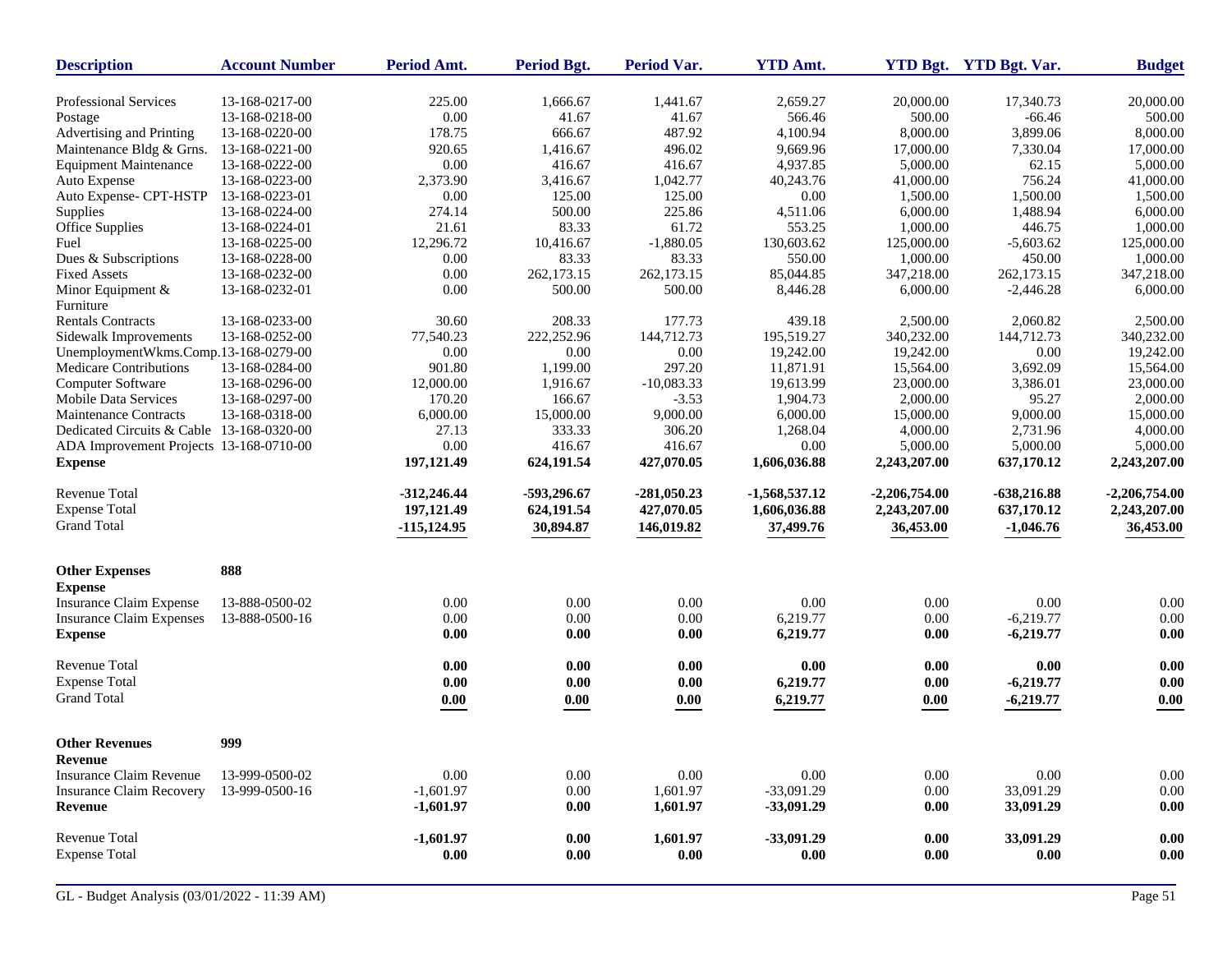| <b>Description</b>   | <b>Account Number</b> | <b>Period Amt.</b> | Period Bgt.   | <b>Period Var.</b> | <b>YTD Amt.</b> | <b>YTD Bgt.</b>    | <b>YTD Bgt. Var.</b> | <b>Budget</b>   |
|----------------------|-----------------------|--------------------|---------------|--------------------|-----------------|--------------------|----------------------|-----------------|
| <b>Grand Total</b>   |                       | $-1,601.97$        | 0.00          | 1,601.97           | $-33,091.29$    | $\underline{0.00}$ | 33,091.29            | 0.00            |
| Revenue Total        |                       | $-334.926.41$      | $-607,296.67$ | $-272.370.26$      | $-1.684.121.41$ | $-2.274.754.00$    | -590,632.59          | $-2.274.754.00$ |
| <b>Expense Total</b> |                       | 197,121.49         | 624.191.54    | 427,070.05         | 1,612,256.65    | 2,243,207.00       | 630,950.35           | 2,243,207.00    |
| <b>Grand Total</b>   |                       | -137,804.92        | 16,894.87     | 154,699.79         | -71.864.76      | $-31.547.00$       | 40.317.76            | $-31.547.00$    |
| <b>JET Fund</b>      | 13                    | -137,804.92        | 16,894.87     | 154,699.79         | -71.864.76      | $-31.547.00$       | 40,317.76            | $-31,547.00$    |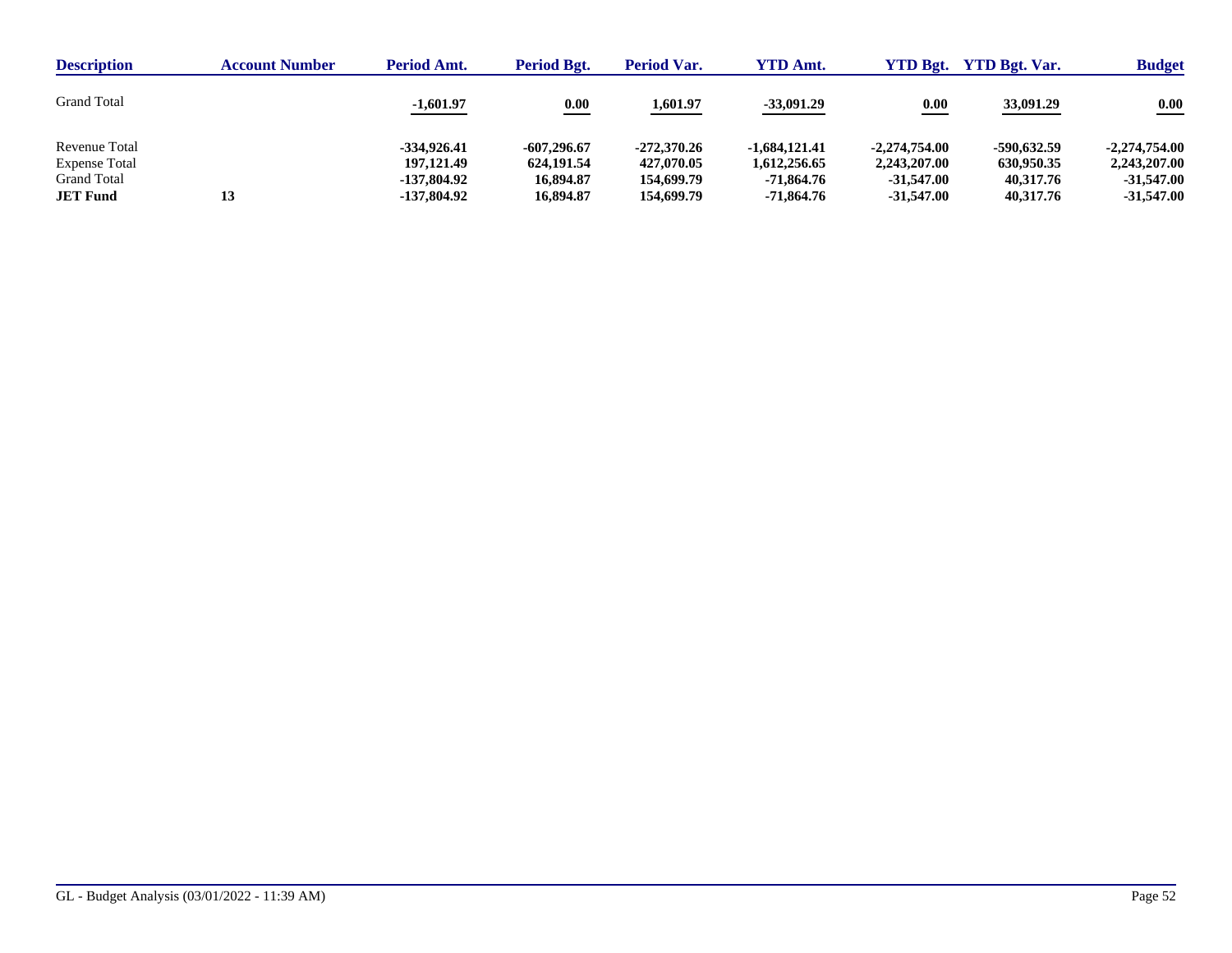

| <b>Description</b>                                                 | <b>Account Number</b> | <b>Period Amt.</b>                     | <b>Period Bgt.</b>   | <b>Period Var.</b>                   | <b>YTD Amt.</b>                        | <b>YTD Bgt.</b>      | <b>YTD Bgt. Var.</b>                 | <b>Budget</b>            |
|--------------------------------------------------------------------|-----------------------|----------------------------------------|----------------------|--------------------------------------|----------------------------------------|----------------------|--------------------------------------|--------------------------|
| <b>Restricted Fund</b><br>Capital<br>Improvement<br>Revenue        | 17<br>170             |                                        |                      |                                      |                                        |                      |                                      |                          |
| Capital Improvement 17-170-0750-00<br>Carryover                    |                       | -5,598,332.00                          | 0.00                 | 5,598,332.00                         | $-5,598,332.00$                        | 0.00                 | 5,598,332.00                         | 0.00                     |
| <b>Revenue</b>                                                     |                       | -5,598,332.00                          | 0.00                 | 5,598,332.00                         | -5,598,332.00                          | 0.00                 | 5,598,332.00                         | 0.00                     |
| <b>Revenue Total</b><br><b>Expense Total</b><br><b>Grand Total</b> |                       | -5,598,332.00<br>0.00<br>-5,598,332.00 | 0.00<br>0.00<br>0.00 | 5,598,332.00<br>0.00<br>5,598,332.00 | -5,598,332.00<br>0.00<br>-5,598,332.00 | 0.00<br>0.00<br>0.00 | 5,598,332.00<br>0.00<br>5,598,332.00 | 0.00<br>0.00<br>$0.00\,$ |
| <b>Other Expenses</b><br><b>Expense</b>                            | 888                   |                                        |                      |                                      |                                        |                      |                                      |                          |
| Fire Act 833                                                       | 17-888-0500-01        | 1.849.27                               | 1.137.15             | $-712.12$                            | 173,464.49                             | 150,000.00           | $-23,464.49$                         | 150,000.00               |
| Keep Jonesboro<br><b>Beautiful Comm</b>                            | 17-888-0500-05        | 4,606.60                               | 1,166.67             | $-3,439.93$                          | 9,162.88                               | 14,000.00            | 4,837.12                             | 14,000.00                |
| <b>Employee Benefit</b>                                            | 17-888-0500-07        | 0.00                                   | 0.00                 | 0.00                                 | 571.37                                 | 0.00                 | $-571.37$                            | 0.00                     |
| Library Millage                                                    | 17-888-0500-09        | 41,743.66                              | 50,000.00            | 8,256.34                             | 2,955,485.93                           | 2,799,810.00         | $-155,675.93$                        | 2,799,810.00             |
| Adopt An Intersection 17-888-0500-22                               |                       | 0.00                                   | 0.00                 | 0.00                                 | 2,338.13                               | 0.00                 | $-2,338.13$                          | 0.00                     |
| <b>DARE</b> Expenses                                               | 17-888-0500-29        | 4,208.75                               | 1,666.67             | $-2,542.08$                          | 23,270.71                              | 20,000.00            | $-3,270.71$                          | 20,000.00                |
| K9 Aquisition<br>Expense                                           | 17-888-0500-34        | 0.00                                   | 2,500.00             | 2,500.00                             | 3,460.00                               | 30,000.00            | 26,540.00                            | 30,000.00                |
| Animal Control<br>Expenses                                         | 17-888-0500-67        | 0.00                                   | 333.33               | 333.33                               | 806.37                                 | 4,000.00             | 3,193.63                             | 4,000.00                 |
| Auto Depreciation<br>Fund                                          | 17-888-0500-80        | 24,690.00                              | 0.00                 | $-24,690.00$                         | 24,690.00                              | 0.00                 | $-24,690.00$                         | 0.00                     |
| Abatement                                                          | 17-888-0500-86        | 0.00                                   | 0.00                 | 0.00                                 | 190.00                                 | 0.00                 | $-190.00$                            | 0.00                     |
| State Asset Forfeiture 17-888-0500-91                              |                       | 732.00                                 | 1,666.67             | 934.67                               | 49,877.39                              | 20,000.00            | $-29,877.39$                         | 20,000.00                |
| <b>Federal Asset</b><br>Forfeiture                                 | 17-888-0500-92        | 0.00                                   | 1,666.67             | 1,666.67                             | 0.00                                   | 20,000.00            | 20,000.00                            | 20,000.00                |
| In Lieu of Sidewalks 17-888-0500-93                                |                       | 0.00                                   | 2,519.61             | 2,519.61                             | 57,480.39                              | 60,000.00            | 2,519.61                             | 60,000.00                |
| Police HiringTraning 17-888-0500-94<br>Exp                         |                       | 0.00                                   | 0.00                 | 0.00                                 | 8.85                                   | 0.00                 | $-8.85$                              | 0.00                     |
| Cemetery Fund<br>Expense                                           | 17-888-0500-95        | 0.00                                   | 37,527.03            | 37,527.03                            | 168,727.97                             | 175,000.00           | 6,272.03                             | 175,000.00               |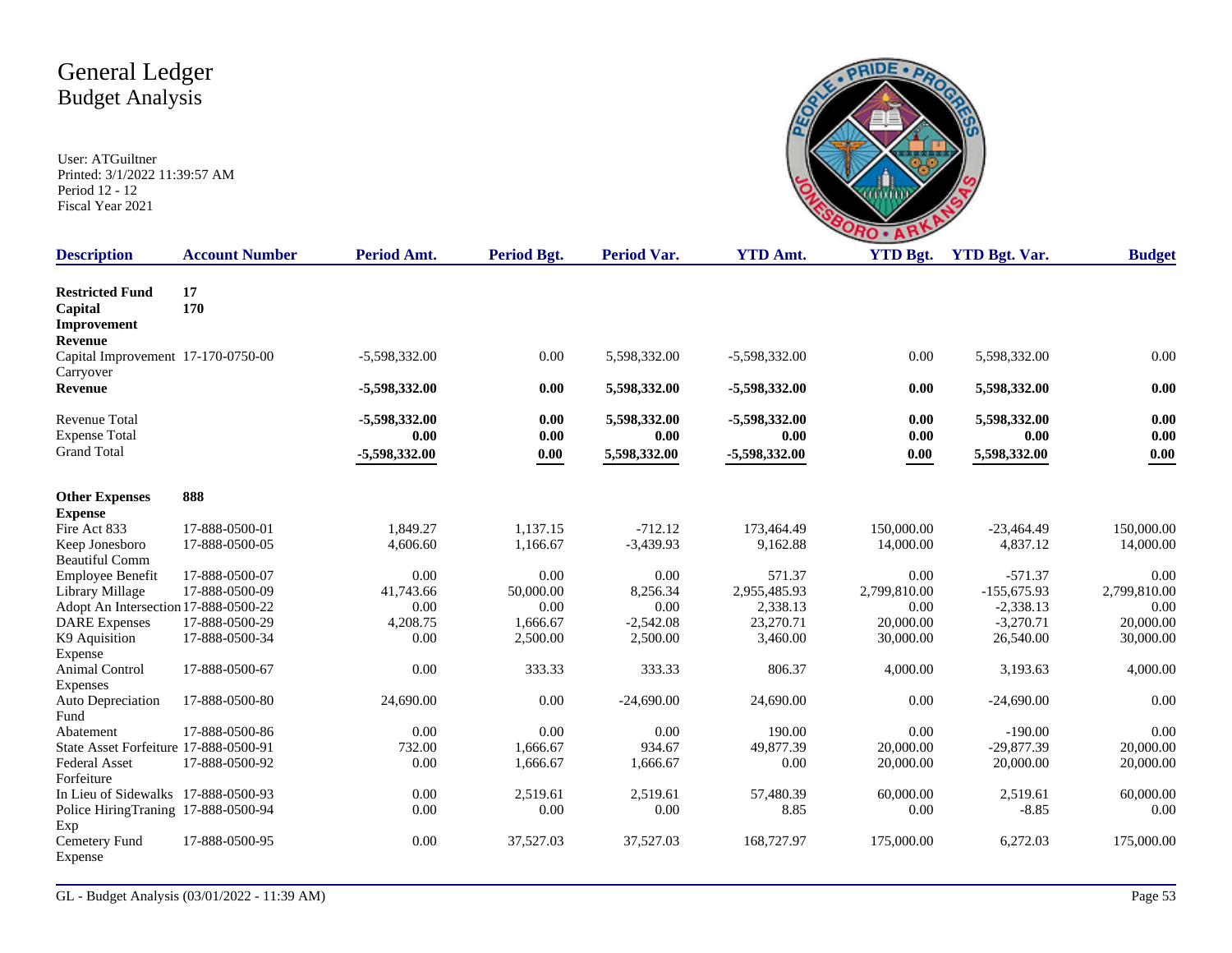| <b>Description</b>                         | <b>Account Number</b> | <b>Period Amt.</b>     | <b>Period Bgt.</b>       | <b>Period Var.</b>     | <b>YTD Amt.</b>              | <b>YTD Bgt.</b>              | <b>YTD Bgt. Var.</b>           | <b>Budget</b>                |
|--------------------------------------------|-----------------------|------------------------|--------------------------|------------------------|------------------------------|------------------------------|--------------------------------|------------------------------|
| <b>Expense</b>                             |                       | 77,830.28              | 100,183.80               | 22,353.52              | 3,469,534.48                 | 3,292,810.00                 | $-176,724.48$                  | 3,292,810.00                 |
| Revenue Total                              |                       | 0.00                   | 0.00                     | 0.00                   | 0.00                         | 0.00                         | 0.00                           | 0.00                         |
| <b>Expense Total</b><br><b>Grand Total</b> |                       | 77,830.28<br>77,830.28 | 100,183.80<br>100,183.80 | 22,353.52<br>22,353.52 | 3,469,534.48<br>3,469,534.48 | 3,292,810.00<br>3,292,810.00 | $-176,724.48$<br>$-176,724.48$ | 3,292,810.00<br>3,292,810.00 |
| <b>Other Revenues</b>                      | 999                   |                        |                          |                        |                              |                              |                                |                              |
| <b>Revenue</b>                             |                       |                        |                          |                        |                              |                              |                                |                              |
| Fire Act 833                               | 17-999-0500-01        | $-42,735.63$           | $-12,500.00$             | 30,235.63              | $-154, 155.20$               | $-150,000.00$                | 4.155.20                       | $-150,000.00$                |
| Keep Jonesboro<br><b>Beautiful Comm</b>    | 17-999-0500-05        | 0.00                   | 0.00                     | 0.00                   | $-6,564.38$                  | 0.00                         | 6,564.38                       | 0.00                         |
| Employee Benefit                           | 17-999-0500-07        | 0.00                   | 0.00                     | 0.00                   | $-19,445.64$                 | 0.00                         | 19,445.64                      | 0.00                         |
| Library Millage                            | 17-999-0500-09        | $-41,743.66$           | $-50,000.00$             | $-8,256.34$            | $-2,955,485.93$              | $-2,799,810.00$              | 155,675.93                     | $-2,799,810.00$              |
| Adopt An Intersection 17-999-0500-22       |                       | 0.00                   | 0.00                     | $0.00\,$               | $-20,163.72$                 | 0.00                         | 20,163.72                      | 0.00                         |
| Dare Donations                             | 17-999-0500-29        | $-12,500.00$           | $-1,666.67$              | 10,833.33              | $-45,259.42$                 | $-20,000.00$                 | 25,259.42                      | $-20,000,00$                 |
| K9 Aquisition<br>Donations                 | 17-999-0500-34        | 0.00                   | $-2,500.00$              | $-2,500.00$            | $-2,633.00$                  | $-30,000.00$                 | $-27,367.00$                   | $-30,000.00$                 |
| Contribution to<br><b>Animal Control</b>   | 17-999-0500-67        | $-2,370.00$            | $-333.33$                | 2,036.67               | $-4,349.45$                  | $-4,000.00$                  | 349.45                         | $-4,000.00$                  |
| Auto Depreciation<br>Fund                  | 17-999-0500-80        | $-1,688,000.00$        | 0.00                     | 1,688,000.00           | $-1,688,000.00$              | 0.00                         | 1,688,000.00                   | 0.00                         |
| Jonesboro Shooting<br>Complex              | 17-999-0500-88        | 0.00                   | 0.00                     | 0.00                   | $-22.00$                     | 0.00                         | 22.00                          | 0.00                         |
| State Asset Forfeiture 17-999-0500-91      |                       | $-17,848.97$           | $-1,666.67$              | 16,182.30              | $-148,493.00$                | $-20,000.00$                 | 128,493.00                     | $-20,000.00$                 |
| <b>Federal Asset</b><br>Forfeiture         | 17-999-0500-92        | 0.00                   | $-1,666.67$              | $-1,666.67$            | 0.00                         | $-20,000.00$                 | $-20,000.00$                   | $-20,000.00$                 |
| In Lieu of Sidewalks 17-999-0500-93        |                       | 0.00                   | $-1,083.33$              | $-1,083.33$            | $-10,050.48$                 | $-13,000.00$                 | $-2,949.52$                    | $-13,000.00$                 |
| Cemetery Fund<br>Revenue                   | 17-999-0500-95        | $-1,997.50$            | $-3,250.00$              | $-1,252.50$            | $-40,730.00$                 | $-39,000.00$                 | 1,730.00                       | $-39,000.00$                 |
| Revenue                                    |                       | $-1,807,195.76$        | $-74,666.67$             | 1,732,529.09           | $-5,095,352.22$              | $-3,095,810.00$              | 1,999,542.22                   | $-3,095,810.00$              |
| <b>Revenue Total</b>                       |                       | $-1,807,195.76$        | $-74,666.67$             | 1,732,529.09           | $-5,095,352.22$              | $-3,095,810.00$              | 1,999,542.22                   | $-3,095,810.00$              |
| <b>Expense Total</b>                       |                       | 0.00                   | 0.00                     | 0.00                   | 0.00                         | 0.00                         | 0.00                           | 0.00                         |
| <b>Grand Total</b>                         |                       | $-1,807,195.76$        | $-74,666.67$             | 1,732,529.09           | $-5,095,352.22$              | $-3,095,810.00$              | 1,999,542.22                   | $-3,095,810.00$              |
| <b>Revenue Total</b>                       |                       | $-7,405,527.76$        | $-74,666.67$             | 7,330,861.09           | -10,693,684.22               | $-3,095,810.00$              | 7,597,874.22                   | $-3,095,810.00$              |
| <b>Expense Total</b>                       |                       | 77,830.28              | 100,183.80               | 22,353.52              | 3,469,534.48                 | 3,292,810.00                 | $-176,724.48$                  | 3,292,810.00                 |
| <b>Grand Total</b>                         |                       | -7,327,697.48          | 25,517.13                | 7,353,214.61           | $-7,224,149.74$              | 197,000.00                   | 7,421,149.74                   | 197,000.00                   |
| <b>Restricted Fund</b>                     | 17                    | -7,327,697.48          | 25,517.13                | 7,353,214.61           | $-7,224,149.74$              | 197,000.00                   | 7,421,149.74                   | 197,000.00                   |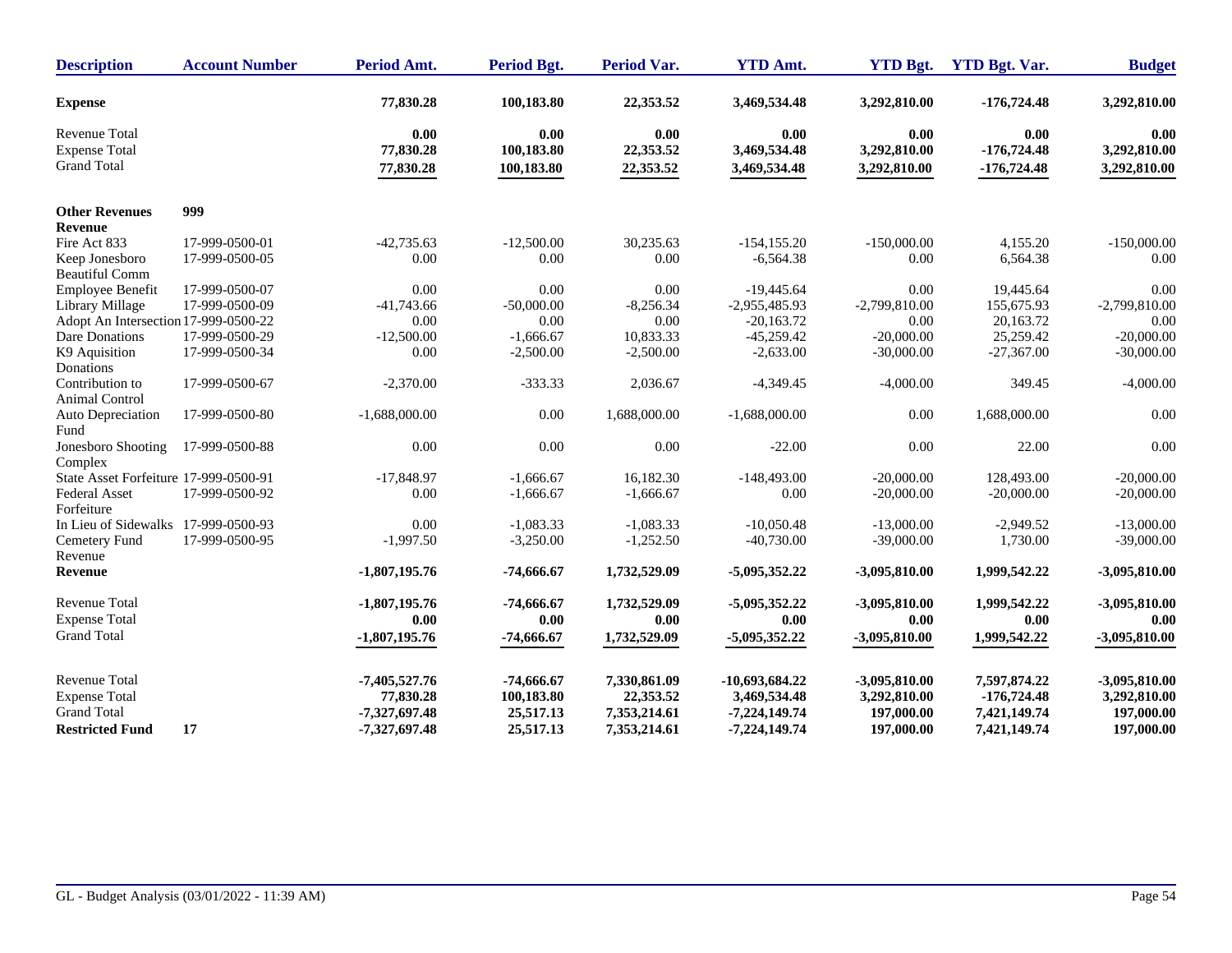

| <b>Description</b>       | <b>Account Number</b> | Period Amt.   | <b>Period Bgt.</b> | Period Var.  | <b>YTD Amt.</b> | <b>YTD Bgt.</b> | <b>YTD Bgt. Var.</b> | <b>Budget</b> |
|--------------------------|-----------------------|---------------|--------------------|--------------|-----------------|-----------------|----------------------|---------------|
| Non-Uniform              | 19                    |               |                    |              |                 |                 |                      |               |
| <b>Pension Plan Fund</b> |                       |               |                    |              |                 |                 |                      |               |
| <b>Non Department</b>    | 000                   |               |                    |              |                 |                 |                      |               |
| Revenue                  |                       |               |                    |              |                 |                 |                      |               |
| <b>Interest Earned</b>   | 19-000-0515-00        | $-13.75$      | 0.00               | 13.75        | $-346.22$       | 0.00            | 346.22               | 0.00          |
| <b>Benefit Payments</b>  | 19-000-0539-00        | 0.00          | 0.00               | 0.00         | $-1,223.23$     | 0.00            | 1,223.23             | 0.00          |
| Credits                  |                       |               |                    |              |                 |                 |                      |               |
| Dividends                | 19-000-0540-00        | $-2,813.95$   | 0.00               | 2,813.95     | $-17,343.56$    | 0.00            | 17,343.56            | 0.00          |
| <b>Investment Return</b> | 19-000-0541-00        | $-262.454.14$ | 0.00               | 262,454.14   | $-1,131,354.39$ | 0.00            | 1,131,354.39         | 0.00          |
| <b>Revenue</b>           |                       | $-265,281.84$ | 0.00               | 265,281.84   | $-1,150,267.40$ | 0.00            | 1,150,267.40         | 0.00          |
| <b>Expense</b>           |                       |               |                    |              |                 |                 |                      |               |
| Pension - City's         | 19-000-0204-00        | 12,998.84     | 0.00               | $-12,998.84$ | 157,209.31      | 0.00            | $-157,209.31$        | 0.00          |
| Contribution             |                       |               |                    |              |                 |                 |                      |               |
| Pension Benefits -       | 19-000-0204-01        | 27,196.39     | 0.00               | $-27,196.39$ | 317,994.27      | 0.00            | -317,994.27          | 0.00          |
| <b>Stephens</b>          |                       |               |                    |              |                 |                 |                      |               |
| Administrative           | 19-000-0217-00        | 1,004.17      | 0.00               | $-1,004.17$  | 26,315.72       | 0.00            | $-26,315.72$         | 0.00          |
| Expenses                 |                       |               |                    |              |                 |                 |                      |               |
| <b>Expense</b>           |                       | 41,199.40     | 0.00               | $-41,199.40$ | 501,519.30      | 0.00            | $-501,519.30$        | 0.00          |
| <b>Revenue Total</b>     |                       | $-265,281.84$ | 0.00               | 265,281.84   | $-1,150,267,40$ | 0.00            | 1,150,267.40         | 0.00          |
| <b>Expense Total</b>     |                       | 41,199.40     | 0.00               | $-41,199.40$ | 501,519.30      | 0.00            | $-501,519.30$        | 0.00          |
| <b>Grand Total</b>       |                       | $-224,082.44$ | 0.00               | 224,082.44   | $-648,748.10$   | 0.00            | 648,748.10           | 0.00          |
|                          |                       |               |                    |              |                 |                 |                      |               |
| <b>Revenue Total</b>     |                       | $-265,281.84$ | 0.00               | 265,281.84   | $-1,150,267.40$ | 0.00            | 1,150,267.40         | 0.00          |
| <b>Expense Total</b>     |                       | 41,199.40     | 0.00               | $-41,199.40$ | 501,519.30      | 0.00            | $-501,519.30$        | 0.00          |
| <b>Grand Total</b>       |                       | $-224,082.44$ | 0.00               | 224,082.44   | $-648,748.10$   | 0.00            | 648,748.10           | 0.00          |
| Non-Uniform              | 19                    | $-224,082.44$ | 0.00               | 224,082.44   | $-648,748.10$   | 0.00            | 648,748.10           | 0.00          |
| <b>Pension Plan Fund</b> |                       |               |                    |              |                 |                 |                      |               |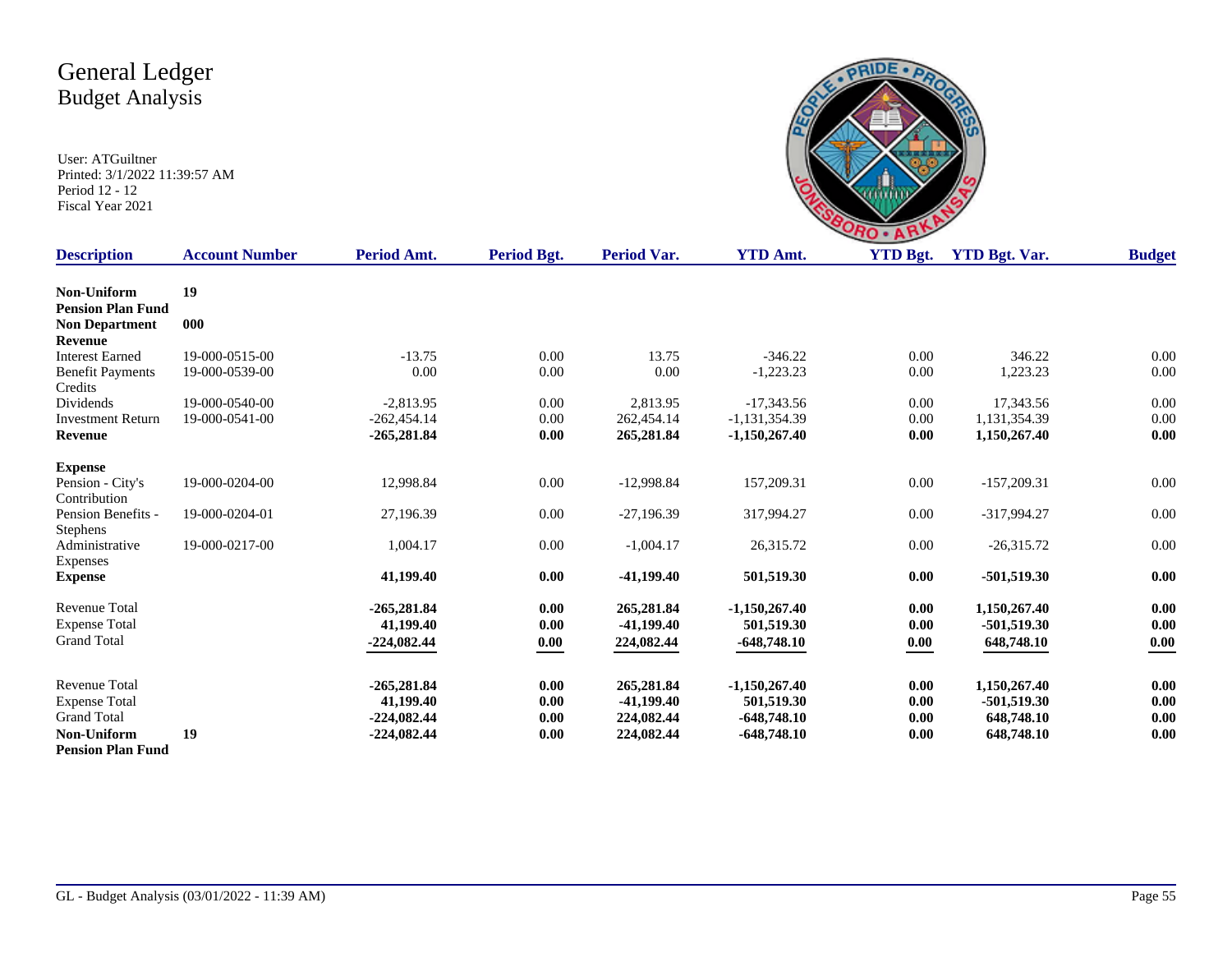

| <b>Description</b>       | <b>Account Number</b> | Period Amt.  | Period Bgt. | Period Var.  | <b>YTD Amt.</b> | <b>YTD Bgt.</b> | <b>YTD Bgt. Var.</b> | <b>Budget</b> |
|--------------------------|-----------------------|--------------|-------------|--------------|-----------------|-----------------|----------------------|---------------|
|                          |                       |              |             |              |                 |                 |                      |               |
| Non-Uniform 401A 21      |                       |              |             |              |                 |                 |                      |               |
| <b>Pension Plan</b>      |                       |              |             |              |                 |                 |                      |               |
| <b>Non Department</b>    | 000                   |              |             |              |                 |                 |                      |               |
| <b>Revenue</b>           |                       |              |             |              |                 |                 |                      |               |
| Dividends-Income         | 21-000-0540-00        | $-60.099.91$ | 0.00        | 60.099.91    | $-137.114.49$   | 0.00            | 137,114.49           | 0.00          |
| <b>Investment Return</b> | 21-000-0541-00        | 14, 127.53   | $0.00\,$    | $-14,127.53$ | $-70.568.87$    | 0.00            | 70.568.87            | 0.00          |
| Employer                 | 21-000-0580-00        | $-27,050.10$ | 0.00        | 27,050.10    | $-358,811.56$   | 0.00            | 358,811.56           | 0.00          |
| Contributions            |                       |              |             |              |                 |                 |                      |               |
| Revenue                  |                       | $-73,022.48$ | 0.00        | 73,022.48    | -566,494.92     | 0.00            | 566,494.92           | 0.00          |
| <b>Expense</b>           |                       |              |             |              |                 |                 |                      |               |
| Pension - City's         | 21-000-0204-00        | 11,398.88    | 0.00        | $-11,398.88$ | 228,523.29      | 0.00            | $-228,523.29$        | 0.00          |
| Contribution             |                       |              |             |              |                 |                 |                      |               |
| Administrative           | 21-000-0217-00        | 0.00         | 0.00        | 0.00         | 23,099.68       | 0.00            | $-23,099.68$         | 0.00          |
| Expenses                 |                       |              |             |              |                 |                 |                      |               |
| <b>Expense</b>           |                       | 11,398.88    | 0.00        | $-11,398.88$ | 251,622.97      | 0.00            | $-251,622.97$        | 0.00          |
| <b>Revenue Total</b>     |                       | $-73,022.48$ | 0.00        | 73,022.48    | -566,494.92     | 0.00            | 566,494.92           | 0.00          |
| <b>Expense Total</b>     |                       | 11,398.88    | 0.00        | $-11,398.88$ | 251,622.97      | 0.00            | $-251,622.97$        | 0.00          |
| <b>Grand Total</b>       |                       | $-61,623.60$ | 0.00        | 61,623.60    | $-314,871.95$   | 0.00            | 314,871.95           | 0.00          |
|                          |                       |              |             |              |                 |                 |                      |               |
| Revenue Total            |                       | $-73,022.48$ | 0.00        | 73,022.48    | -566,494.92     | 0.00            | 566,494.92           | 0.00          |
| <b>Expense Total</b>     |                       | 11,398.88    | 0.00        | $-11,398.88$ | 251,622.97      | 0.00            | $-251,622.97$        | $0.00\,$      |
| <b>Grand Total</b>       |                       | $-61,623.60$ | 0.00        | 61,623.60    | $-314,871.95$   | 0.00            | 314,871.95           | 0.00          |
| Non-Uniform 401A 21      |                       | $-61,623.60$ | 0.00        | 61,623.60    | $-314,871.95$   | 0.00            | 314,871.95           | 0.00          |
| <b>Pension Plan</b>      |                       |              |             |              |                 |                 |                      |               |
|                          |                       |              |             |              |                 |                 |                      |               |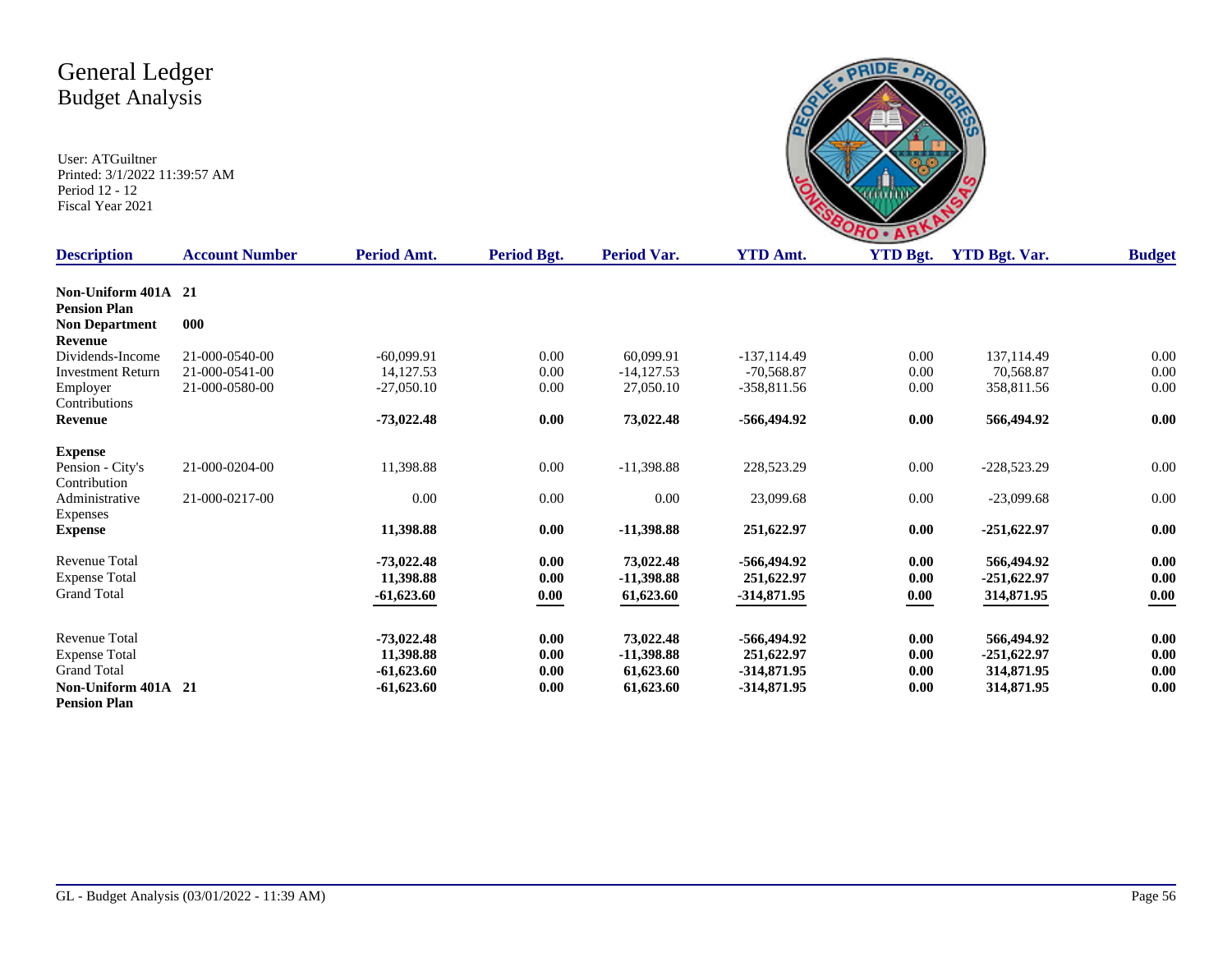|                          | RC                 |                                     |
|--------------------------|--------------------|-------------------------------------|
| $\lambda$ m <sup>+</sup> | $VTD$ $R_{\alpha}$ | $VTD$ $R_{\alpha t}$ $V_{\alpha r}$ |

| <b>Description</b>                      | <b>Account Number</b>                        | Period Amt.         | <b>Period Bgt.</b> | <b>Period Var.</b> | <b>YTD Amt.</b>     | <b>YTD Bgt.</b> | <b>YTD Bgt. Var.</b> | <b>Budget</b> |
|-----------------------------------------|----------------------------------------------|---------------------|--------------------|--------------------|---------------------|-----------------|----------------------|---------------|
| <b>Non-Federal Grants 23</b>            |                                              |                     |                    |                    |                     |                 |                      |               |
| Fund                                    |                                              |                     |                    |                    |                     |                 |                      |               |
| <b>Other Expenses</b>                   | 888                                          |                     |                    |                    |                     |                 |                      |               |
| <b>Expense</b>                          |                                              |                     |                    |                    |                     |                 |                      |               |
| 20 Strong Southern<br>Communities       | 23-888-0500-04                               | 0.00                | 2,500.00           | 2,500.00           | 0.00                | 2,500.00        | 2,500.00             | 2,500.00      |
| Homelessness<br><b>Prevention Grant</b> | 23-888-0500-08                               | 0.00                | 0.00               | 0.00               | 0.00                | 1,000.00        | 1,000.00             | 1,000.00      |
| <b>Expense</b>                          |                                              | 0.00                | 2,500.00           | 2,500.00           | $0.00\,$            | 3,500.00        | 3,500.00             | 3,500.00      |
| Revenue Total                           |                                              | $0.00\,$            | 0.00               | 0.00               | $0.00\,$            | 0.00            | 0.00                 | 0.00          |
| <b>Expense Total</b>                    |                                              | 0.00                | 2,500.00           | 2,500.00           | $0.00\,$            | 3,500.00        | 3,500.00             | 3,500.00      |
| <b>Grand Total</b>                      |                                              | $\boldsymbol{0.00}$ | 2,500.00           | 2,500.00           | $\boldsymbol{0.00}$ | 3,500.00        | 3,500.00             | 3,500.00      |
| <b>STEP Grant</b>                       | 955                                          |                     |                    |                    |                     |                 |                      |               |
| <b>Revenue</b>                          |                                              |                     |                    |                    |                     |                 |                      |               |
| State Grants Funding 23-955-0652-00     |                                              | 0.00                | $-5,000.00$        | $-5,000.00$        | $-1,082.52$         | $-5,000.00$     | $-3,917.48$          | $-5,000.00$   |
| Revenue                                 |                                              | 0.00                | $-5,000.00$        | $-5,000.00$        | $-1,082.52$         | $-5,000.00$     | $-3,917.48$          | $-5,000.00$   |
| <b>Expense</b>                          |                                              |                     |                    |                    |                     |                 |                      |               |
| Supplies                                | 23-955-0224-00                               | 976.12              | 5,000.00           | 4,023.88           | 2,058.64            | 5,000.00        | 2,941.36             | 5,000.00      |
| <b>Expense</b>                          |                                              | 976.12              | 5,000.00           | 4,023.88           | 2,058.64            | 5,000.00        | 2,941.36             | 5,000.00      |
| <b>Revenue Total</b>                    |                                              | 0.00                | $-5,000.00$        | $-5,000.00$        | $-1,082.52$         | $-5,000.00$     | $-3,917.48$          | $-5,000.00$   |
| <b>Expense Total</b>                    |                                              | 976.12              | 5,000.00           | 4,023.88           | 2,058.64            | 5,000.00        | 2,941.36             | 5,000.00      |
| <b>Grand Total</b>                      |                                              | 976.12              | 0.00               | $-976.12$          | 976.12              | 0.00            | $-976.12$            | 0.00          |
| <b>Union Street Park</b>                | 971                                          |                     |                    |                    |                     |                 |                      |               |
| Grant                                   |                                              |                     |                    |                    |                     |                 |                      |               |
| <b>Revenue</b>                          |                                              |                     |                    |                    |                     |                 |                      |               |
| State Grants Funding 23-971-0652-00     |                                              | 0.00                | $-100,000,00$      | $-100,000.00$      | 0.00                | $-100,000,00$   | $-100,000,00$        | $-100,000.00$ |
| Revenue                                 |                                              | 0.00                | $-100,000.00$      | $-100,000.00$      | 0.00                | $-100,000.00$   | $-100,000.00$        | $-100,000.00$ |
| <b>Expense</b>                          |                                              |                     |                    |                    |                     |                 |                      |               |
| Construction                            | 23-971-2100-00                               | 16,377.05           | 100,000.00         | 83,622.95          | 16,377.05           | 100,000.00      | 83,622.95            | 100,000.00    |
|                                         | GL - Budget Analysis (03/01/2022 - 11:39 AM) |                     |                    |                    |                     |                 |                      | Page 57       |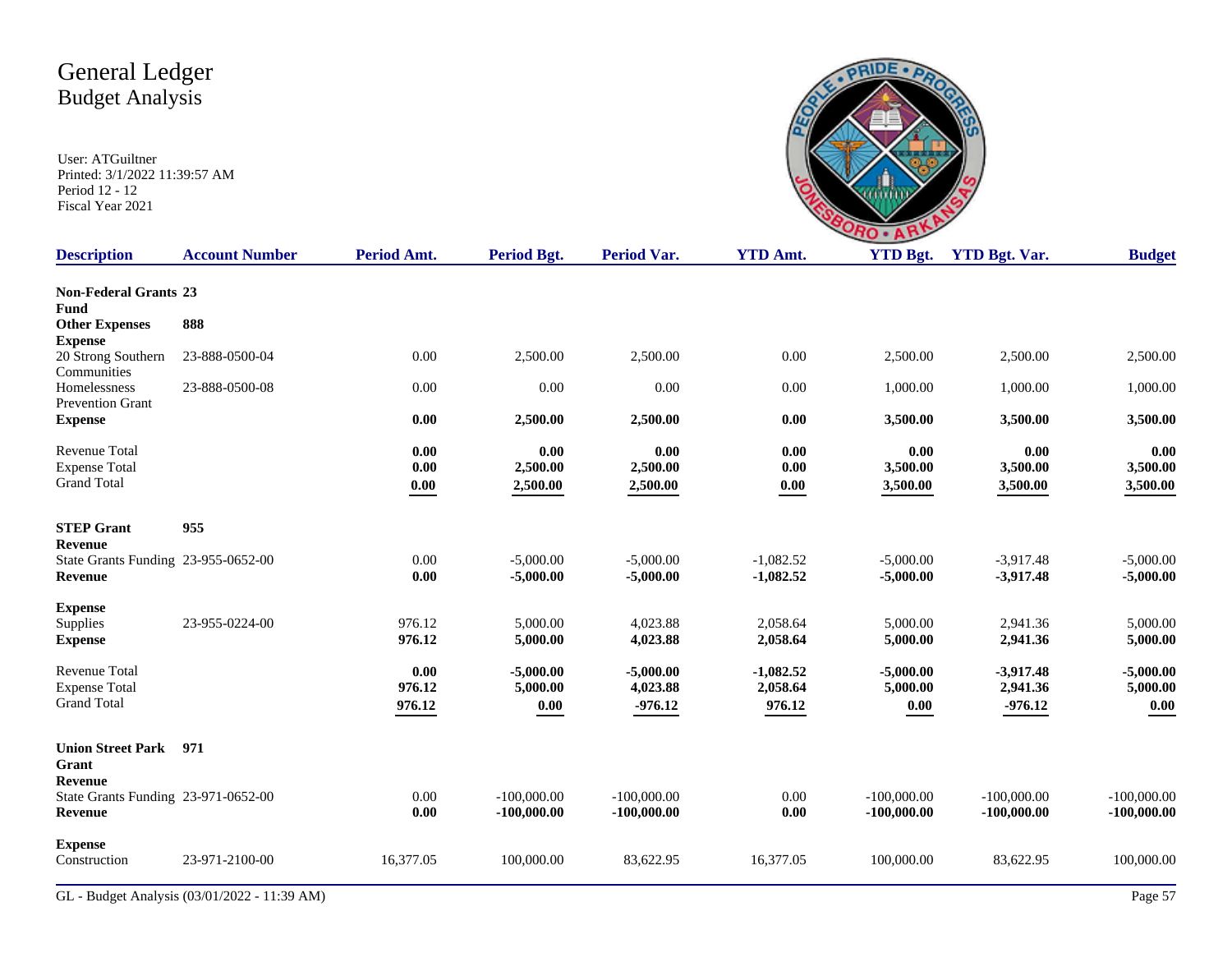| <b>Description</b>                                                                                   | <b>Account Number</b> | <b>Period Amt.</b>                    | <b>Period Bgt.</b>                                 | <b>Period Var.</b>                         | <b>YTD Amt.</b>                         | <b>YTD Bgt.</b>                     | <b>YTD Bgt. Var.</b>                       | <b>Budget</b>                       |
|------------------------------------------------------------------------------------------------------|-----------------------|---------------------------------------|----------------------------------------------------|--------------------------------------------|-----------------------------------------|-------------------------------------|--------------------------------------------|-------------------------------------|
| <b>Expense</b>                                                                                       |                       | 16,377.05                             | 100,000.00                                         | 83,622.95                                  | 16,377.05                               | 100,000.00                          | 83,622.95                                  | 100,000.00                          |
| <b>Revenue Total</b><br><b>Expense Total</b><br><b>Grand Total</b>                                   |                       | 0.00<br>16,377.05<br>16,377.05        | $-100,000,00$<br>100,000.00<br>$\boldsymbol{0.00}$ | $-100,000.00$<br>83,622.95<br>$-16,377.05$ | 0.00<br>16,377.05<br>16,377.05          | $-100,000.00$<br>100,000.00<br>0.00 | $-100,000.00$<br>83,622.95<br>$-16,377.05$ | $-100,000,00$<br>100,000.00<br>0.00 |
| <b>Recycling Grants</b><br><b>Revenue</b>                                                            | 981                   |                                       |                                                    |                                            |                                         |                                     |                                            |                                     |
| Recycling Sorting -<br><b>RSWMD</b>                                                                  | 23-981-0653-02        | $-4,088.00$                           | $-4,088.00$                                        | 0.00                                       | $-49,056.00$                            | $-49,056.00$                        | 0.00                                       | $-49,056.00$                        |
| Revenue                                                                                              |                       | $-4,088.00$                           | $-4,088.00$                                        | 0.00                                       | -49,056.00                              | $-49,056.00$                        | 0.00                                       | $-49,056.00$                        |
| <b>Expense</b><br>Recycling Advertising 23-981-0220-00<br><b>Recycling Sorting</b><br><b>Expense</b> | 23-981-0291-00        | 0.00<br>4,088.00<br>4,088.00          | 0.00<br>4,088.00<br>4,088.00                       | 0.00<br>0.00<br>0.00                       | 1,700.40<br>49,056.00<br>50,756.40      | 0.00<br>49,056.00<br>49,056.00      | $-1,700.40$<br>0.00<br>$-1,700.40$         | 0.00<br>49,056.00<br>49,056.00      |
| <b>Revenue Total</b><br><b>Expense Total</b><br><b>Grand Total</b>                                   |                       | $-4,088.00$<br>4,088.00<br>0.00       | $-4,088.00$<br>4,088.00<br>0.00                    | 0.00<br>0.00<br>0.00                       | -49,056.00<br>50,756.40<br>1,700.40     | $-49,056.00$<br>49,056.00<br>0.00   | 0.00<br>$-1,700.40$<br>$-1,700.40$         | -49,056.00<br>49,056.00<br>0.00     |
| <b>Veteran's Village</b>                                                                             | 983                   |                                       |                                                    |                                            |                                         |                                     |                                            |                                     |
| Revenue<br>Veteran's Village<br>Revenue                                                              | 23-983-0323-01        | $-12,000.00$                          | 0.00                                               | 12,000.00                                  | $-76,780.00$                            | 0.00                                | 76,780.00                                  | 0.00                                |
| <b>Revenue</b>                                                                                       |                       | $-12,000.00$                          | 0.00                                               | 12,000.00                                  | $-76,780.00$                            | 0.00                                | 76,780.00                                  | $0.00\,$                            |
| <b>Expense</b><br>Veteran's Village<br>Expense                                                       | 23-983-0323-00        | 20,754.50                             | 4,616.42                                           | $-16,138.08$                               | 116,138.08                              | 100,000.00                          | $-16,138.08$                               | 100,000.00                          |
| <b>Expense</b>                                                                                       |                       | 20,754.50                             | 4,616.42                                           | $-16,138.08$                               | 116,138.08                              | 100,000.00                          | $-16,138.08$                               | 100,000.00                          |
| <b>Revenue Total</b><br><b>Expense Total</b><br><b>Grand Total</b>                                   |                       | $-12,000.00$<br>20,754.50<br>8,754.50 | 0.00<br>4,616.42<br>4,616.42                       | 12,000.00<br>$-16,138.08$<br>$-4,138.08$   | $-76,780.00$<br>116,138.08<br>39,358.08 | 0.00<br>100,000.00<br>100,000.00    | 76,780.00<br>$-16,138.08$<br>60,641.92     | 0.00<br>100,000.00<br>100,000.00    |
| <b>Other Revenues</b>                                                                                | 999                   |                                       |                                                    |                                            |                                         |                                     |                                            |                                     |
| <b>Revenue</b><br>Homelessness<br><b>Prevention Grant</b>                                            | 23-999-0500-08        | 0.00                                  | 0.00                                               | 0.00                                       | $-1,000.00$                             | $-1,000.00$                         | 0.00                                       | $-1,000.00$                         |
| <b>Revenue</b>                                                                                       |                       | 0.00                                  | 0.00                                               | 0.00                                       | $-1,000.00$                             | $-1,000.00$                         | 0.00                                       | $-1,000.00$                         |
| <b>Revenue Total</b><br><b>Expense Total</b><br><b>Grand Total</b>                                   |                       | 0.00<br>0.00<br>0.00                  | 0.00<br>0.00<br>0.00                               | 0.00<br>0.00<br>0.00                       | $-1,000.00$<br>0.00<br>$-1,000.00$      | $-1,000.00$<br>0.00<br>$-1,000.00$  | $0.00\,$<br>$0.00\,$<br>0.00               | $-1,000.00$<br>0.00<br>$-1,000.00$  |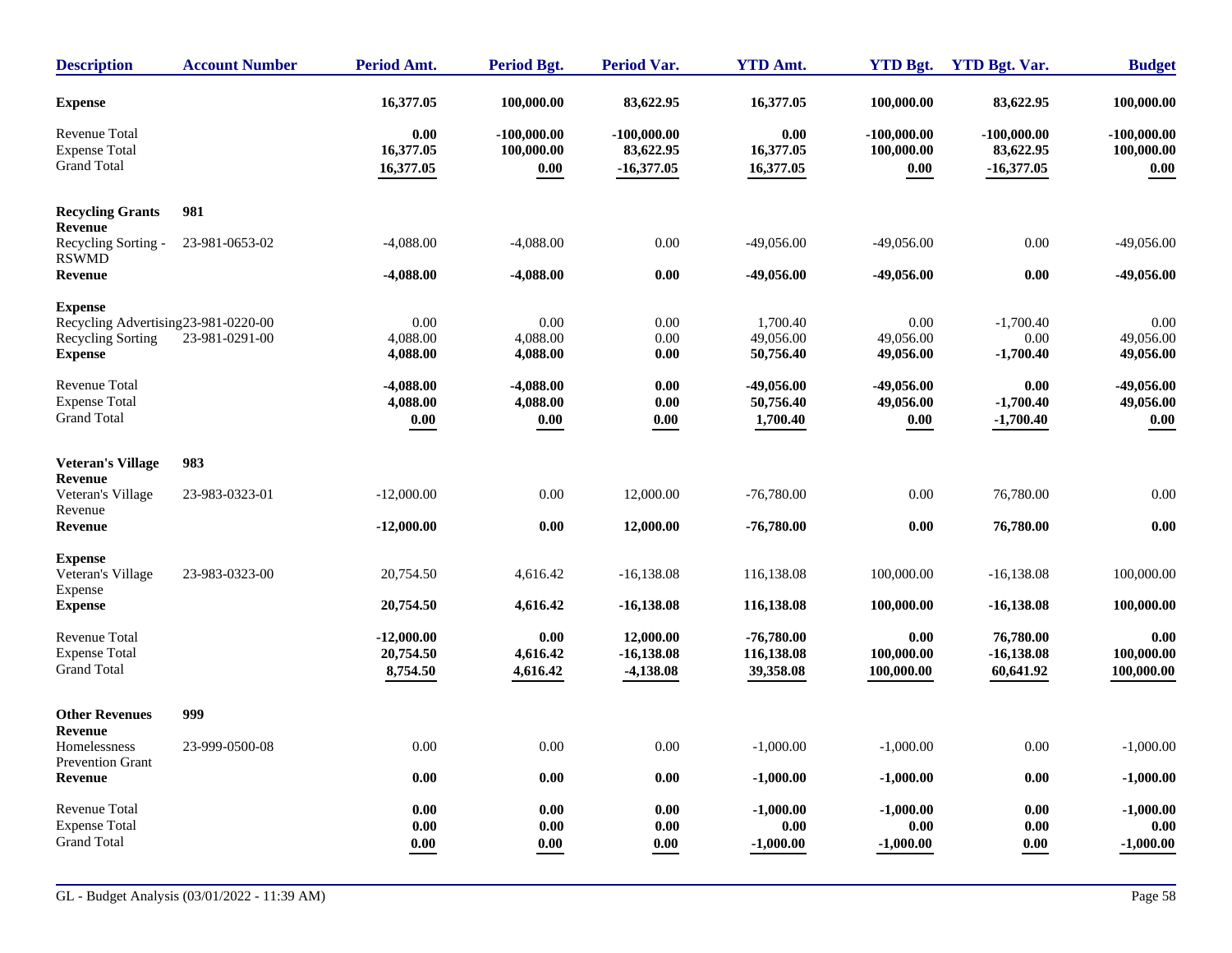| <b>Description</b>           | <b>Account Number</b> | <b>Period Amt.</b> | <b>Period Bgt.</b> | <b>Period Var.</b> | YTD Amt.    | YTD Bgt.      | <b>YTD Bet. Var.</b> | <b>Budget</b> |
|------------------------------|-----------------------|--------------------|--------------------|--------------------|-------------|---------------|----------------------|---------------|
|                              |                       |                    |                    |                    |             |               |                      |               |
| Revenue Total                |                       | -16.088.00         | $-109,088,00$      | $-93,000.00$       | -127,918.52 | $-155.056.00$ | $-27,137,48$         | $-155.056.00$ |
| <b>Expense Total</b>         |                       | 42,195.67          | 116,204.42         | 74,008.75          | 185,330.17  | 257,556.00    | 72,225.83            | 257,556.00    |
| Grand Total                  |                       | 26,107.67          | 7.116.42           | -18.991.25         | 57,411,65   | 102,500.00    | 45,088.35            | 102,500.00    |
| <b>Non-Federal Grants 23</b> |                       | 26,107.67          | 7,116.42           | -18.991.25         | 57,411.65   | 102,500.00    | 45,088.35            | 102,500.00    |
| Fund                         |                       |                    |                    |                    |             |               |                      |               |